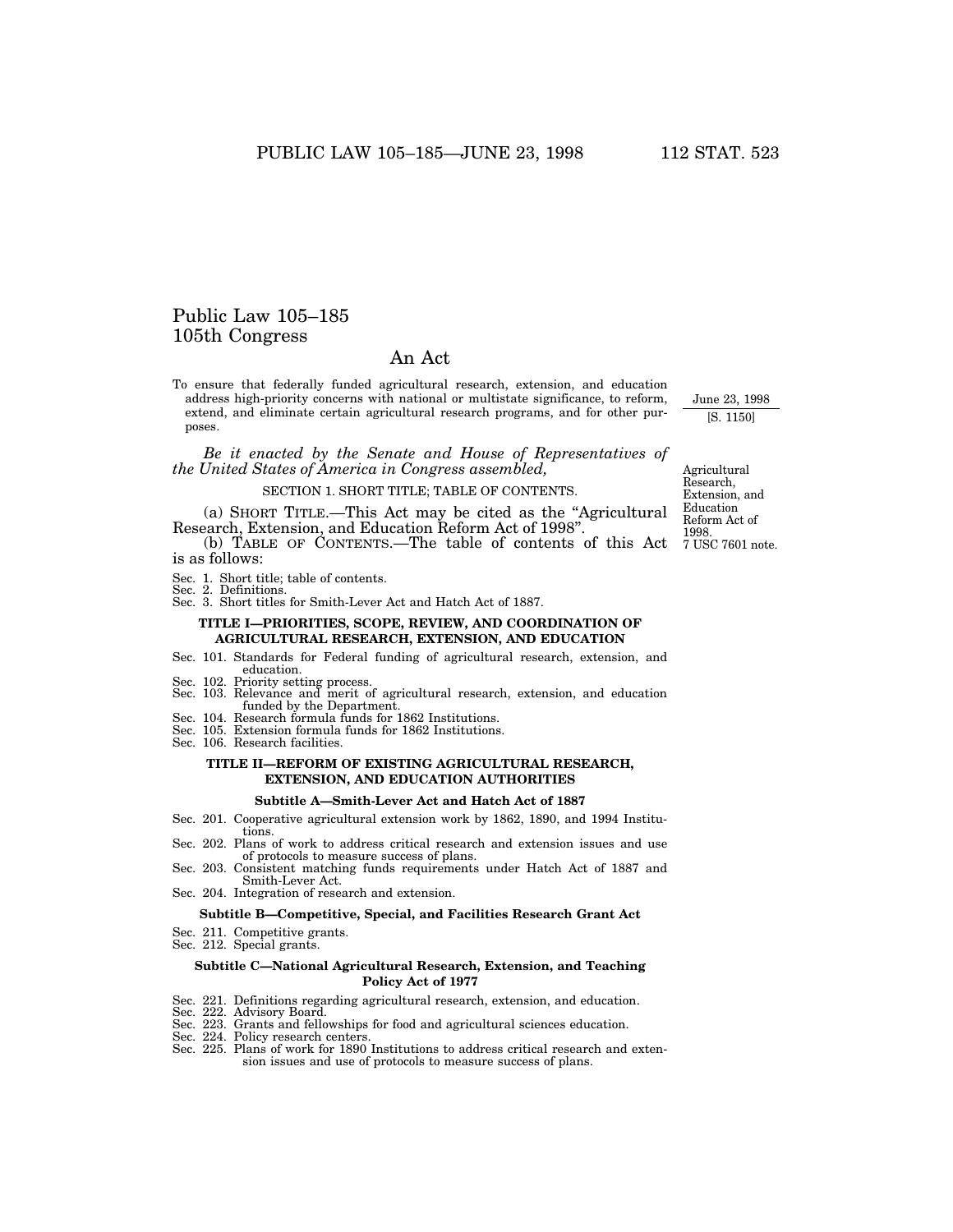- Sec. 226. Matching funds requirement for research and extension activities at 1890 Institutions.
- 
- Sec. 227. International research, extension, and teaching. Sec. 228. United States-Mexico joint agricultural research. Sec. 229. Competitive grants for international agricultural science and education programs.<br>Sec. 230. General administrative costs.
- 
- Sec. 231. Expansion of authority to enter into cost-reimbursable agreements.

#### **Subtitle D—Food, Agriculture, Conservation, and Trade Act of 1990**

- Sec. 241. Agricultural Genome Initiative.
- 
- Sec. 242. High-priority research and extension initiatives. Sec. 243. Nutrient management research and extension initiative. Sec. 244. Organic agriculture research and extension initiative.
- 
- Sec. 245. Agricultural telecommunications program. Sec. 246. Assistive technology program for farmers with disabilities.

#### **Subtitle E—Other Laws**

- Sec. 251. Equity in Educational Land-Grant Status Act of 1994. Sec. 252. Fund for Rural America.
- 
- Sec. 253. Forest and rangeland renewable resources research.

#### **TITLE III—EXTENSION OR REPEAL OF AGRICULTURAL RESEARCH, EXTENSION, AND EDUCATION AUTHORITIES**

- Sec. 301. Extensions.
- Sec. 302. Repeals.

#### **TITLE IV—NEW AGRICULTURAL RESEARCH, EXTENSION, AND EDUCATION INITIATIVES**

- 
- Sec. 401. Initiative for Future Agriculture and Food Systems. Sec. 402. Partnerships for high-value agricultural product quality research.
- Sec. 403. Precision agriculture.
- Sec. 404. Biobased products.
- 
- Sec. 405. Thomas Jefferson Initiative for Crop Diversification. Sec. 406. Integrated research, education, and extension competitive grants program. Sec. 407. Coordinated program of research, extension, and education to improve vi-
- ability of small and medium size dairy, livestock, and poultry operations.
- Sec. 408. Support for research regarding diseases of wheat and barley caused by Fusarium graminearum.

#### **TITLE V—AGRICULTURAL PROGRAM ADJUSTMENTS**

#### **Subtitle A—Food Stamp Program**

- 
- 
- Sec. 501. Reductions in funding of employment and training programs. Sec. 502. Reductions in payments for administrative costs. Sec. 503. Extension of eligibility period for refugees and certain other qualified aliens from 5 to 7 years.<br>Sec. 504. Food stamp eligibility for certain disabled aliens.
	-
	- Sec. 505. Food stamp eligibility for certain Indians.
	-
	-
	- Sec. 506. Food stamp eligibility for certain elderly individuals.<br>Sec. 507. Food stamp eligibility for certain children.<br>Sec. 508. Food stamp eligibility for certain Hmong and Highland Laotians.<br>Sec. 509. Conforming amendm
	- Sec. 510. Effective dates.
		- **Subtitle B—Information Technology Funding**

# Sec. 521. Information technology funding.

# **Subtitle C—Crop Insurance**

- Sec. 531. Funding.
- Sec. 532. Budgetary offsets.
- 
- Sec. 533. Procedures for responding to certain inquiries. Sec. 534. Time period for responding to submission of new policies.
- Sec. 535. Crop insurance study.
- Sec. 536. Required terms and conditions of Standard Reinsurance Agreements.
- Sec. 537. Effective date.

#### **TITLE VI—MISCELLANEOUS PROVISIONS**

#### **Subtitle A—Existing Authorities**

Sec. 601. Retention and use of fees.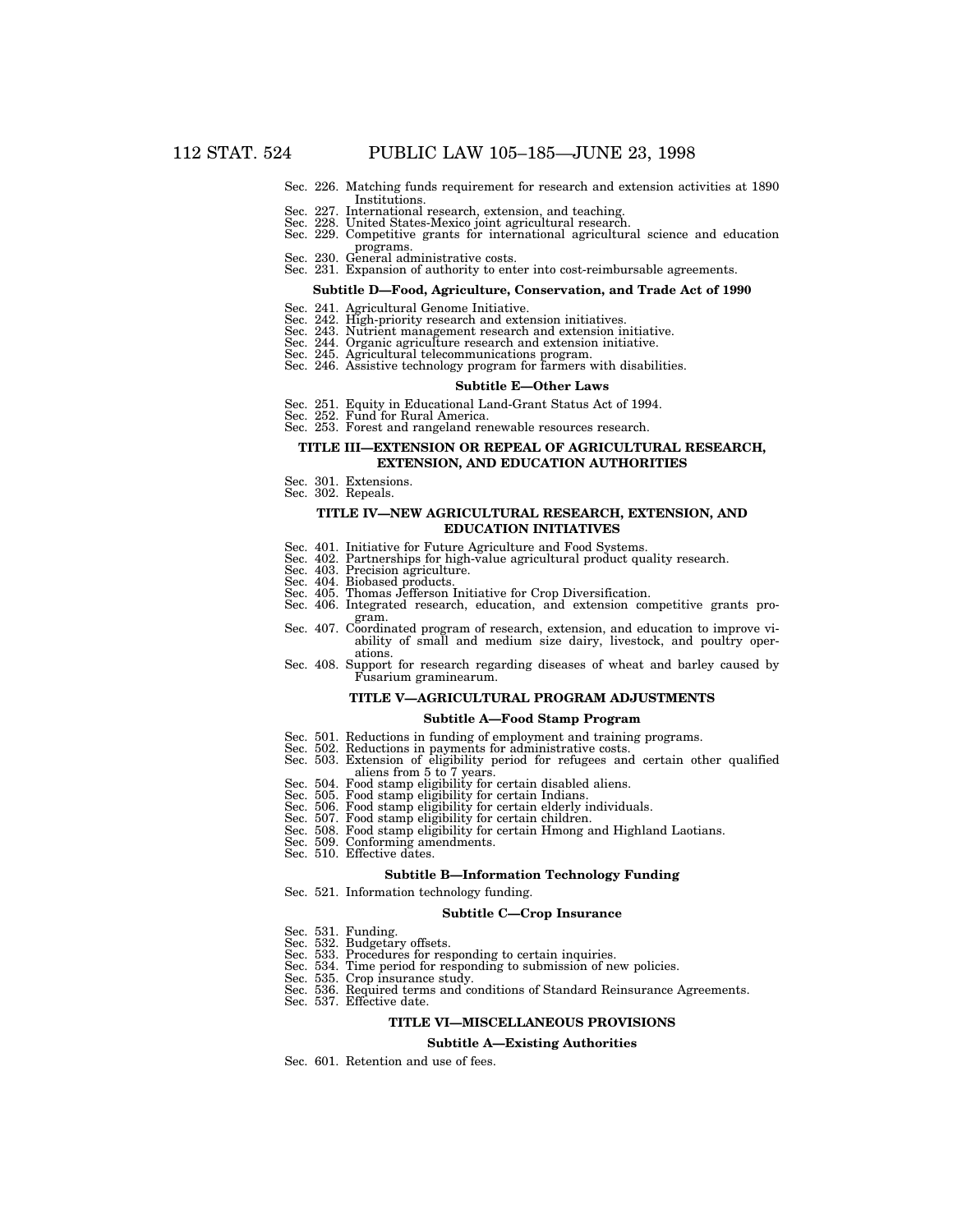- Sec. 603. Kiwifruit research, promotion, and consumer information program. Sec. 604. Food Animal Residue Avoidance Database program.
- 
- Sec. 605. Honey research, promotion, and consumer information. Sec. 606. Technical corrections.
- 

#### **Subtitle B—New Authorities**

- Sec. 611. Nutrient composition data. Sec. 612. National Swine Research Center.
- 
- Sec. 613. Role of Secretary regarding food and agricultural sciences research and extension.
- Sec. 614. Office of Pest Management Policy.
- Sec. 615. Food Safety Research Information Office and National Conference. Sec. 616. Safe food handling education.
- 
- Sec. 617. Reimbursement of expenses incurred under Sheep Promotion, Research, and Information Act of 1994.
- Sec. 618. Designation of Crisis Management Team within Department.
- Sec. 619. Designation of Kika de la Garza Subtropical Agricultural Research Center, Weslaco, Texas.

#### **Subtitle C—Studies**

- Sec. 631. Evaluation and assessment of agricultural research, extension, and education programs.
- Sec. 632. Study of federally funded agricultural research, extension, and education.

#### **Subtitle D—Senses of Congress**

- Sec. 641. Sense of Congress regarding Agricultural Research Service emphasis on
- field research regarding methyl bromide alternatives. Sec. 642. Sense of Congress regarding importance of school-based agricultural education.

# SEC. 2. DEFINITIONS. 7 USC 7601.

In this Act:

(1) 1862 INSTITUTION.—The term "1862 Institution" means a college or university eligible to receive funds under the Act of July 2, 1862 (12 Stat. 503, chapter 130; 7 U.S.C. 301 et seq.).

(2) 1890 INSTITUTION.—The term ''1890 Institution'' means a college or university eligible to receive funds under the Act of August 30, 1890 (26 Stat. 419, chapter 841; 7 U.S.C. 321 et seq.), including Tuskegee University.

(3) 1994 INSTITUTION.—The term ''1994 Institution'' means 1 of the 1994 Institutions (as defined in section 532 of the Equity in Educational Land-Grant Status Act of 1994 (Public Law 103–382; 7 U.S.C. 301 note)) (as amended by section  $251(a)$ ).

(4) ADVISORY BOARD.—The term ''Advisory Board'' means the National Agricultural Research, Extension, Education, and Economics Advisory Board established under section 1408 of the National Agricultural Research, Extension, and Teaching Policy Act of 1977 (7 U.S.C. 3123).

(5) DEPARTMENT.—The term "Department" means the Department of Agriculture.

(6) SECRETARY.—The term ''Secretary'' means the Secretary of Agriculture.

### **SEC. 3. SHORT TITLES FOR SMITH-LEVER ACT AND HATCH ACT OF 1887.**

(a) SMITH-LEVER ACT.—The Act of May 8, 1914 (commonly known as the ''Smith-Lever Act'') (38 Stat. 372, chapter 79; 7 U.S.C. 341 et seq.), is amended by adding at the end the following:

#### ''SEC. 11. SHORT TITLE. 7 USC 341 note.

''This Act may be cited as the 'Smith-Lever Act'.''.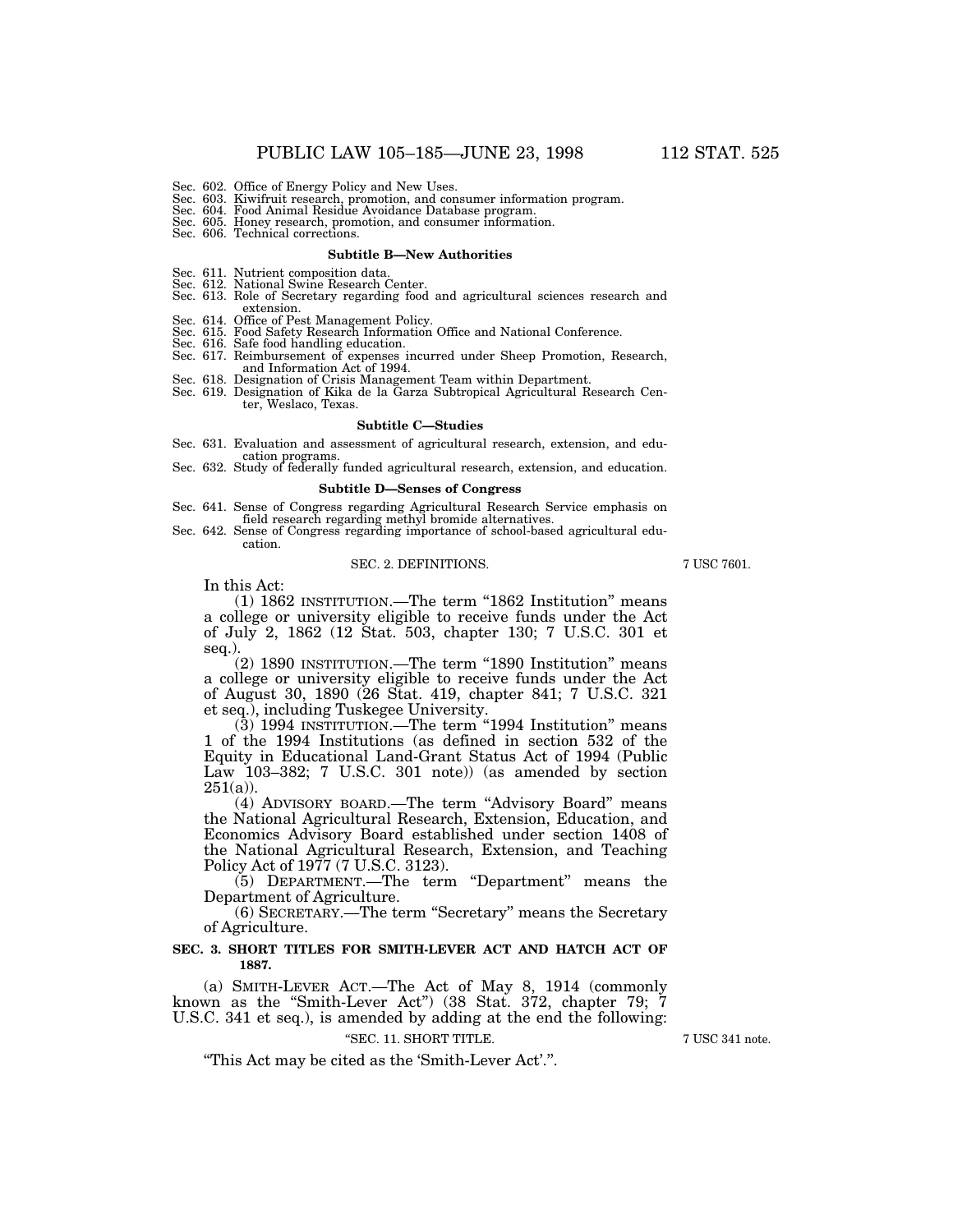(b) HATCH ACT OF 1887.—The Act of March 2, 1887 (commonly known as the "Hatch Act of 1887") (24 Stat.  $440$ , chapter  $314$ ; 7 U.S.C. 361a et seq.), is amended by adding at the end the following:

7 USC 361a note.

"SEC. 10. SHORT TITLE.

''This Act may be cited as the 'Hatch Act of 1887'.''.

# **TITLE I—PRIORITIES, SCOPE, REVIEW, AND COORDINATION OF AGRICUL-TURAL RESEARCH, EXTENSION, AND EDUCATION**

7 USC 7611.

### **SEC. 101. STANDARDS FOR FEDERAL FUNDING OF AGRICULTURAL RESEARCH, EXTENSION, AND EDUCATION.**

(a) IN GENERAL.—The Secretary shall ensure that agricultural research, extension, or education activities described in subsection (b) address a concern that—

(1) is a priority, as determined under section 102(a); and (2) has national, multistate, or regional significance.

(b) APPLICATION.—Subsection (a) applies to—

(1) research activities conducted by the Agricultural Research Service; and<br>
(2) research, extension, or education activities adminis-

tered, on a competitive basis, by the Cooperative State Research, Education, and Extension Service.

#### SEC. 102. PRIORITY SETTING PROCESS.

(a) ESTABLISHMENT.—Consistent with section 1402 of the National Agricultural Research, Extension, and Teaching Policy Act of 1977 (7 U.S.C. 3101), the Secretary shall establish priorities for agricultural research, extension, and education activities conducted or funded by the Department.

(b) RESPONSIBILITIES OF SECRETARY.—In establishing priorities for agricultural research, extension, and education activities conducted or funded by the Department, the Secretary shall solicit and consider input and recommendations from persons who conduct or use agricultural research, extension, or education.

Effective date.

(c) RESPONSIBILITIES OF 1862, 1890, AND 1994 INSTITUTIONS.—

(1) PROCESS.—Effective October 1, 1999, to obtain agricultural research, extension, or education formula funds from the Secretary, each 1862 Institution, 1890 Institution, and 1994 Institution shall establish and implement a process for obtaining input from persons who conduct or use agricultural research, extension, or education concerning the use of the funds.

(2) REGULATIONS.—The Secretary shall promulgate regulations that prescribe—

(A) the requirements for an institution referred to in paragraph  $(1)$  to comply with paragraph  $(1)$ ; and

(B) the consequences for an institution of not complying with paragraph (1), which may include the withholding or redistribution of funds to which the institution may be entitled until the institution complies with paragraph (1).

7 USC 7612.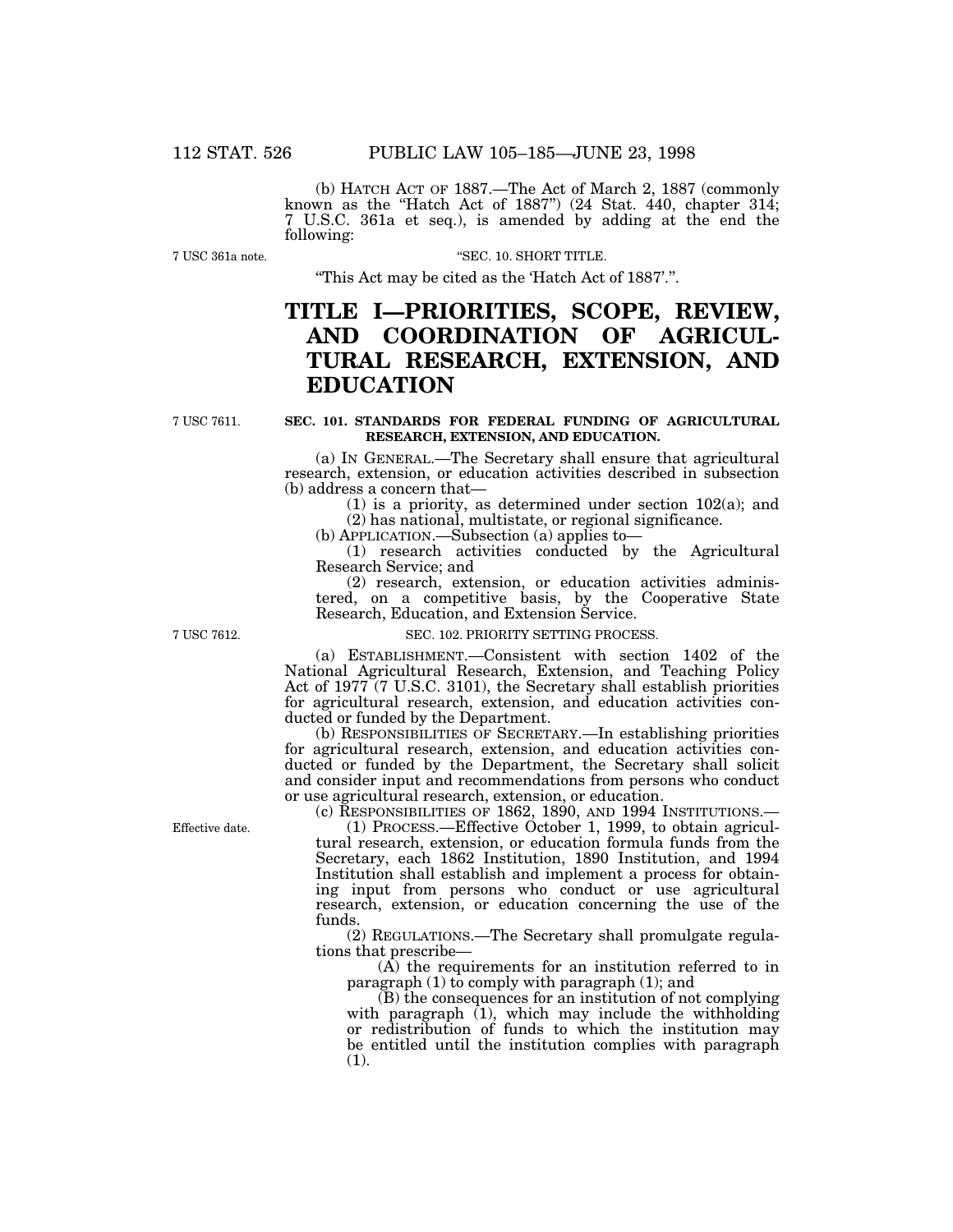(d) MANAGEMENT PRINCIPLES.—To the maximum extent prac- ticable, the Secretary shall ensure that federally supported and conducted agricultural research, extension, and education activities are accomplished in a manner that—

 $(1)$  integrates agricultural research, extension, and education functions to better link research to technology transfer and information dissemination activities;

(2) encourages regional and multistate programs to address relevant issues of common concern and to better leverage scarce resources; and

(3) achieves agricultural research, extension, and education objectives through multi-institutional and multifunctional approaches and by conducting research at facilities and institutions best equipped to achieve those objectives.

# **SEC. 103. RELEVANCE AND MERIT OF AGRICULTURAL RESEARCH,** 7 USC 7613. **EXTENSION, AND EDUCATION FUNDED BY THE DEPART-MENT.**

(a) REVIEW OF COOPERATIVE STATE RESEARCH, EDUCATION, AND Procedures. EXTENSION SERVICE.—

(1) PEER REVIEW OF RESEARCH GRANTS.—The Secretary shall establish procedures that provide for scientific peer review of each agricultural research grant administered, on a competitive basis, by the Cooperative State Research, Education, and Extension Service of the Department.

(2) MERIT REVIEW OF EXTENSION AND EDUCATION GRANTS.—

(A) ESTABLISHMENT OF PROCEDURES.—The Secretary shall establish procedures that provide for merit review of each agricultural extension or education grant administered, on a competitive basis, by the Cooperative State Research, Education, and Extension Service.

(B) CONSULTATION WITH ADVISORY BOARD.—The Secretary shall consult with the Advisory Board in establishing the merit review procedures.

(b) ADVISORY BOARD REVIEW.—On an annual basis, the Advisory Board shall review—

(1) the relevance to the priorities established under section 102(a) of the funding of all agricultural research, extension, or education activities conducted or funded by the Department; and

(2) the adequacy of the funding.

(c) REQUESTS FOR PROPOSALS.—

(1) REVIEW RESULTS.—As soon as practicable after the review is conducted under subsection (b) for a fiscal year, the Secretary shall consider the results of the review when formulating each request for proposals, and evaluating proposals, involving an agricultural research, extension, or education activity funded, on a competitive basis, by the Department.

(2) INPUT.—In formulating a request for proposals described in paragraph (1) for a fiscal year, the Secretary shall solicit and consider input from persons who conduct or use agricultural research, extension, or education regarding the prior year's request for proposals.

(d) SCIENTIFIC PEER REVIEW OF AGRICULTURAL RESEARCH.—

(1) PEER REVIEW PROCEDURES.—The Secretary shall establish procedures that ensure scientific peer review of all research activities conducted by the Department.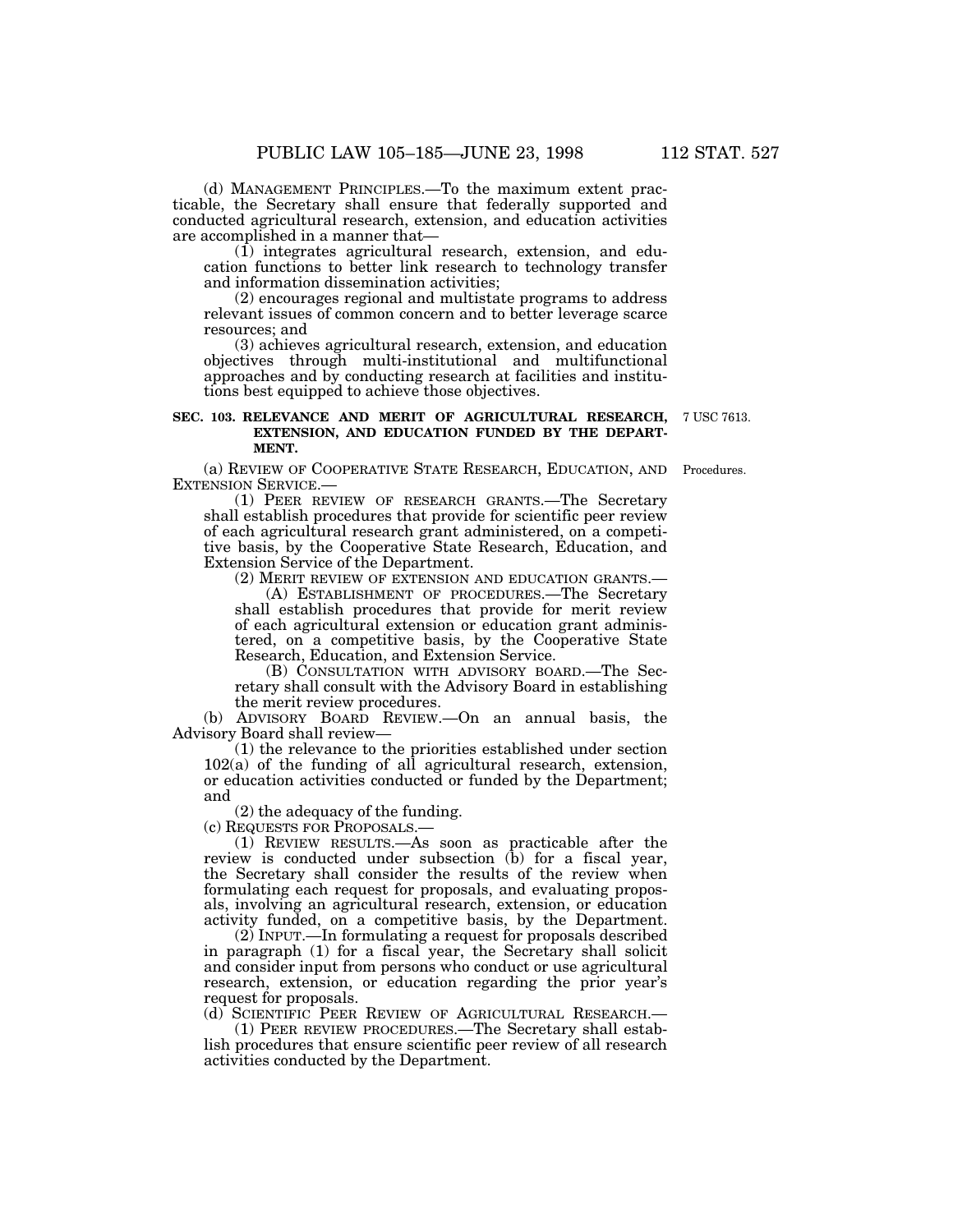(2) REVIEW PANEL REQUIRED.—As part of the procedures established under paragraph (1), a review panel shall verify, at least once every 5 years, that each research activity of the Department and research conducted under each research program of the Department has scientific merit and relevance.

(3) MISSION AREA.—If the research activity or program to be reviewed is included in the research, educational, and economics mission area of the Department, the review panel shall consider—

(A) the scientific merit and relevance of the activity or research in light of the priorities established pursuant to section 102; and

(B) the national or multistate significance of the activity or research.

(4) COMPOSITION OF REVIEW PANEL.—

(A) IN GENERAL.—A review panel shall be composed of individuals with scientific expertise, a majority of whom are not employees of the agency whose research is being reviewed.

(B) SCIENTISTS FROM COLLEGES AND UNIVERSITIES.— To the maximum extent practicable, the Secretary shall use scientists from colleges and universities to serve on the review panels.

(5) SUBMISSION OF RESULTS.—The results of the panel reviews shall be submitted to the Advisory Board.

(e) MERIT REVIEW.—

Effective date. (1) 1862 AND 1890 INSTITUTIONS.—Effective October 1, 1999, to be eligible to obtain agricultural research or extension funds from the Secretary for an activity, each 1862 Institution and 1890 Institution shall—

> (A) establish a process for merit review of the activity; and

Effective date. (B) review the activity in accordance with the process.

(2) 1994 INSTITUTIONS.—Effective October 1, 1999, to be eligible to obtain agricultural extension funds from the Secretary for an activity, each 1994 Institution shall—

(A) establish a process for merit review of the activity; and

(B) review the activity in accordance with the process. (f) REPEAL OF PROVISIONS FOR WITHHOLDING FUNDS.—

(1) SMITH-LEVER ACT.—Section 6 of the Smith-Lever Act (7 U.S.C. 346) is repealed.

(2) HATCH ACT OF 1887.—Section 7 of the Hatch Act of 1887 (7 U.S.C. 361g) is amended by striking the last paragraph.

(3) NATIONAL AGRICULTURAL RESEARCH, EXTENSION, AND TEACHING POLICY ACT OF 1977.—The National Agricultural Research, Extension, and Teaching Policy Act of 1977 is amended—

(A) in section 1444 (7 U.S.C. 3221)—

(i) by striking subsection (f); and

(ii) by redesignating subsection (g) as subsection  $(f)$ :

(B) in section  $1445(g)$  (7 U.S.C.  $3222(g)$ ), by striking paragraph (3); and

(C) by striking section 1468 (7 U.S.C. 3314).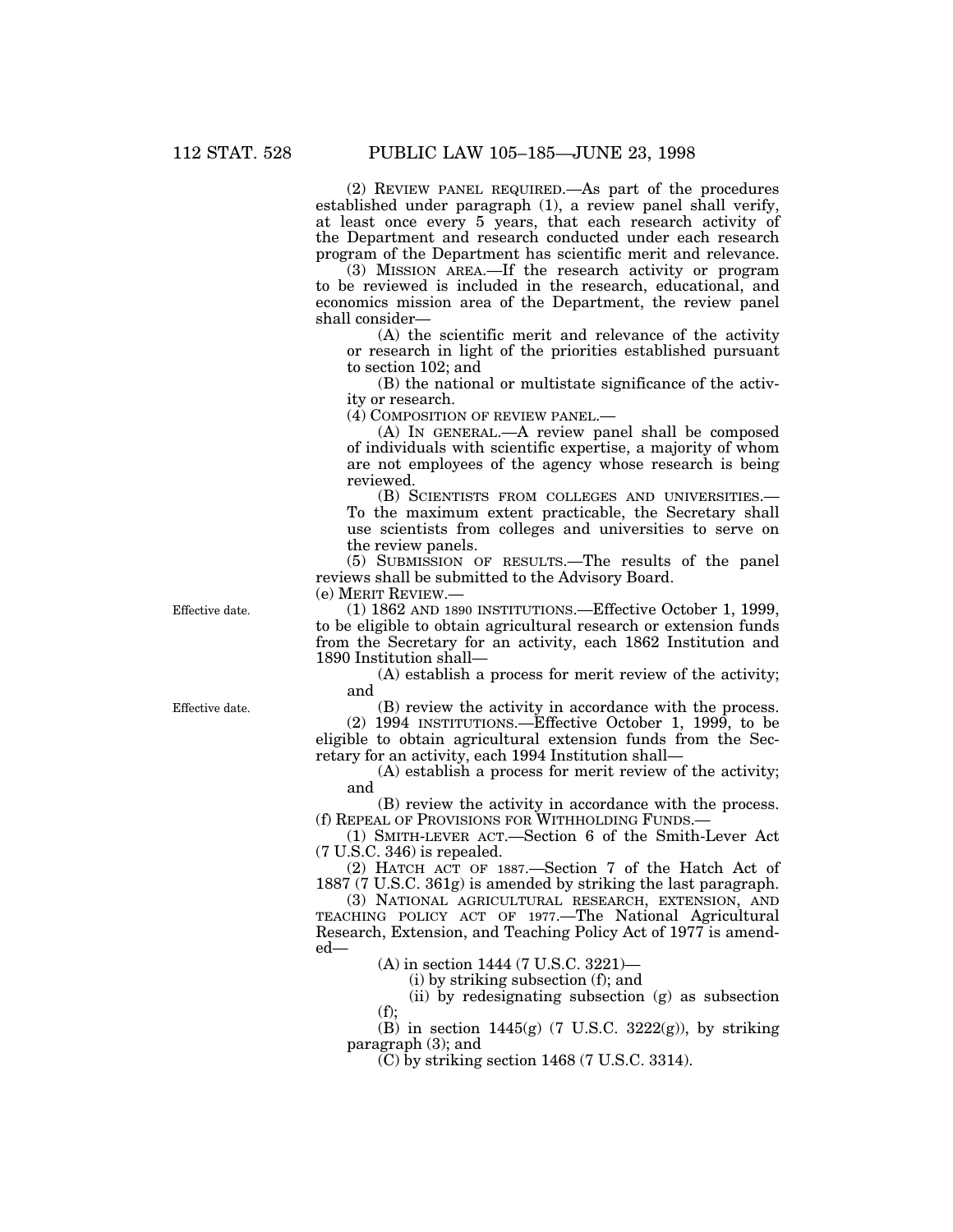SEC. 104. RESEARCH FORMULA FUNDS FOR 1862 INSTITUTIONS.

(a) IN GENERAL.—Section 3 of the Hatch Act of 1887 (7 U.S.C. 361c) is amended—

 $(1)$  in subsection  $(c)$ —

(A) by redesignating paragraphs 1, 2, 3, and 5 as paragraphs (1), (2), (3), and (4), respectively; and

(B) by striking paragraph (3) and inserting the following:

 $\frac{1}{2}$  (3) Not less than 25 percent shall be allotted to the States cooperative research employing multidisciplinary for cooperative research employing multidisciplinary approaches in which a State agricultural experiment station, working with another State agricultural experiment station, the Agricultural Research Service, or a college or university, cooperates to solve problems that concern more than 1 State. The funds available under this paragraph, together with the funds available under subsection (b) for a similar purpose, shall be designated as the 'Multistate Research Fund, State Agricultural Experiment Stations'.''; and

(2) by adding at the end the following:

''(h) PEER REVIEW AND PLAN OF WORK.—

''(1) PEER REVIEW.—Research carried out under subsection  $(c)(3)$  shall be subject to scientific peer review. The review of a project conducted under this paragraph shall be considered to satisfy the merit review requirements of section 103(e) of the Agricultural Research, Extension, and Education Reform Act of 1998.

" $(2)$  PLAN OF WORK.—The State shall include in the plan of work of the State required under section 7 a description of the manner in which the State will meet the requirements of subsection  $(c)(3)$ .".

(b) CONFORMING AMENDMENTS.—Section 3 of the Hatch Act of 1887 (7 U.S.C. 361c) is amended—

(1) in subsection (b)(1), by striking "subsection  $3(c)(3)$ " and inserting "subsection (c)(3)"; and

(2) in subsection (e), by striking "subsection  $3(c)3$ " and inserting "subsection  $(c)(3)$ ".

SEC. 105. EXTENSION FORMULA FUNDS FOR 1862 INSTITUTIONS.

Section 3 of the Smith-Lever Act (7 U.S.C. 343) is amended by adding at the end the following:

''(h) MULTISTATE COOPERATIVE EXTENSION ACTIVITIES.—

" $(1)$  In GENERAL.—Not less than the applicable percentage specified under paragraph (2) of the amounts that are paid to a State under subsections (b) and (c) during a fiscal year shall be expended by States for cooperative extension activities in which 2 or more States cooperate to solve problems that concern more than 1 State (referred to in this subsection as 'multistate activities').

''(2) APPLICABLE PERCENTAGES.—

''(A) 1997 EXPENDITURES ON MULTISTATE ACTIVITIES.— Of the Federal formula funds that were paid to each State for fiscal year 1997 under subsections (b) and (c), the Secretary of Agriculture shall determine the percentage that the State expended for multistate activities.

''(B) REQUIRED EXPENDITURES ON MULTISTATE ACTIVI-TIES.—Of the Federal formula funds that are paid to each State for fiscal year 2000 and each subsequent fiscal year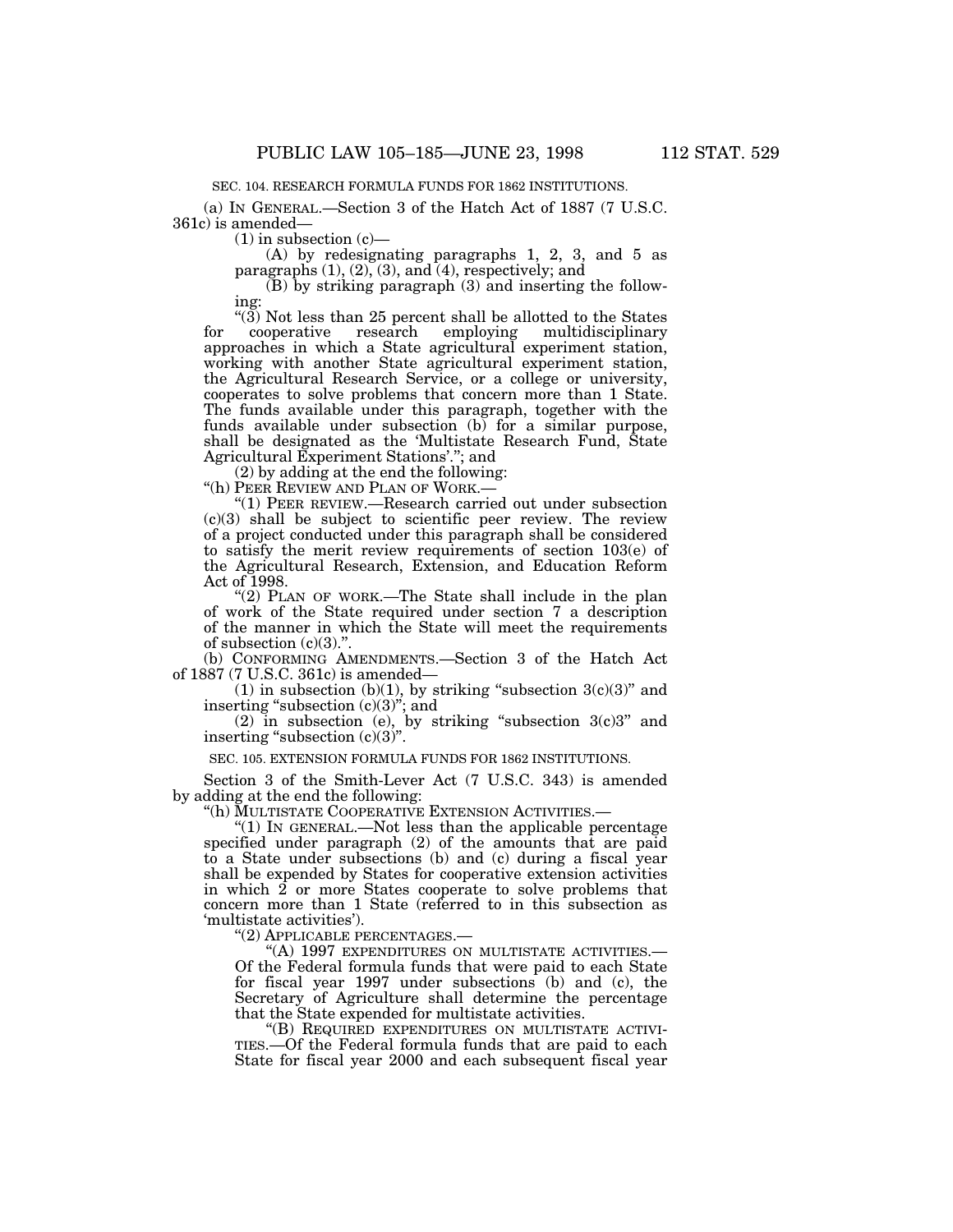under subsections (b) and (c), the State shall expend for the fiscal year for multistate activities a percentage that is at least equal to the lesser of—

''(i) 25 percent; or

''(ii) twice the percentage for the State determined under subparagraph (A).

''(C) REDUCTION BY SECRETARY.—The Secretary may reduce the minimum percentage required to be expended for multistate activities under subparagraph (B) by a State in a case of hardship, infeasibility, or other similar circumstance beyond the control of the State, as determined by the Secretary.

''(D) PLAN OF WORK.—The State shall include in the plan of work of the State required under section 4 a description of the manner in which the State will meet the requirements of this paragraph.

''(3) APPLICABILITY.—This subsection does not apply to funds provided—

"(A) by a State or local government pursuant to a matching requirement;

''(B) to a 1994 Institution (as defined in section 532 of the Equity in Educational Land-Grant Status Act of 1994 (Public Law 103–382; 7 U.S.C. 301 note)); or

''(C) to the Commonwealth of Puerto Rico, the Virgin Islands, or Guam.

''(i) MERIT REVIEW.—

Effective date. "(1) REVIEW REQUIRED.—Effective October 1, 1999, extension activity carried out under subsection (h) shall be subject to merit review.

> ''(2) OTHER REQUIREMENTS.—An extension activity for which merit review is conducted under paragraph (1) shall be considered to have satisfied the requirements for review under section 103(e) of the Agricultural Research, Extension, and Education Reform Act of 1998.''.

# SEC. 106. RESEARCH FACILITIES.

(a) CRITERIA FOR APPROVAL.—Section  $3(c)(2)(C)(ii)$  of the Research Facilities Act  $(7 \text{ U.S.C. } 390a(c)(2)(C)(ii))$  is amended by striking "regional needs" and inserting "national or multistate needs''.

(b) NATIONAL OR MULTISTATE NEEDS SERVED BY ARS FACILI-TIES.—Section 3 of the Research Facilities Act (7 U.S.C. 390a) is amended by adding at the end the following:

''(e) NATIONAL OR MULTISTATE NEEDS SERVED BY ARS FACILI-TIES.—The Secretary shall ensure that each research activity conducted by a facility of the Agricultural Research Service serves a national or multistate need."

(c) 10-YEAR STRATEGIC PLAN.—Section 4(d) of the Research Facilities Act (7 U.S.C. 390b(d)) is amended by striking "regional" and inserting "multistate".

(d) COMPREHENSIVE RESEARCH CAPACITY.—Section 4 of the Research Facilities Act (7 U.S.C. 390b) is amended by adding at the end the following:

"(g) COMPREHENSIVE RESEARCH CAPACITY.—After submission of the 10-year strategic plan required under subsection (d), the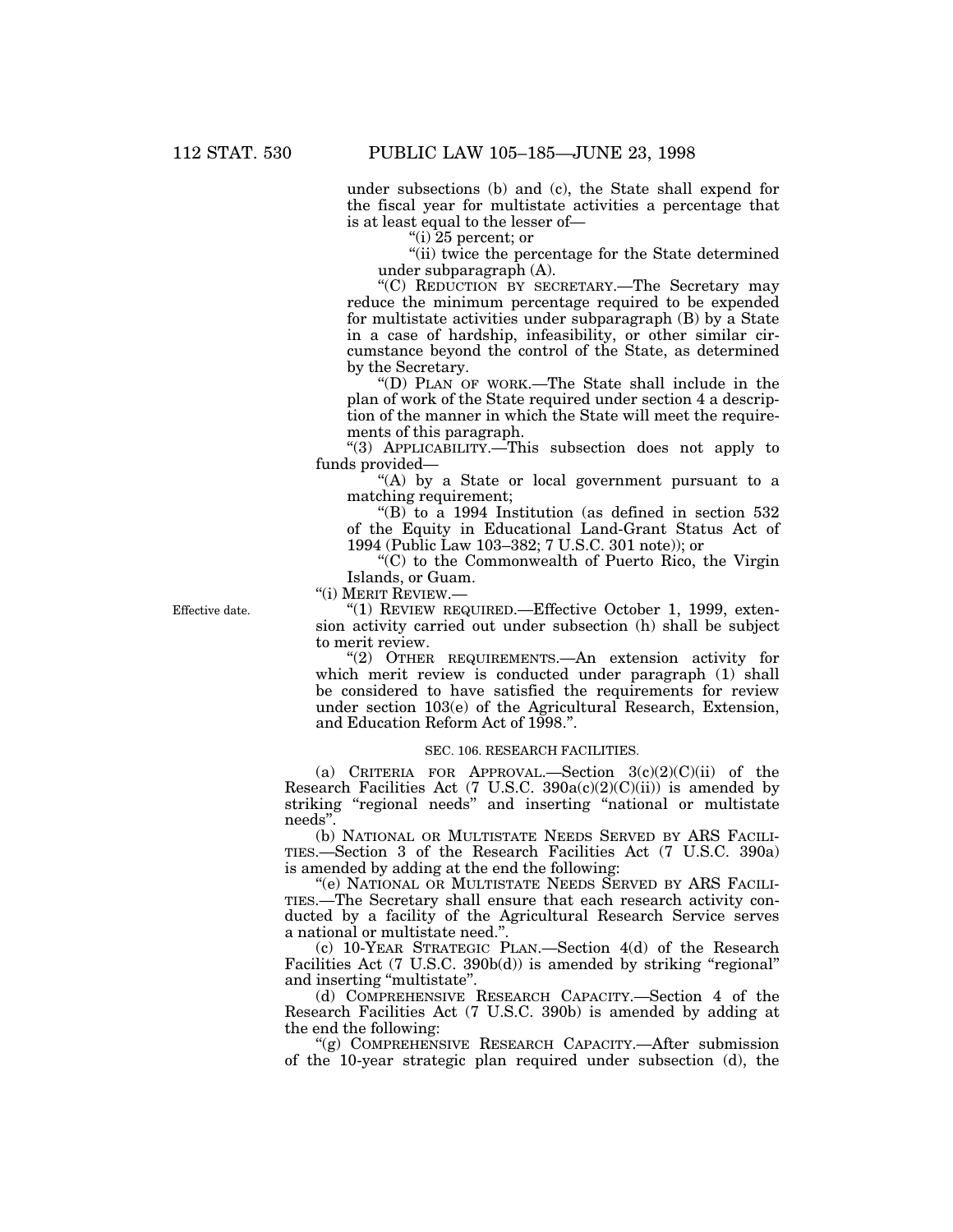Secretary shall continue to review periodically each operating agri- cultural research facility constructed in whole or in part with Fed- eral funds, and each planned agricultural research facility proposed to be constructed in whole or in part with Federal funds, pursuant to criteria established by the Secretary, to ensure that a comprehen- sive research capacity is maintained.''.

# **TITLE II—REFORM OF EXISTING AGRI-CULTURAL RESEARCH, EXTENSION, AND EDUCATION AUTHORITIES**

# **Subtitle A—Smith-Lever Act and Hatch Act of 1887**

## **SEC. 201. COOPERATIVE AGRICULTURAL EXTENSION WORK BY 1862, 1890, AND 1994 INSTITUTIONS.**

Section 3(b)(3) of the Smith-Lever Act (7 U.S.C. 343(b)(3)) is amended in the last sentence by striking ''State institutions'' and all that follows through the period at the end and inserting "1994 Institutions (in accordance with regulations that the Secretary may promulgate) and may be administered by the 1994 Institutions through cooperative agreements with colleges and universities eligible to receive funds under the Act of July 2, 1862 (12 Stat. 503, chapter 130; 7 U.S.C. 301 et seq.), or the Act of August 30, 1890 (26 Stat. 419, chapter 841; 7 U.S.C. 321 et seq.), including Tuskegee University, located in any State.''.

# **SEC. 202. PLANS OF WORK TO ADDRESS CRITICAL RESEARCH AND EXTENSION ISSUES AND USE OF PROTOCOLS TO MEASURE SUCCESS OF PLANS.**

(a) SMITH-LEVER ACT.—Section 4 of the Smith-Lever Act (7 U.S.C. 344) is amended—

(1) by striking ''SEC. 4.'' and inserting the following:

# **''SEC. 4. ASCERTAINMENT OF ENTITLEMENT OF STATE TO FUNDS; TIME AND MANNER OF PAYMENT; STATE REPORTING REQUIREMENTS; PLANS OF WORK.**

''(a) ASCERTAINMENT OF ENTITLEMENT.—'';

 $(2)$  in the last sentence, by striking "Such sums" and insert- ing the following:

"(b) TIME AND MANNER OF PAYMENT; RELATED REPORTS.—The amount to which a State is entitled''; and

(3) by adding at the end the following:<br>"(c) REQUIREMENTS RELATED TO PLAN OF WORK.—Each extension plan of work for a State required under subsection (a) shall contain descriptions of the following:

''(1) The critical short-term, intermediate, and long-term agricultural issues in the State and the current and planned extension programs and projects targeted to address the issues.

 $(2)$  The process established to consult with extension users regarding the identification of critical agricultural issues in the State and the development of extension programs and projects targeted to address the issues.

''(3) The efforts made to identify and collaborate with other colleges and universities within the State, and within other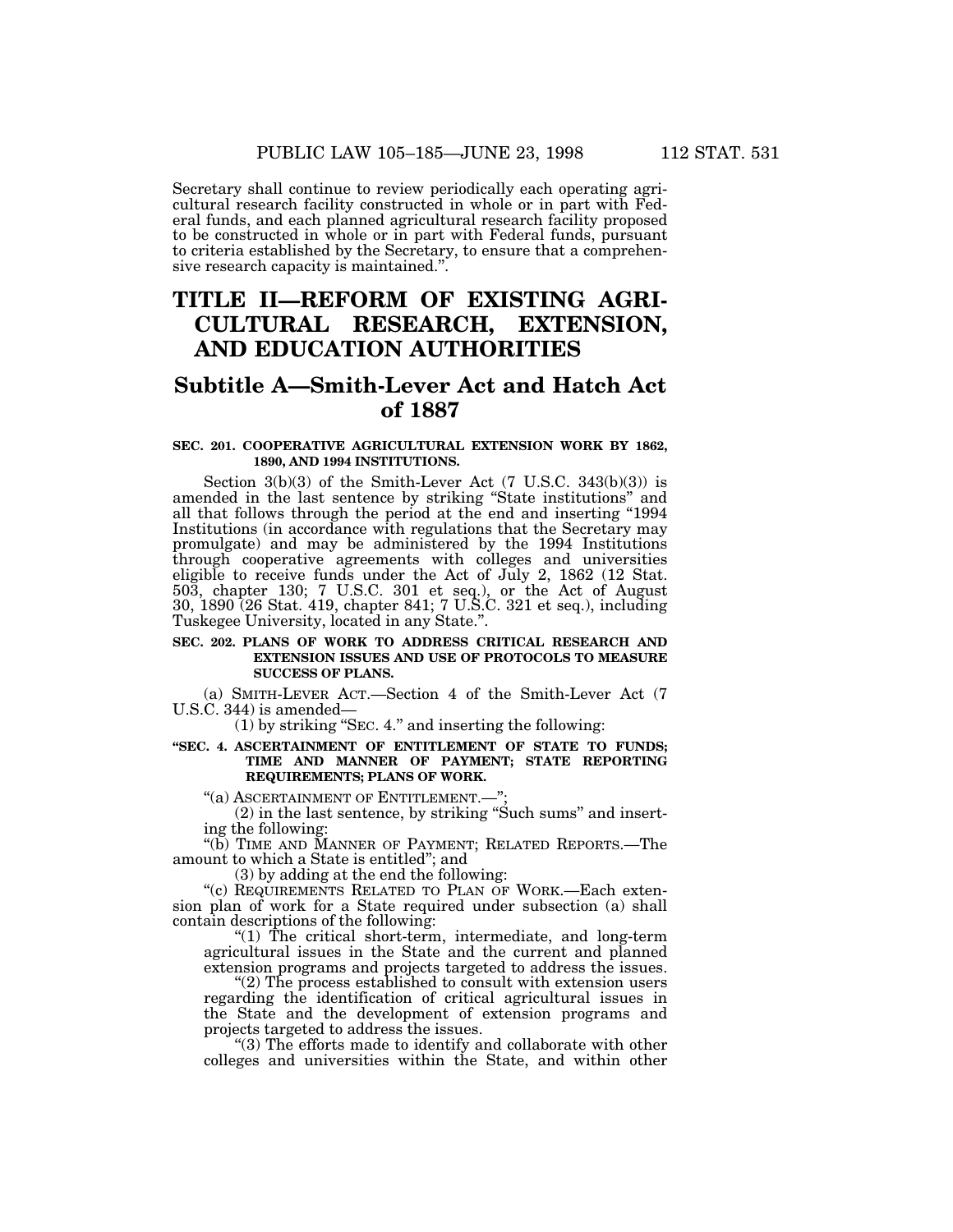States, that have a unique capacity to address the identified agricultural issues in the State and the extent of current and emerging efforts (including regional efforts) to work with those other institutions.

''(4) The manner in which research and extension, including research and extension activities funded other than through formula funds, will cooperate to address the critical issues in the State, including the activities to be carried out separately, the activities to be carried out sequentially, and the activities to be carried out jointly.

''(5) The education and outreach programs already underway to convey available research results that are pertinent to a critical agricultural issue, including efforts to encourage multicounty cooperation in the dissemination of research results.

''(d) EXTENSION PROTOCOLS.—

''(1) DEVELOPMENT.—The Secretary of Agriculture shall develop protocols to be used to evaluate the success of multistate, multi-institutional, and multidisciplinary extension activities and joint research and extension activities in addressing critical agricultural issues identified in the plans of work submitted under subsection (a).

"(2) CONSULTATION.—The Secretary of Agriculture shall develop the protocols in consultation with the National Agricultural Research, Extension, Education, and Economics Advisory Board established under section 1408 of the National Agricultural Research, Extension, and Teaching Policy Act of 1977 (7 U.S.C. 3123) and land-grant colleges and universities.

''(e) TREATMENT OF PLANS OF WORK FOR OTHER PURPOSES.— To the maximum extent practicable, the Secretary shall consider a plan of work submitted under subsection (a) to satisfy other appropriate Federal reporting requirements.''.

(b) HATCH ACT OF 1887.—Section 7 of the Hatch Act of 1887  $(7 \text{ U.S.C. } 361 \text{g})$  (as amended by section  $103 \text{ (f)}(2)$ ) is amended—

(1) by striking ''SEC. 7.'' and inserting the following:

# **''SEC. 7. DUTIES OF SECRETARY; ASCERTAINMENT OF ENTITLEMENT OF STATE TO FUNDS; PLANS OF WORK.**

''(a) DUTIES OF SECRETARY.—'';

(2) by striking ''On or before'' and inserting the following: ''(b) ASCERTAINMENT OF ENTITLEMENT.—On or before'';

(3) by striking ''Whenever it shall appear'' and inserting the following:

''(c) EFFECT OF FAILURE TO EXPEND FULL ALLOTMENT.—Whenever it shall appear''; and

(4) by adding at the end the following:

''(d) PLAN OF WORK REQUIRED.—Before funds may be provided to a State under this Act for any fiscal year, a plan of work to be carried out under this Act shall be submitted by the proper officials of the State and shall be approved by the Secretary of Agriculture.

''(e) REQUIREMENTS RELATED TO PLAN OF WORK.—Each plan of work for a State required under subsection (d) shall contain descriptions of the following:

 $(1)$  The critical short-term, intermediate, and long-term agricultural issues in the State and the current and planned research programs and projects targeted to address the issues.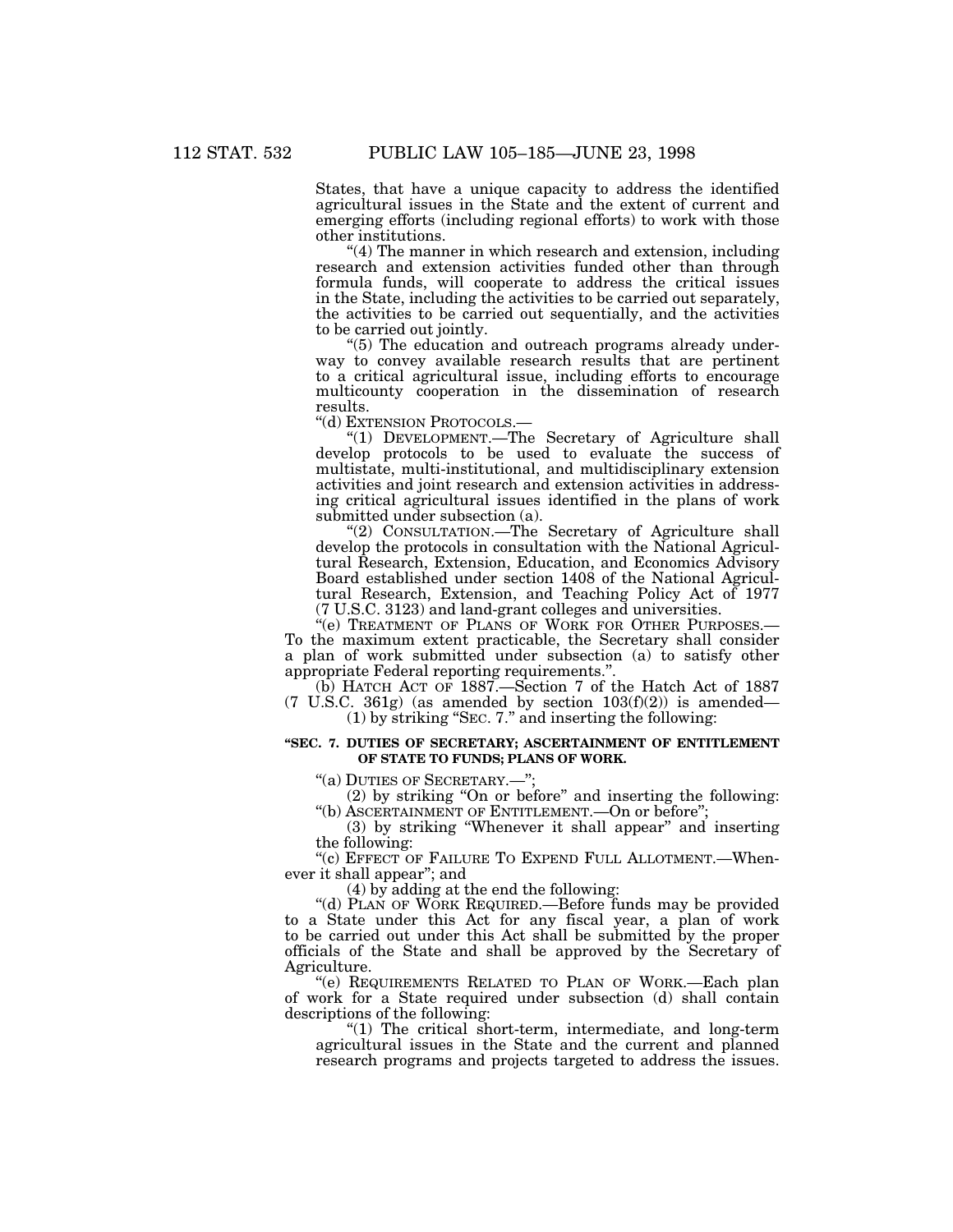"(2) The process established to consult with users of agricultural research regarding the identification of critical agricultural issues in the State and the development of research programs and projects targeted to address the issues.

''(3) The efforts made to identify and collaborate with other colleges and universities within the State, and within other States, that have a unique capacity to address the identified agricultural issues in the State and the extent of current and emerging efforts (including regional efforts) to work with those other institutions.

''(4) The manner in which research and extension, including research and extension activities funded other than through formula funds, will cooperate to address the critical issues in the State, including the activities to be carried out separately, the activities to be carried out sequentially, and the activities to be carried out jointly.

''(f) RESEARCH PROTOCOLS.—

"(1) DEVELOPMENT.—The Secretary of Agriculture shall develop protocols to be used to evaluate the success of multistate, multi-institutional, and multidisciplinary research activities and joint research and extension activities in addressing critical agricultural issues identified in the plans of work submitted under subsection (d).

"(2) CONSULTATION.-The Secretary of Agriculture shall develop the protocols in consultation with the National Agricultural Research, Extension, Education, and Economics Advisory Board established under section 1408 of the National Agricultural Research, Extension, and Teaching Policy Act of 1977 (7 U.S.C. 3123) and land-grant colleges and universities.

"(g) TREATMENT OF PLANS OF WORK FOR OTHER PURPOSES.-To the maximum extent practicable, the Secretary shall consider a plan of work submitted under subsection (d) to satisfy other appropriate Federal reporting requirements.''.

(c) EFFECTIVE DATE.—The amendments made by this section 7 USC 344 note. take effect on October 1, 1999.

# **SEC. 203. CONSISTENT MATCHING FUNDS REQUIREMENTS UNDER HATCH ACT OF 1887 AND SMITH-LEVER ACT.**

(a) HATCH ACT OF 1887.—Section 3 of the Hatch Act of 1887 (7 U.S.C. 361c) is amended by striking subsection (d) and inserting the following:

''(d) MATCHING FUNDS.—

''(1) REQUIREMENT.—No allotment shall be made to a State under subsection (b) or (c), and no payments from the allotment shall be made to a State, in excess of the amount that the State makes available out of non-Federal funds for agricultural research and for the establishment and maintenance of facilities for the performance of the research.

" $(2)$  FAILURE TO PROVIDE MATCHING FUNDS.—If a State fails to comply with the requirement to provide matching funds for a fiscal year under paragraph (1), the Secretary of Agriculture shall withhold from payment to the State for that fiscal year an amount equal to the difference between—

"(A) the amount that would be allotted and paid to the State under subsections (b) and (c) (if the full amount of matching funds were provided by the State); and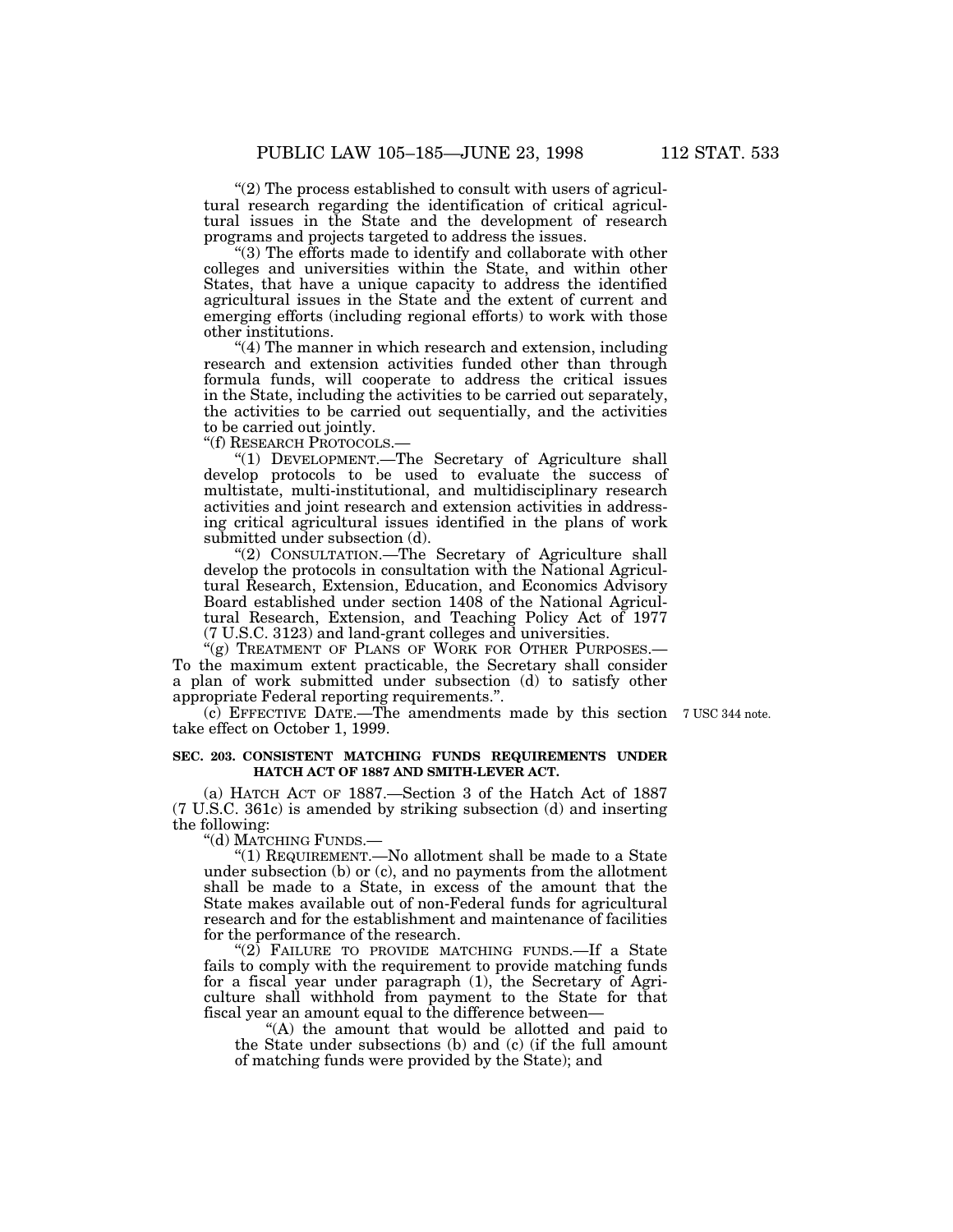''(B) the amount of matching funds actually provided by the State.

"(3) REAPPORTIONMENT.—

''(A) IN GENERAL.—The Secretary of Agriculture shall reapportion amounts withheld under paragraph (2) for a fiscal year among the States satisfying the matching requirement for that fiscal year.

''(B) MATCHING REQUIREMENT.—Any reapportionment of funds under this paragraph shall be subject to the matching requirement specified in paragraph (1).''.

(b) SMITH-LEVER ACT.—Section 3 of the Smith-Lever Act (7 U.S.C. 343) is amended—

 $(1)$  in subsection  $(c)$ —

(A) by redesignating paragraphs 1 and 2 as paragraphs (1) and (2), respectively; and

(B) in paragraph (2) (as so redesignated), by striking ''census: *Provided,* That payments'' and all that follows through "*Provided further*, That any" and inserting "census. Any''; and

(2) by striking subsections (e) and (f) and inserting the following:

''(e) MATCHING FUNDS.—

"(1) REQUIREMENT.—Except as provided in subsection  $(f)$ , no allotment shall be made to a State under subsection (b) or (c), and no payments from the allotment shall be made to a State, in excess of the amount that the State makes available out of non-Federal funds for cooperative extension work.

"(2) FAILURE TO PROVIDE MATCHING FUNDS.—If a State fails to comply with the requirement to provide matching funds for a fiscal year under paragraph (1), the Secretary of Agriculture shall withhold from payment to the State for that fiscal year an amount equal to the difference between—

"(A) the amount that would be allotted and paid to the State under subsections (b) and (c) (if the full amount of matching funds were provided by the State); and

''(B) the amount of matching funds actually provided by the State.

"(3) REAPPORTIONMENT.-

''(A) IN GENERAL.—The Secretary of Agriculture shall reapportion amounts withheld under paragraph (2) for a fiscal year among the States satisfying the matching requirement for that fiscal year.

''(B) MATCHING REQUIREMENT.—Any reapportionment of funds under this paragraph shall be subject to the matching requirement specified in paragraph (1).

''(f) MATCHING FUNDS EXCEPTION FOR 1994 INSTITUTIONS.— There shall be no matching requirement for funds made available to a 1994 Institution pursuant to subsection  $(b)(3)$ .".

(c) TECHNICAL CORRECTIONS.—

(1) RECOGNITION OF STATEHOOD OF ALASKA AND HAWAII.— Section 1 of the Hatch Act of 1887 (7 U.S.C. 361a) is amended in the second sentence by striking "Alaska, Hawaii,".

(2) ROLE OF SECRETARY OF AGRICULTURE.—Section 3 of the Smith-Lever Act (7 U.S.C. 343) is amended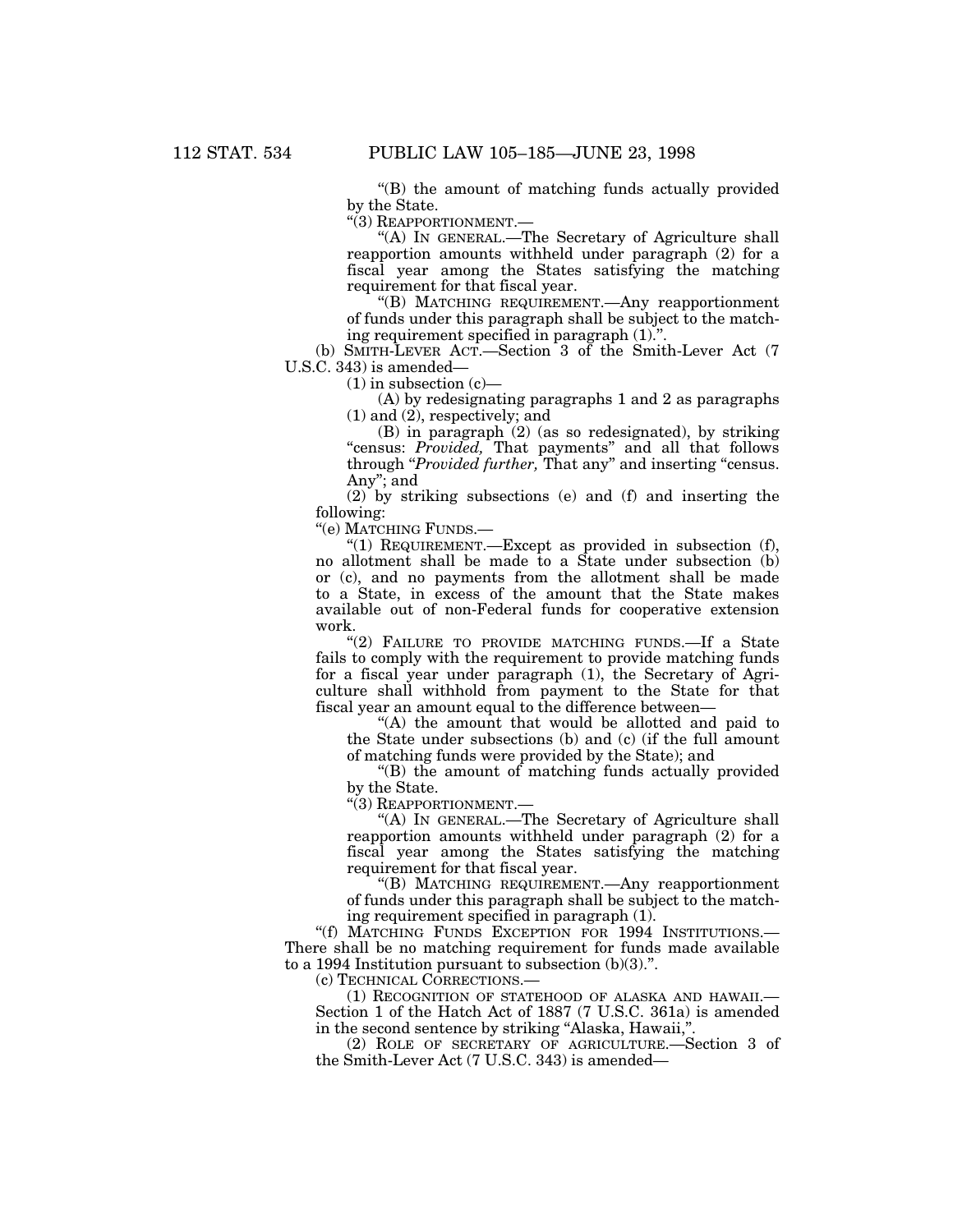$(A)$  in subsections  $(b)(1)$ ,  $(c)$ , and  $(d)$ , by striking "Federal Extension Service" each place it appears and inserting ''Secretary of Agriculture''; and

 $(B)$  in subsection  $(g)(1)$ , by striking "through the Federal Extension Service''.

(3) REFERENCES TO REGIONAL RESEARCH FUND.—Section 5 of the Hatch Act of 1887 (7 U.S.C. 361e) is amended in the first sentence by striking ''regional research fund authorized by subsection  $3(c)(3)$ " and inserting "Multistate Research Fund, State Agricultural Experiment Stations''.

### SEC. 204. INTEGRATION OF RESEARCH AND EXTENSION.

(a) IN GENERAL.—Section 3 of the Hatch Act of 1887 (7 U.S.C. 361c) (as amended by section  $104(a)(2)$ ) is amended by adding at the end the following:

''(i) INTEGRATION OF RESEARCH AND EXTENSION.—

" $(1)$  In GENERAL.—Not less than the applicable percentage specified under paragraph (2) of the Federal formula funds that are paid under this Act and subsections (b) and (c) of section 3 of the Smith-Lever Act (7 U.S.C. 343) to colleges and universities eligible to receive funds under the Act of July 2, 1862 (12 Stat. 503, chapter 130; 7 U.S.C. 301 et seq.), during a fiscal year shall be expended for activities that integrate cooperative research and extension (referred to in this subsection as 'integrated activities').

''(2) APPLICABLE PERCENTAGES.—

''(A) 1997 EXPENDITURES ON MULTISTATE ACTIVITIES.— Of the Federal formula funds that were paid to each State for fiscal year 1997 under this Act and subsections (b) and (c) of section 3 of the Smith-Lever Act (7 U.S.C. 343), the Secretary of Agriculture shall determine the percentage that the State expended for integrated activities.

''(B) REQUIRED EXPENDITURES ON MULTISTATE ACTIVI-TIES.—Of the Federal formula funds that are paid to each State for fiscal year 2000 and each subsequent fiscal year under this Act and subsections (b) and  $(c)$  of section 3 of the Smith-Lever Act (7 U.S.C. 343), the State shall expend for the fiscal year for integrated activities a percentage that is at least equal to the lesser of—

''(i) 25 percent; or

''(ii) twice the percentage for the State determined under subparagraph (A).

''(C) REDUCTION BY SECRETARY.—The Secretary of Agriculture may reduce the minimum percentage required to be expended by a State for integrated activities under subparagraph (B) in a case of hardship, infeasibility, or other similar circumstance beyond the control of the State, as determined by the Secretary.

''(D) PLAN OF WORK.—The State shall include in the plan of work of the State required under section 7 of this Act or section 4 of the Smith-Lever Act (7 U.S.C. 344), as applicable, a description of the manner in which the State will meet the requirements of this paragraph. ''(3) APPLICABILITY.—This subsection does not apply to

funds provided—

''(A) by a State or local government pursuant to a matching requirement;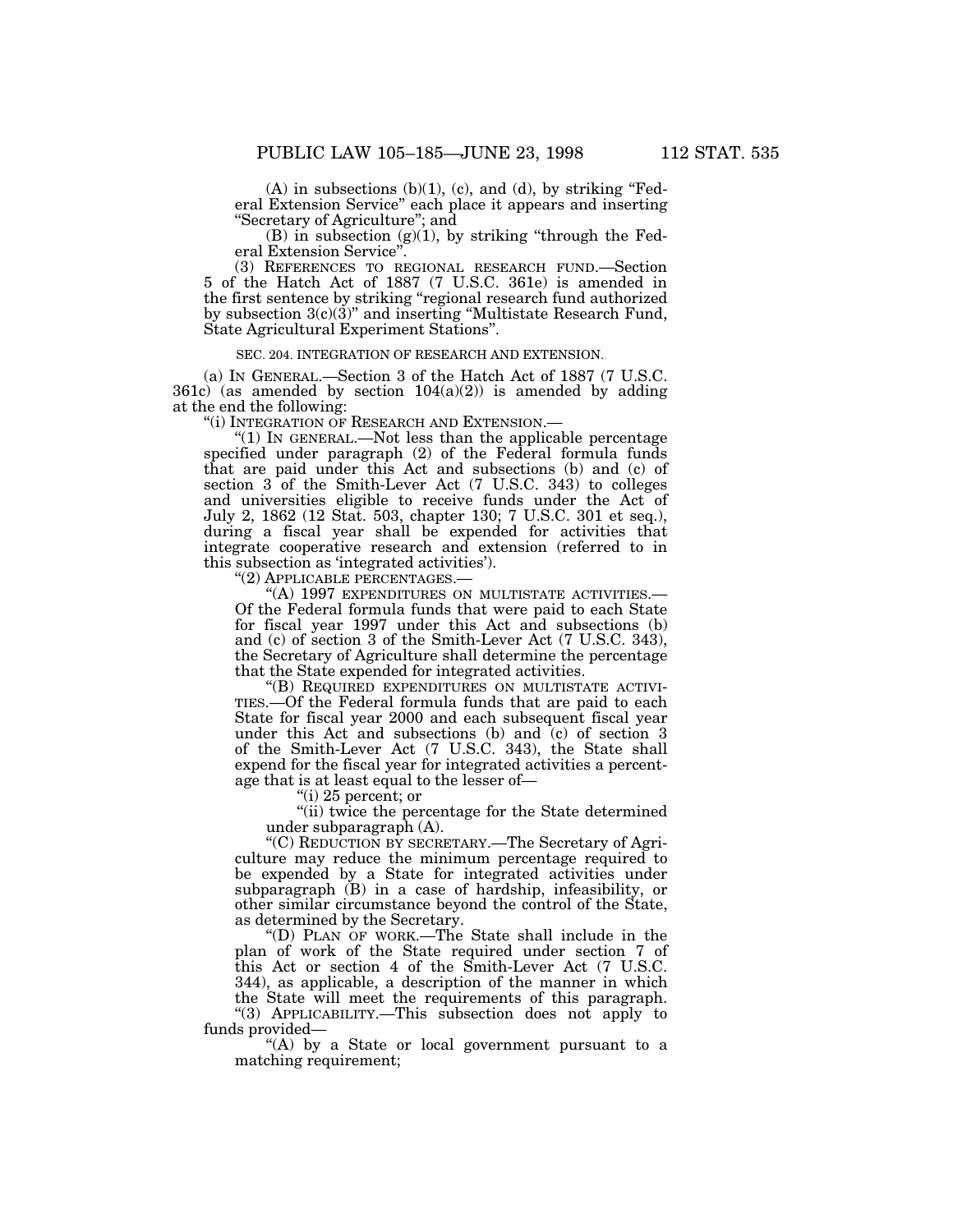''(B) to a 1994 Institution (as defined in section 532 of the Equity in Educational Land-Grant Status Act of 1994 (Public Law 103–382; 7 U.S.C. 301 note)); or

''(C) to the Commonwealth of Puerto Rico, the Virgin Islands, or Guam.

"(4) RELATIONSHIP TO OTHER REQUIREMENTS.—Federal formula funds described in paragraph (1) that are used by a State for a fiscal year for integrated activities in accordance with paragraph  $(2)(B)$  may also be used to satisfy the multistate activities requirements of subsection (c)(3) of this section and section 3(h) of the Smith-Lever Act (7 U.S.C. 343(h)) for the same fiscal year.''.

(b) CONFORMING AMENDMENT.—Section 3 of the Smith-Lever Act (7 U.S.C. 343) (as amended by section 105) is amended by adding at the end the following:

''(j) INTEGRATION OF RESEARCH AND EXTENSION.—Section 3(i) of the Hatch Act of 1887 (7 U.S.C. 361c(i)) shall apply to amounts made available to carry out this Act.''.

# **Subtitle B—Competitive, Special, and Facilities Research Grant Act**

# SEC. 211. COMPETITIVE GRANTS.

The Competitive, Special, and Facilities Research Grant Act  $(7 \text{ U.S.C. } 450i)$  is amended in subsection  $(b)$ —

(1) in the first sentence of paragraph (1), by inserting ''national laboratories,'' after ''Federal agencies,'';

(2) in paragraph (2), by striking ''regional'' and inserting "multistate";

(3) in the second sentence of paragraph  $(3)(E)$ , by striking "an individual shall have less than" and all that follows through ''research experience'' and inserting ''an individual shall be within 5 years of the individual's initial career track position''; and

 $(4)$  in paragraph  $(8)(B)$ —

 $(A)$  by striking "the cost" and inserting "the cost of"; and

(B) by adding at the end the following: ''The Secretary may waive all or part of the matching requirement under this subparagraph in the case of a smaller college or university (as described in section 793(c)(2)(C)(ii) of the Federal Agriculture Improvement and Reform Act of 1996 (7 U.S.C.  $2204f(c)(2)(C)(ii))$  if the equipment to be acquired costs not more than \$25,000 and has multiple uses within a single research project or is usable in more than 1 research project.''.

#### SEC. 212. SPECIAL GRANTS.

The Competitive, Special, and Facilities Research Grant Act (7 U.S.C. 450i) is amended in subsection (c)—

 $(1)$  in paragraph  $(1)$ –

 $(A)$  by striking "5 years" and inserting "3 years";

(B) in subparagraph (A), by inserting '', extension, or education activities'' after ''conducting research''; and

(C) in subparagraph (B)—

Applicability.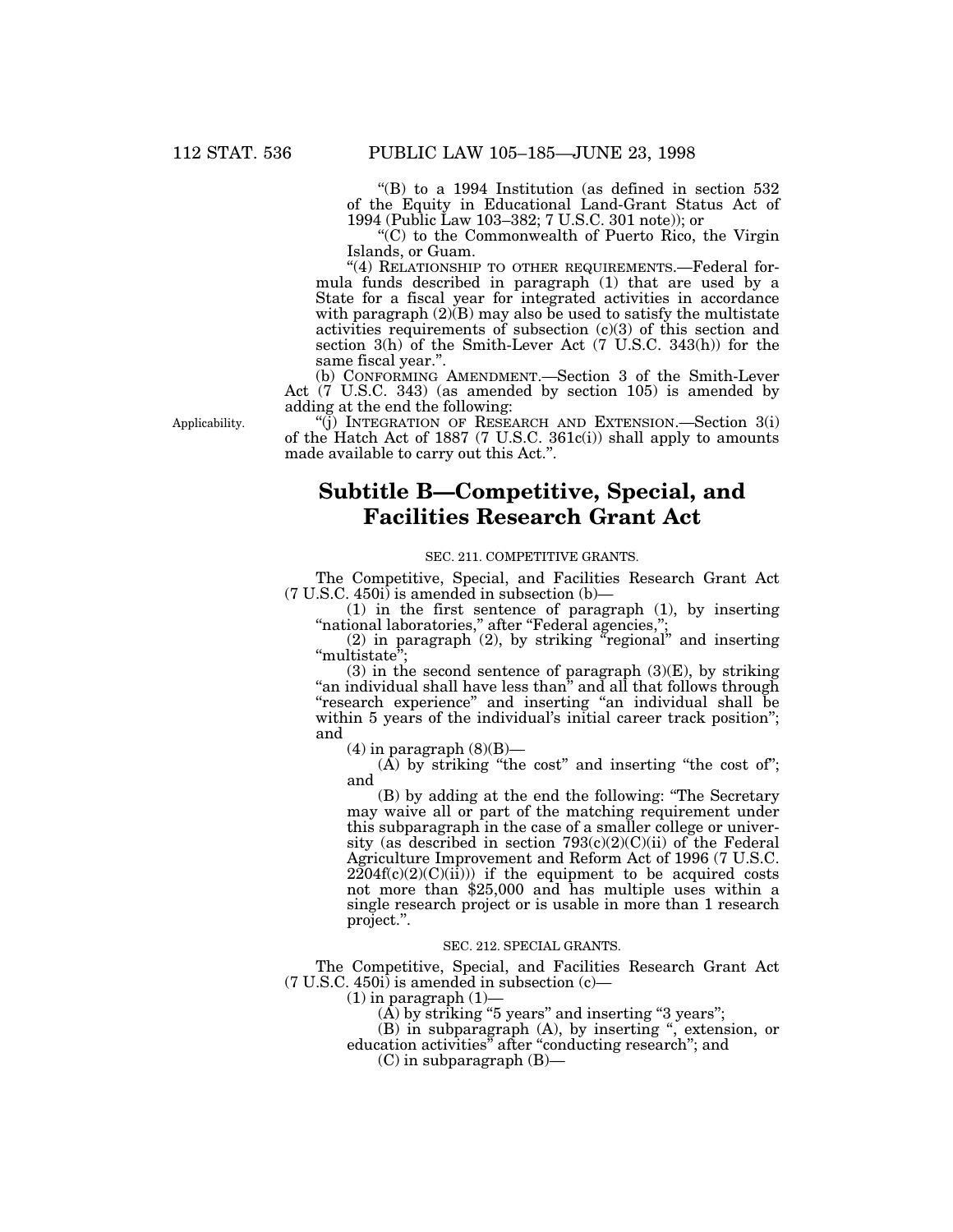(i) in the matter preceding clause (i), by inserting ", extension, or education" after "agricultural research";

(ii) in clause (i), by inserting '', extension, or edu- cation'' after ''research''; and

(iii) in clause (iv), by striking ''among States through regional research'' and inserting '', extension, or education among States through regional''; and

 $(2)$  by adding at the end the following:

"(5) REVIEW REQUIREMENTS.—

''(A) RESEARCH ACTIVITIES.—The Secretary shall make a grant under this subsection for a research activity only if the activity has undergone scientific peer review arranged by the grantee in accordance with regulations promulgated by the Secretary.

Regulations.

''(B) EXTENSION AND EDUCATION ACTIVITIES.—The Secretary shall make a grant under this subsection for an extension or education activity only if the activity has undergone merit review arranged by the grantee in accordance with regulations promulgated by the Secretary. ''(6) REPORTS.—

"(A) In GENERAL.—A recipient of a grant under this subsection shall submit to the Secretary on an annual basis a report describing the results of the research, extension, or education activity and the merit of the results.

''(B) PUBLIC AVAILABILITY.—

''(i) IN GENERAL.—Except as provided in clause (ii), on request, the Secretary shall make the report available to the public.

''(ii) EXCEPTIONS.—Clause (i) shall not apply to the extent that making the report, or a part of the report, available to the public is not authorized or permitted by section 552 of title 5, United States Code, or section 1905 of title 18, United States Code.''.

# **Subtitle C—National Agricultural Research, Extension, and Teaching Policy Act of 1977**

## **SEC. 221. DEFINITIONS REGARDING AGRICULTURAL RESEARCH, EXTENSION, AND EDUCATION.**

(a) FOOD AND AGRICULTURAL SCIENCES.—Section 1404 of the National Agricultural Research, Extension, and Teaching Policy Act of 1977 (7 U.S.C. 3103) is amended by striking paragraph (8) and inserting the following:

''(8) FOOD AND AGRICULTURAL SCIENCES.—The term 'food and agricultural sciences' means basic, applied, and developmental research, extension, and teaching activities in food and fiber, agricultural, renewable natural resources, forestry, and physical and social sciences, including activities relating to the following:

 $(A)$  Animal health, production, and well-being.

''(B) Plant health and production.

''(C) Animal and plant germ plasm collection and preservation.

''(D) Aquaculture.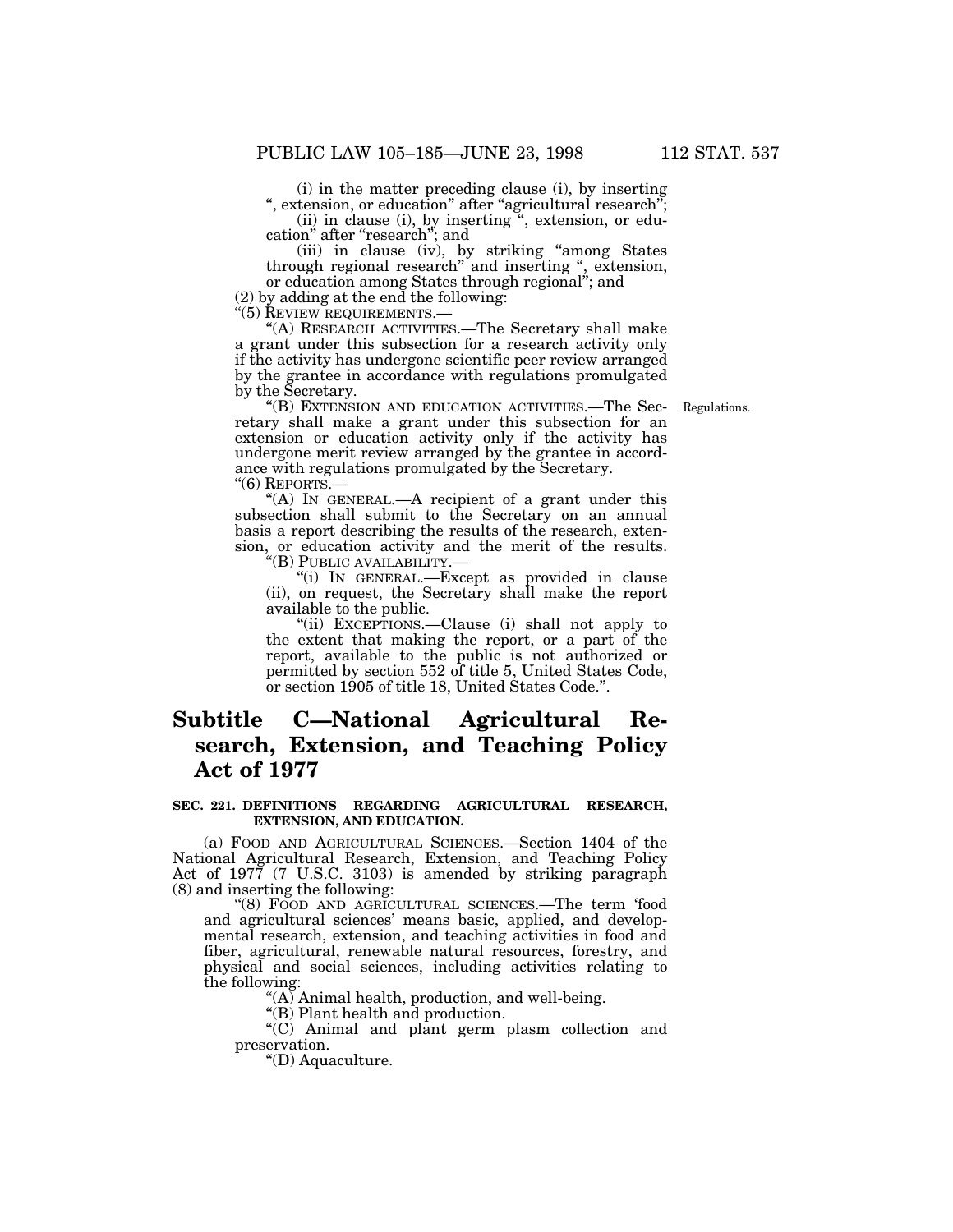"(E) Food safety.

"(F) Soil and water conservation and improvement.

''(G) Forestry, horticulture, and range management.

''(H) Nutritional sciences and promotion.

''(I) Farm enhancement, including financial management, input efficiency, and profitability.

''(J) Home economics.

"(K) Rural human ecology.

''(L) Youth development and agricultural education, including 4–H clubs.

"(M) Expansion of domestic and international markets for agricultural commodities and products, including agricultural trade barrier identification and analysis.

''(N) Information management and technology transfer related to agriculture.

''(O) Biotechnology related to agriculture.

"(P) The processing, distributing, marketing, and utilization of food and agricultural products.''.

(b) REFERENCES TO TEACHING OR EDUCATION.—Section 1404(14) of the National Agricultural Research, Extension, and Teaching Policy Act of 1977 (7 U.S.C. 3103(14)) is amended by striking ''the term 'teaching' means'' and inserting ''TEACHING AND EDU-CATION.—The terms 'teaching' and 'education' mean''.

(c) CONFORMING AMENDMENTS.—Section 1404 of the National Agricultural Research, Extension, and Teaching Policy Act of 1977 (7 U.S.C. 3103) is amended—

(1) in the matter preceding paragraph (1), by striking "title—" and inserting "title:";

(2) in paragraphs (1), (2), (3), (5), (6), (7), (10) through  $(13)$ ,  $(15)$ ,  $(16)$ , and  $(17)$ , by striking "the term" each place it appears and inserting ''The term'';

(3) in paragraph (4), by striking ''the terms'' and inserting ''The terms'';

(4) in paragraph (9), by striking ''the term'' the first place it appears and inserting ''The term'';

 $(5)$  by striking the semicolon at the end of paragraphs (1) through (7) and (9) through (15) and inserting a period; and

 $(6)$  in paragraph  $(16)(F)$ , by striking "; and" and inserting a period.

#### SEC. 222. ADVISORY BOARD.

(a) REPRESENTATION ON BOARD.—Section 1408(b) of the National Agricultural Research, Extension, and Teaching Policy Act of 1977 (7 U.S.C. 3123(b)) is amended by adding at the end the following:

"(7) EQUAL REPRESENTATION OF PUBLIC AND PRIVATE SECTOR MEMBERS.—In appointing members to serve on the Advisory Board, the Secretary shall ensure, to the maximum extent practicable, equal representation of public and private sector members.''.

(b) CONSULTATION.—Section 1408(d) of the National Agricultural Research, Extension, and Teaching Policy Act of 1977 (7 U.S.C.  $3123(d)$  is amended–

(1) by striking ''In'' and inserting the following:

''(1) DUTIES OF ADVISORY BOARD.—In''; and

(2) by adding at the end the following: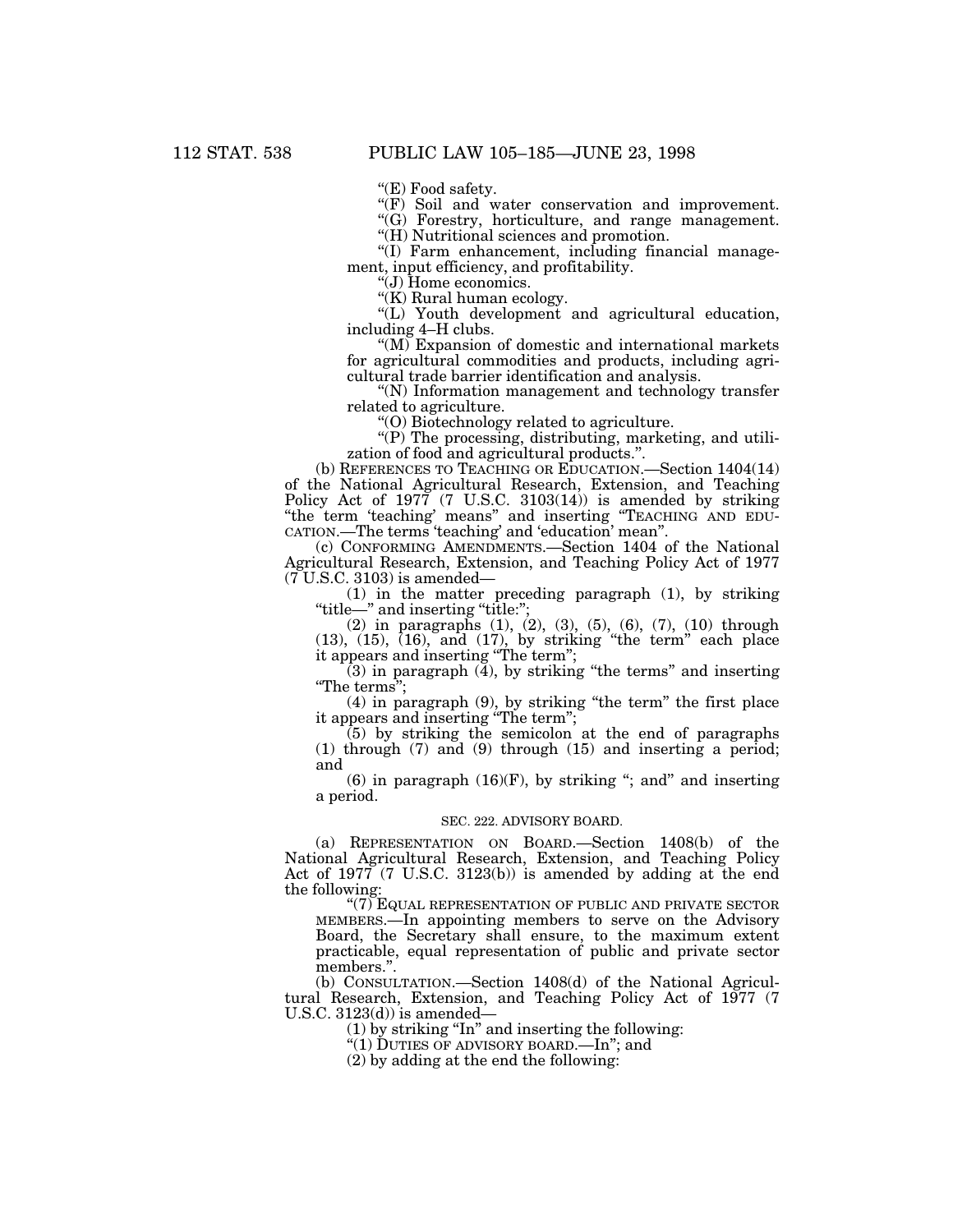"(2) DUTIES OF SECRETARY.—To comply with a provision of this title or any other law that requires the Secretary to consult or cooperate with the Advisory Board or that authorizes the Advisory Board to submit recommendations to the Secretary, the Secretary shall—

''(A) solicit the written opinions and recommendations of the Advisory Board; and

''(B) provide a written response to the Advisory Board regarding the manner and extent to which the Secretary will implement recommendations submitted by the Advisory Board.''.

(c) LIMITATION ON EXPENSES OF ADVISORY BOARD.—Section 1408 of the National Agricultural Research, Extension, and Teaching Policy Act of 1977 (7 U.S.C. 3123) is amended—

 $(1)$  by redesignating subsection  $(g)$  as subsection  $(h)$ ; and

(2) by inserting after subsection (f) the following:

''(g) ANNUAL LIMITATION ON ADVISORY BOARD EXPENSES.—

"(1) MAXIMUM AMOUNT.—Not more than  $$350,000$  may be used to cover the necessary expenses of the Advisory Board for each fiscal year.

"(2) GENERAL LIMITATION.—The expenses of the Advisory Board shall not be counted toward any general limitation on the expenses of advisory committees, panels, commissions, and task forces of the Department of Agriculture contained in any Act making appropriations for the Department of Agriculture, whether enacted before, on, or after the date of enactment of this paragraph, unless the appropriation Act specifically refers to this subsection and specifically includes this Advisory Board within the general limitation.''.

# **SEC. 223. GRANTS AND FELLOWSHIPS FOR FOOD AND AGRICULTURAL SCIENCES EDUCATION.**

Section 1417 of the National Agricultural Research, Extension, and Teaching Policy Act of 1977 (7 U.S.C. 3152) is amended—

(1) by redesignating subsections  $(c)$ ,  $(d)$ ,  $(e)$ ,  $(f)$ ,  $(g)$ ,  $(h)$ , (i), and (j) as subsections (d),  $(f)$ ,  $(g)$ ,  $(h)$ ,  $(i)$ ,  $(j)$ ,  $(k)$ , and (l), respectively;

 $(2)$  by inserting after subsection (b) the following:

"(c) PRIORITIES.—In awarding grants under subsection (b), the Secretary shall give priority to—

''(1) applications for teaching enhancement projects that demonstrate enhanced coordination among all types of institutions eligible for funding under this section; and

 $(2)$  applications for teaching enhancement projects that focus on innovative, multidisciplinary education programs, material, and curricula.''; and

(3) by inserting after subsection (d) (as redesignated by paragraph (1)) the following:

'(e) FOOD AND AGRICULTURAL EDUCATION INFORMATION SYS-TEM.—From amounts made available for grants under this section, the Secretary may maintain a national food and agricultural education information system that contains—

''(1) information on enrollment, degrees awarded, faculty, and employment placement in the food and agricultural sciences; and

" $(2)$  such other similar information as the Secretary considers appropriate.''.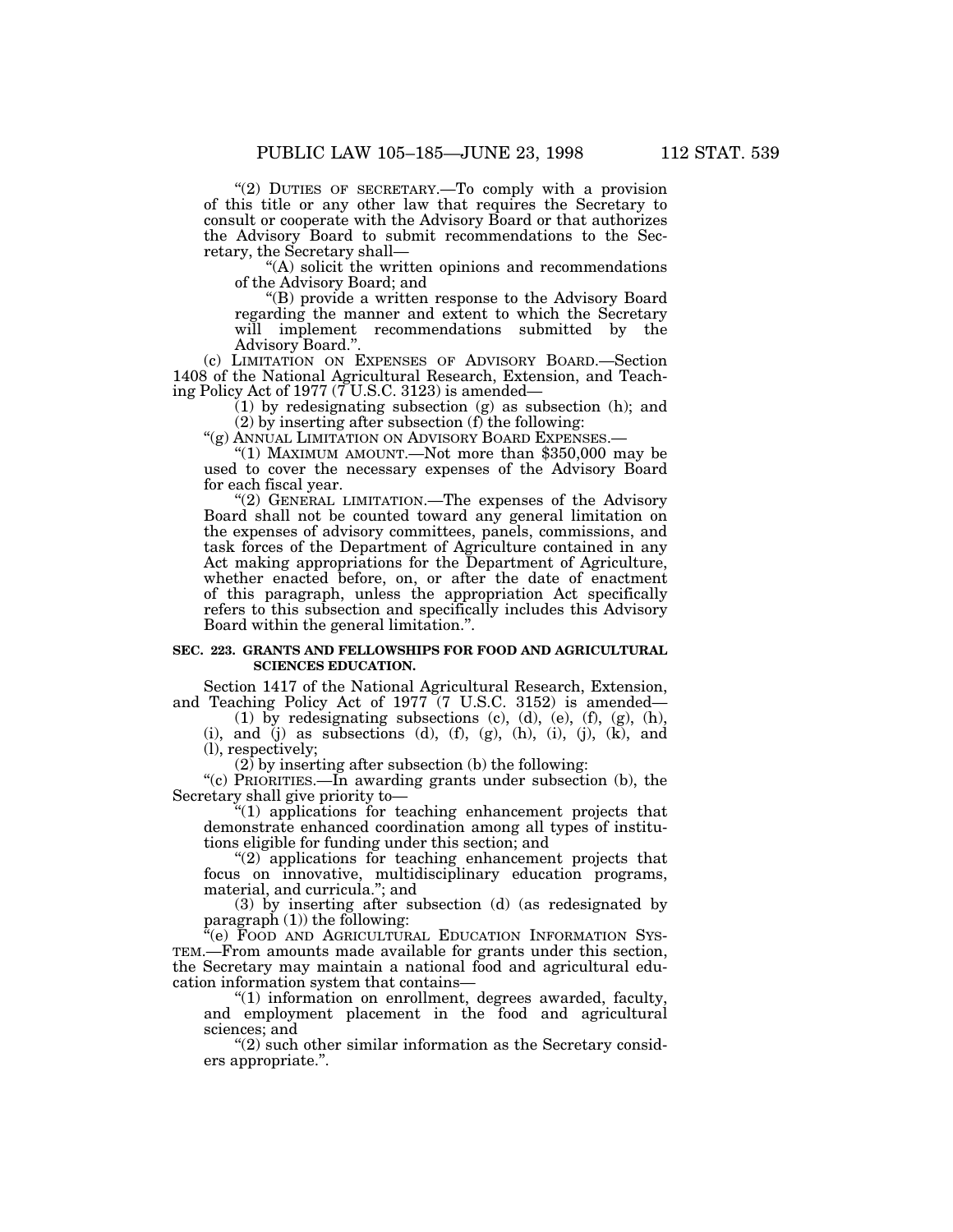# SEC. 224. POLICY RESEARCH CENTERS.

Section 1419A(a) of the National Agricultural Research, Extension, and Teaching Policy Act of 1977 ( $\overline{7}$  U.S.C. 3155(a)) is amended by inserting "and trade agreements" after "public policies".

# **SEC. 225. PLANS OF WORK FOR 1890 INSTITUTIONS TO ADDRESS CRITICAL RESEARCH AND EXTENSION ISSUES AND USE OF PROTOCOLS TO MEASURE SUCCESS OF PLANS.**

(a) EXTENSION AT 1890 INSTITUTIONS.—Section 1444(d) of the National Agricultural Research, Extension, and Teaching Policy Act of 1977 (7 U.S.C. 3221(d)) is amended—

(1) by striking " $(d)$ " and inserting the following:

"(d) ASCERTAINMENT OF ENTITLEMENT TO FUNDS; TIME AND MANNER OF PAYMENT; STATE REPORTING REQUIREMENTS; PLANS OF WORK.—

''(1) ASCERTAINMENT OF ENTITLEMENT.—'';

(2) in the last sentence, by striking ''Such sums'' and inserting the following:

"(2) TIME AND MANNER OF PAYMENT; RELATED REPORTS.-

The amount to which an eligible institution is entitled''; and (3) by adding at the end the following:

''(3) REQUIREMENTS RELATED TO PLAN OF WORK.—Each plan of work for an eligible institution required under this section shall contain descriptions of the following:

"(A) The critical short-term, intermediate, and longterm agricultural issues in the State in which the eligible institution is located and the current and planned extension programs and projects targeted to address the issues.

''(B) The process established to consult with extension users regarding the identification of critical agricultural issues in the State and the development of extension programs and projects targeted to address the issues.

''(C) The efforts made to identify and collaborate with other colleges and universities within the State, and within other States, that have a unique capacity to address the identified agricultural issues in the State and the extent of current and emerging efforts (including regional extension efforts) to work with those other institutions.

''(D) The manner in which research and extension, including research and extension activities funded other than through formula funds, will cooperate to address the critical issues in the State, including the activities to be carried out separately, the activities to be carried out sequentially, and the activities to be carried out jointly.

''(E) The education and outreach programs already underway to convey currently available research results that are pertinent to a critical agricultural issue, including efforts to encourage multicounty cooperation in the dissemination of research results.

"(4) EXTENSION PROTOCOLS.-

''(A) IN GENERAL.—The Secretary shall develop protocols to be used to evaluate the success of multistate, multiinstitutional, and multidisciplinary extension activities and joint research and extension activities in addressing critical agricultural issues identified in the plans of work submitted under this section.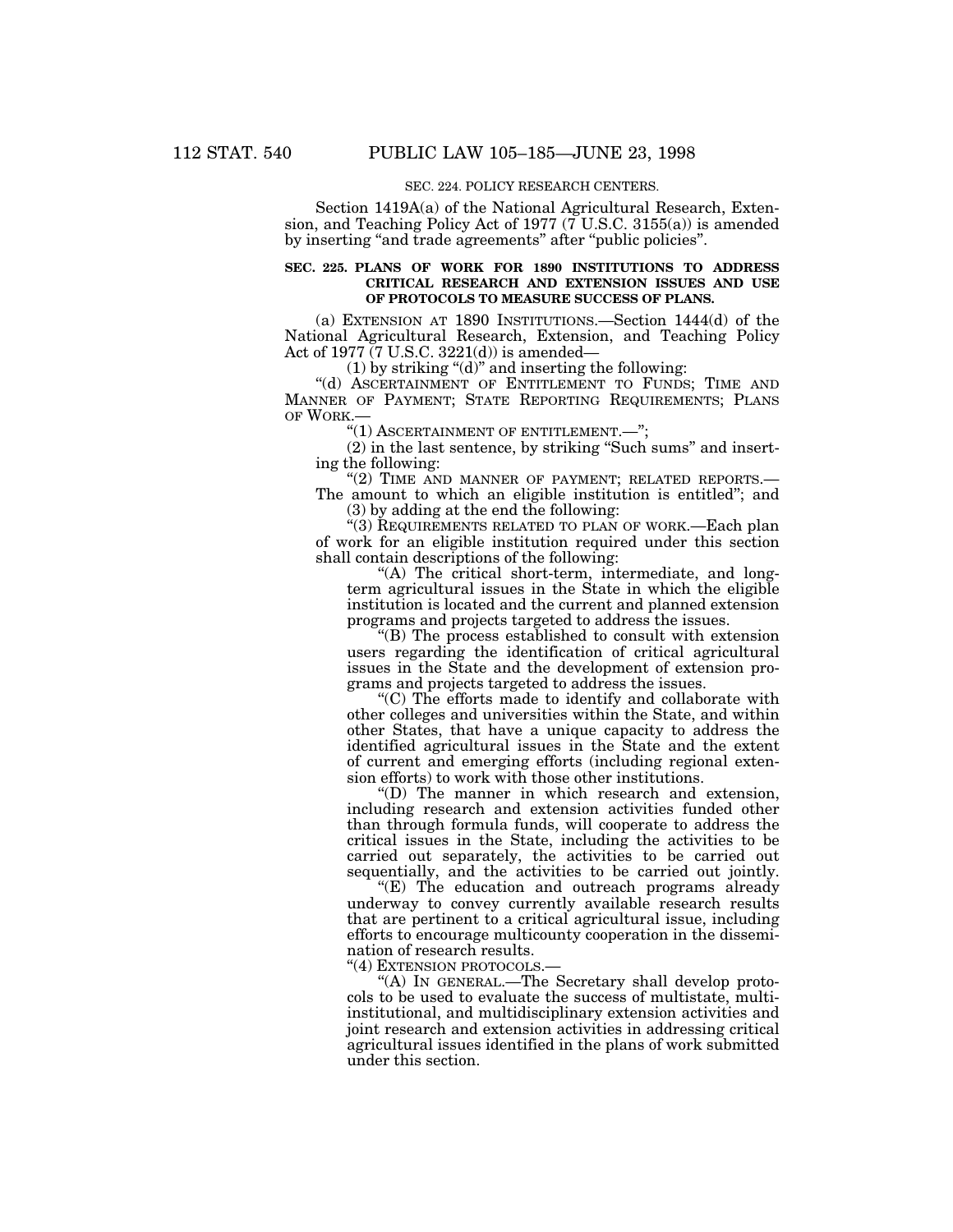''(B) CONSULTATION.—The Secretary shall develop the protocols in consultation with the Advisory Board and landgrant colleges and universities.

''(5) TREATMENT OF PLANS OF WORK FOR OTHER PURPOSES.— To the maximum extent practicable, the Secretary shall consider a plan of work submitted under this section to satisfy other appropriate Federal reporting requirements.''.

(b) AGRICULTURAL RESEARCH AT 1890 INSTITUTIONS.—Section 1445(c) of the National Agricultural Research, Extension, and Teaching Policy Act of 1977 ( $\tilde{7}$  U.S.C. 3222(c)) is amended—

 $(1)$  by striking "(c)" and inserting the following:

''(c) PROGRAM AND PLANS OF WORK.—

''(1) INITIAL COMPREHENSIVE PROGRAM OF AGRICULTURAL RESEARCH.—''; and

(2) by adding at the end the following:

"(2) PLAN OF WORK REQUIRED.—Before funds may be provided to an eligible institution under this section for any fiscal year, a plan of work to be carried out under this section shall be submitted by the research director specified in subsection (d) and shall be approved by the Secretary.

''(3) REQUIREMENTS RELATED TO PLAN OF WORK.—Each plan of work required under paragraph (2) shall contain descriptions of the following:

"(A) The critical short-term, intermediate, and longterm agricultural issues in the State in which the eligible institution is located and the current and planned research programs and projects targeted to address the issues.

''(B) The process established to consult with users of agricultural research regarding the identification of critical agricultural issues in the State and the development of research programs and projects targeted to address the issues.

''(C) Other colleges and universities within the State, and within other States, that have a unique capacity to address the identified agricultural issues in the State.

''(D) The current and emerging efforts to work with those other institutions to build on each other's experience and take advantage of each institution's unique capacities.

 $E(E)$  The manner in which research and extension, including research and extension activities funded other than through formula funds, will cooperate to address the critical issues in the State, including the activities to be carried out separately, the activities to be carried out sequentially, and the activities to be carried out jointly. "(4) RESEARCH PROTOCOLS.-

''(A) IN GENERAL.—The Secretary shall develop protocols to be used to evaluate the success of multistate, multiinstitutional, and multidisciplinary research activities and joint research and extension activities in addressing critical agricultural issues identified in the plans of work submitted under paragraph (2).

''(B) CONSULTATION.—The Secretary shall develop the protocols in consultation with the Advisory Board and landgrant colleges and universities.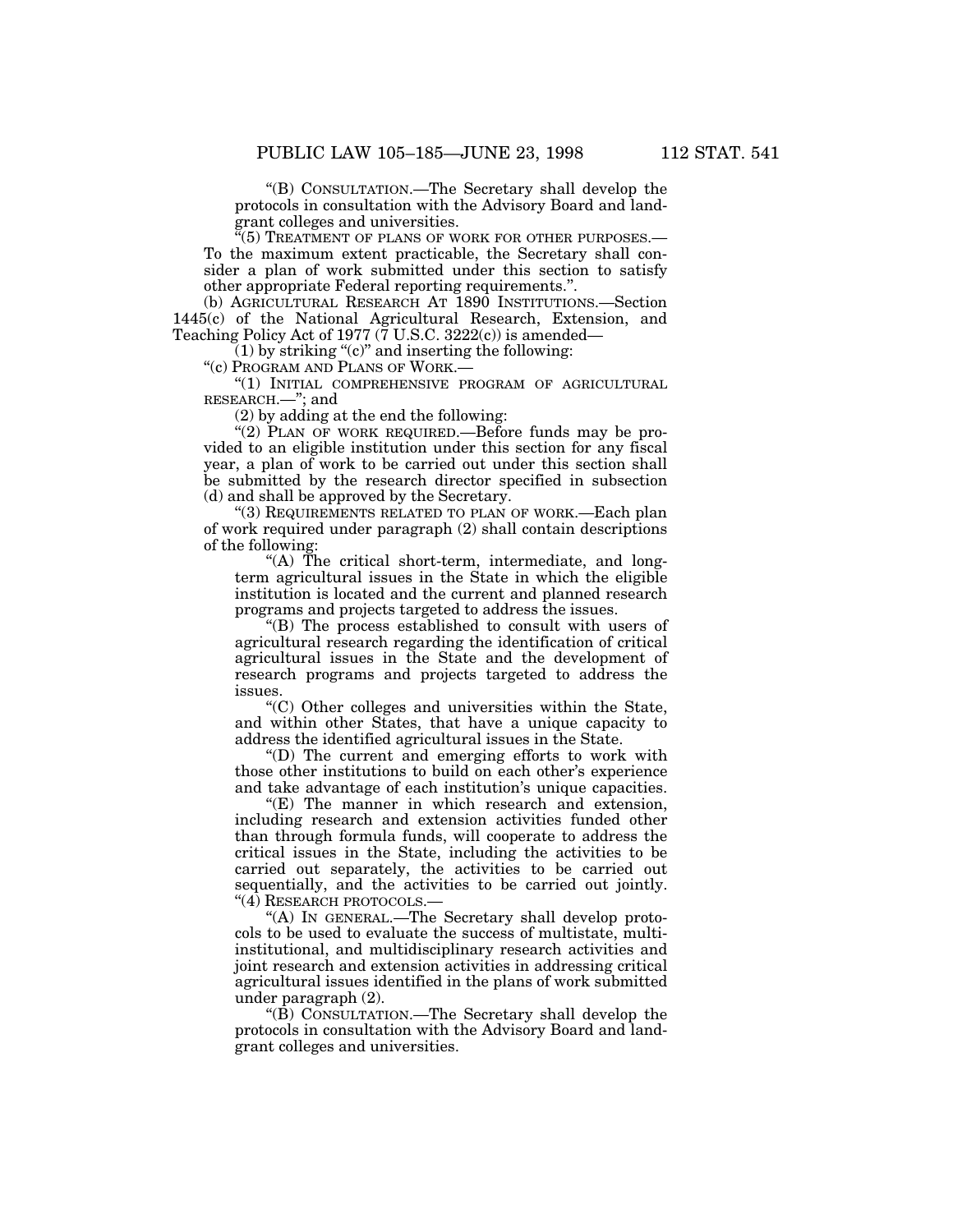''(5) TREATMENT OF PLANS OF WORK FOR OTHER PURPOSES.— To the maximum extent practicable, the Secretary shall con- sider a plan of work submitted under paragraph (2) to satisfy other appropriate Federal reporting requirements.''.

7 USC 3221 note.

(c) EFFECTIVE DATE.—The amendments made by this section take effect on October 1, 1999.

#### **SEC. 226. MATCHING FUNDS REQUIREMENT FOR RESEARCH AND EXTENSION ACTIVITIES AT 1890 INSTITUTIONS.**

(a) IMPOSITION OF REQUIREMENT.—Subtitle G of the National Agricultural Research, Extension, and Teaching Policy Act of 1977 is amended by inserting after section 1448 (7 U.S.C. 3222c) the following:

7 USC 3222d.

## **''SEC. 1449. MATCHING FUNDS REQUIREMENT FOR RESEARCH AND EXTENSION ACTIVITIES AT ELIGIBLE INSTITUTIONS.**

''(a) DEFINITIONS.—In this section:

''(1) ELIGIBLE INSTITUTION.—The term 'eligible institution' means a college eligible to receive funds under the Act of August 30, 1890 (7 U.S.C. 321 et seq.) (commonly known as the 'Second Morrill Act'), including Tuskegee University.

"(2) FORMULA FUNDS.—The term 'formula funds' means the formula allocation funds distributed to eligible institutions under sections 1444 and 1445.<br>"(b) DETERMINATION OF NON-FEDERAL SOURCES OF FUNDS.-

Not later than September 30, 1999, each eligible institution shall submit to the Secretary a report describing for fiscal year 1999—

''(1) the sources of non-Federal funds made available by the State to the eligible institution for agricultural research, extension, and education to meet the requirements of this sec- tion; and

"(2) the amount of such funds generally available from each source.

''(c) MATCHING FORMULA.—Notwithstanding any other provision of this subtitle, the distribution of formula funds to an eligible institution shall be subject to the following matching requirements:

"(1) For fiscal year 2000, the State shall provide matching funds from non-Federal sources in an amount equal to not less than 30 percent of the formula funds to be distributed to the eligible institution.

"(2) For fiscal year 2001, the State shall provide matching funds from non-Federal sources in an amount equal to not less than 45 percent of the formula funds to be distributed to the eligible institution.

"(3) For fiscal year 2002 and each fiscal year thereafter, the State shall provide matching funds from non-Federal sources in an amount equal to not less than 50 percent of the formula funds to be distributed to the eligible institution.<br>"(d) LIMITED WAIVER AUTHORITY.—

"(1) FISCAL YEAR 2000.—Notwithstanding subsection (f), the Secretary may waive the matching funds requirement under subsection  $(c)(1)$  for fiscal year 2000 for an eligible institution of a State if the Secretary determines that, based on the report received under subsection (b), the State will be unlikely to satisfy the matching requirement.

"(2) FUTURE FISCAL YEARS.—The Secretary may not waive the matching requirement under subsection (c) for any fiscal year other than fiscal year 2000.

Reports.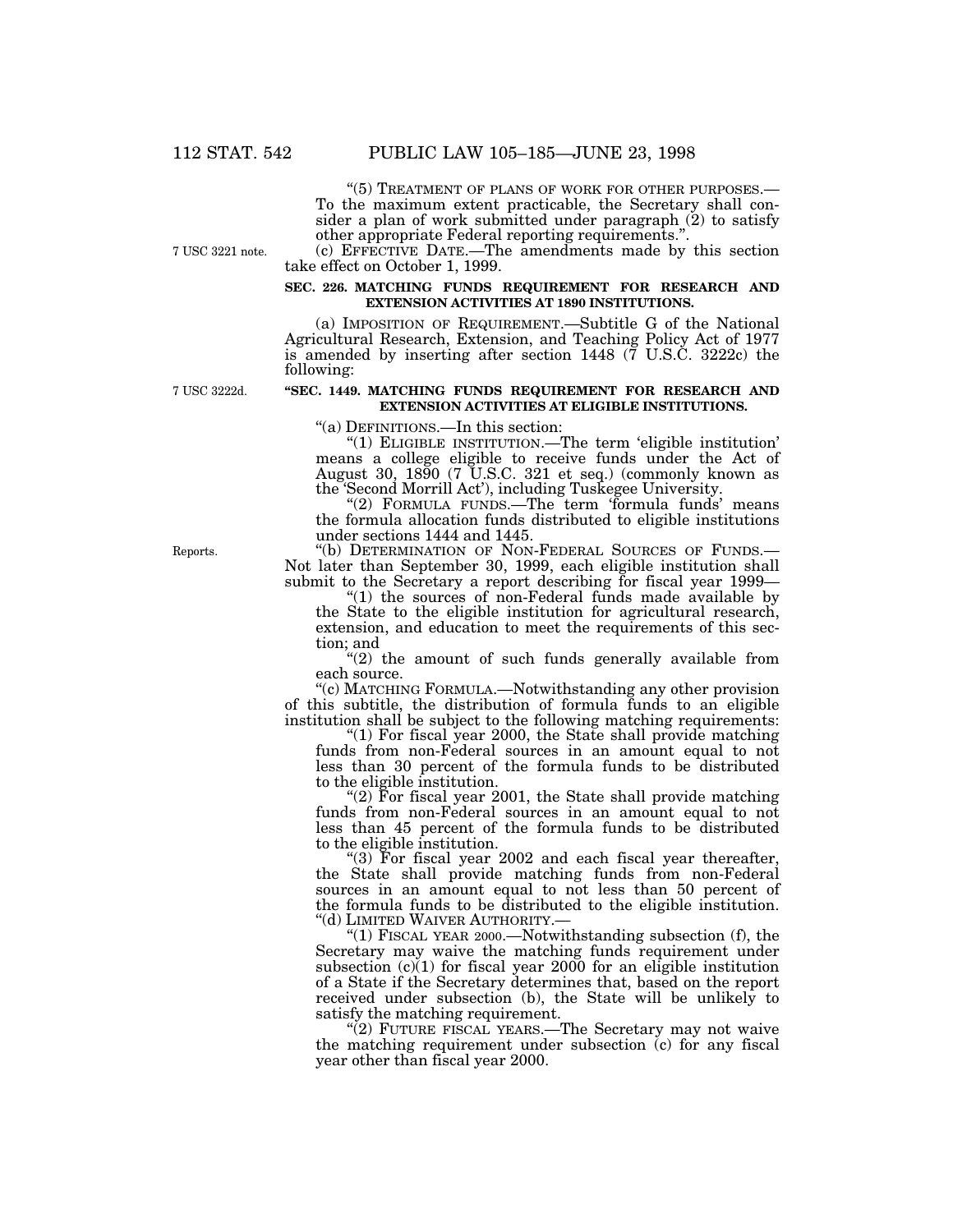''(e) USE OF MATCHING FUNDS.—Under terms and conditions established by the Secretary, matching funds provided as required by subsection (c) may be used by an eligible institution for agricultural research, extension, and education activities.

''(f) REDISTRIBUTION OF FUNDS.—

"(1) REDISTRIBUTION REQUIRED.—Federal funds that are not matched by a State in accordance with subsection (c) for a fiscal year shall be redistributed by the Secretary to eligible institutions whose States have satisfied the matching funds requirement for that fiscal year.

"(2) ADMINISTRATION.—Any redistribution of funds under this subsection shall be subject to the applicable matching requirement specified in subsection (c) and shall be made in a manner consistent with sections 1444 and 1445, as determined by the Secretary.''.

(b) CONFORMING AMENDMENTS.—Section 1445(g) of the National Agricultural Research, Extension, and Teaching Policy Act of 1977  $(7 \text{ U.S.C. } 3222(g))$  is amended—

(1) by striking paragraph (2); and

(2) by redesignating paragraph (4) as paragraph (2).

(c) REFERENCES TO TUSKEGEE UNIVERSITY.—The National Agricultural Research, Extension, and Teaching Policy Act of 1977 is amended—

(1) in section 1404 (7 U.S.C. 3103), by striking ''the Tuskegee Institute" in paragraphs  $(10)$  and  $(16)(B)$  and inserting ''Tuskegee University'';

 $(2)$  in section 1444 ( $\overline{7}$  U.S.C. 3221)—

(A) by striking the section heading and ''SEC. 1444.'' and inserting the following:

#### **''SEC. 1444. EXTENSION AT 1890 LAND-GRANT COLLEGES, INCLUDING TUSKEGEE UNIVERSITY.'';**

and

(B) in subsections (a) and (b), by striking ''Tuskegee Institute'' each place it appears and inserting ''Tuskegee University''; and

(3) in section 1445 (7 U.S.C. 3222)—

(A) by striking the section heading and ''SEC. 1445.'' and inserting the following:

## **''SEC. 1445. AGRICULTURAL RESEARCH AT 1890 LAND-GRANT COL-**LEGES, INCLUDING TUSKEGEE UNIVERSITY.";

and

 $(B)$  in subsections (a) and  $(b)(2)(B)$ , by striking ''Tuskegee Institute'' each place it appears and inserting ''Tuskegee University''.

#### SEC. 227. INTERNATIONAL RESEARCH, EXTENSION, AND TEACHING.

(a) INCLUSION OF TEACHING.—Section 1458 of the National Agricultural Research, Extension, and Teaching Policy Act of 1977 (7 U.S.C. 3291) is amended—

(1) in the section heading, by striking "**RESEARCH AND EXTENSION**" and inserting "**RESEARCH.** EXTENSION. AND and inserting "**RESEARCH, EXTENSION, AND TEACHING**'';

 $(2)$  in subsection  $(a)$ —

 $(A)$  in paragraph  $(1)$ —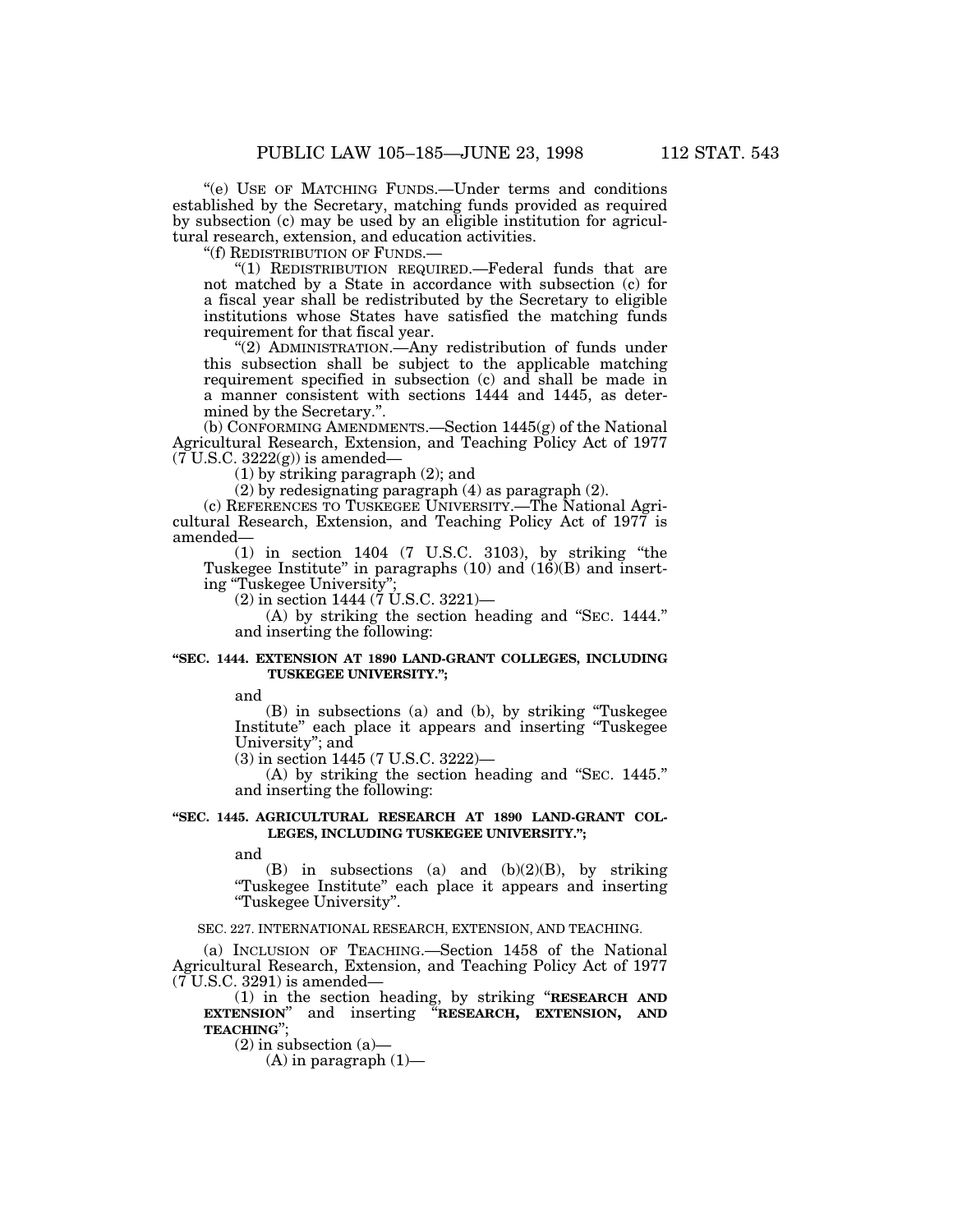(i) by striking ''related research and extension'' and inserting ''related research, extension, and teaching''; and

(ii) in subparagraph (B), by striking "research and extension on" and inserting "research, extension, and teaching activities that address'';

 $(B)$  in paragraphs  $(2)$  and  $(6)$ , by striking "education" each place it appears and inserting "teaching";

(C) in paragraph (4), by striking ''scientists and experts'' and inserting ''science and education experts'';

(D) in paragraph (5), by inserting ''teaching,'' after ''development,'';

 $(E)$  in paragraph  $(7)$ , by striking "research and extension that is" and inserting "research, extension, and teaching programs''; and

(F) in paragraph (8), by striking ''research capabilities'' and inserting "research, extension, and teaching capabilities''; and

(3) in subsection (b), by striking ''counterpart agencies'' and inserting ''counterpart research, extension, and teaching agencies''.

(b) GRANTS FOR COLLABORATIVE PROJECTS.—Section 1458(a) of the National Agricultural Research, Extension, and Teaching Policy Act of 1977 ( $\bar{7}$  U.S.C. 3291(a)) is amended–

 $(1)$  in paragraph  $(7)$ , by striking "and" at the end;

(2) in paragraph (8), by striking the period at the end and inserting "; and "; and

(3) by adding at the end the following:

''(9) make competitive grants for collaborative projects that—

''(A) involve Federal scientists or scientists from landgrant colleges and universities or other colleges and universities with scientists at international agricultural research centers in other nations, including the international agricultural research centers of the Consultative Group on International Agriculture Research;

''(B) focus on developing and using new technologies and programs for—

''(i) increasing the production of food and fiber, while safeguarding the environment worldwide and enhancing the global competitiveness of United States agriculture; or

''(ii) training scientists;

''(C) are mutually beneficial to the United States and other countries; and

''(D) encourage private sector involvement and the leveraging of private sector funds.''.

(c) REPORTS.—Section 1458 of the National Agricultural Research, Extension, and Teaching Policy Act of 1977 (7 U.S.C. 3291) is amended by adding at the end the following:

''(d) REPORTS.—The Secretary shall provide biennial reports to the Committee on Agriculture of the House of Representatives and the Committee on Agriculture, Nutrition, and Forestry of the Senate on efforts of the Federal Government—

 $''(1)$  to coordinate international agricultural research within the Federal Government; and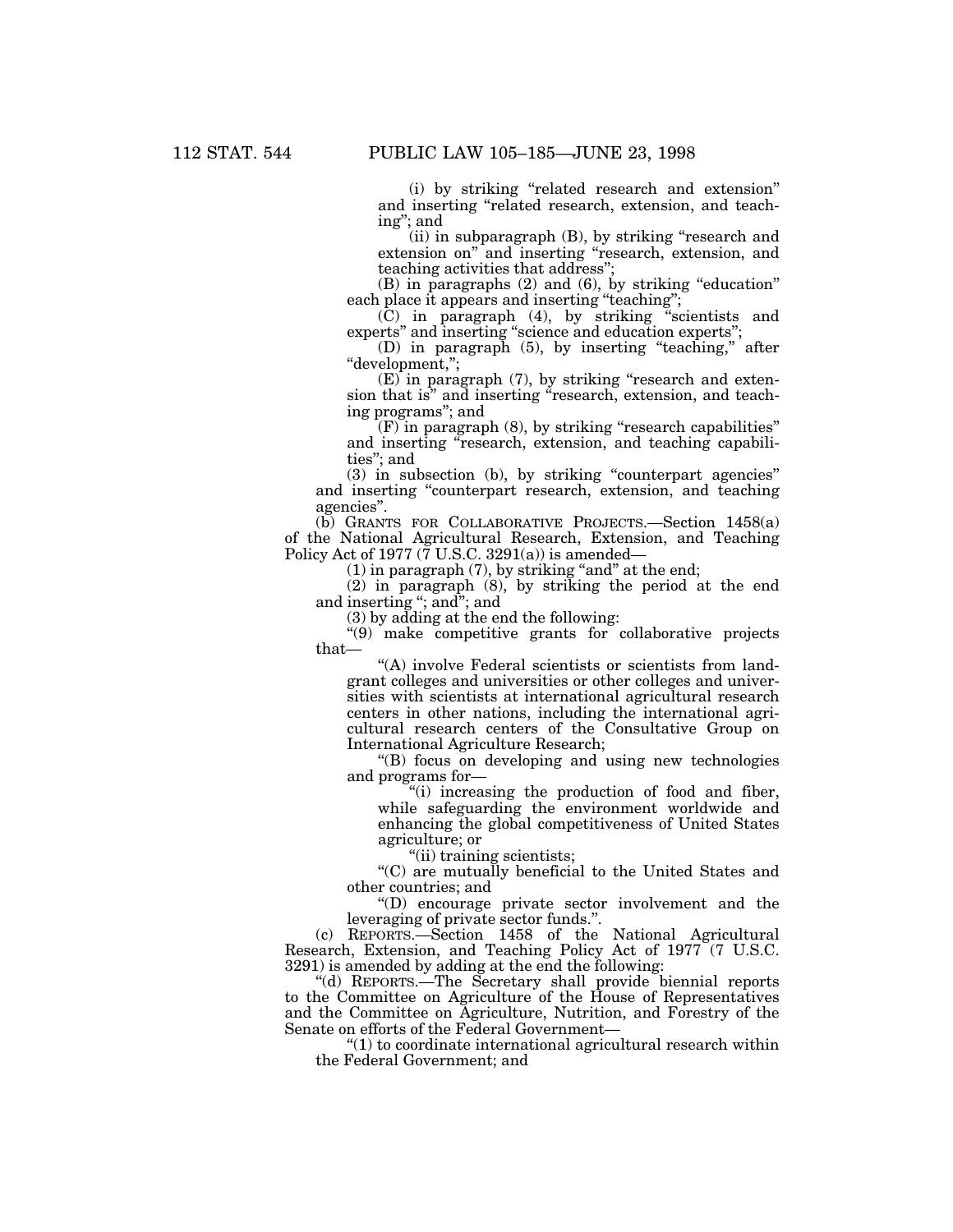"(2) to more effectively link the activities of domestic and international agricultural researchers, particularly researchers of the Agricultural Research Service.''.

(d) FULL PAYMENT OF FUNDS MADE AVAILABLE FOR CERTAIN BINATIONAL PROJECTS.—Section 1458 of the National Agricultural Research, Extension, and Teaching Policy Act of 1977 (7 U.S.C. 3291) is amended by inserting after subsection (d) (as added by subsection (c) of this section) the following:

''(e) FULL PAYMENT OF FUNDS MADE AVAILABLE FOR CERTAIN BINATIONAL PROJECTS.—Notwithstanding any other provision of law, the full amount of any funds appropriated or otherwise made available to carry out cooperative projects under the arrangement entered into between the Secretary and the Government of Israel to support the Israel-United States Binational Agricultural Research and Development Fund shall be paid directly to the Fund.''.

(e) SUBTITLE HEADING.—Subtitle I of title XIV of the National Agricultural Research, Extension, and Teaching Policy Act of 1977  $(7 \text{ U.S.C. } 3291 \text{ et seq.})$  is amended by striking the subtitle heading and inserting the following:

# **''Subtitle I—International Research, Extension, and Teaching''.**

#### SEC. 228. UNITED STATES-MEXICO JOINT AGRICULTURAL RESEARCH.

Subtitle I of the National Agricultural Research, Extension, and Teaching Policy Act of 1977 is amended by inserting after section 1458 (7 U.S.C. 3291) the following:

# **''SEC. 1459. UNITED STATES-MEXICO JOINT AGRICULTURAL** 7 USC 3292a. **RESEARCH.**

"(a) RESEARCH AND DEVELOPMENT PROGRAM.-The Secretary may provide for an agricultural research and development program with the United States/Mexico Foundation for Science. The program shall focus on binational problems facing agricultural producers and consumers in the 2 countries, in particular pressing problems in the areas of food safety, plant and animal pest control, and the natural resources base on which agriculture depends.

''(b) ADMINISTRATION.—Grants under the research and development program shall be awarded competitively through the Foundation.

'(c) MATCHING REQUIREMENTS.—The provision of funds to the Foundation by the United States Government shall be subject to the condition that the Government of Mexico match, on at least a dollar-for-dollar basis, any funds provided by the United States Government.

''(d) LIMITATION ON USE OF FUNDS.—Funds provided under this section may not be used for the planning, repair, rehabilitation, acquisition, or construction of a building or facility.''.

# **SEC. 229. COMPETITIVE GRANTS FOR INTERNATIONAL AGRICUL-TURAL SCIENCE AND EDUCATION PROGRAMS.**

Subtitle I of the National Agricultural Research, Extension, and Teaching Policy Act of 1977  $(\bar{7} \text{ U.S.C. } 3291 \text{ et seq.})$  is amended by inserting after section 1459 (as added by section 228) the following: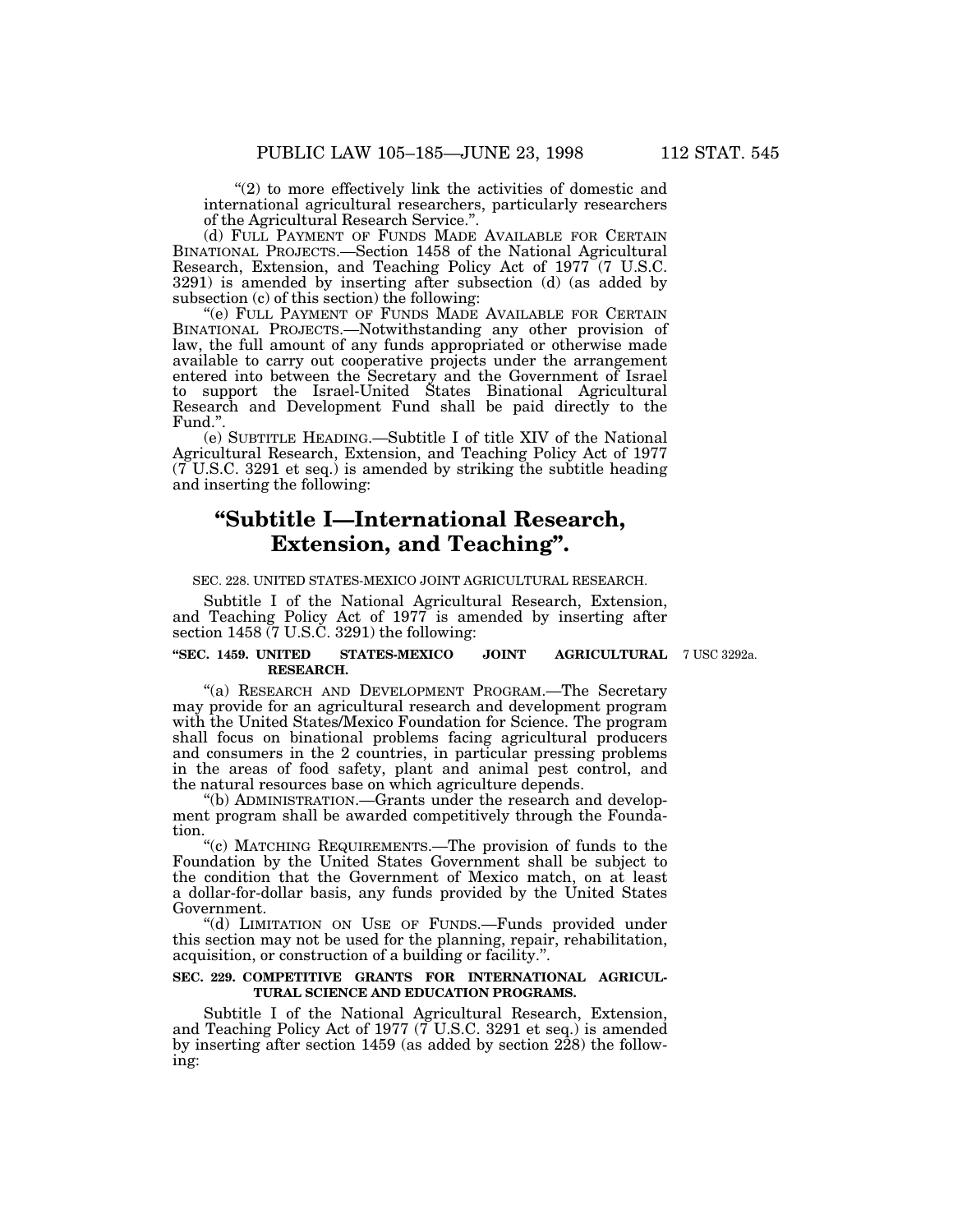# 7 USC 3292b.

# **''SEC. 1459A. COMPETITIVE GRANTS FOR INTERNATIONAL AGRICUL-TURAL SCIENCE AND EDUCATION PROGRAMS.**

"(a) COMPETITIVE GRANTS AUTHORIZED.—The Secretary may make competitive grants to colleges and universities in order to strengthen United States economic competitiveness and to promote international market development.

''(b) PURPOSE OF GRANTS.—Grants under this section shall be directed to agricultural research, extension, and teaching activities that will—

 $(1)$  enhance the international content of the curricula in colleges and universities so as to ensure that United States students acquire an understanding of the international dimensions and trade implications of their studies;

"(2) ensure that United States scientists, extension agents, and educators involved in agricultural research and development activities outside of the United States have the opportunity to convey the implications of their activities and findings to their peers and students in the United States and to the users of agricultural research, extension, and teaching;

''(3) enhance the capabilities of colleges and universities to do collaborative research with other countries, in cooperation with other Federal agencies, on issues relevant to United States agricultural competitiveness;

''(4) enhance the capabilities of colleges and universities to provide cooperative extension education to promote the application of new technology developed in foreign countries to United States agriculture; and

''(5) enhance the capability of United States colleges and universities, in cooperation with other Federal agencies, to provide leadership and educational programs that will assist United States natural resources and food production, processing, and distribution businesses and industries to compete internationally, including product market identification, international policies limiting or enhancing market production, development of new or enhancement of existing markets, and production efficiencies.

<sup>"</sup>(c) AUTHORIZATION OF APPROPRIATIONS.—There are authorized to be appropriated such sums as are necessary to carry out this section for each of fiscal years 1999 through 2002.''.

#### SEC. 230. GENERAL ADMINISTRATIVE COSTS.

(a) LIMITATION ON CHARGING INDIRECT COSTS.—Subtitle K of the National Agricultural Research, Extension, and Teaching Policy Act of 1977 is amended by inserting before section 1463 (7 U.S.C. 3311) the following:

# **''SEC. 1462. LIMITATION ON INDIRECT COSTS FOR AGRICULTURAL RESEARCH, EDUCATION, AND EXTENSION PROGRAMS.**

''Except as otherwise provided in law, indirect costs charged against a competitive agricultural research, education, or extension grant awarded under this Act or any other Act pursuant to authority delegated to the Under Secretary of Agriculture for Research, Education, and Economics shall not exceed 19 percent of the total Federal funds provided under the grant award, as determined by the Secretary.''.

7 USC 3310.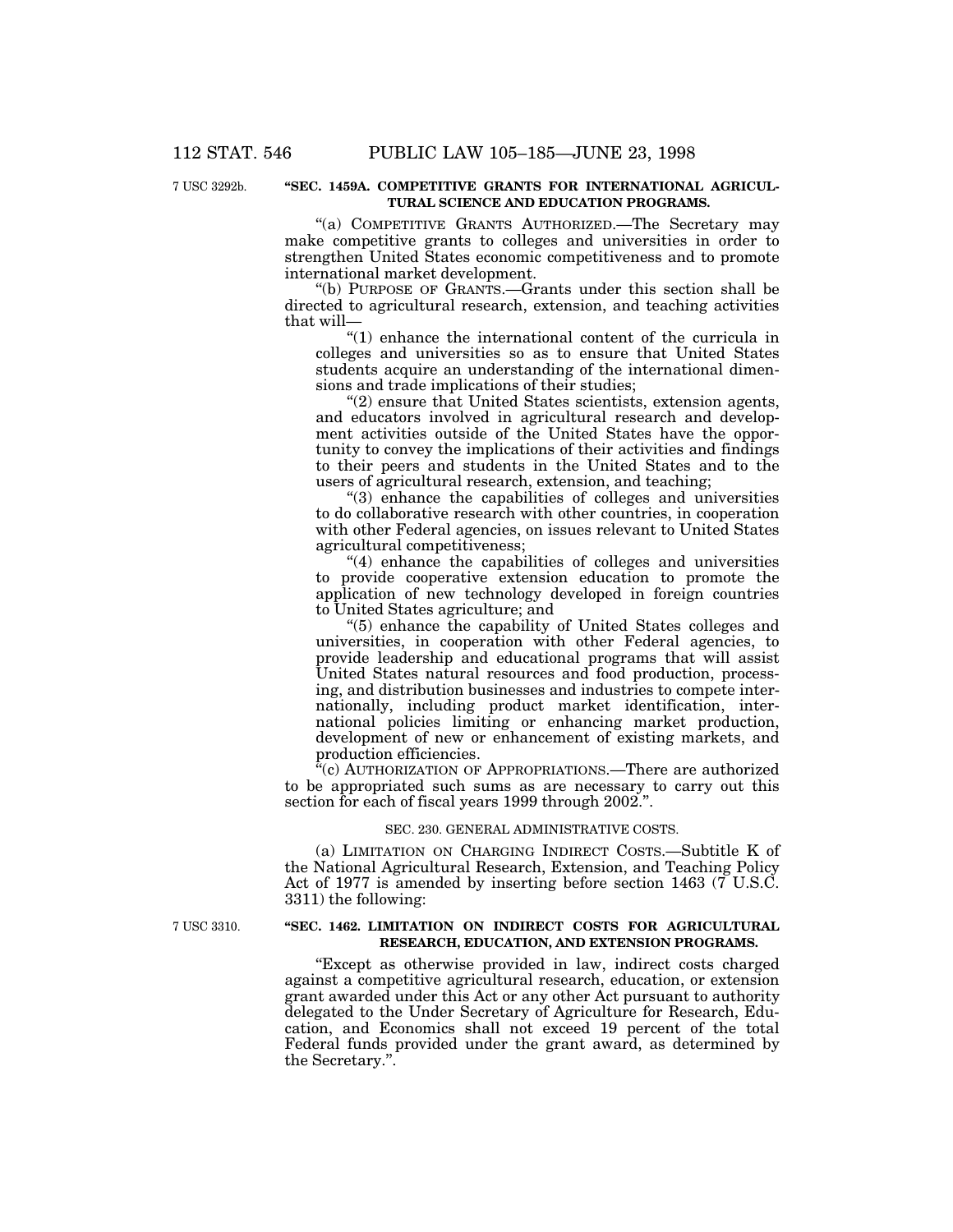(b) LIMITATION ON DEPARTMENT ADMINISTRATIVE COSTS.—Section 1469 of the National Agricultural Research, Extension, and Teaching Policy Act of 1977 (7 U.S.C. 3315) is amended—

(1) by striking the section heading and all that follows through "Except as" and inserting the following:

# **''SEC. 1469. AUDITING, REPORTING, BOOKKEEPING, AND ADMINISTRA-TIVE REQUIREMENTS.**

''(a) IN GENERAL.—Except as'';

(2) by striking paragraph (3) and inserting the following: ''(3) the Secretary may retain up to 4 percent of amounts appropriated for agricultural research, extension, and teaching assistance programs for the administration of those programs authorized under this Act or any other Act; and''; and

(3) by adding at the end the following:

''(b) COMMUNITY FOOD PROJECTS.—The Secretary may retain, for the administration of community food projects under section 25 of the Food Stamp Act of 1977 (7 U.S.C. 2034), 4 percent of amounts available for the projects, notwithstanding the availability of any appropriation for administrative expenses of the projects.

''(c) PEER PANEL EXPENSES.—Notwithstanding any other provision of law regarding a competitive research, education, or extension grant program of the Department of Agriculture, the Secretary may use grant program funds, as necessary, to supplement funds otherwise available for program administration, to pay for the costs associated with peer review of grant proposals under the program.

''(d) DEFINITION OF IN-KIND SUPPORT.—In any law relating to agricultural research, education, or extension activities administered by the Secretary, the term 'in-kind support', with regard to a requirement that the recipient of funds provided by the Secretary match all or part of the amount of the funds, means contributions such as office space, equipment, and staff support.''.

# **SEC. 231. EXPANSION OF AUTHORITY TO ENTER INTO COST-REIMBURSABLE AGREEMENTS.**

Section 1473A of the National Agricultural Research, Extension, and Teaching Policy Act of 1977 (7 U.S.C. 3319a) is amended in the first sentence by inserting "or other colleges and universities" after ''institutions''.

# **Subtitle D—Food, Agriculture, Conservation, and Trade Act of 1990**

### SEC. 241. AGRICULTURAL GENOME INITIATIVE.

Section 1671 of the Food, Agriculture, Conservation, and Trade Act of 1990 (7 U.S.C. 5924) is amended to read as follows:

#### ''SEC. 1671. AGRICULTURAL GENOME INITIATIVE.

''(a) GOALS.—The goals of this section are—

''(1) to expand the knowledge of public and private sector tance to the food and agriculture sectors in order to maximize the return on the investment in genomics of agriculturally important species;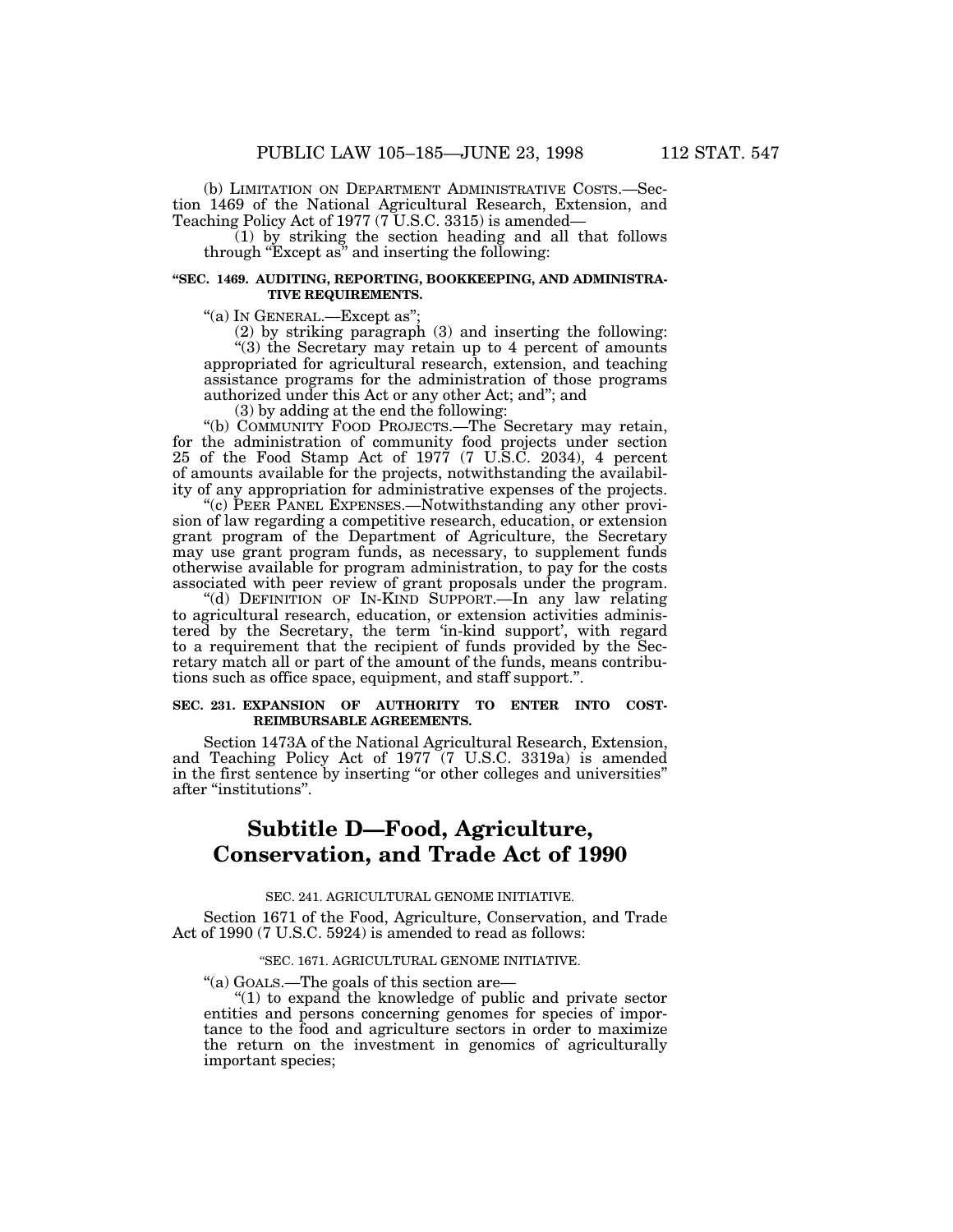"(2) to focus on the species that will yield scientifically important results that will enhance the usefulness of many agriculturally important species;

''(3) to build on genomic research, such as the Human Genome Initiative and the Arabidopsis Genome Project, to understand gene structure and function that is expected to have considerable payoffs in agriculturally important species;

"(4) to develop improved bioinformatics to enhance both sequence or structure determination and analysis of the biological function of genes and gene products;

''(5) to encourage Federal Government participants to maximize the utility of public and private partnerships for agricultural genome research;

 $\mathcal{F}(6)$  to allow resources developed under this section, including data, software, germplasm, and other biological materials, to be openly accessible to all persons, subject to any confidentiality requirements imposed by law; and

 $\sqrt{\frac{7}{2}}$  to encourage international partnerships with each partner country responsible for financing its own strategy for agricultural genome research.

"(b) DUTIES OF SECRETARY.—The Secretary of Agriculture (referred to in this section as the 'Secretary') shall conduct a research initiative (to be known as the 'Agricultural Genome Initiative') for the purpose of—

''(1) studying and mapping agriculturally significant genes to achieve sustainable and secure agricultural production;

 $''(2)$  ensuring that current gaps in existing agricultural genetics knowledge are filled;

''(3) identifying and developing a functional understanding of genes responsible for economically important traits in agriculturally important species, including emerging plant and animal diseases causing economic hardship;

''(4) ensuring future genetic improvement of agriculturally important species;

''(5) supporting preservation of diverse germplasm;

''(6) ensuring preservation of biodiversity to maintain access to genes that may be of importance in the future; and

''(7) otherwise carrying out this section.

''(c) GRANTS AND COOPERATIVE AGREEMENTS.—

''(1) AUTHORITY.—The Secretary may make grants or enter into cooperative agreements with individuals and organizations in accordance with section 1472 of the National Agricultural Research, Extension, and Teaching Policy Act of 1977 (7 U.S.C. 3318).

''(2) COMPETITIVE BASIS.—A grant or cooperative agreement under this subsection shall be made or entered into on a competitive basis.

Applicability. "(d) ADMINISTRATION.—Paragraphs  $(1)$ ,  $(6)$ ,  $(7)$ , and  $(11)$  of subsection (b) of the Competitive, Special, and Facilities Research Grant Act (7 U.S.C. 450i) shall apply with respect to the making of a grant or cooperative agreement under this section.

'(e) Matching of Funds.—

"(1) GENERAL REQUIREMENT.—If a grant or cooperative agreement under this section provides a particular benefit to a specific agricultural commodity, the Secretary shall require the recipient to provide funds or in-kind support to match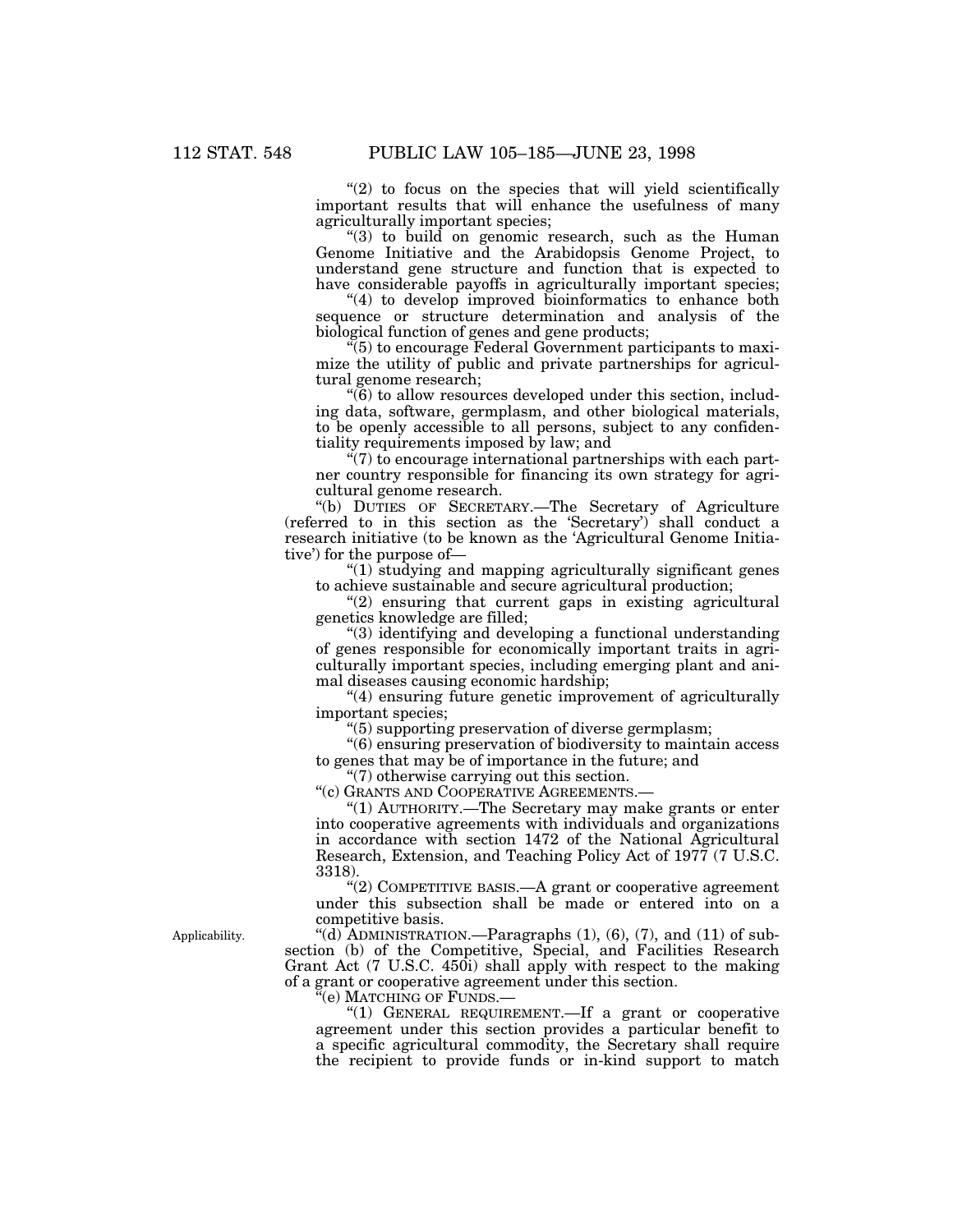the amount of funds provided by the Secretary under the grant or cooperative agreement.

" $(2)$  WAIVER.—The Secretary may waive the matching funds requirement of paragraph (1) with respect to a research project if the Secretary determines that—

''(A) the results of the project, while of particular benefit to a specific agricultural commodity, are likely to be applicable to agricultural commodities generally; or

''(B) the project involves a minor commodity, the project deals with scientifically important research, and the recipient is unable to satisfy the matching funds requirement.

"(f) CONSULTATION WITH NATIONAL ACADEMY OF SCIENCES.-The Secretary may use funds made available under this section to consult with the National Academy of Sciences regarding the administration of the Agricultural Genome Initiative.''.

SEC. 242. HIGH-PRIORITY RESEARCH AND EXTENSION INITIATIVES.

Section 1672 of the Food, Agriculture, Conservation, and Trade Act of 1990 (7 U.S.C. 5925) is amended to read as follows:

#### ''SEC. 1672. HIGH-PRIORITY RESEARCH AND EXTENSION INITIATIVES.

''(a) COMPETITIVE SPECIALIZED RESEARCH AND EXTENSION GRANTS AUTHORIZED.—The Secretary of Agriculture (referred to in this section as the 'Secretary') may make competitive grants to support research and extension activities specified in subsections  $(e)$ ,  $(f)$ , and  $(g)$ . The Secretary shall make the grants in consultation with the National Agricultural Research, Extension, Education, and Economics Advisory Board.

''(b) ADMINISTRATION.—

"(1) IN GENERAL.—Except as otherwise provided in this section, paragraphs  $(1)$ ,  $(6)$ ,  $(7)$ , and  $(11)$  of subsection  $(b)$  of the Competitive, Special, and Facilities Research Grant Act (7 U.S.C. 450i) shall apply with respect to the making of grants under this section.

"(2) USE OF TASK FORCES.—To facilitate the making of research and extension grants under this section in the research and extension areas specified in subsection (e), the Secretary may appoint a task force for each such area to make recommendations to the Secretary. The Secretary may not incur costs in excess of \$1,000 for any fiscal year in connection with each task force established under this paragraph. ''(c) MATCHING FUNDS REQUIRED.—

" $(1)$  In GENERAL.—The Secretary shall require the recipient of a grant under this section to provide funds or in-kind support from non-Federal sources in an amount at least equal to the

amount provided by the Federal Government. "(2) WAIVER AUTHORITY.—The Secretary may waive the matching funds requirement specified in paragraph (1) with respect to a research project if the Secretary determines that—

''(A) the results of the project, while of particular benefit to a specific agricultural commodity, are likely to be applicable to agricultural commodities generally; or

''(B) the project involves a minor commodity, the project deals with scientifically important research, and the grant recipient is unable to satisfy the matching funds requirement.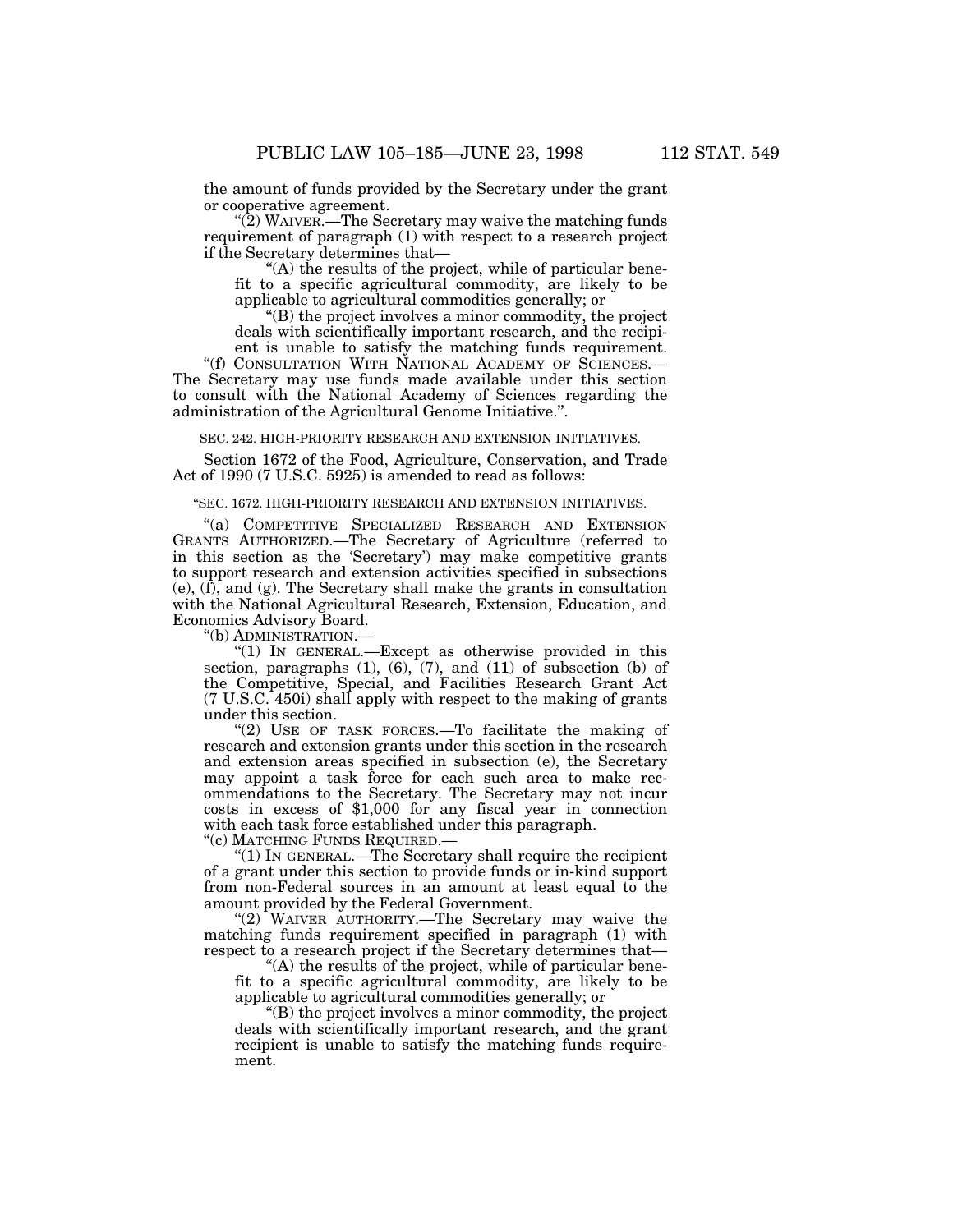''(d) PARTNERSHIPS ENCOURAGED.—Following the completion of a peer review process for grant proposals received under this section, the Secretary may provide a priority to those grant proposals, found in the peer review process to be scientifically meritorious, that involve the cooperation of multiple entities.

''(e) HIGH-PRIORITY RESEARCH AND EXTENSION AREAS.—

''(1) BROWN CITRUS APHID AND CITRUS TRISTEZA VIRUS RESEARCH AND EXTENSION.—Research and extension grants may be made under this section for the purpose of—

''(A) developing methods to control or eradicate the brown citrus aphid and the citrus tristeza virus from citrus crops grown in the United States; or

''(B) adapting citrus crops grown in the United States to the brown citrus aphid and the citrus tristeza virus.

''(2) ETHANOL RESEARCH AND EXTENSION.—Research and extension grants may be made under this section for the purpose of carrying out or enhancing research on ethanol derived from agricultural crops as an alternative fuel source.

''(3) AFLATOXIN RESEARCH AND EXTENSION.—Research and extension grants may be made under this section for the purpose of identifying and controlling aflatoxin in the food and feed chains.

"(4) MESQUITE RESEARCH AND EXTENSION.—Research and extension grants may be made under this section for the purpose of developing enhanced production methods and commercial uses of mesquite.

''(5) PRICKLY PEAR RESEARCH AND EXTENSION.—Research and extension grants may be made under this section for the purpose of investigating enhanced genetic selection and processing techniques of prickly pears.

''(6) DEER TICK ECOLOGY RESEARCH AND EXTENSION.— Research and extension grants may be made under this section for the purpose of studying the population ecology of deer ticks and other insects and pests that transmit Lyme disease.

"(7) RED MEAT SAFETY RESEARCH AND EXTENSION.-Research and extension grants may be made under this section for the purpose of developing—

" $(\overrightarrow{A})$  intervention strategies that reduce microbial contamination on carcass surfaces;

''(B) microbiological mapping of carcass surfaces; and

''(C) model hazard analysis and critical control point plans.

''(8) GRAIN SORGHUM ERGOT RESEARCH AND EXTENSION.— Research and extension grants may be made under this section for the purpose of developing techniques for the eradication of sorghum ergot.

''(9) PEANUT MARKET ENHANCEMENT RESEARCH AND EXTEN-SION.—Research and extension grants may be made under this section for the purpose of evaluating the economics of applying innovative technologies for peanut processing in a commercial environment.

"(10) DAIRY FINANCIAL RISK MANAGEMENT RESEARCH AND EXTENSION.—Research and extension grants may be made under this section for the purpose of providing research, development, or education materials, information, and outreach programs regarding risk management strategies for dairy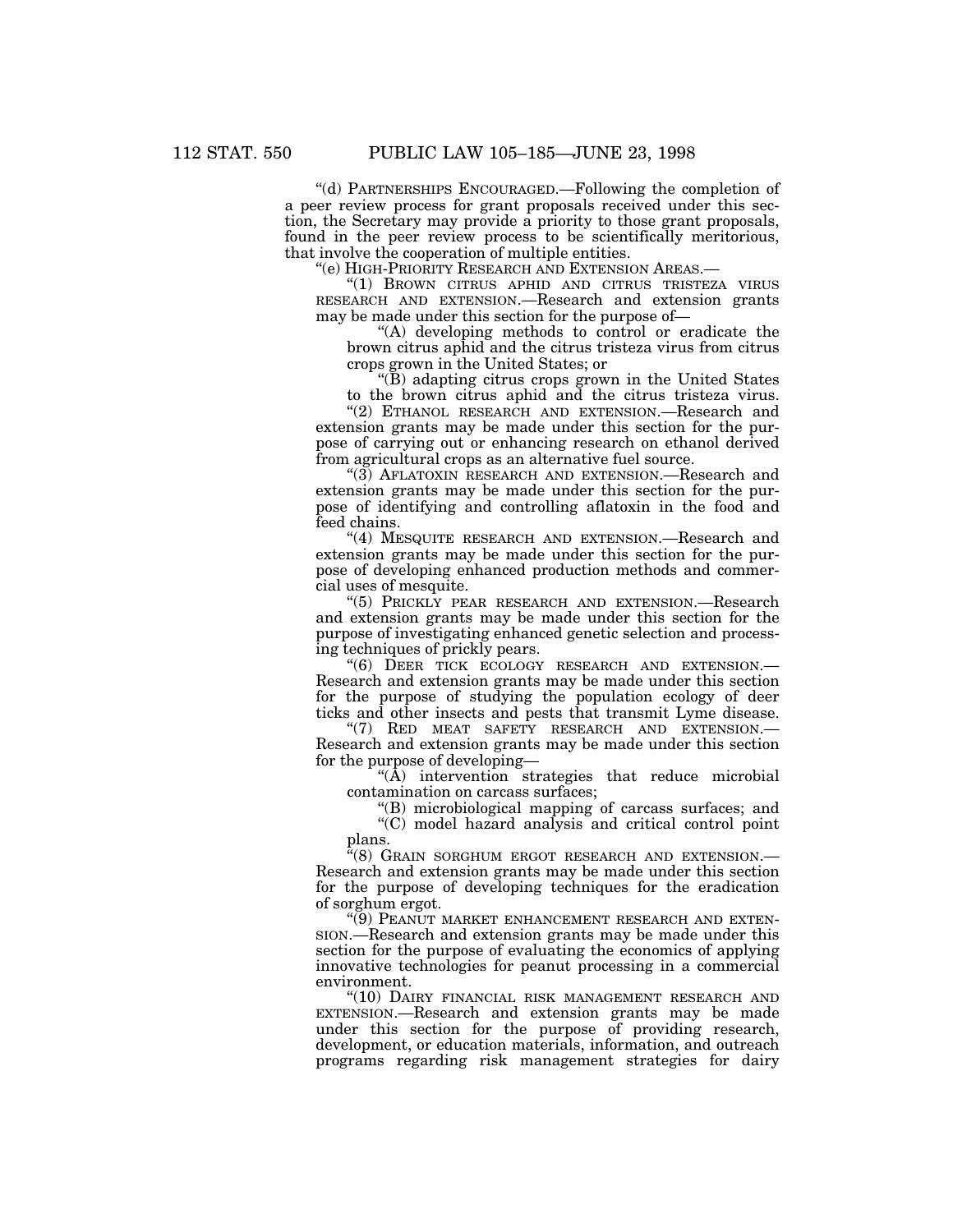producers and for dairy cooperatives and other processors and marketers of milk.

''(11) COTTON RESEARCH AND EXTENSION.—Research and extension grants may be made under this section for the purpose of improving pest management, fiber quality enhancement, economic assessment, textile production, and optimized production systems for short staple cotton.

''(12) METHYL BROMIDE RESEARCH AND EXTENSION.— Research and extension grants may be made under this section for the purpose of—

 $\hat{A}$ ) developing and evaluating chemical and nonchemical alternatives, and use and emission reduction strategies, for pre-planting and post-harvest uses of methyl bromide; and

''(B) transferring the results of the research for use by agricultural producers.

"(13) POTATO RESEARCH AND EXTENSION.—Research and extension grants may be made under this section for the purpose of developing and evaluating new strains of potatoes that are resistant to blight and other diseases, as well as insects. Emphasis may be placed on developing potato varieties that lend themselves to innovative marketing approaches.

"(14) WOOD USE RESEARCH AND EXTENSION.—Research and extension grants may be made under this section for the purpose of developing new uses for wood from underused tree species as well as investigating methods of modifying wood and wood fibers to produce better building materials.

''(15) LOW-BUSH BLUEBERRY RESEARCH AND EXTENSION.— Research and extension grants may be made under this section for the purpose of evaluating methods of propagating and developing low-bush blueberry as a marketable crop.

 $\mathbb{F}(16)$  WETLANDS USE RESEARCH AND EXTENSION.—Research and extension grants may be made under this section for the purpose of better use of wetlands in diverse ways to provide various economic, agricultural, and environmental benefits.

"(17) WILD PAMPAS GRASS CONTROL, MANAGEMENT, AND ERADICATION RESEARCH AND EXTENSION.—Research and extension grants may be made under this section for the purpose of control, management, and eradication of wild pampas grass.

''(18) FOOD SAFETY, INCLUDING PATHOGEN DETECTION AND LIMITATION, RESEARCH AND EXTENSION.—Research and extension grants may be made under this section for the purpose of increasing food safety, including the identification of advanced detection and processing methods to limit the presence of pathogens (including hepatitis A and E. coli 0157:H7) in domestic and imported foods.

"(19) FINANCIAL RISK MANAGEMENT RESEARCH AND EXTEN-SION.—Research and extension grants may be made under this section for the purpose of providing research, development, or education materials, information, and outreach programs regarding financial risk management strategies for agricultural producers and for cooperatives and other processors and marketers of any agricultural commodity.

"(20) ORNAMENTAL TROPICAL FISH RESEARCH AND EXTEN-SION.—Research and extension grants may be made under this section for the purpose of meeting the needs of commercial producers of ornamental tropical fish and aquatic plants for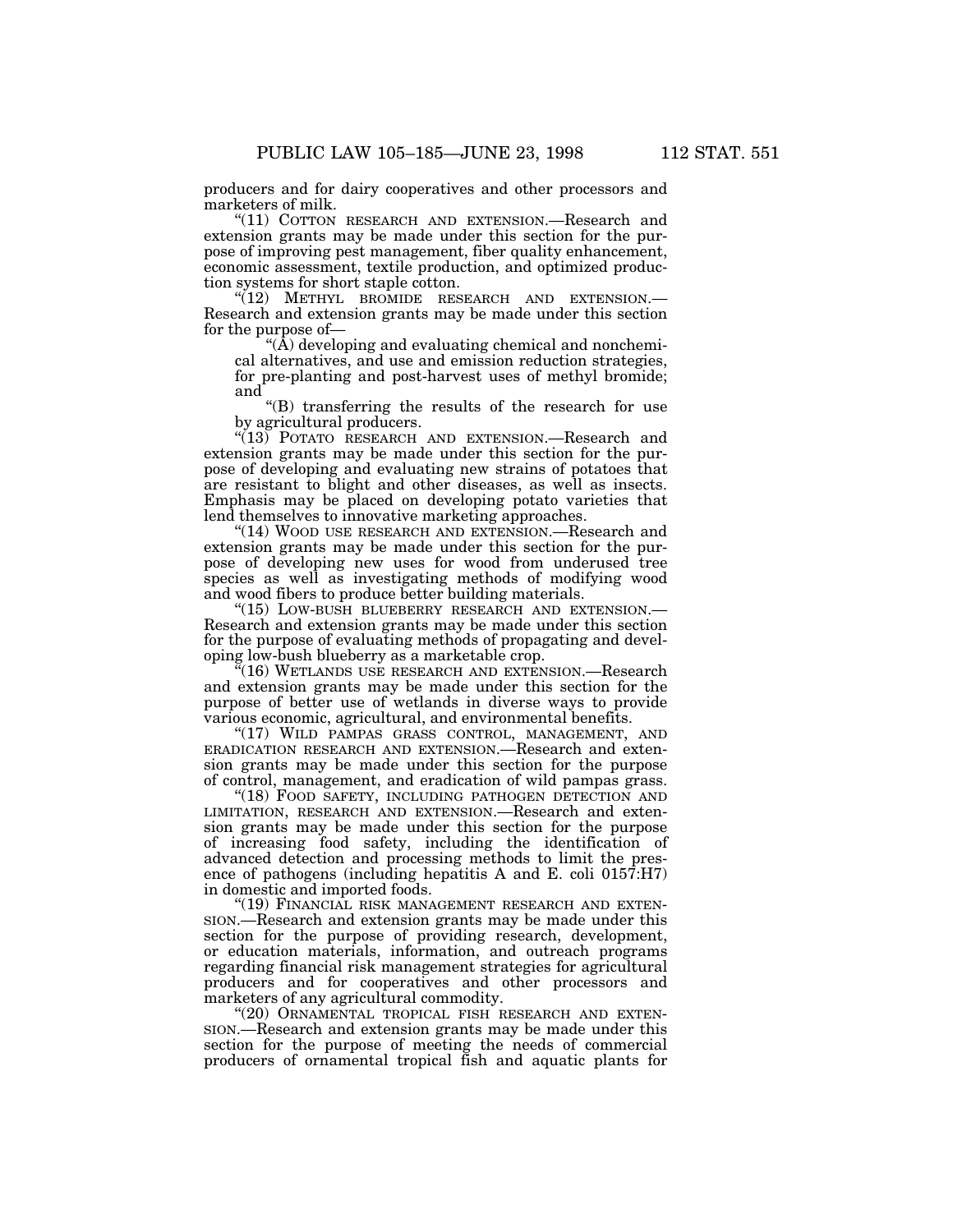improvements in the areas of fish reproduction, health, nutri- tion, predator control, water use, water quality control, and farming technology.

"(21) SHEEP SCRAPIE RESEARCH AND EXTENSION.—Research and extension grants may be made under this section for the purpose of investigating the genetic aspects of scrapie in sheep.

"(22) GYPSY MOTH RESEARCH AND EXTENSION.—Research and extension grants may be made under this section for the purpose of developing biological control, management, and eradication methods against nonnative insects, including Lymantria dispar (commonly known as the 'gypsy moth'), that contribute to significant agricultural, economic, or environmental harm.

"(23) FORESTRY RESEARCH AND EXTENSION.—Research and extension grants may be made under this section to develop and distribute new, high-quality, science-based information for the purpose of improving the long-term productivity of forest resources and contributing to forest-based economic development by addressing such issues as—

(A) forest land use policies;

 $\mathcal{L}(B)$  multiple-use forest management, including wildlife habitat development, improved forest regeneration systems, and timber supply; and

''(C) improved development, manufacturing, and marketing of forest products.

"(24) TOMATO SPOTTED WILT VIRUS RESEARCH AND EXTEN-SION.—Research and extension grants may be made under this section for the purpose of control, management, and eradication of tomato spotted wilt virus.

''(f) IMPORTED FIRE ANT CONTROL, MANAGEMENT, AND ERADI-CATION.—

Establishment. "(1) TASK FORCE.—The Secretary shall establish a task force pursuant to subsection  $(b)(2)$  regarding the control, management, and eradication of imported fire ants. The Secretary shall solicit and evaluate grant proposals under this subsection in consultation with the task force.

''(2) INITIAL GRANTS.—

Publication. "(A) REQUEST FOR PROPOSALS.—The Secretary shall publish a request for proposals for grants for research or demonstration projects related to the control, management, and possible eradication of imported fire ants.

''(B) SELECTION.—Not later than 1 year after the date of publication of the request for proposals, the Secretary shall evaluate the grant proposals submitted in response to the request and may select meritorious research or demonstration projects related to the control, management, and possible eradication of imported fire ants to receive an initial grant under this subsection.

''(3) SUBSEQUENT GRANTS.—

"(A) EVALUATION OF INITIAL GRANTS.—If the Secretary awards grants under paragraph (2)(B), the Secretary shall evaluate all of the research or demonstration projects conducted under the grants for their use as the basis of a national plan for the control, management, and possible eradication of imported fire ants by the Federal Government, State and local governments, and owners and operators of land.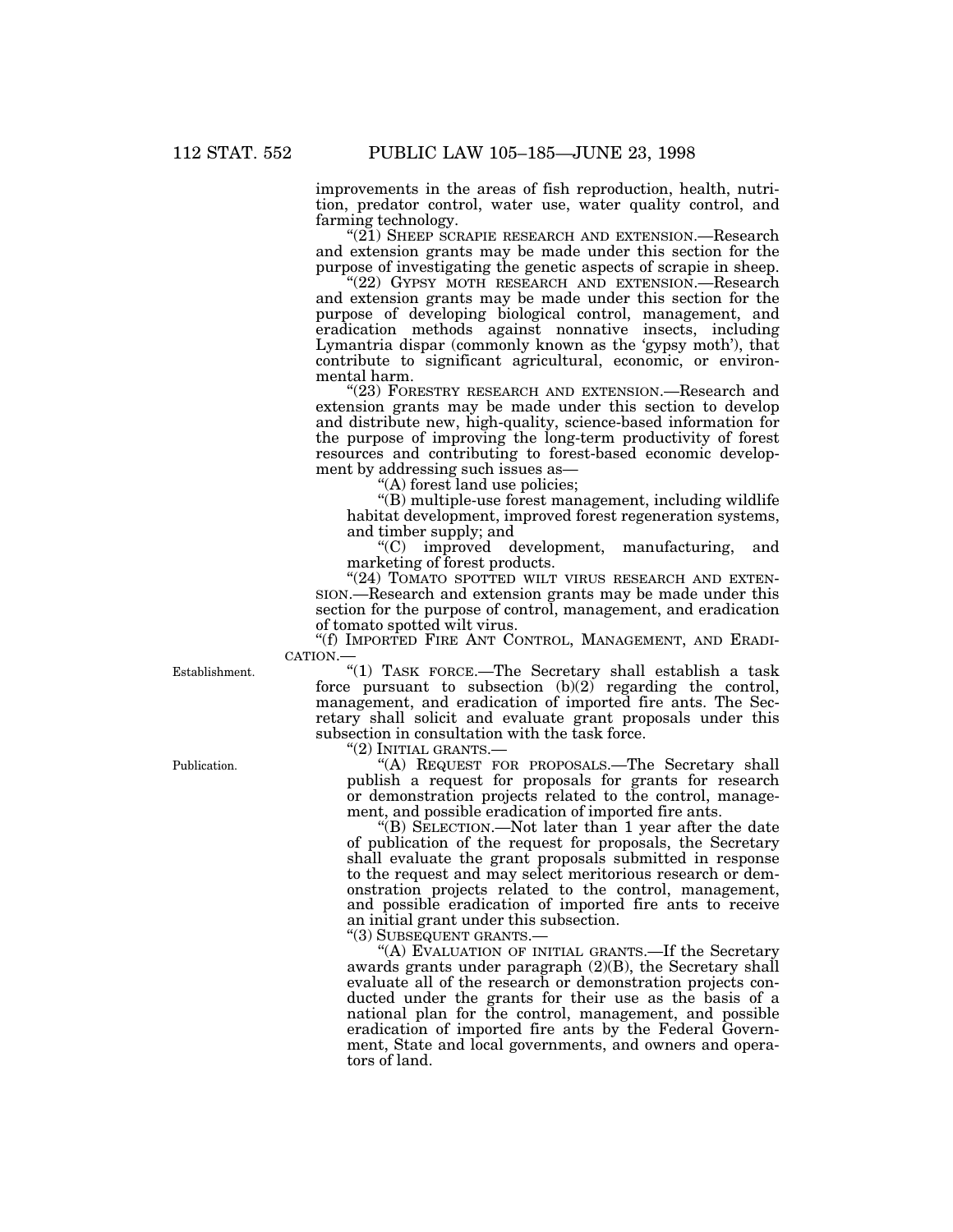''(B) SELECTION.—On the basis of the evaluation under subparagraph (A), the Secretary may select the projects that the Secretary considers most promising for additional research or demonstration related to preparation of a national plan for the control, management, and possible eradication of imported fire ants. The Secretary shall notify Notification. the task force of the projects selected under this subpara- $\operatorname*{graph.}_{\alpha_{\ell} \wedge \alpha}$ 

'(4) SELECTION AND SUBMISSION OF NATIONAL PLAN.-

"(A) EVALUATION OF SUBSEQUENT GRANTS.—If the Secretary awards grants under paragraph (3)(B), the Secretary shall evaluate all of the research or demonstration projects conducted under the grants for use as the basis of a national plan for the control, management, and possible eradication of imported fire ants by the Federal Government, State and local governments, and owners and operators of land.

''(B) SELECTION.—On the basis of the evaluation under subparagraph (A), the Secretary shall select 1 project funded under paragraph  $(3)(B)$ , or a combination of those projects, for award of a grant for final preparation of the national plan.

''(C) SUBMISSION.—The Secretary shall submit to Congress the final national plan prepared under subparagraph (B) for the control, management, and possible eradication of imported fire ants.

''(g) FORMOSAN TERMITE RESEARCH AND ERADICATION.—

''(1) RESEARCH PROGRAM.—The Secretary may make competitive research grants under this subsection to regional and multijurisdictional entities, local government planning organizations, and local governments for the purpose of conducting research for the control, management, and possible eradication of Formosan termites in the United States.

''(2) ERADICATION PROGRAM.—The Secretary may enter into cooperative agreements with regional and multijurisdictional entities, local government planning organizations, and local governments for the purposes of—

''(A) conducting projects for the control, management, and possible eradication of Formosan termites in the United States; and

''(B) collecting data on the effectiveness of the projects.

''(3) FUNDING PRIORITY.—In allocating funds made available to carry out paragraph (2), the Secretary shall provide a higher priority for regions or locations with the highest historical rates of infestation of Formosan termites.

"(4) MANAGEMENT COORDINATION.—The program management of research grants, cooperative agreements, and projects under this subsection shall be conducted under existing authority in coordination with the national formosan termite management and research demonstration program conducted by the Agricultural Research Service.

''(h) AUTHORIZATION OF APPROPRIATIONS.—There are authorized to be appropriated such sums as are necessary to carry out this section for each of fiscal years 1999 through 2002.''.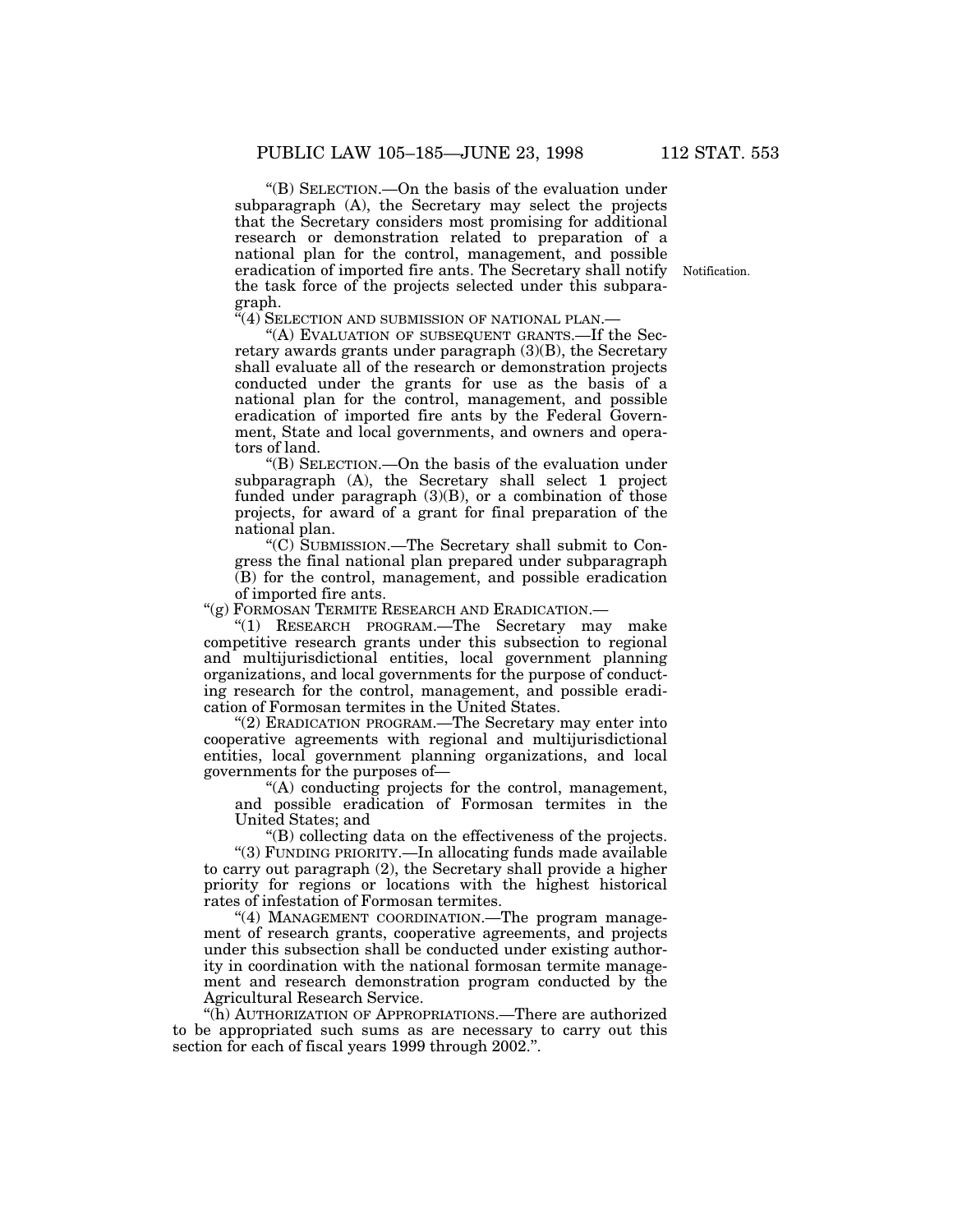#### **SEC. 243. NUTRIENT MANAGEMENT RESEARCH AND EXTENSION INI-TIATIVE.**

The Food, Agriculture, Conservation, and Trade Act of 1990 is amended by inserting after section 1672 (7 U.S.C. 5925) the following:

7 USC 5925a.

# **''SEC. 1672A. NUTRIENT MANAGEMENT RESEARCH AND EXTENSION INITIATIVE.**

"(a) COMPETITIVE RESEARCH AND EXTENSION GRANTS AUTHOR-IZED.—The Secretary of Agriculture (referred to in this section as the 'Secretary') may make competitive grants to support research and extension activities specified in subsection (e). The Secretary shall make the grants in consultation with the National Agricultural Research, Extension, Education, and Economics Advisory Board.

Applicability.

''(b) ADMINISTRATION.—

"(1) IN GENERAL.—Paragraphs  $(1)$ ,  $(6)$ ,  $(7)$ , and  $(11)$  of subsection (b) of the Competitive, Special, and Facilities Research Grant Act (7 U.S.C. 450i) shall apply with respect to the making of grants under this section.

"(2) USE OF TASK FORCES.—To facilitate the making of research and extension grants under this section in the research and extension areas specified in subsection (e), the Secretary may appoint a task force for each such area to make recommendations to the Secretary. The Secretary may not incur costs in excess of \$1,000 for any fiscal year in connection with each task force established under this paragraph.

''(c) MATCHING FUNDS REQUIRED.—

''(1) IN GENERAL.—The Secretary shall require the recipient of a grant under this section to provide funds or in-kind support from non-Federal sources in an amount at least equal to the amount provided by the Federal Government.

" $(2)$  WAIVER AUTHORITY.—The Secretary may waive the matching funds requirement specified in paragraph (1) with respect to a research project if the Secretary determines that—

''(A) the results of the project, while of particular benefit to a specific agricultural commodity, are likely to be applicable to agricultural commodities generally; or

''(B) the project involves a minor commodity, the project deals with scientifically important research, and the grant recipient is unable to satisfy the matching funds requirement.

''(d) PARTNERSHIPS ENCOURAGED.—Following the completion of a peer review process for grant proposals received under this section, the Secretary may provide a priority to those grant proposals, found in the peer review process to be scientifically meritorious, that involve the cooperation of multiple entities.

''(e) NUTRIENT MANAGEMENT RESEARCH AND EXTENSION AREAS.—

''(1) ANIMAL WASTE AND ODOR MANAGEMENT.—Research and extension grants may be made under this section for the purpose of—

''(A) identifying, evaluating, and demonstrating innovative technologies for animal waste management and related air quality management and odor control;

''(B) investigating the unique microbiology of specific animal wastes, such as swine waste, to develop improved methods to effectively manage air and water quality; and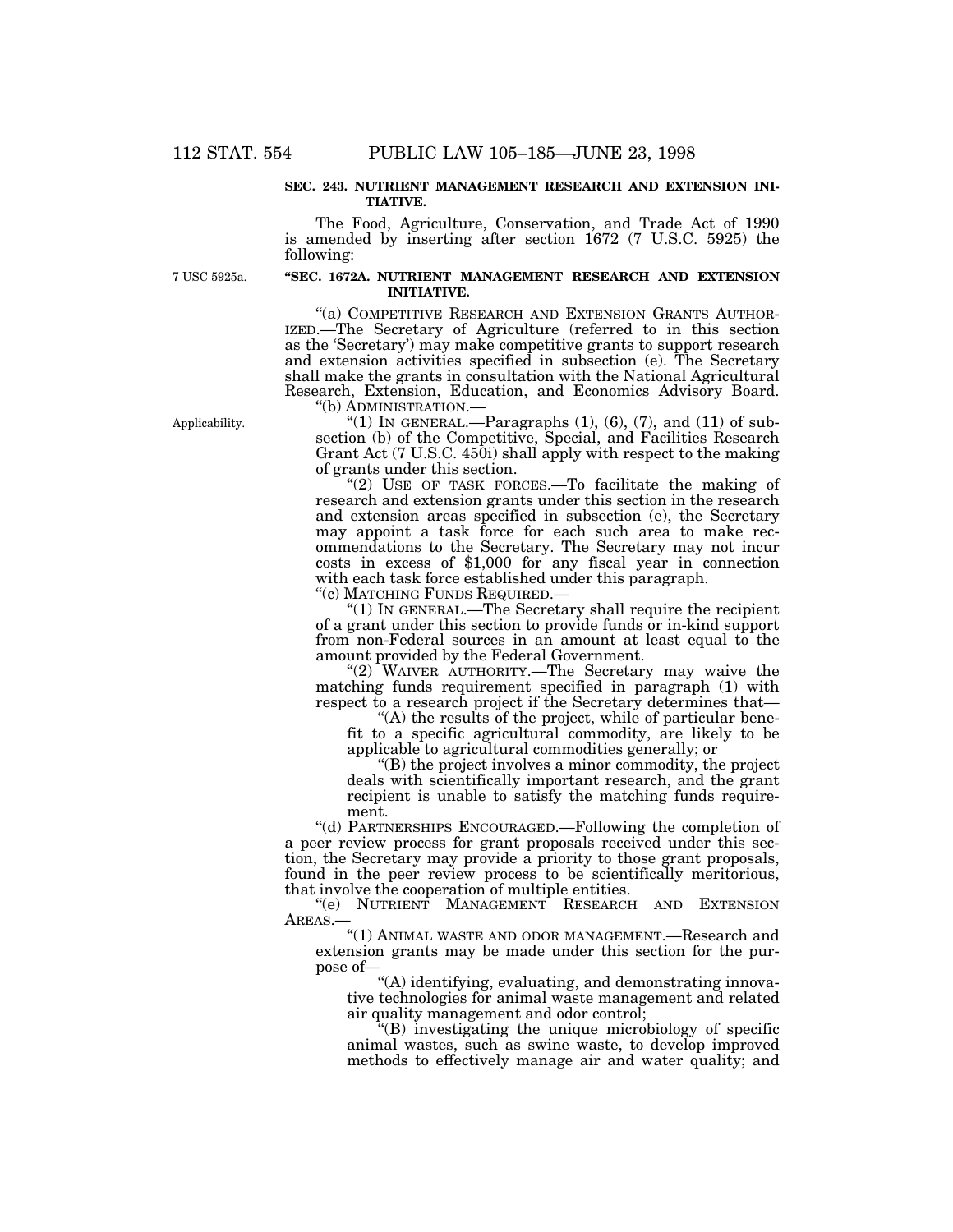''(C) conducting information workshops to disseminate

the results of the research.

"(2) WATER QUALITY AND AQUATIC ECOSYSTEMS.—Research and extension grants may be made under this section for the cially commercially important aquatic species and their habitats, of microorganisms of the genus Pfiesteria and other microorganisms that are a threat to human or animal health.

"(3) RURAL AND URBAN INTERFACE.—Research and extension grants may be made under this section for the purpose of identifying, evaluating, and demonstrating innovative technologies to be used for animal waste management (including odor control) in rural areas adjacent to urban or suburban areas in connection with waste management activities under- taken in urban or suburban areas.

"(4) ANIMAL FEED.-Research and extension grants may be made under this section for the purpose of maximizing nutrition management for livestock, while limiting risks, such as mineral bypass, associated with livestock feeding practices.

''(5) ALTERNATIVE USES OF ANIMAL WASTE.—Research and pose of finding innovative methods and technologies for eco-<br>nomic use or disposal of animal waste.

"(g) AUTHORIZATION OF APPROPRIATIONS.—There are authorized to be appropriated such sums as are necessary to carry out this section for each of fiscal years 1999 through 2002.''.

#### **SEC. 244. ORGANIC AGRICULTURE RESEARCH AND EXTENSION INI-TIATIVE.**

The Food, Agriculture, Conservation, and Trade Act of 1990 is amended by inserting after section 1672A (as added by section 243) the following:

# **''SEC. 1672B. ORGANIC AGRICULTURE RESEARCH AND EXTENSION INI-** 7 USC 5925b. **TIATIVE.**

"(a) COMPETITIVE SPECIALIZED RESEARCH AND EXTENSION GRANTS AUTHORIZED.—In consultation with the National Agricultural Research, Extension, Education, and Economics Advisory Board, the Secretary of Agriculture (referred to in this section as the 'Secretary') may make competitive grants to support research and extension activities regarding organically grown and processed agricultural commodities for the purposes of—

''(1) facilitating the development of organic agriculture production and processing methods;

''(2) evaluating the potential economic benefits to producers and processors who use organic methods; and

''(3) exploring international trade opportunities for organi- cally grown and processed agricultural commodities.

''(b) GRANT TYPES AND PROCESS, PROHIBITION ON CONSTRUC- Applicability. TION.—Paragraphs (1), (6), (7), and (11) of subsection (b) of the Competitive, Special, and Facilities Research Grant Act (7 U.S.C. 450i) shall apply with respect to the making of grants under this section.<br>"(c) MATCHING FUNDS REQUIRED.—

" $(1)$  In GENERAL.—The Secretary shall require the recipient of a grant under this section to provide funds or in-kind support from non-Federal sources in an amount at least equal to the amount provided by the Federal Government.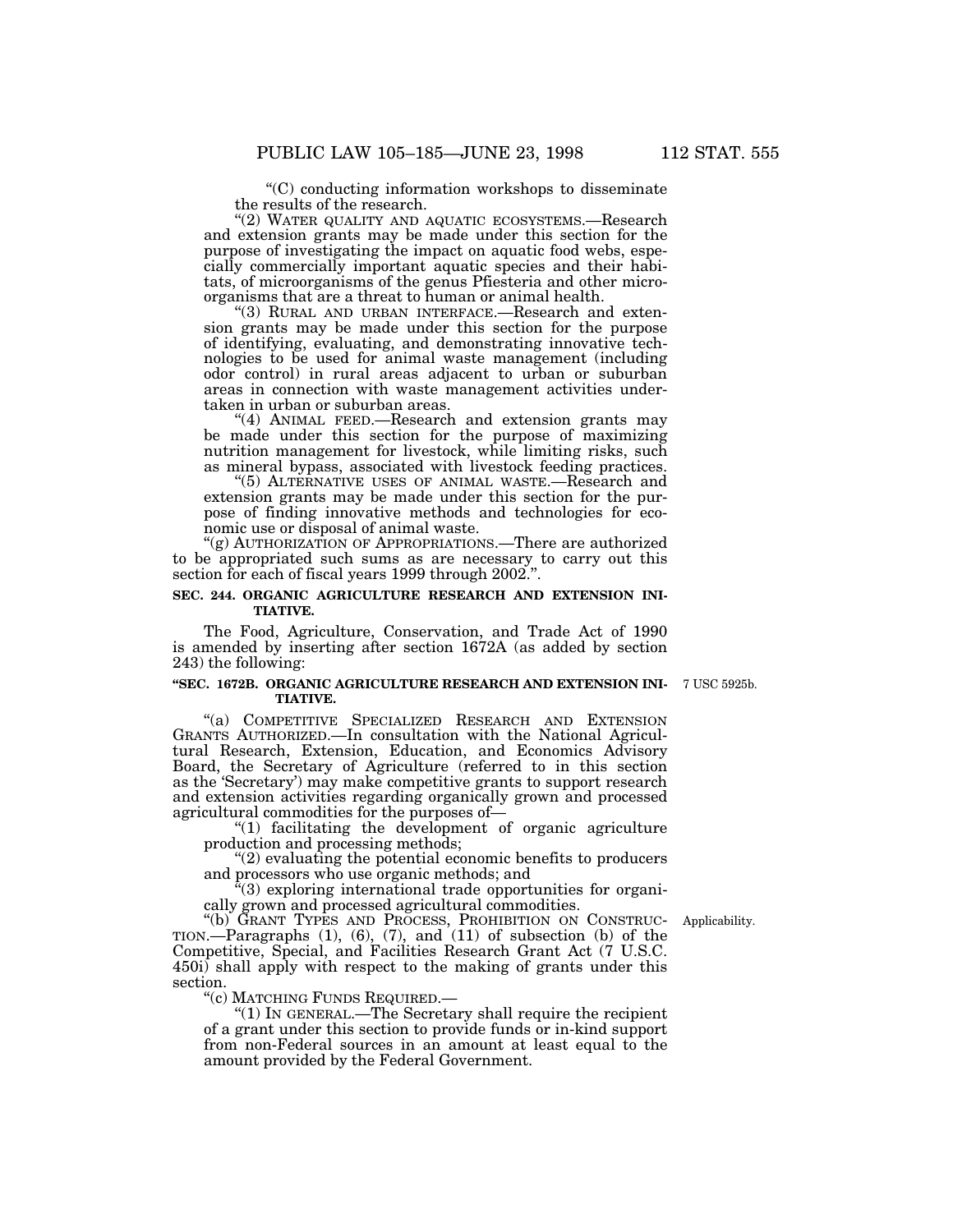"(2) WAIVER AUTHORITY.—The Secretary may waive the matching funds requirement specified in paragraph (1) with respect to a research project if the Secretary determines that—<br>"(A) the results of the project, while of particular bene-

fit to a specified agricultural commodity, are likely to be applicable to agricultural commodities generally; or

''(B) the project involves a minor commodity, the project deals with scientifically important research, and the grant recipient is unable to satisfy the matching funds require- ment.

''(d) PARTNERSHIPS ENCOURAGED.—Following the completion of tion, the Secretary may provide a priority to those grant proposals, found in the peer review process to be scientifically meritorious, that involve the cooperation of multiple entities.

''(e) AUTHORIZATION OF APPROPRIATIONS.—There are authorized to be appropriated such sums as are necessary to carry out this section for each of fiscal years 1999 through 2002.''.

SEC. 245. AGRICULTURAL TELECOMMUNICATIONS PROGRAM.

Section 1673 of the Food, Agriculture, Conservation, and Trade Act of 1990 (7 U.S.C. 5926) is amended—

 $(1)$  in subsection  $(c)$ 

(A) by redesignating paragraphs (1) through (5) as paragraphs  $(2)$  through  $(6)$ , respectively;

(B) by inserting before paragraph (2) (as so redesig- nated) the following:

"(1) A\*DEC.—The term 'A\*DEC' means the distance edu-<br>cation consortium known as  $A*DEC$ ."; and

(C) by adding at the end the following:

"(7) SECRETARY.—Except as provided in subsection  $(d)(1)$ , the term 'Secretary' means the Secretary of Agriculture, acting through A\*DEC.'';

 $(2)$  in subsection (d)(1), by striking "The Secretary shall establish a program, to be administered by the Assistant Secestablish a program, to be administered by the Assistant Sec- retary for Science and Education,'' and inserting ''The Secretary of Agriculture shall establish a program, to be administered through a grant provided to A\*DEC under terms and conditions established by the Secretary of Agriculture,''; and

 $(3)$  in the first sentence of subsection  $(f)(2)$ , by striking ''the Assistant Secretary for Science and Education'' and insert- ing ''A\*DEC''.

### **SEC. 246. ASSISTIVE TECHNOLOGY PROGRAM FOR FARMERS WITH DISABILITIES.**

Section 1680 of the Food, Agriculture, Conservation, and Trade Act of 1990 (7 U.S.C. 5933) is amended—

(1) in subsection (a), by striking paragraph (6);

 $(2)$  in subsection  $(b)$ -

(A) by striking ''DISSEMINATION.—'' and all that follows through ''GENERAL.—The'' and inserting ''DISSEMINATION.— The''; and

(B) by striking paragraph (2); and

(3) by adding at the end the following:<br>"(c) AUTHORIZATION OF APPROPRIATIONS.

"(1) In GENERAL.—Subject to paragraph  $(2)$ , there is authorized to be appropriated to carry out this section \$6,000,000 for each of fiscal years 1999 through 2002.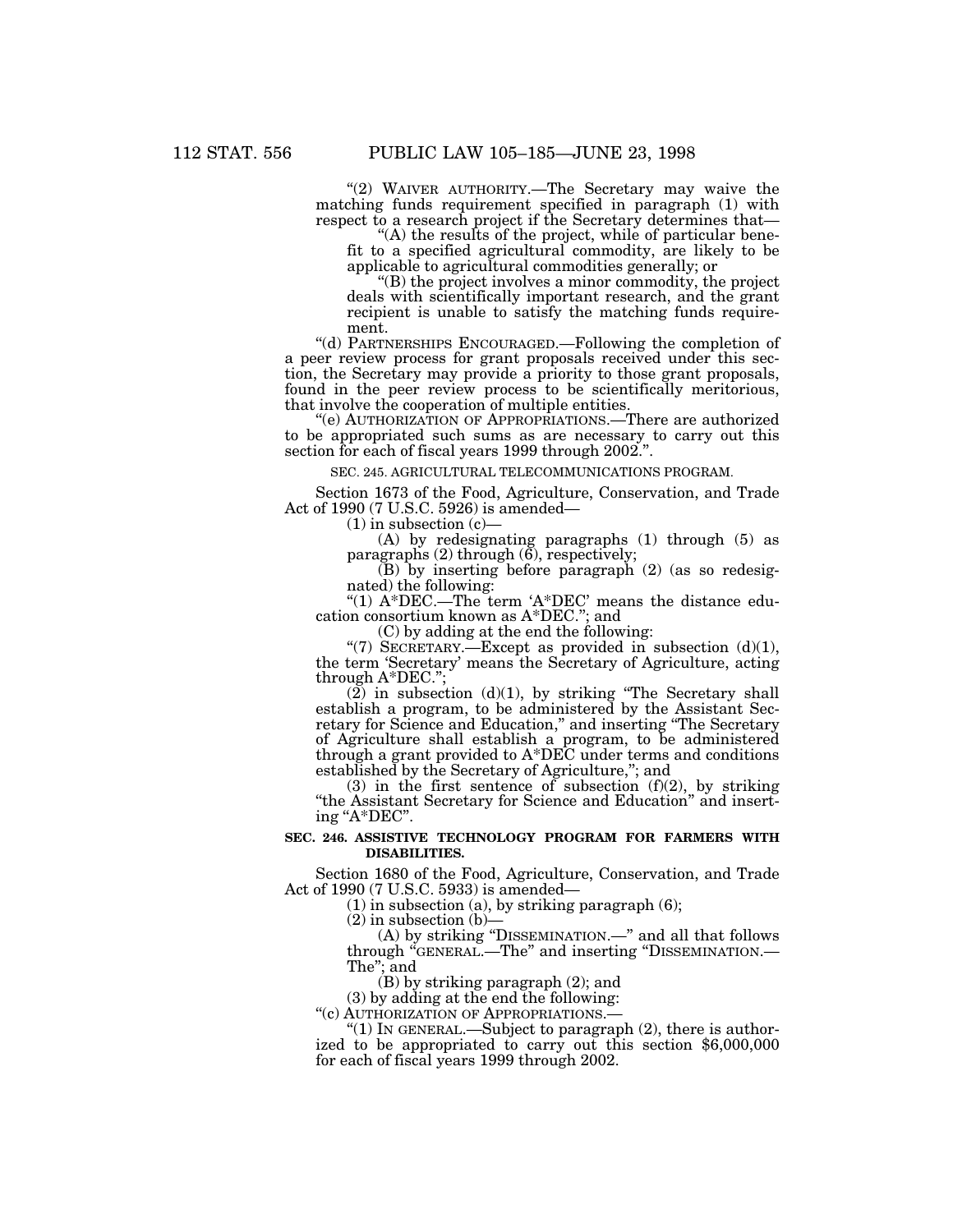"(2) NATIONAL GRANT.—Not more than 15 percent of the amounts made available under paragraph (1) for a fiscal year shall be used to carry out subsection  $(b)$ .".

# **Subtitle E—Other Laws**

#### SEC. 251. EQUITY IN EDUCATIONAL LAND-GRANT STATUS ACT OF 1994.

(a) DEFINITION OF 1994 INSTITUTIONS.—Section 532 of the Equity in Educational Land-Grant Status Act of 1994 (Public Law 103–382; 7 U.S.C. 301 note) is amended by adding at the end the following:

''(30) Little Priest Tribal College.''.

(b) ACCREDITATION.—Section 533(a) of the Equity in Educational Land-Grant Status Act of 1994 (Public Law 103-382; 7 U.S.C. 301 note) is amended by adding at the end the following:

"(3) ACCREDITATION.—To receive funding under sections Certification. 534 and 535, a 1994 Institution shall certify to the Secretary that the 1994 Institution—

''(A) is accredited by a nationally recognized accrediting agency or association determined by the Secretary, in consultation with the Secretary of Education, to be a reliable authority regarding the quality of training offered; or

''(B) is making progress toward the accreditation, as determined by the nationally recognized accrediting agency or association.''.

(c) RESEARCH GRANTS.—The Equity in Educational Land-Grant Status Act of 1994 (Public Law 103–382; 7 U.S.C. 301 note) is amended by adding at the end the following:

#### ''SEC. 536. RESEARCH GRANTS.

''(a) RESEARCH GRANTS AUTHORIZED.—The Secretary of Agriculture may make grants under this section, on the basis of a competitive application process (and in accordance with such regulations as the Secretary may promulgate), to a 1994 Institution to assist the Institution to conduct agricultural research that addresses high priority concerns of tribal, national, or multistate significance.

''(b) REQUIREMENTS.—Grant applications submitted under this Certification. section shall certify that the research to be conducted will be performed under a cooperative agreement with at least 1 other land-grant college or university (exclusive of another 1994 Institution).

''(c) AUTHORIZATION OF APPROPRIATIONS.—There are authorized to be appropriated such sums as are necessary to carry out this section for each of fiscal years 1999 through 2002. Amounts appropriated shall remain available until expended.''.

#### SEC. 252. FUND FOR RURAL AMERICA.

Section 793(b) of the Federal Agriculture Improvement and Reform Act of 1996 (7 U.S.C.  $2204f(b)$ ) is amended by striking paragraph (1) and inserting the following:

''(1) IN GENERAL.—On October 1, 1998, and each October 1 thereafter through October 1, 2002, out of any funds in the Treasury not otherwise appropriated, the Secretary of the Treasury shall transfer \$60,000,000 to the Account.".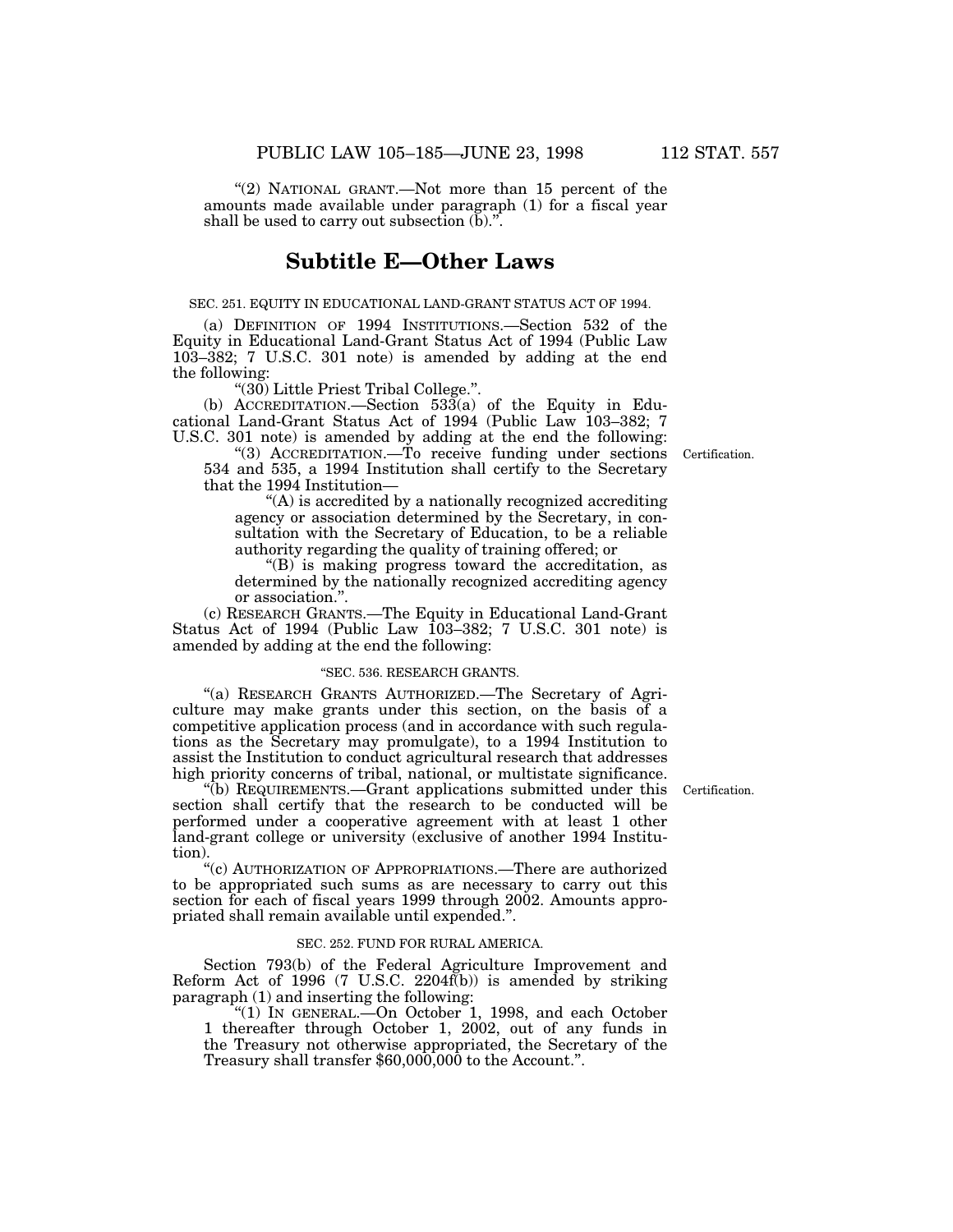### **SEC. 253. FOREST AND RANGELAND RENEWABLE RESOURCES RESEARCH.**

(a) FINDINGS.—Section 2 of the Forest and Rangeland Renewable Resources Research Act of 1978 (16 U.S.C. 1641) is amended by striking ''SEC. 2.'' and subsection (a) and inserting the following:

## ''SEC. 2. FINDINGS AND PURPOSE.

''(a) FINDINGS.—Congress finds the following:

''(1) Forests and rangeland, and the resources of forests and rangeland, are of strategic economic and ecological importance to the United States, and the Federal Government has an important and substantial role in ensuring the continued health, productivity, and sustainability of the forests and rangeland of the United States.

" $(2)$  Over 75 percent of the productive commercial forest land in the United States is privately owned, with some 60 percent owned by small nonindustrial private owners. These 10,000,000 nonindustrial private owners are critical to providing both commodity and noncommodity values to the citizens of the United States.

''(3) The National Forest System manages only 17 percent of the commercial timberland of the United States, with over half of the standing softwoods inventory located on that land. Dramatic changes in Federal agency policy during the early 1990's have significantly curtailed the management of this vast timber resource, causing abrupt shifts in the supply of timber from public to private ownership. As a result of these shifts in supply, some 60 percent of total wood production in the United States is now coming from private forest land in the southern United States.

"(4) At the same time that pressures are building for the removal of even more land from commercial production, the Federal Government is significantly reducing its commitment to productivity-related research regarding forests and rangeland, which is critically needed by the private sector for the sustained management of remaining available timber and forage resources for the benefit of all species.

''(5) Uncertainty over the availability of the United States timber supply, increasing regulatory burdens, and the lack of Federal Government support for research is causing domestic wood and paper producers to move outside the United States to find reliable sources of wood supplies, which in turn results in a worsening of the United States trade balance, the loss of employment and infrastructure investments, and an increased risk of infestations of exotic pests and diseases from imported wood products.

''(6) Wood and paper producers in the United States are being challenged not only by shifts in Federal Government policy, but also by international competition from tropical countries where growth rates of trees far exceed those in the United States. Wood production per acre will need to quadruple from 1996 levels for the United States forestry sector to remain internationally competitive on an ever decreasing forest land base.

"(7) Better and more frequent forest inventorying and analysis is necessary to identify productivity-related forestry research needs and to provide forest managers with the current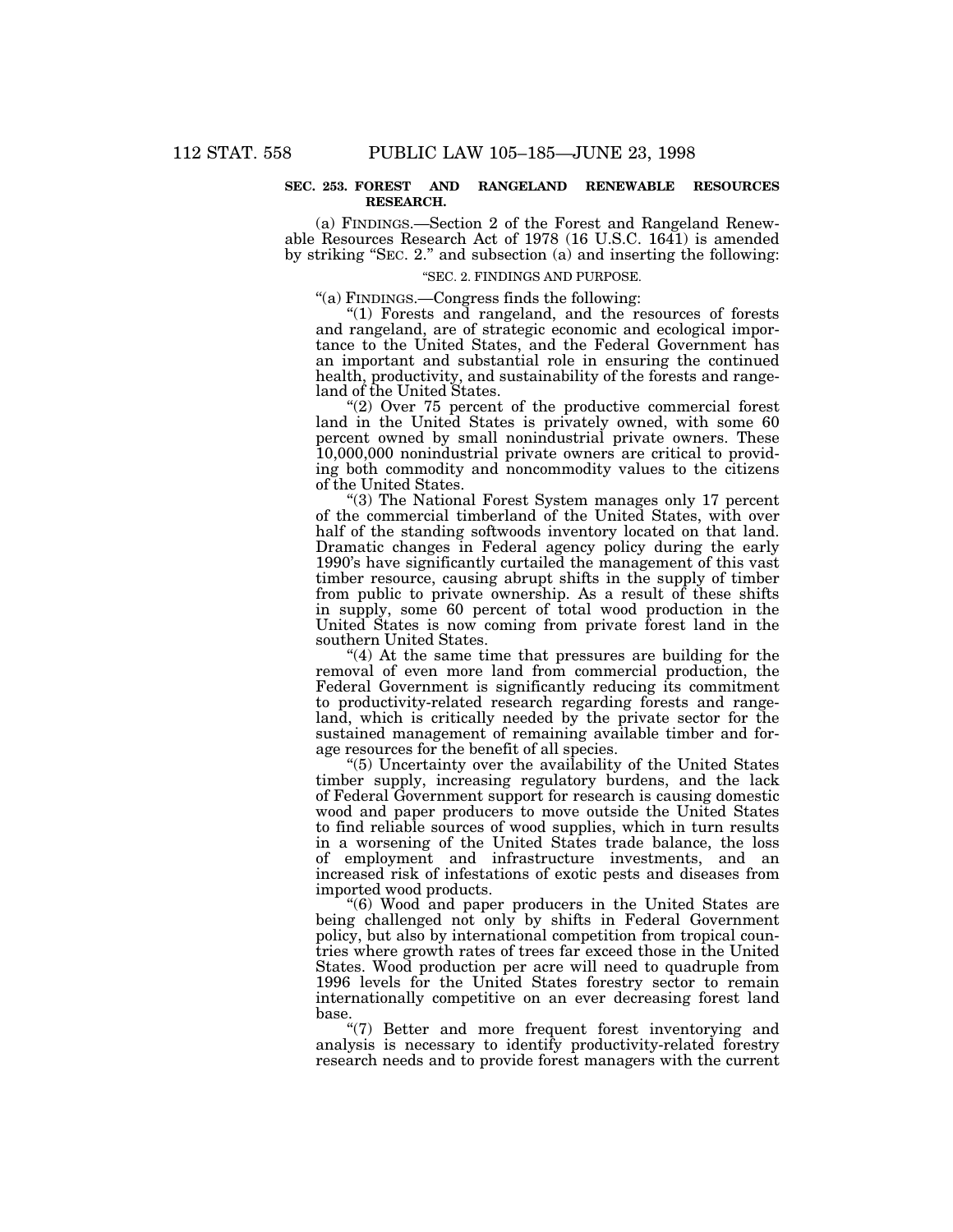data necessary to make timely and effective management decisions.''.

(b) HIGH PRIORITY FORESTRY AND RANGELAND RESEARCH AND EDUCATION.—Section 3 of the Forest and Rangeland Renewable Resources Research Act of 1978 (16 U.S.C. 1642) is amended by striking subsection (d) and inserting the following:

''(d) HIGH PRIORITY FORESTRY AND RANGELAND RESEARCH AND EDUCATION.—

''(1) IN GENERAL.—The Secretary may conduct, support, and cooperate in forestry and rangeland research and education that is of the highest priority to the United States and to users of public and private forest land and rangeland in the United States.

''(2) PRIORITIES.—The research and education priorities include the following:

''(A) The biology of forest organisms and rangeland organisms.

''(B) Functional characteristics and cost-effective management of forest and rangeland ecosystems.

''(C) Interactions between humans and forests and rangeland.

''(D) Wood and forage as a raw material.

"(E) International trade, competition, and cooperation. ''(3) NORTHEASTERN STATES RESEARCH COOPERATIVE.—The Secretary may cooperate with the northeastern States of New Hampshire, New York, Maine, and Vermont, land-grant colleges and universities of those States, natural resources and forestry schools of those States, other Federal agencies, and other interested persons in those States to coordinate and improve ecological and economic research relating to agricultural research, extension, and education, including—

''(A) research on ecosystem health, forest management, product development, economics, and related fields;

''(B) research to assist those States and landowners in those States to achieve sustainable forest management;

''(C) technology transfer to the wood products industry of technologies that promote efficient processing, pollution prevention, and energy conservation;

''(D) dissemination of existing and new information to landowners, public and private resource managers, State forest citizen advisory committees, and the general public through professional associations, publications, and other information clearinghouse activities; and

''(E) analysis of strategies for the protection of areas of outstanding ecological significance or high biological diversity, and strategies for the provision of important recreational opportunities and traditional uses, including strategies for areas identified through State land conservation planning processes.''.

(c) FOREST INVENTORY AND ANALYSIS.—Section 3 of the Forest and Rangeland Renewable Resources Research Act of 1978 (16 U.S.C. 1642) is amended by adding at the end the following:

''(e) FOREST INVENTORY AND ANALYSIS.—

''(1) PROGRAM REQUIRED.—In compliance with other applicable provisions of law, the Secretary shall establish a program to inventory and analyze, in a timely manner, public and private forests and their resources in the United States.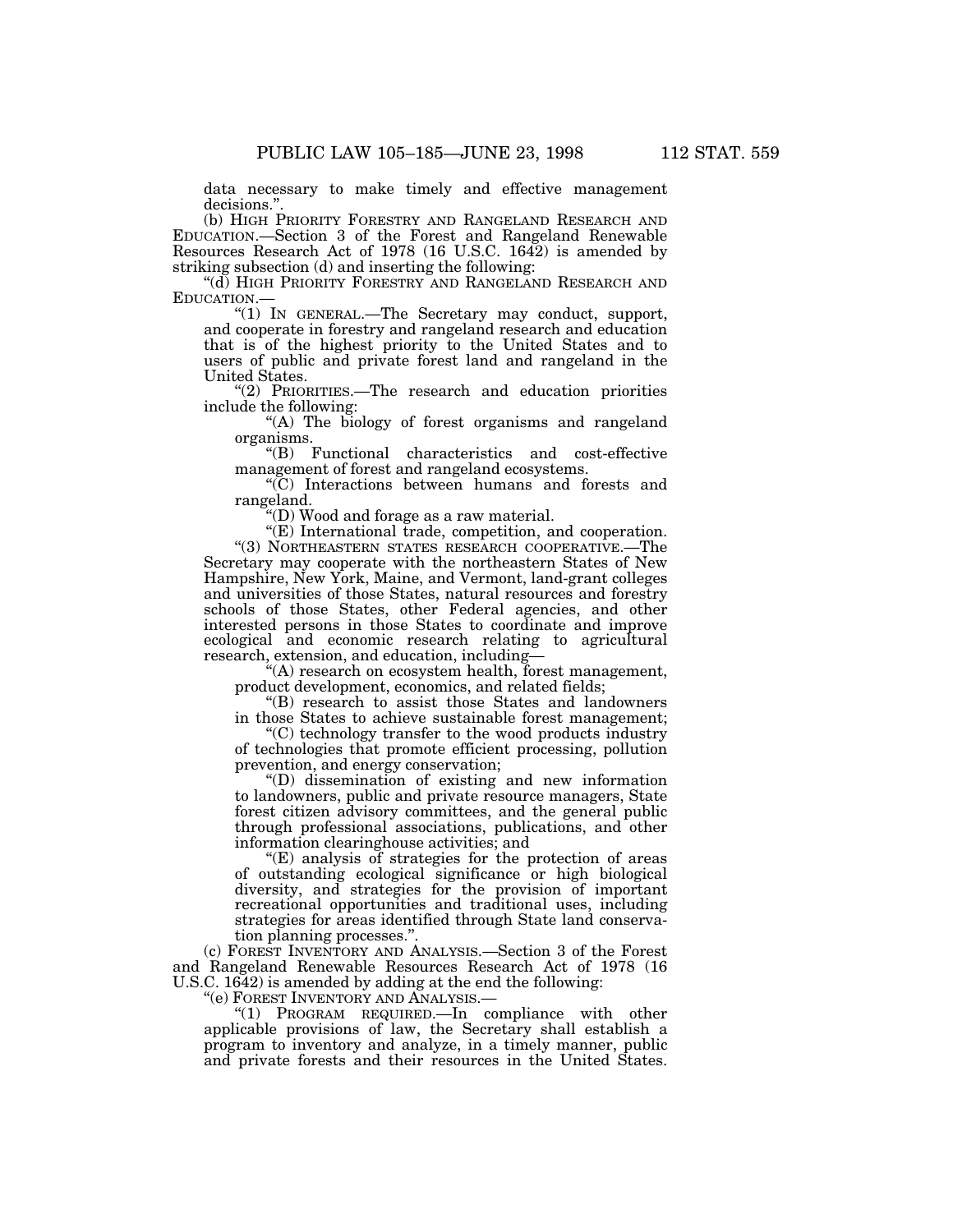''(2) ANNUAL STATE INVENTORY.— ''(A) IN GENERAL.—Not later than the end of each full fiscal year beginning after the date of enactment of this subsection, the Secretary shall prepare for each State, in cooperation with the State forester for the State, an inventory of forests and their resources in the State.

''(B) SAMPLE PLOTS.—For purposes of preparing the inventory for a State, the Secretary shall measure annually 20 percent of all sample plots that are included in the inventory program for that State.

''(C) COMPILATION OF INVENTORY.—On completion of the inventory for a year, the Secretary shall make available to the public a compilation of all data collected for that year from measurements of sample plots as well as any analysis made of the samples.

"(3)  $5$ -YEAR REPORTS.—Not more often than every 5 full fiscal years after the date of enactment of this subsection, the Secretary shall prepare, publish, and make available to the public a report, prepared in cooperation with State foresters, that—

''(A) contains a description of each State inventory of forests and their resources, incorporating all sample plot measurements conducted during the 5 years covered by the report;

''(B) displays and analyzes on a nationwide basis the results of the annual reports required by paragraph (2); and

''(C) contains an analysis of forest health conditions and trends over the previous 2 decades, with an emphasis on such conditions and trends during the period subsequent to the immediately preceding report under this paragraph.

"(4) NATIONAL STANDARDS AND DEFINITIONS.<sup>To</sup> ensure uniform and consistent data collection for all forest land that is publicly or privately owned and for each State, the Secretary shall develop, in consultation with State foresters and Federal land management agencies not under the jurisdiction of the Secretary, and publish national standards and definitions to be applied in inventorying and analyzing forests and their resources under this subsection. The standards shall include a core set of variables to be measured on all sample plots under paragraph (2) and a standard set of tables to be included in the reports under paragraph (3).

''(5) PROTECTION FOR PRIVATE PROPERTY RIGHTS.—The Secretary shall obtain authorization from property owners prior to collecting data from sample plots located on private property pursuant to paragraphs (2) and (3).

''(6) STRATEGIC PLAN.—Not later than 180 days after the date of enactment of this subsection, the Secretary shall prepare and submit to Congress a strategic plan to implement and carry out this subsection, including the annual updates required by paragraph (2) and the reports required by paragraph (3), that shall describe in detail—

''(A) the financial resources required to implement and carry out this subsection, including the identification of any resources required in excess of the amounts provided for forest inventorying and analysis in recent appropriations Acts;

Public information.

Publication. Public information.

Publication.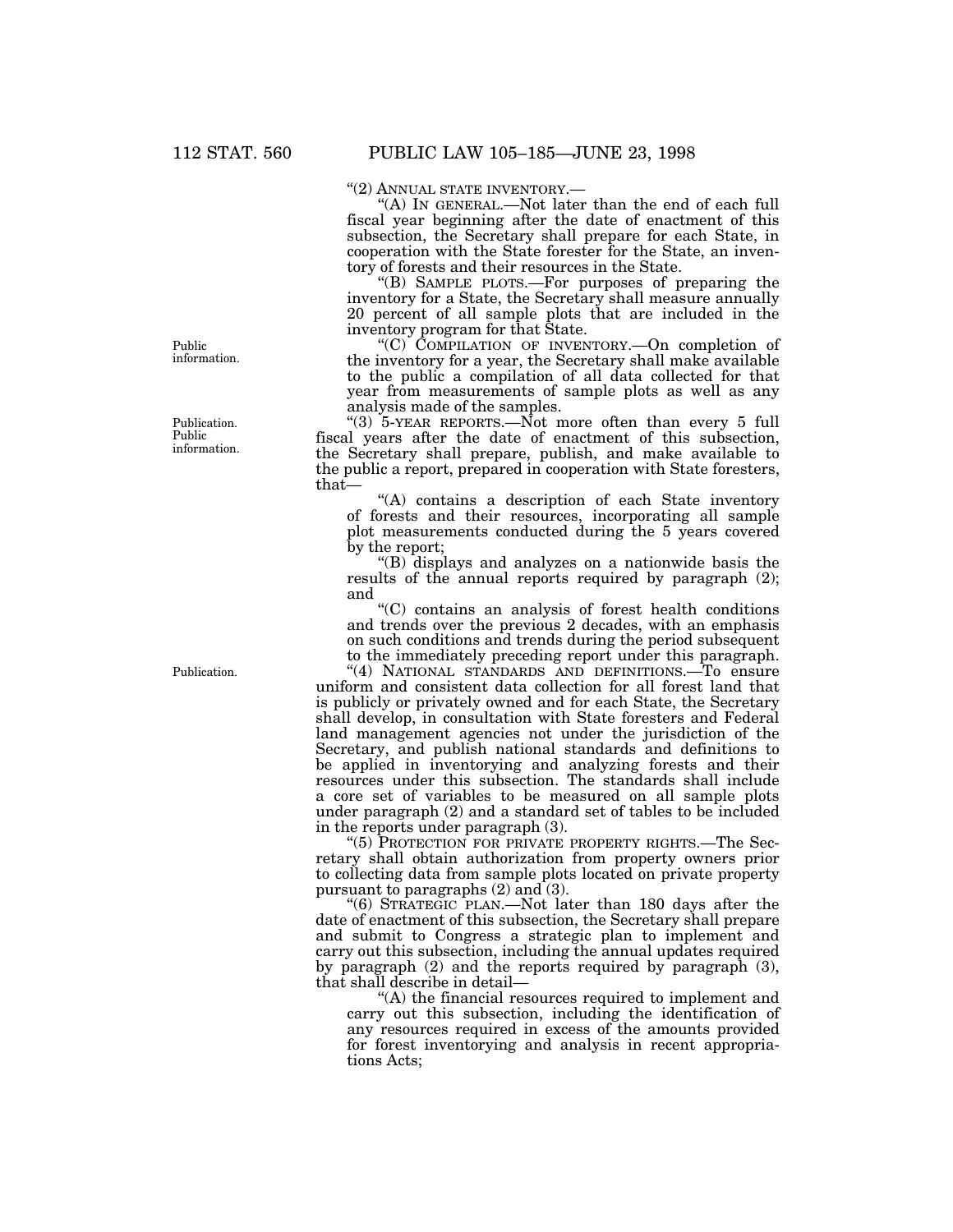''(B) the personnel necessary to implement and carry out this subsection, including any personnel in addition to personnel currently performing inventorying and analysis functions;

''(C) the organization and procedures necessary to implement and carry out this subsection, including proposed coordination with Federal land management agencies and State foresters;

''(D) the schedules for annual sample plot measurements in each State inventory required by paragraph (2) within the first 5-year interval after the date of enactment of this subsection;

''(E) the core set of variables to be measured in each sample plot under paragraph (2) and the standard set of tables to be used in each State and national report under paragraph (3); and

" $(\hat{F})$  the process for employing, in coordination with the Secretary of Energy and the Administrator of the National Aeronautics and Space Administration, remote sensing, global positioning systems, and other advanced technologies to carry out this subsection, and the subsequent use of the technologies.''.

(d) FORESTRY AND RANGELAND COMPETITIVE RESEARCH GRANTS.—Section 5 of the Forest and Rangeland Renewable Resources Research Act of 1978 (16 U.S.C. 1644) is amended—

(1) by striking the section heading and ''SEC. 5.'' and inserting the following:

### **''SEC. 5. FORESTRY AND RANGELAND COMPETITIVE RESEARCH GRANTS.**

"(a) COMPETITIVE GRANT AUTHORITY.-"; and

(2) by adding at the end the following:

"(b) EMPHASIS ON CERTAIN HIGH PRIORITY FORESTRY RESEARCH.—The Secretary may use up to 5 percent of the amounts made available for research under section 3 to make competitive grants regarding forestry research in the high priority research areas identified under section 3(d).

''(c) EMPHASIS ON CERTAIN HIGH PRIORITY RANGELAND RESEARCH.—The Secretary may use up to 5 percent of the amounts made available for research under section 3 to make competitive grants regarding rangeland research in the high priority research areas identified under section 3(d).

''(d) PRIORITIES.—In making grants under subsections (b) and (c), the Secretary shall give priority to research proposals under which—

" $(1)$  the proposed research will be collaborative research organized through a center of scientific excellence;

"(2) the applicant agrees to provide matching funds (in the form of direct funding or in-kind support) in an amount equal to not less than 50 percent of the grant amount; and

"(3) the proposed research will be conducted as part of an existing private and public partnership or cooperative research effort and involves several interested research partners.''.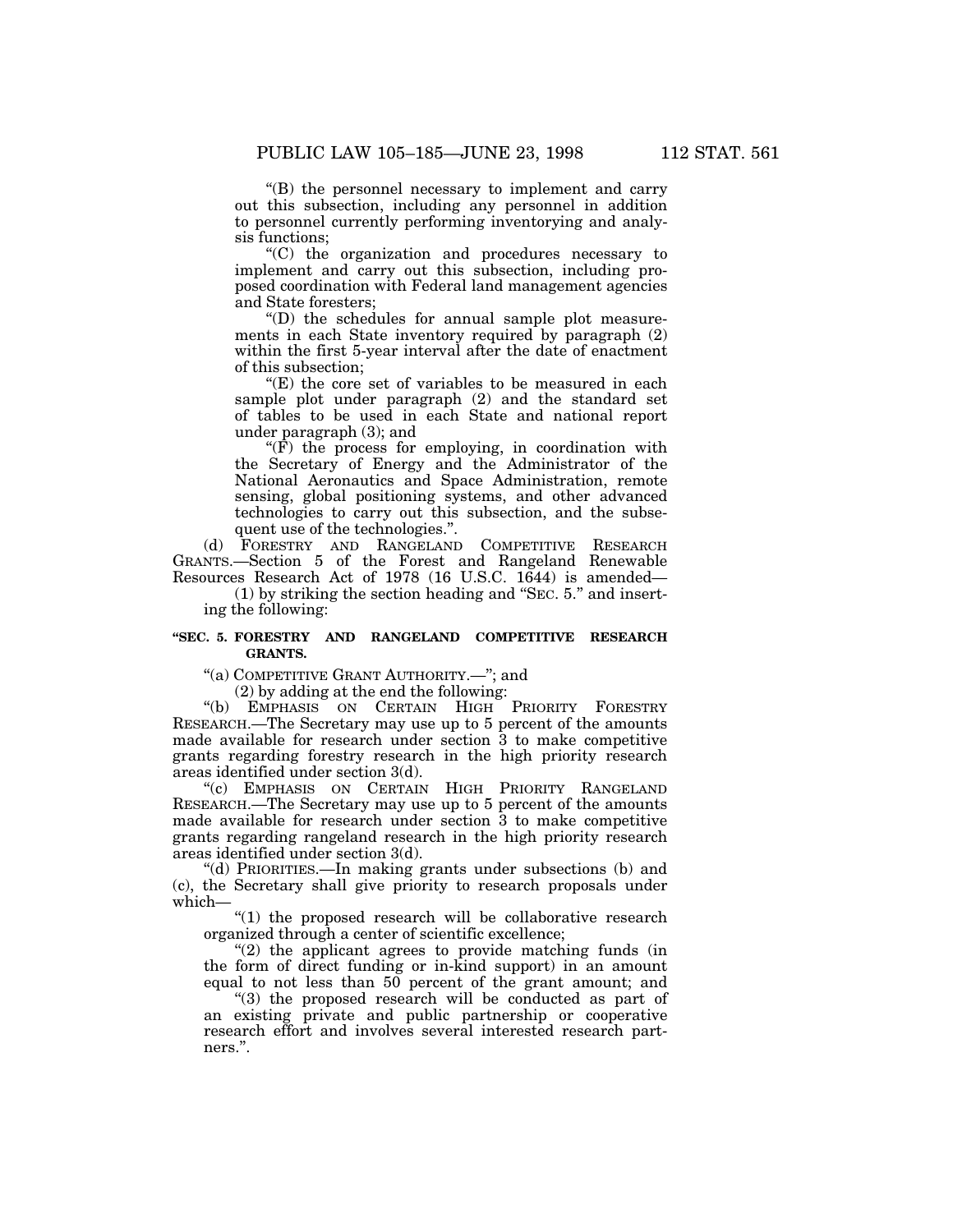## **TITLE III—EXTENSION OR REPEAL OF AGRICULTURAL RESEARCH, EXTEN-SION, AND EDUCATION AUTHORITIES**

### SEC. 301. EXTENSIONS.

(a) NATIONAL AGRICULTURAL RESEARCH, EXTENSION, AND TEACHING POLICY ACT OF 1977.—The National Agricultural Research, Extension, and Teaching Policy Act of 1977 is amended—

(1) in subsection (l) of section 1417 (7 U.S.C. 3152) (as redesignated by section 223(1)), by striking ''1997'' and inserting  $"2002"$ 

 $(2)$  in section 1419(d) (7 U.S.C. 3154(d)), by striking "1997" and inserting "2002"

 $(3)$  in section 1419A(d) (7 U.S.C. 3155(d)), by striking "fiscal years 1996 and 1997" and inserting "each of fiscal years 1996 through 2002'';

 $(\overline{4})$  in section 1424(d) (7 U.S.C. 3174(d)), by striking "fiscal years 1996 and 1997" and inserting "each of fiscal years 1996 through 2002'';

 $(5)$  in section 1424A(d) (7 U.S.C. 3174a(d)), by striking "fiscal year 1997" and inserting "each of fiscal years 1997 through 2002'';

 $(6)$  in section 1425(c)(3) (7 U.S.C. 3175(c)(3)), by striking "and 1997" and inserting "through 2002";

(7) in the first sentence of section  $1433(a)$  (7 U.S.C. 3195(a)), by striking "1997" and inserting "2002";

 $(8)$  in section 1434(a) (7 U.S.C. 3196(a)), by striking "1997" and inserting "2002";

 $(9)$  in section 1447(b) (7 U.S.C. 3222b(b)), by striking "and 1997'' and inserting ''through 2002'';

(10) in section 1448 (7 U.S.C. 3222c)—

 $(A)$  in subsection  $(a)(1)$ , by striking "and 1997" and inserting ''through 2002''; and

(B) in subsection (f), by striking ''1997'' and inserting ''2002'';

 $(11)$  in section 1455(c) (7 U.S.C. 3241(c)), by striking "fiscal year 1997" and inserting "each of fiscal years 1997 through 2002'';

(12) in section 1463 (7 U.S.C. 3311), by striking "1997" each place it appears in subsections (a) and (b) and inserting " $2002$ ";

(13) in section 1464 (7 U.S.C. 3312), by striking "1997" and inserting "2002";

 $(14)$  in section 1473D(a) (7 U.S.C. 3319d(a)), by striking ''1997'' and inserting ''2002'';

(15) in the first sentence of section 1477 (7 U.S.C. 3324), by striking "1997" and inserting "2002"; and

 $(16)$  in section 1483(a) (7 U.S.C. 3336(a)), by striking "1997" and inserting "2002".

(b) FOOD, AGRICULTURE, CONSERVATION, AND TRADE ACT OF 1990.—The Food, Agriculture, Conservation, and Trade Act of 1990 is amended—

 $(1)$  in section 1635(b) (7 U.S.C. 5844(b)), by striking "1997" and inserting "2002";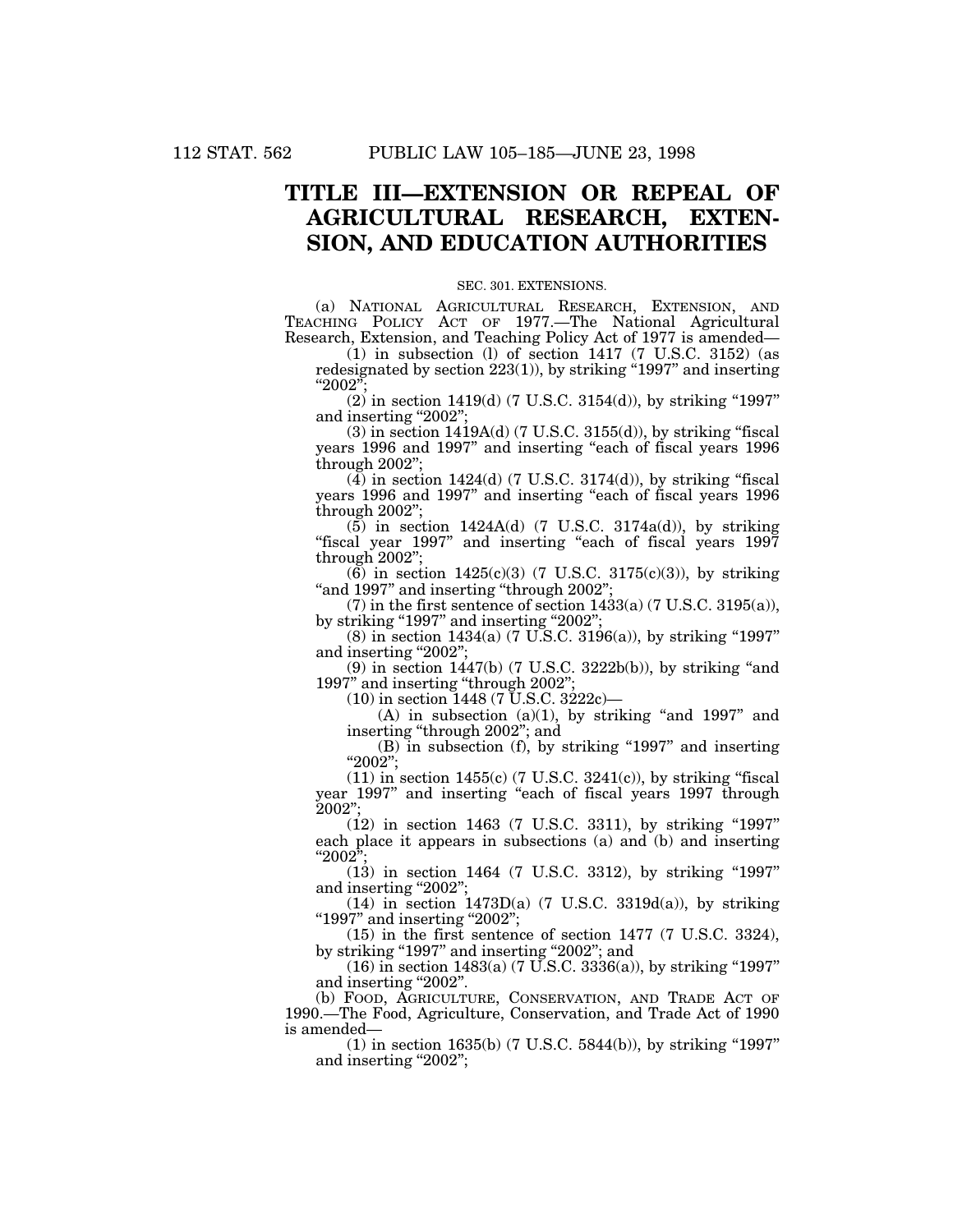$(2)$  in section 1673(h) (7 U.S.C. 5926(h)), by striking "1997" and inserting "2002";

(3) in section 2381(e) (7 U.S.C. 3125b(e)), by striking ''1997'' and inserting "2002".

(c) CRITICAL AGRICULTURAL MATERIALS ACT.—Section 16(a) of the Critical Agricultural Materials Act (7 U.S.C. 178n(a)) is amended by striking "1997" and inserting "2002".

(d) RESEARCH FACILITIES ACT.—Section 6(a) of the Research Facilities Act (7 U.S.C. 390d(a)) is amended by striking "fiscal years 1996 and 1997'' and inserting ''each of fiscal years 1996 through 2002''.

(e) NATIONAL AGRICULTURAL RESEARCH, EXTENSION, AND TEACHING POLICY ACT AMENDMENTS OF 1985.—Section 1431 of the National Agricultural Research, Extension, and Teaching Policy Act Amendments of 1985 (Public Law 99–198; 99 Stat. 1556) is amended by striking "1997" and inserting "2002".

(f) COMPETITIVE, SPECIAL, AND FACILITIES RESEARCH GRANT ACT.—Subsection (b)(10) of the Competitive, Special, and Facilities Research Grant Act (7 U.S.C.  $450i(\bar{b})(10)$ ) is amended by striking "1997" and inserting "2002".

(g) EQUITY IN EDUCATIONAL LAND-GRANT STATUS ACT OF 1994.—Sections 533(b) and 535 of the Equity in Educational Land-Grant Status Act of 1994 (Public Law 103–382; 7 U.S.C. 301 note) are amended by striking ''2000'' each place it appears and inserting ''2002''.

(h) RENEWABLE RESOURCES EXTENSION ACT OF 1978.—Section 6 of the Renewable Resources Extension Act of 1978 (16 U.S.C. 1675) is amended in the first sentence by striking ''the fiscal year ending September 30, 1988,'' and all that follows through the period at the end and inserting "each of fiscal years 1987 through 2002.".

(i) NATIONAL AQUACULTURE ACT OF 1980.—Section 10 of the National Aquaculture Act of 1980 (16 U.S.C. 2809) is amended by striking ''the fiscal years 1991, 1992, and 1993'' each place it appears and inserting "fiscal years 1991 through 2002".

### SEC. 302. REPEALS.

(a) NATIONAL AGRICULTURAL RESEARCH, EXTENSION, AND TEACHING POLICY ACT OF 1977.—Section 1476 of the National Agricultural Research, Extension, and Teaching Policy Act of 1977 (7 U.S.C. 3323) is repealed.

(b) NATIONAL AGRICULTURAL RESEARCH, EXTENSION, AND TEACHING POLICY ACT AMENDMENTS OF 1981.—Subsection (b) of section 1432 of the National Agricultural Research, Extension, and Teaching Policy Act Amendments of 1981 (Public Law 97–98; 7 U.S.C. 3222 note) is repealed.

(c) FOOD, AGRICULTURE, CONSERVATION, AND TRADE ACT OF 1990.—Subtitle G of title XIV and sections 1670 and 1675 of the Food, Agriculture, Conservation, and Trade Act of 1990 (7 U.S.C. 5501 et seq., 5923, 5928) are repealed.

(d) FEDERAL AGRICULTURE IMPROVEMENT AND REFORM ACT OF 1996.—Subtitle E of title VIII of the Federal Agriculture Improvement and Reform Act of 1996 (Public Law 104–127; 110 Stat. 1184) is repealed.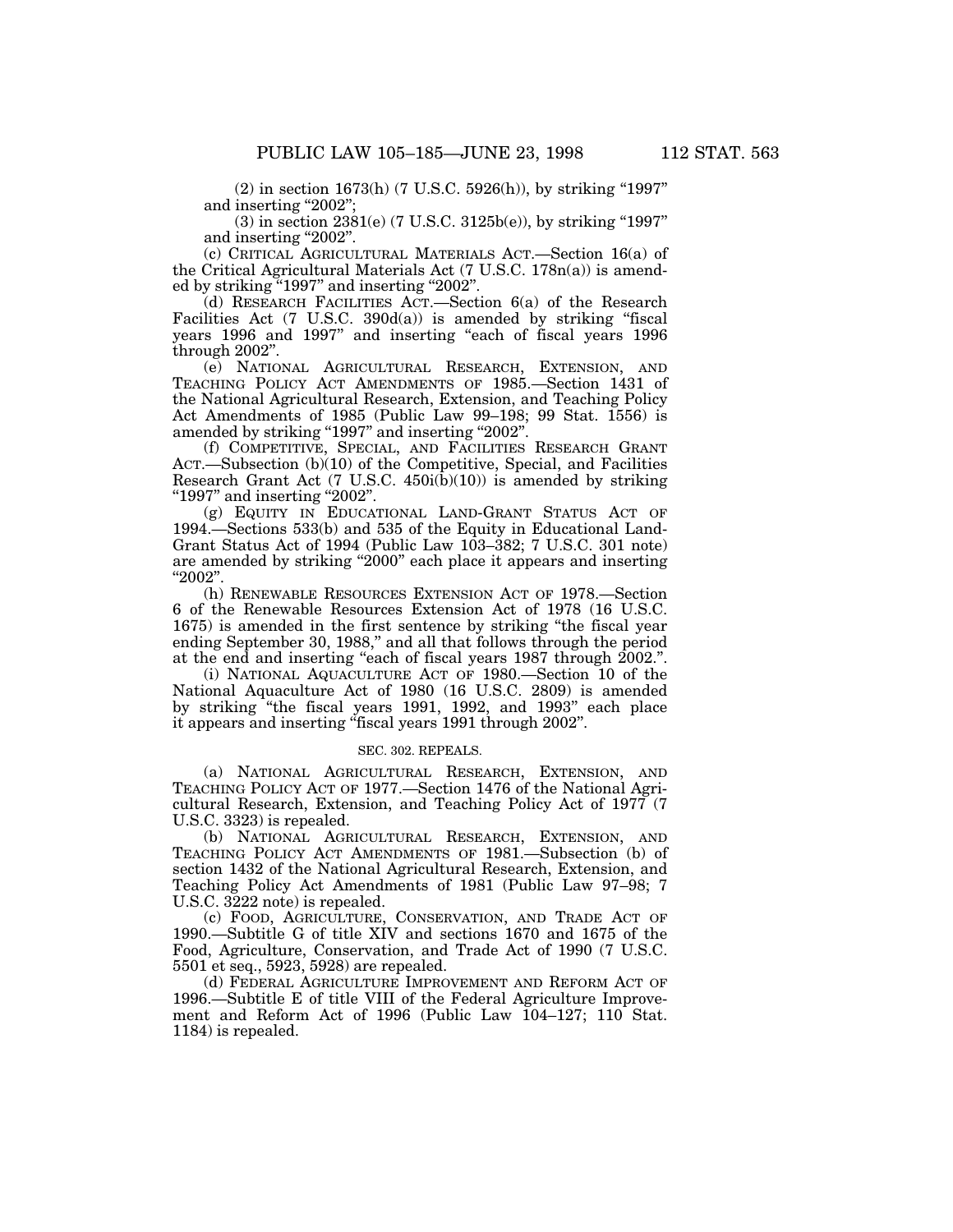# **TITLE IV—NEW AGRICULTURAL RE-SEARCH, EXTENSION, AND EDU-CATION INITIATIVES**

7 USC 7621.

### SEC. 401. INITIATIVE FOR FUTURE AGRICULTURE AND FOOD SYSTEMS.

(a) TREASURY ACCOUNT.—There is established in the Treasury of the United States an account to be known as the Initiative for Future Agriculture and Food Systems (referred to in this section as the ''Account'') to provide funds for activities authorized under this section.<br>(b) FUNDING.

(1) IN GENERAL.—On October 1, 1998, and each October 1 thereafter through October 1, 2002, out of any funds in the Treasury not otherwise appropriated, the Secretary of the Treasury shall transfer \$120,000,000 to the Account.

(2) ENTITLEMENT.—The Secretary of Agriculture—

(A) shall be entitled to receive the funds transferred to the Account under paragraph (1);

(B) shall accept the funds; and

(C) shall use the funds to carry out this section.

(c) PURPOSES.—

(1) CRITICAL EMERGING ISSUES.—The Secretary shall use the funds in the Account—

(A) subject to paragraph (2), for research, extension, and education grants (referred to in this section as ''grants'') to address critical emerging agricultural issues related to—

(i) future food production;

(ii) environmental quality and natural resource management; or

(iii) farm income; and

(B) for activities carried out under the Alternative Agricultural Research and Commercialization Act of 1990  $(7 \text{ U.S.C. } 5901 \text{ et seq.}).$ 

(2) PRIORITY MISSION AREAS.—In making grants under this section, the Secretary, in consultation with the Advisory Board, shall address priority mission areas related to—

(A) agricultural genome;

(B) food safety, food technology, and human nutrition;

(C) new and alternative uses and production of agricultural commodities and products;

(D) agricultural biotechnology;

(E) natural resource management, including precision agriculture; and

(F) farm efficiency and profitability, including the viability and competitiveness of small- and medium-sized dairy, livestock, crop, and other commodity operations.

(d) ELIGIBLE GRANTEES.—The Secretary may make a grant under this section to—

(1) a Federal research agency;

(2) a national laboratory;

(3) a college or university or a research foundation maintained by a college or university; or

(4) a private research organization with an established and demonstrated capacity to perform research or technology transfer.

Effective date. Termination date.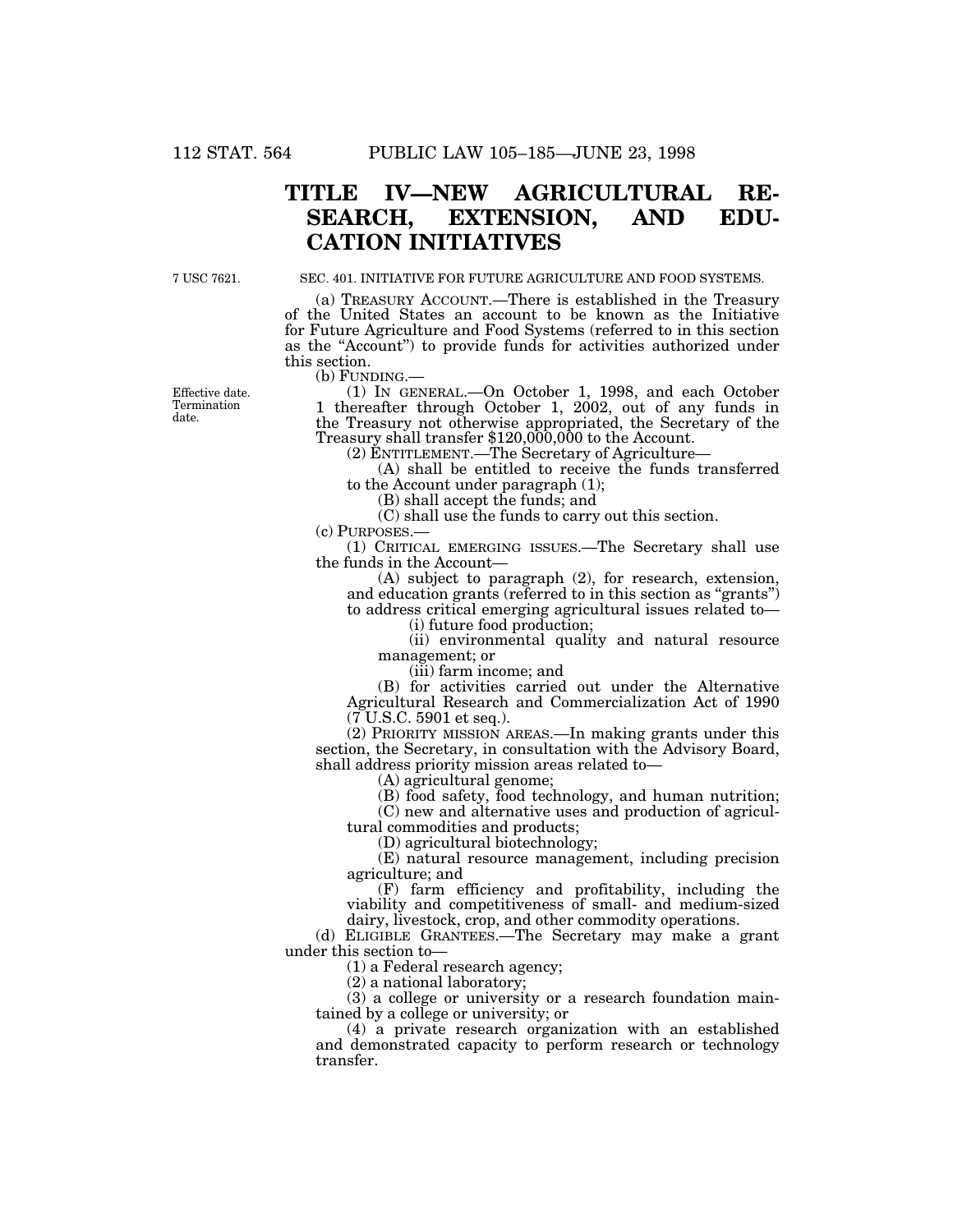(1) SMALLER INSTITUTIONS.—The Secretary may award grants under this section in a manner that ensures that the faculty of small and mid-sized institutions that have not previously been successful in obtaining competitive grants under subsection (b) of the Competitive, Special, and Facilities Research Grant Act (7 U.S.C. 450i(b)) receive a portion of the grants under this section.

(2) PRIORITIES.—In making grants under this section, the Secretary shall provide a higher priority to—

(A) a project that is multistate, multi-institutional, or multidisciplinary; or

(B) a project that integrates agricultural research, extension, and education.

(f) ADMINISTRATION.—

(1) IN GENERAL.—In making grants under this section, the Secretary shall—

(A) seek and accept proposals for grants;

(B) determine the relevance and merit of proposals through a system of peer review in accordance with section 103;

(C) award grants on the basis of merit, quality, and relevance to advancing the purposes and priority mission areas established under subsection (c); and

(D) solicit and consider input from persons who conduct or use agricultural research, extension, or education in accordance with section 102(b).

(2) COMPETITIVE BASIS.—A grant under this section shall be awarded on a competitive basis.

(3) TERM.—A grant under this section shall have a term that does not exceed 5 years.

(4) MATCHING FUNDS.—As a condition of making a grant under this section, the Secretary shall require the funding of the grant be matched with equal matching funds from a non-Federal source if the grant is—

> (A) for applied research that is commodity-specific; and (B) not of national scope.

(5) DELEGATION.—The Secretary shall administer this section through the Cooperative State Research, Education, and Extension Service of the Department. The Secretary may establish 1 or more institutes to carry out all or part of the activities authorized under this section.

(6) AVAILABILITY OF FUNDS.—Funds for grants under this section shall be available to the Secretary for obligation for a 2-year period.

(7) ADMINISTRATIVE COSTS.—The Secretary may use not more than 4 percent of the funds made available for grants under this section for administrative costs incurred by the Secretary in carrying out this section.

(8) BUILDINGS AND FACILITIES.—Funds made available for grants under this section shall not be used for the construction of a new building or facility or the acquisition, expansion, remodeling, or alteration of an existing building or facility (including site grading and improvement and architect fees).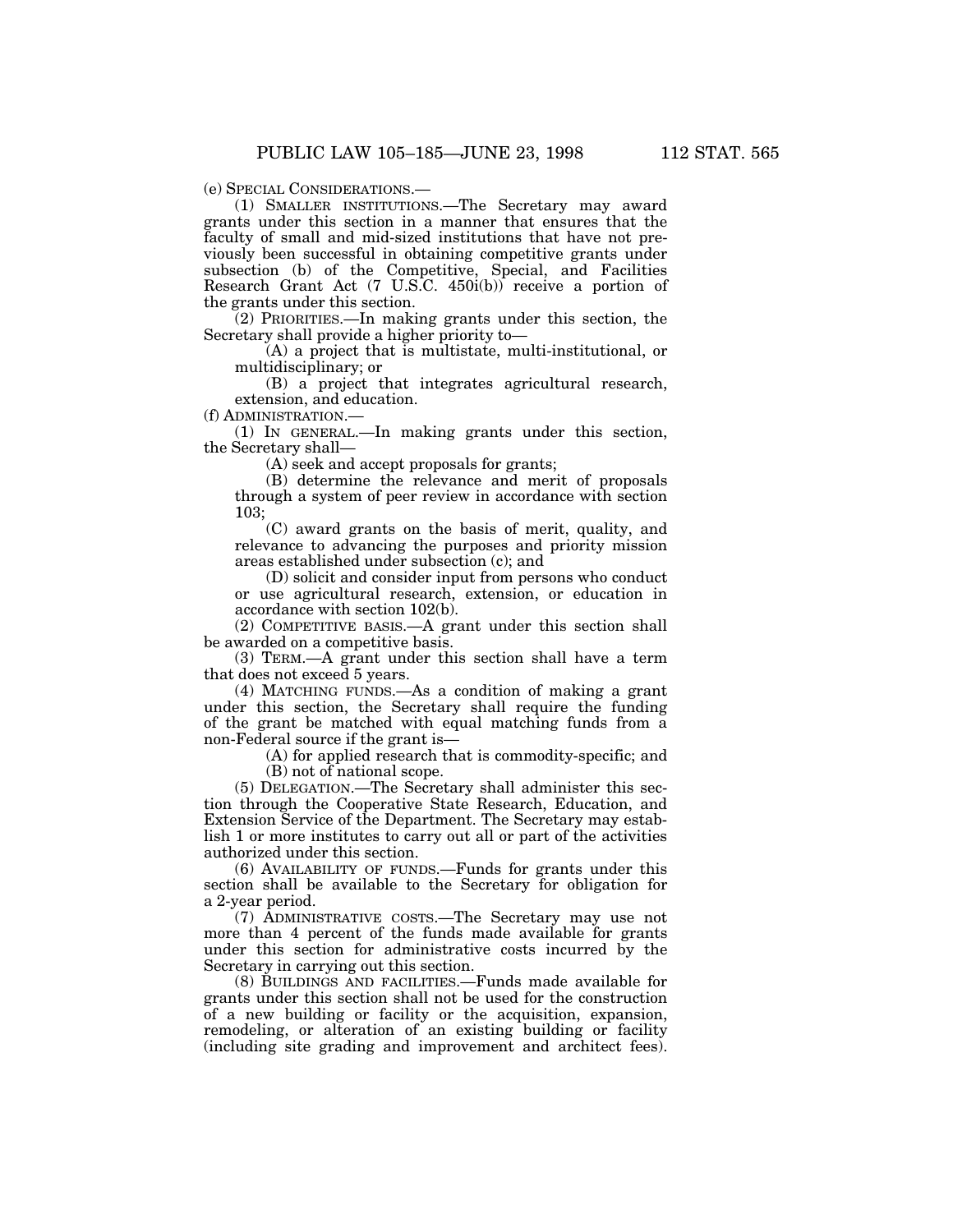### 7 USC 7622. **SEC. 402. PARTNERSHIPS FOR HIGH-VALUE AGRICULTURAL PROD-UCT QUALITY RESEARCH.**

(a) DEFINITION OF ELIGIBLE PARTNERSHIP.—In this section, the term "eligible partnership" means a partnership consisting of a land-grant college or university and other entities specified in subsection (c)(1) that satisfies the eligibility criteria specified in subsection (c).<br>(b) ESTABLISHMENT OF PARTNERSHIPS BY GRANT.—The Sec-

retary of Agriculture may make competitive grants to an eligible partnership to coordinate and manage research and extension activities to enhance the quality of high-value agricultural products.<br>(c) CRITERIA FOR AN ELIGIBLE PARTNERSHIP.—

(1) PRIMARY INSTITUTIONS IN PARTNERSHIP.— The primary institution involved in an eligible partnership shall be a landgrant college or university, acting in partnership with other colleges or universities, nonprofit research and development entities, and Federal laboratories.

(2) PRIORITIZATION OF RESEARCH ACTIVITIES.—An eligible partnership shall prioritize research and extension activities in order to—

(A) enhance the competitiveness of United States agricultural products;

(B) increase exports of such products; and

(C) substitute such products for imported products.

(3) COORDINATION.—An eligible partnership shall coordinate among the entities comprising the partnership the activities supported by the eligible partnership, including the provision of mechanisms for sharing resources between institutions and laboratories and the coordination of public and private sector partners to maximize cost-effectiveness.

(d) TYPES OF RESEARCH AND EXTENSION ACTIVITIES.—Research or extension supported by an eligible partnership may address the full spectrum of production, processing, packaging, transportation, and marketing issues related to a high-value agricultural product. Such issues include—

(1) environmentally responsible—

(A) pest management alternatives and biotechnology;

(B) sustainable farming methods; and

(C) soil conservation and enhanced resource manage- ment;

(2) genetic research to develop improved agricultural-based products;

(3) refinement of field production practices and technology to improve quality, yield, and production efficiencies;

(4) processing and package technology to improve product quality, stability, or flavor intensity;

(5) marketing research regarding consumer perceptions and preferences;

(6) economic research, including industry characteristics, growth, and competitive analysis; and

(7) research to facilitate diversified, value-added enter-<br>prises in rural areas.<br>(e) ELEMENTS OF GRANT MAKING PROCESS.—

(1) PERIOD OF GRANT.—The Secretary may award a grant under this section for a period not to exceed 5 years.

(2) PREFERENCES.—In making grants under this section, the Secretary shall provide a preference to proposals that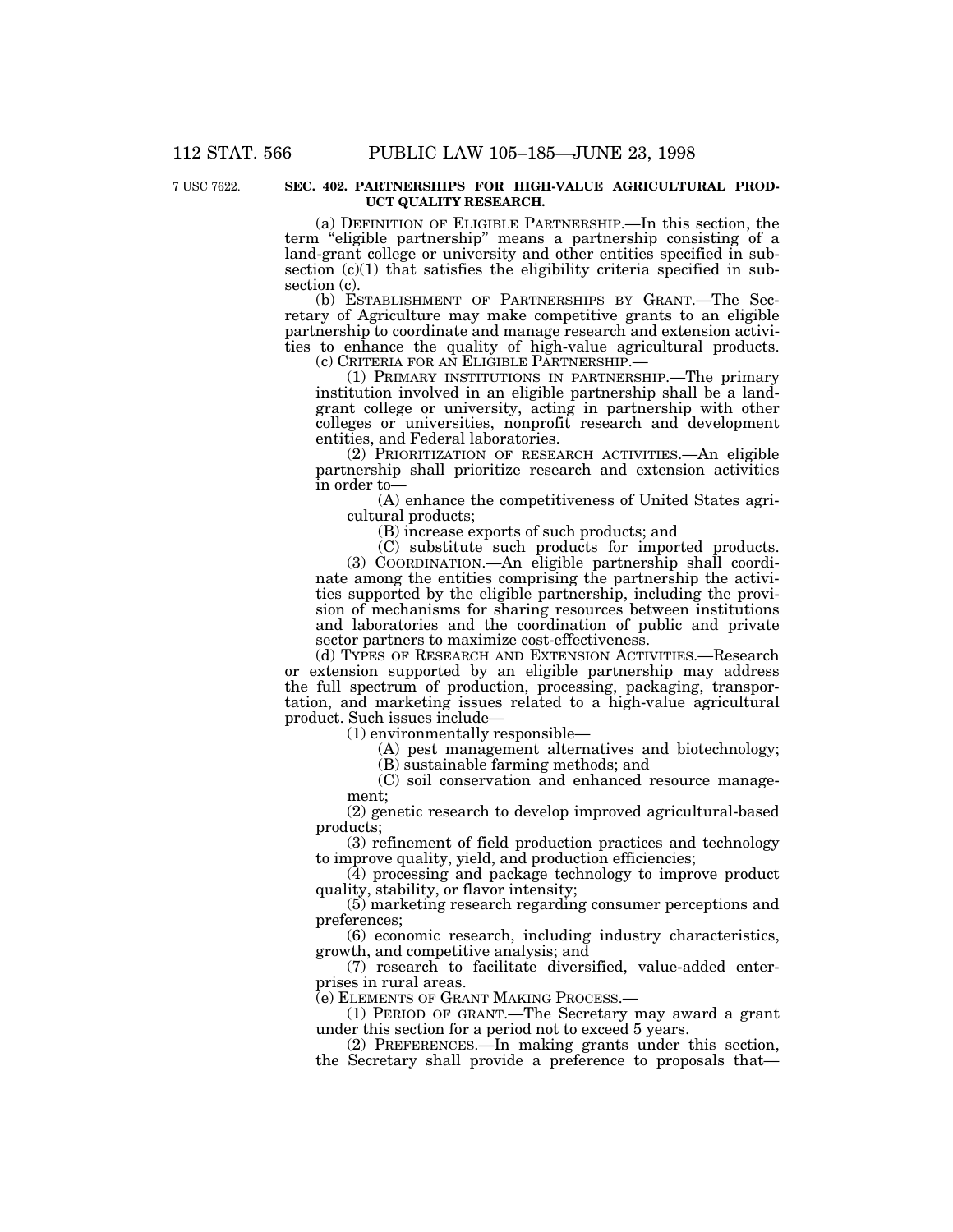(A) demonstrate linkages with—

(i) agencies of the Department;

(ii) other related Federal research laboratories and agencies;

(iii) colleges and universities; and

(iv) private industry; and

(B) guarantee matching funds in excess of the amounts required by paragraph (3).

(3) MATCHING FUNDS.—An eligible partnership shall contribute an amount of non-Federal funds for the operation of the partnership that is at least equal to the amount of grant funds received by the partnership under this section.

(f) LIMITATION ON USE OF GRANT FUNDS.—Funds provided under this section may not be used for the planning, repair, rehabilitation, acquisition, or construction of a building or facility.

(g) AUTHORIZATION OF APPROPRIATIONS.—There are authorized to be appropriated such sums as are necessary to carry out this section for each of fiscal years 1999 through 2002.

#### SEC. 403. PRECISION AGRICULTURE.

7 USC 7623.

(a) DEFINITIONS.—In this section:

(1) AGRICULTURAL INPUTS.—The term ''agricultural inputs'' includes all farm management, agronomic, and field-applied agricultural production inputs, such as machinery, labor, time, fuel, irrigation water, commercial nutrients, feed stuffs, veterinary drugs and vaccines, livestock waste, crop protection chemicals, agronomic data and information, application and management services, seed, and other inputs used in agricultural production.

(2) ELIGIBLE ENTITY.—The term ''eligible entity'' means— (A) a State agricultural experiment station;

(B) a college or university;

(C) a research institution or organization;

(D) a Federal or State government entity or agency;

(E) a national laboratory;

(F) a private organization or corporation;

(G) an agricultural producer or other land manager; or

(H) a precision agriculture partnership referred to in subsection  $\bar{g}$ ).

(3) PRECISION AGRICULTURE.—The term ''precision agriculture'' means an integrated information- and productionbased farming system that is designed to increase long-term, site-specific, and whole farm production efficiencies, productivity, and profitability while minimizing unintended impacts on wildlife and the environment by—

(A) combining agricultural sciences, agricultural inputs and practices, agronomic production databases, and precision agriculture technologies to efficiently manage agronomic and livestock production systems;

(B) gathering on-farm information pertaining to the variation and interaction of site-specific spatial and temporal factors affecting crop and livestock production;

(C) integrating such information with appropriate data derived from field scouting, remote sensing, and other precision agriculture technologies in a timely manner in order to facilitate on-farm decisionmaking; or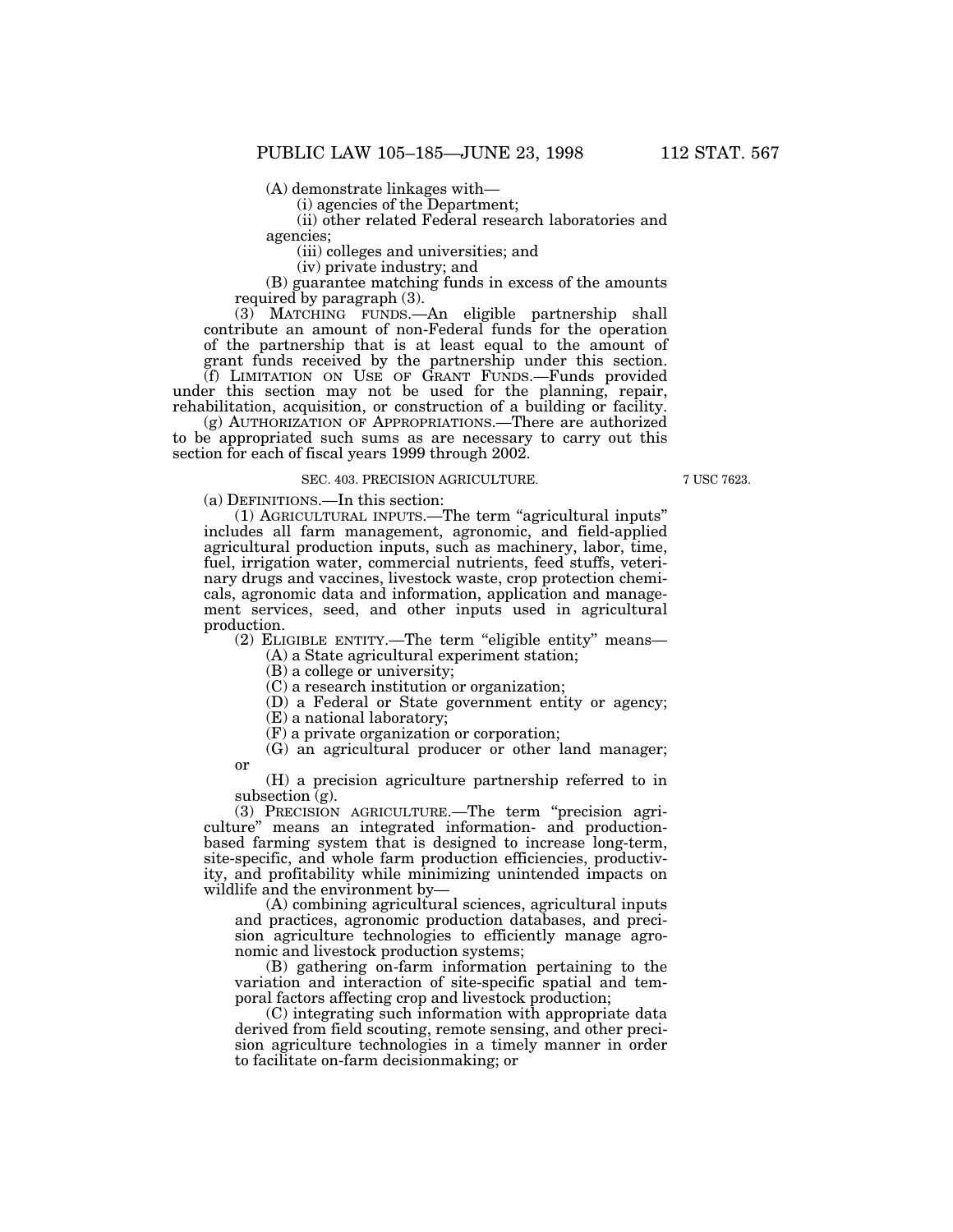(D) using such information to prescribe and deliver site-specific application of agricultural inputs and management practices in agricultural production systems.

(4) PRECISION AGRICULTURE TECHNOLOGIES.—The term ''precision agriculture technologies'' includes—

(A) instrumentation and techniques ranging from sophisticated sensors and software systems to manual sampling and data collection tools that measure, record, and manage spatial and temporal data;

(B) technologies for searching out and assembling information necessary for sound agricultural production decisionmaking;

(C) open systems technologies for data networking and processing that produce valued systems for farm management decisionmaking; or

(D) machines that deliver information-based management practices.

(5) SYSTEMS RESEARCH.—The term ''systems research'' means an integrated, coordinated, and iterative investigative process that involves—

(A) the multiple interacting components and aspects of precision agriculture systems, including synthesis of new knowledge regarding the physical-chemical-biological processes and complex interactions of the systems with cropping, livestock production practices, and natural resource systems;

(B) precision agriculture technologies development and implementation;

(C) data and information collection and interpretation;

(D) production-scale planning;

(E) production-scale implementation; and

(F) farm production efficiencies, productivity, and profitability.

(b) GRANTS AUTHORIZED.—

(1) IN GENERAL.—The Secretary of Agriculture may make competitive grants, for periods not to exceed 5 years, to eligible entities to conduct research, education, or information dissemination projects for the development and advancement of precision agriculture.

(2) PRIVATE SECTOR FINANCING.—A grant under this section shall be used to support only a project that the Secretary determines is unlikely to be financed by the private sector.

(3) CONSULTATION WITH ADVISORY BOARD.—The Secretary shall make grants under this section in consultation with the Advisory Board.

(c) PURPOSES OF PROJECTS.—A research, education, or information dissemination project supported by a grant under this section shall address 1 or more of the following purposes:

(1) The study and promotion of components of precision agriculture technologies using a systems research approach designed to increase long-term site-specific and whole-farm production efficiencies, productivity, and profitability.

(2) The improvement in the understanding of agronomic systems, including, soil, water, land cover (including grazing land), pest management systems, and meteorological variability.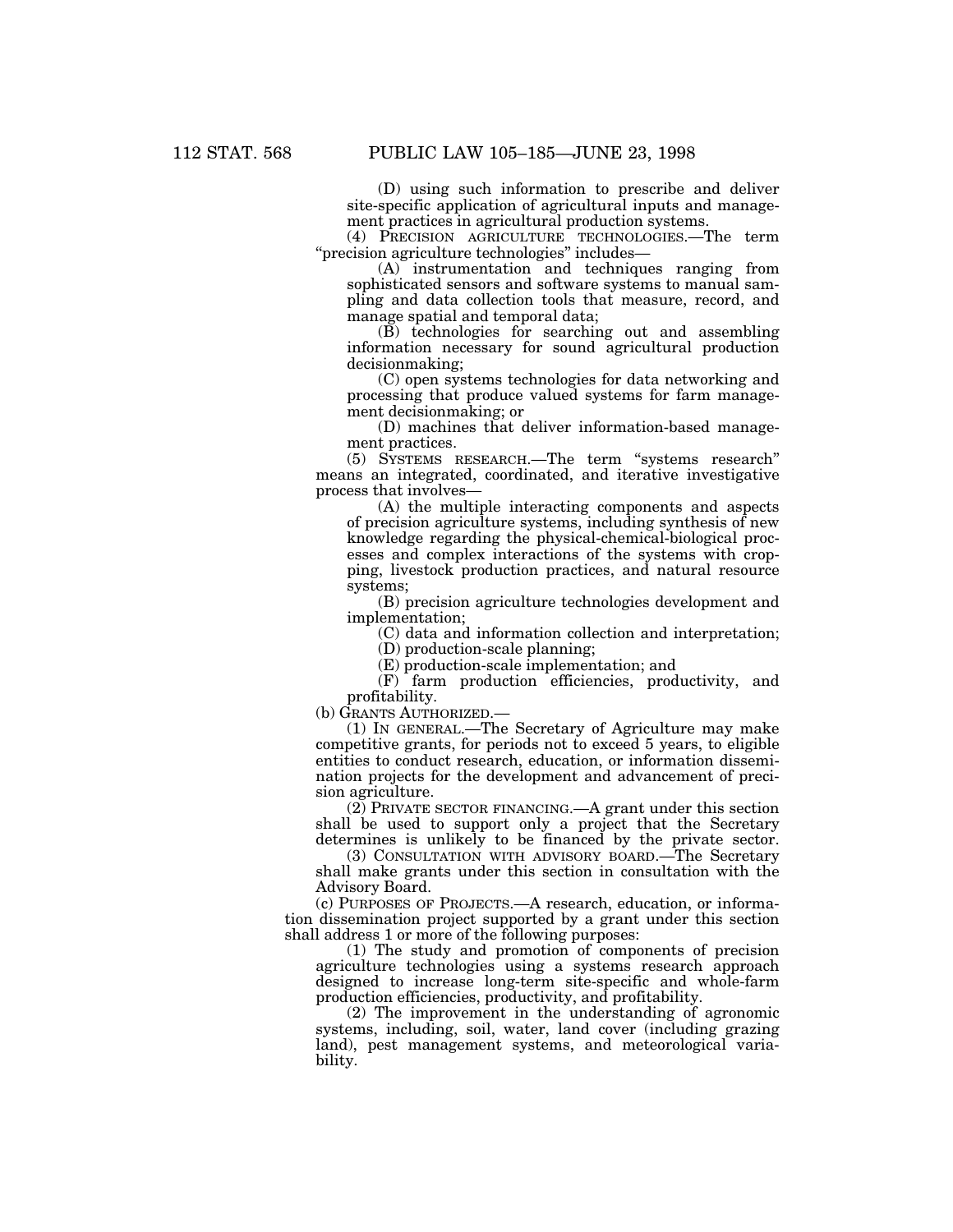(3) The provision of training and educational programs for State cooperative extension services agents, and other professionals involved in the production and transfer of integrated precision agriculture technology.

(4) The development, demonstration, and dissemination of information regarding precision agriculture technologies and systems and the potential costs and benefits of precision agriculture as it relates to—

(A) increased long-term farm production efficiencies, productivity, and profitability;

(B) the maintenance of the environment;

(C) improvements in international trade; and

(D) an integrated program of education for agricultural producers and consumers, including family owned and operated farms.

(5) The promotion of systems research and education projects focusing on the integration of the multiple aspects of precision agriculture, including development, productionscale implementation, and farm production efficiencies, productivity, and profitability.

(6) The study of whether precision agriculture technologies are applicable and accessible to small and medium-size farms and the study of methods of improving the applicability of precision agriculture technologies to those farms.

(d) GRANT PRIORITIES.—In making grants to eligible entities under this section, the Secretary, in consultation with the Advisory Board, shall give priority to research, education, or information dissemination projects designed to accomplish the following:

(1) Evaluate the use of precision agriculture technologies using a systems research approach to increase long-term sitespecific and whole-farm production efficiencies, productivity, and profitability.

(2) Integrate research, education, and information dissemination components in a practical and readily available manner so that the findings of the project will be made readily usable by agricultural producers.

(3) Demonstrate the efficient use of agricultural inputs, rather than the uniform reduction in the use of agricultural inputs.

(4) Maximize the involvement and cooperation of precision agriculture producers, certified crop advisers, State cooperative extension services agents, agricultural input machinery, product and service providers, nonprofit organizations, agribusinesses, veterinarians, land-grant colleges and universities, and Federal agencies in precision agriculture systems research projects involving on-farm research, education, and dissemination of precision agriculture information.

(5) Maximize collaboration with multiple agencies and other partners, including through leveraging of funds and resources.

(e) MATCHING FUNDS.—The amount of a grant under this section to an eligible entity (other than a Federal agency) may not exceed the amount that the eligible entity makes available out of non-Federal funds for precision agriculture research and for the establishment and maintenance of facilities necessary for conducting precision agriculture research.

(f) RESERVATION OF FUNDS FOR EDUCATION AND INFORMATION DISSEMINATION PROJECTS.—Of the funds made available for grants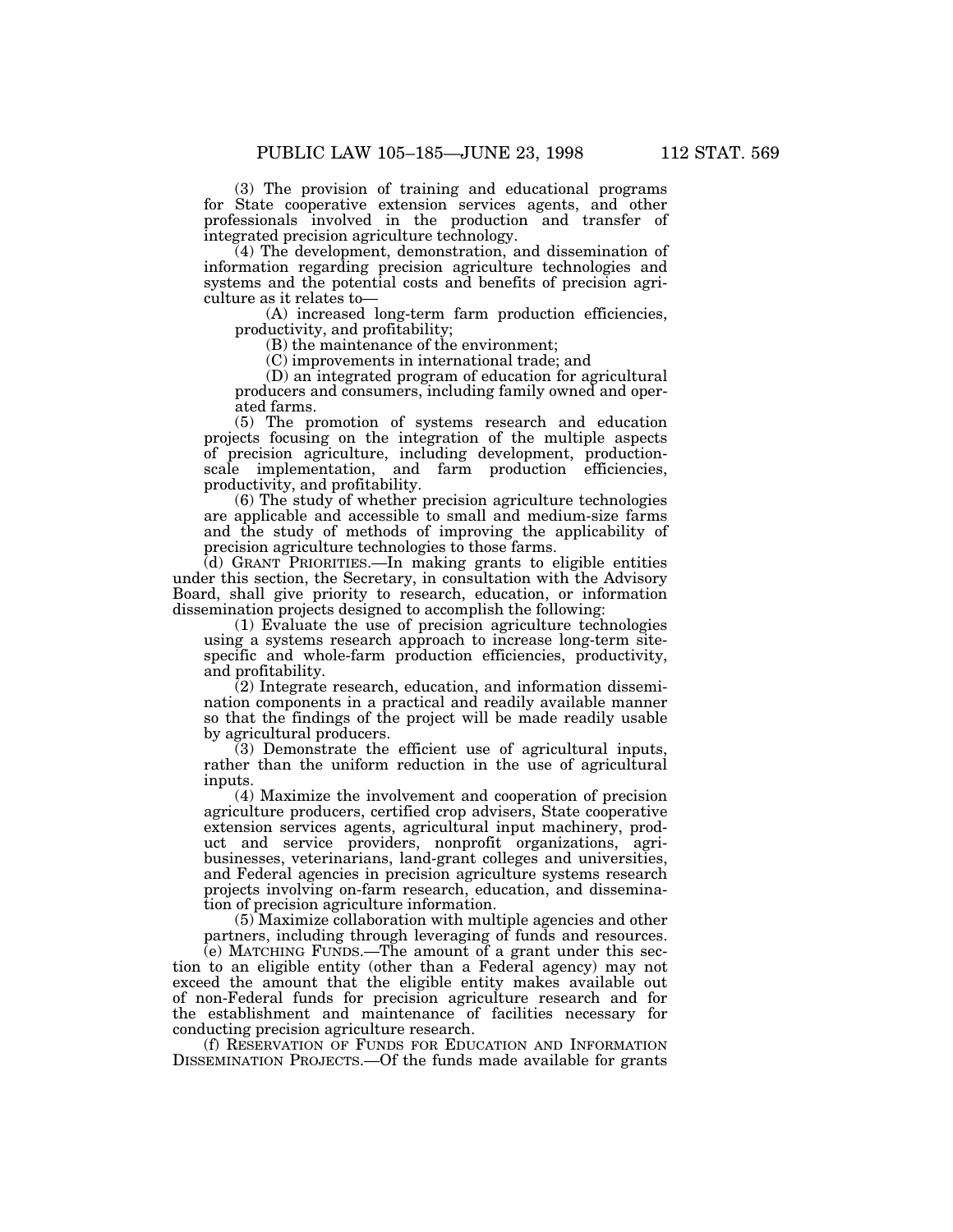under this section, the Secretary shall reserve a portion of the funds for grants for projects regarding precision agriculture related to education or information dissemination.

(g) PRECISION AGRICULTURE PARTNERSHIPS.—In carrying out this section, the Secretary, in consultation with the Advisory Board, shall encourage the establishment of appropriate multistate and national partnerships or consortia between—

(1) land-grant colleges and universities, State agricultural experiment stations, State cooperative extension services, other colleges and universities with demonstrable expertise regarding precision agriculture, agencies of the Department, national laboratories, agribusinesses, agricultural equipment and input manufacturers and retailers, certified crop advisers, commodity organizations, veterinarians, other Federal or State government entities and agencies, or nonagricultural industries and nonprofit organizations with demonstrable expertise regarding precision agriculture; and

(2) agricultural producers or other land managers.

(h) LIMITATION REGARDING FACILITIES.—A grant made under this section may not be used for the planning, repair, rehabilitation, acquisition, or construction of a building or facility.

(i) AUTHORIZATION OF APPROPRIATIONS.—

(1) IN GENERAL.—There are authorized to be appropriated such sums as are necessary to carry out this section for each of fiscal years 1999 through 2002, of which, for each fiscal year—

(A) not less than 30 percent shall be available to make grants for research to be conducted by multidisciplinary teams; and

(B) not less than 40 percent shall be available to make grants for research to be conducted by eligible entities conducting systems research directly applicable to producers and agricultural production systems.

(2) AVAILABILITY OF FUNDS.—Funds made available under paragraph (1) shall be available for obligation for a 2-year period beginning on October 1 of the fiscal year for which the funds are made available.

7 USC 7624. SEC. 404. BIOBASED PRODUCTS.

(a) DEFINITION OF BIOBASED PRODUCT.—In this section, the term ''biobased product'' means a product suitable for food or nonfood use that is derived in whole or in part from renewable agricultural and forestry materials.

(b) COORDINATION OF BIOBASED PRODUCT ACTIVITIES.—The Secretary of Agriculture shall—

(1) coordinate the research, technical expertise, economic information, and market information resources and activities of the Department to develop, commercialize, and promote the use of biobased products;

(2) solicit input from private sector persons who produce, or are interested in producing, biobased products;

(3) provide a centralized contact point for advice and technical assistance for promising and innovative biobased products; and

Reports. (4) submit an annual report to Congress describing the coordinated research, marketing, and commercialization activities of the Department relating to biobased products.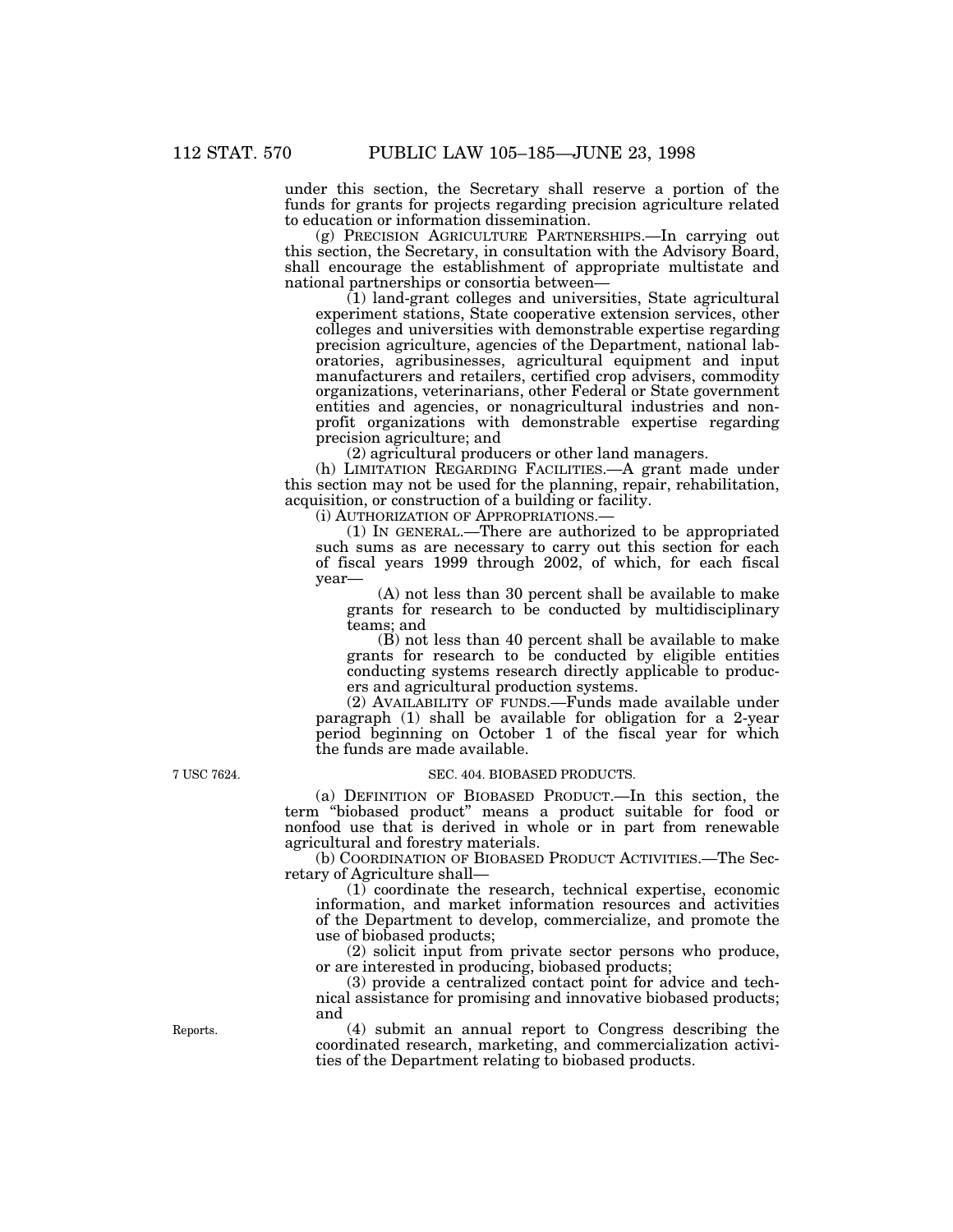(c) COOPERATIVE AGREEMENTS FOR BIOBASED PRODUCTS.—

(1) AGREEMENTS AUTHORIZED.—The Secretary may enter into cooperative agreements with private entities described in subsection (d), under which the facilities and technical expertise of the Agricultural Research Service may be made available to operate pilot plants and other large-scale preparation facilities for the purpose of bringing technologies necessary for the development and commercialization of new biobased products to the point of practical application.

(2) DESCRIPTION OF COOPERATIVE ACTIVITIES.—Cooperative activities may include—

(A) research on potential environmental impacts of a biobased product;

(B) methods to reduce the cost of manufacturing a biobased product; and

(C) other appropriate research.

(d) ELIGIBLE PARTNERS.—The following entities shall be eligible to enter into a cooperative agreement under subsection (c):

(1) A party that has entered into a cooperative research and development agreement with the Secretary under section 12 of the Stevenson-Wydler Technology Innovation Act of 1980 (15 U.S.C. 3710a).

(2) A recipient of funding from the Alternative Agricultural Research and Commercialization Corporation established under section 1658 of the Food, Agriculture, Conservation, and Trade Act of 1990 (7 U.S.C. 5902).

(3) A recipient of funding from the Biotechnology Research and Development Corporation.

(4) A recipient of funding from the Secretary under a Small Business Innovation Research Program established under section 9 of the Small Business Act (15 U.S.C. 638).

(e) PILOT PROJECT.—The Secretary, acting through the Agricultural Research Service, may establish and carry out a pilot project under which grants are provided, on a competitive basis, to scientists of the Agricultural Research Service to—

(1) encourage innovative and collaborative science; and

(2) during each of fiscal years 1999 through 2001, develop biobased products with promising commercial potential.

(f) SOURCE OF FUNDS.—

(1) IN GENERAL.—Except as provided in paragraph (2), to carry out this section, the Secretary may use—

(A) funds appropriated to carry out this section; and

(B) funds otherwise available for cooperative research and development agreements under the Stevenson-Wydler Technology Innovation Act of 1980 (15 U.S.C. 3701 et seq.). (2) EXCEPTION.—The Secretary may not use funds referred

to in paragraph  $(1)(B)$  to carry out subsection (e).

(g) SALE OF DEVELOPED PRODUCTS.— For the purpose of determining the market potential for new biobased products produced at a pilot plant or other large-scale preparation facility under a cooperative agreement under this section, the Secretary shall authorize the private partner or partners to the agreement to sell the products.

(h) AUTHORIZATION OF APPROPRIATIONS.—There are authorized to be appropriated such sums as are necessary to carry out this section for each of fiscal years 1999 through 2002.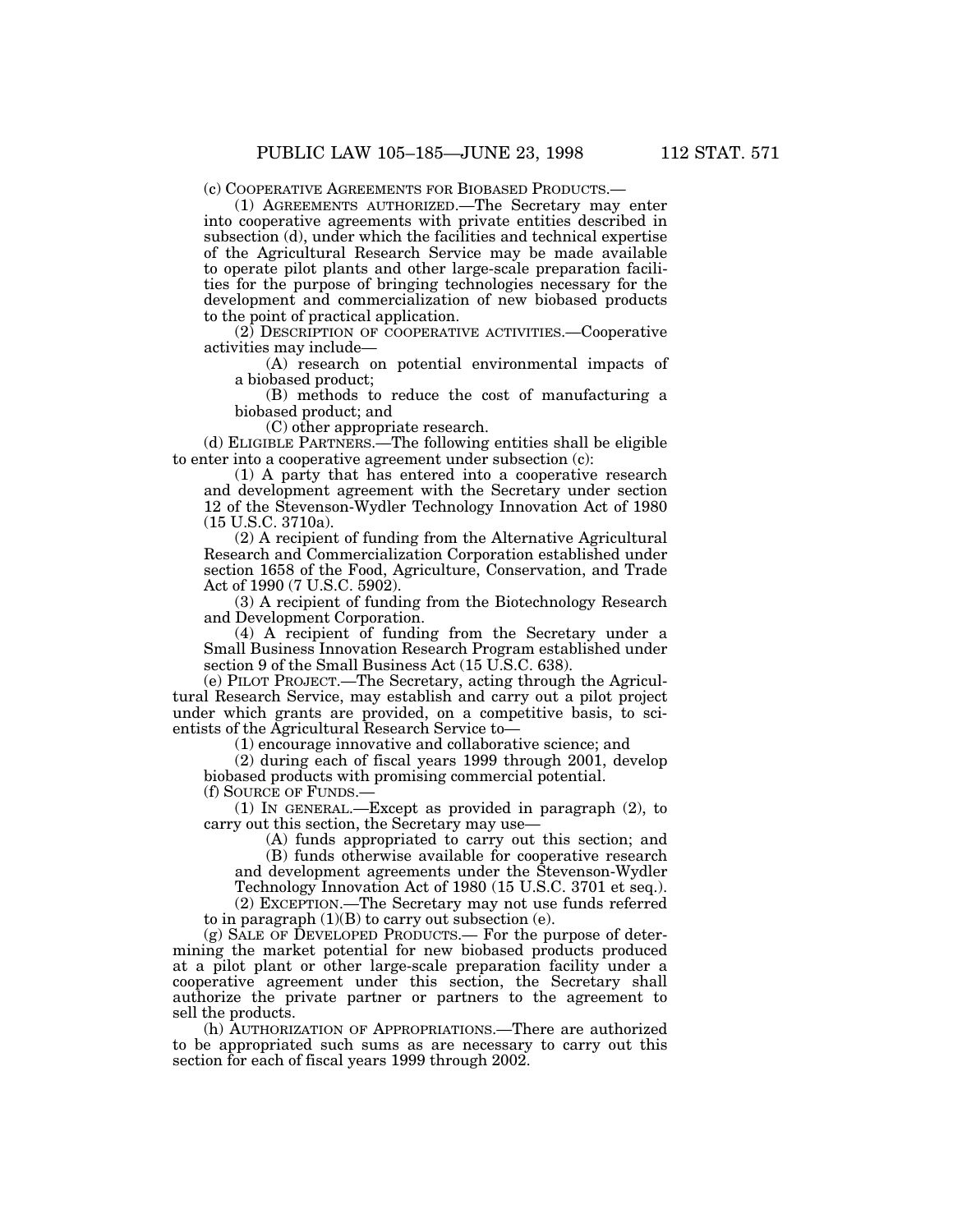### 7 USC 7625. **SEC. 405. THOMAS JEFFERSON INITIATIVE FOR CROP DIVERSIFICA-TION.**

(a) INITIATIVE REQUIRED.—The Secretary of Agriculture shall provide for a research initiative (to be known as the ''Thomas Jefferson Initiative for Crop Diversification'') for the purpose of conducting research and development, in cooperation with other public and private entities, on the production and marketing of new and nontraditional crops needed to strengthen and diversify the agricultural production base of the United States.

(b) RESEARCH AND EDUCATION EFFORTS.—The initiative shall include research and education efforts regarding new and nontraditional crops designed—

(1) to identify and overcome agronomic barriers to profitable production;

(2) to identify and overcome other production and marketing barriers; and

(3) to develop processing and utilization technologies for new and nontraditional crops.

(c) PURPOSES.—The purposes of the initiative are—

(1) to develop a focused program of research and development at the regional and national levels to overcome barriers to the development of—

(A) new crop opportunities for agricultural producers; and

(B) related value-added enterprises in rural communities; and

(2) to ensure a broad-based effort encompassing research, education, market development, and support of entrepreneurial activity leading to increased agricultural diversification.

(d) ESTABLISHMENT OF INITIATIVE.—The Secretary shall coordinate the initiative through a nonprofit center or institute that will coordinate research and education programs in cooperation with other public and private entities. The Secretary shall administer research and education grants made under this section.

(e) REGIONAL EMPHASIS.—

(1) REQUIRED.—The Secretary shall support development of multistate regional efforts in crop diversification.

(2) SITE-SPECIFIC CROP DEVELOPMENT EFFORTS.—Of funding made available to carry out the initiative, not less than  $5\overline{0}$ percent shall be used for regional efforts centered at colleges and universities in order to facilitate site-specific crop development efforts.

(f) ELIGIBLE GRANTEE.—The Secretary may award funds under this section to colleges or universities, nonprofit organizations, public agencies, or individuals.

(g) ADMINISTRATION.—

(1) GRANTS AND CONTRACTS.—Grants awarded through the initiative shall be selected on a competitive basis.

(2) PRIVATE BUSINESSES.—The recipient of a grant may use a portion of the grant funds for standard contracts with private businesses, such as for test processing of a new or nontraditional crop.

(3) TERMS.—The term of a grant awarded through the initiative may not exceed 5 years.

(4) MATCHING FUNDS.—The Secretary shall require the recipient of a grant awarded through the initiative to contribute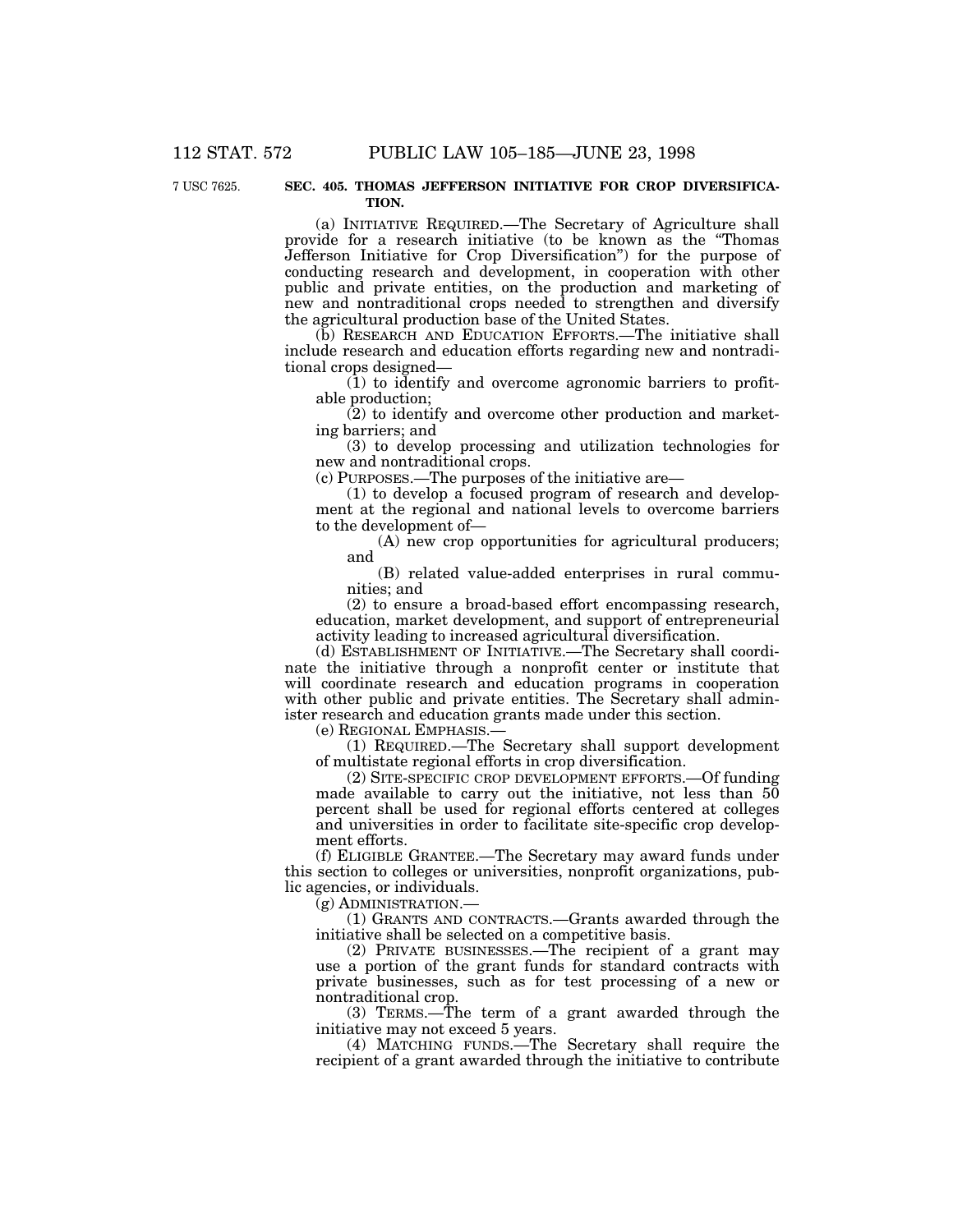an amount of funds from non-Federal sources that is at least equal to the amount provided by the Federal Government.

(h) AUTHORIZATION OF APPROPRIATIONS.—There are authorized to be appropriated such sums as are necessary to carry out this section for each of fiscal years 1999 through 2002.

### **SEC. 406. INTEGRATED RESEARCH, EDUCATION, AND EXTENSION** 7 USC 7626. **COMPETITIVE GRANTS PROGRAM.**

(a) PURPOSE.—It is the purpose of this section to authorize the Secretary of Agriculture to establish an integrated research, education, and extension competitive grant program to provide funding for integrated, multifunctional agricultural research, extension, and education activities.

(b) COMPETITIVE GRANTS AUTHORIZED.—Subject to the availability of appropriations to carry out this section, the Secretary may award grants to colleges and universities (as defined in section 1404 of the National Agricultural Research, Extension, and Teaching Policy Act of 1977 (7 U.S.C. 3103)) on a competitive basis for integrated agricultural research, education, and extension projects in accordance with this section.

(c) CRITERIA FOR GRANTS.—Grants under this section shall be awarded to address priorities in United States agriculture, determined by the Secretary in consultation with the Advisory Board, that involve integrated research, extension, and education activities. (d) MATCHING OF FUNDS.—

(1) GENERAL REQUIREMENT.—If a grant under this section provides a particular benefit to a specific agricultural commodity, the Secretary shall require the recipient of the grant to provide funds or in-kind support to match the amount of funds provided by the Secretary in the grant.

(2) WAIVER.—The Secretary may waive the matching funds requirement specified in paragraph (1) with respect to a grant if the Secretary determines that—

(A) the results of the project, while of particular benefit to a specific agricultural commodity, are likely to be applicable to agricultural commodities generally; or

(B) the project involves a minor commodity, the project deals with scientifically important research, and the grant recipient is unable to satisfy the matching funds requirement.

(e) AUTHORIZATION OF APPROPRIATIONS.—There are authorized to be appropriated such sums as are necessary to carry out this section for each of fiscal years 1999 through 2002.

### **SEC. 407. COORDINATED PROGRAM OF RESEARCH, EXTENSION, AND** 7 USC 7627. **EDUCATION TO IMPROVE VIABILITY OF SMALL AND MEDIUM SIZE DAIRY, LIVESTOCK, AND POULTRY OPER-ATIONS.**

(a) PROGRAM AUTHORIZED.—The Secretary of Agriculture may carry out a coordinated program of research, extension, and education to improve the competitiveness, viability, and sustainability of small and medium size dairy, livestock, and poultry operations (referred to in this section as ''operations'').

(b) COMPONENTS.—To the extent the Secretary elects to carry out the program, the Secretary shall conduct—

(1) research, development, and on-farm extension and education concerning low-cost production facilities and practices,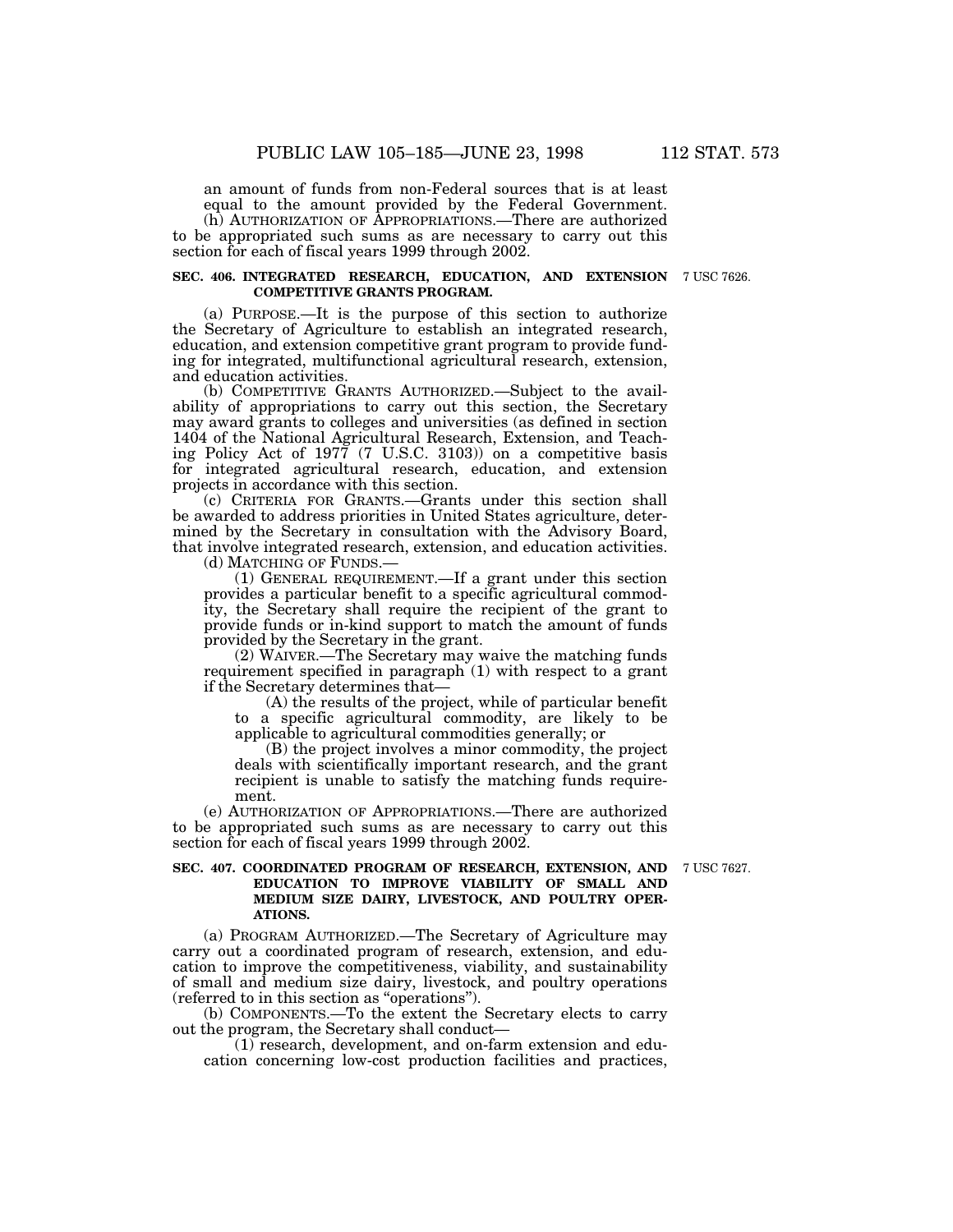management systems, and genetics that are appropriate for the operations;

(2) in the case of dairy and livestock operations, research and extension on management-intensive grazing systems for dairy and livestock production to realize the potential for reduced capital and feed costs through greater use of management skills, labor availability optimization, and the natural benefits of grazing pastures;

(3) research and extension on integrated crop and livestock or poultry systems that increase efficiencies, reduce costs, and prevent environmental pollution to strengthen the competitive position of the operations;

(4) economic analyses and market feasibility studies to identify new and expanded opportunities for producers on the operations that provide tools and strategies to meet consumer demand in domestic and international markets, such as cooperative marketing and value-added strategies for milk, meat, and poultry production and processing; and

(5) technology assessment that compares the technological resources of large specialized producers with the technological needs of producers on the operations to identify and transfer existing technology across all sizes and scales and to identify the specific research and education needs of the producers.

(c) ADMINISTRATION.—The Secretary may use the funds, facilities, and technical expertise of the Agricultural Research Service and the Cooperative State Research, Education, and Extension Service and other funds available to the Secretary (other than funds of the Commodity Credit Corporation) to carry out this section.

### 7 USC 7628. **SEC. 408. SUPPORT FOR RESEARCH REGARDING DISEASES OF WHEAT AND BARLEY CAUSED BY FUSARIUM GRAMINEARUM.**

(a) RESEARCH GRANT AUTHORIZED.—The Secretary of Agriculture may make a grant to a consortium of land-grant colleges and universities to enhance the ability of the consortium to carry out a multi-State research project aimed at understanding and combating diseases of wheat and barley caused by Fusarium graminearum and related fungi (referred to in this section as ''wheat scab").

(b) RESEARCH COMPONENTS.—Funds provided under this section shall be available for the following collaborative, multi-State research activities:

(1) Identification and understanding of the epidemiology of wheat scab and the toxicological properties of vomitoxin, a toxic metabolite commonly occurring in wheat and barley infected with wheat scab.

(2) Development of crop management strategies to reduce the risk of wheat scab occurrence.

(3) Development of—

(A) efficient and accurate methods to monitor wheat and barley for the presence of wheat scab and resulting vomitoxin contamination;

(B) post-harvest management techniques for wheat and barley infected with wheat scab; and

(C) milling and food processing techniques to render contaminated grain safe.

(4) Strengthening and expansion of plant-breeding activities to enhance the resistance of wheat and barley to wheat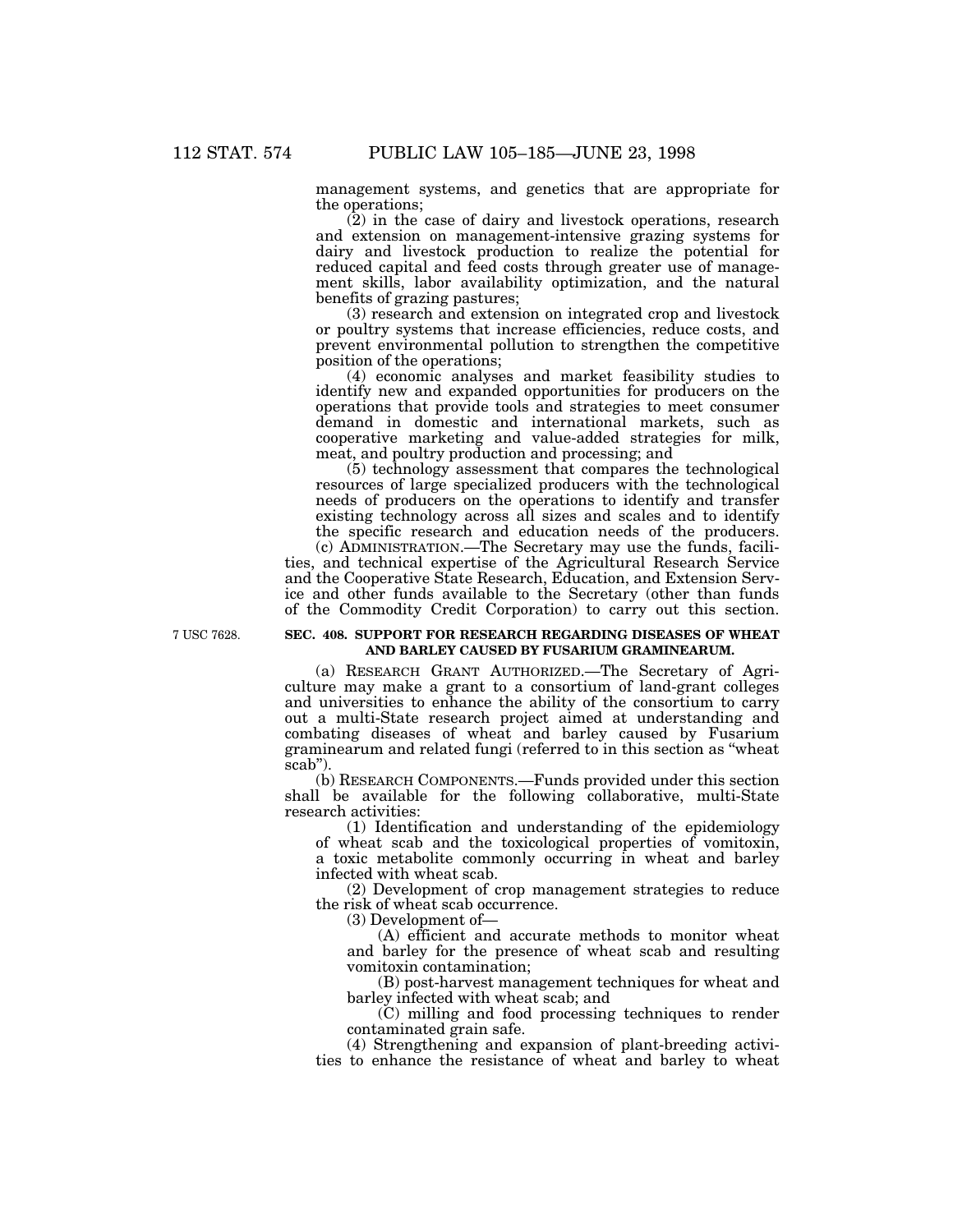scab, including the establishment of a regional advanced breed- ing material evaluation nursery and a germplasm introduction and evaluation system.

(5) Development and deployment of alternative fungicide application systems and formulations to control wheat scab and consideration of other chemical control strategies to assist farmers until new more resistant wheat and barley varieties are available.

(c) COMMUNICATIONS NETWORKS.—Funds provided under this section shall be available for efforts to concentrate, integrate, and disseminate research, extension, and outreach-orientated information regarding wheat scab.

(d) MANAGEMENT.—To oversee the use of a grant made under this section, the Secretary may establish a committee composed of the directors of the agricultural experiment stations in the States in which land-grant colleges and universities that are members of the consortium are located.

(e) AUTHORIZATION OF APPROPRIATIONS.—There is authorized to be appropriated to carry out this section \$5,200,000 for each of fiscal years 1999 through 2002.

# **TITLE V—AGRICULTURAL PROGRAM ADJUSTMENTS**

### **Subtitle A—Food Stamp Program**

### **SEC. 501. REDUCTIONS IN FUNDING OF EMPLOYMENT AND TRAINING PROGRAMS.**

Section 16(h)(1)(A) of the Food Stamp Act of 1977 (7 U.S.C.  $2025(h)(1)(A)$  is amended-

 $(1)$  in clause  $(iv)(II)$ , by striking "\$131,000,000" and inserting ''\$31,000,000''; and

(2) in clause (v)(II), by striking "\$131,000,000" and insert-<br>ing "\$86,000,000".

SEC. 502. REDUCTIONS IN PAYMENTS FOR ADMINISTRATIVE COSTS.

(a) IN GENERAL.—Section 16 of the Food Stamp Act of 1977 (7 U.S.C. 2025) is amended—

(1) in the first sentence of subsection (a), by striking ''The Secretary" and inserting "Subject to subsection (k), the Secretary''; and

 $(2)$  by adding at the end the following:

"(k) REDUCTIONS IN PAYMENTS FOR ADMINISTRATIVE COSTS.-''(1) DEFINITIONS.—In this subsection:

''(A) AFDC PROGRAM.—The term 'AFDC program' means the program of aid to families with dependent children established under part A of title IV of the Social Security Act (42 U.S.C. 601 et seq. (as in effect, with respect to a State, during the base period for that State)).

''(B) BASE PERIOD.—The term 'base period' means the period used to determine the amount of the State family assistance grant for a State under section 403 of the Social Security Act (42 U.S.C. 603).

"(C) MEDICAID PROGRAM.—The term 'medicaid program' means the program of medical assistance under a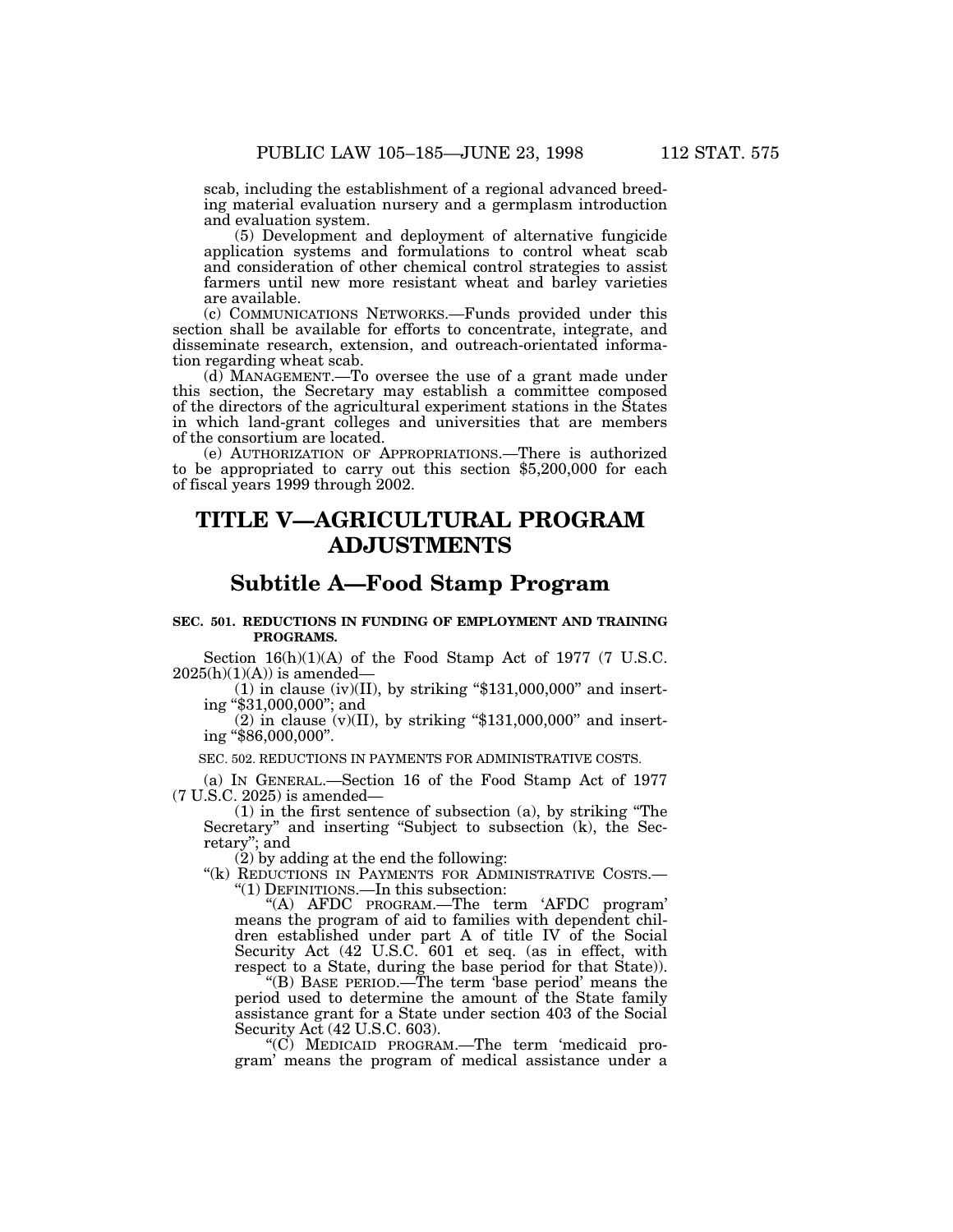State plan or under a waiver of the plan under title XIX

of the Social Security Act (42 U.S.C. 1396 et seq.). FITING PROGRAMS.—Not later than 180 days after the date of enactment of this subsection, the Secretary of Health and Human Services, in consultation with the Secretary of Agriculture and the States, shall, with respect to the base period for each State, determine—

"(A) the annualized amount the State received under section 403(a)(3) of the Social Security Act (42 U.S.C.  $603(a)(3)$  (as in effect during the base period)) for administrative costs common to determining the eligibility of individuals, families, and households eligible or applying for the AFDC program and the food stamp program, the AFDC program and the medicaid program, and the AFDC program, the food stamp program, and the medicaid program that were allocated to the AFDC program; and

"(B) the annualized amount the State would have received under section 403(a)(3) of the Social Security Act  $(42 \text{ U.S.C. } 603(a)(3)$  (as so in effect)), section  $1903(a)(7)$ of the Social Security Act (42 U.S.C. 1396b(a)(7) (as so in effect)), and subsection (a) of this section (as so in effect), for administrative costs common to determining the eligibility of individuals, families, and households eligible or applying for the AFDC program and the food stamp program, the AFDC program and the medicaid program, and the AFDC program, the food stamp program, and the medicaid program, if those costs had been allocated equally among such programs for which the individual, family, or household was eligible or applied for.

"(3) REDUCTION IN PAYMENT.-

''(A) IN GENERAL.—Notwithstanding any other provision of this section, effective for each of fiscal years 1999 through 2002, the Secretary shall reduce, for each fiscal year, the amount paid under subsection (a) to each State by an amount equal to the amount determined for the food stamp program under paragraph (2)(B). The Secretary shall, to the extent practicable, make the reductions required by this paragraph on a quarterly basis.

''(B) APPLICATION.—If the Secretary of Health and Human Services does not make the determinations required by paragraph (2) by September 30, 1999—

"(i) during the fiscal year in which the determinations are made, the Secretary shall reduce the amount paid under subsection (a) to each State by an amount equal to the sum of the amounts determined for the food stamp program under paragraph (2)(B) for fiscal year 1999 through the fiscal year during which the determinations are made; and

"(ii) for each subsequent fiscal year through fiscal year 2002, subparagraph (A) applies.

"(4) APPEAL OF DETERMINATIONS.

"(A) In GENERAL.—Not later than 5 days after the date on which the Secretary of Health and Human Services makes any determination required by paragraph (2) with respect to a State, the Secretary shall notify the chief executive officer of the State of the determination.

Effective date. Termination date.

Applicability.

Notification.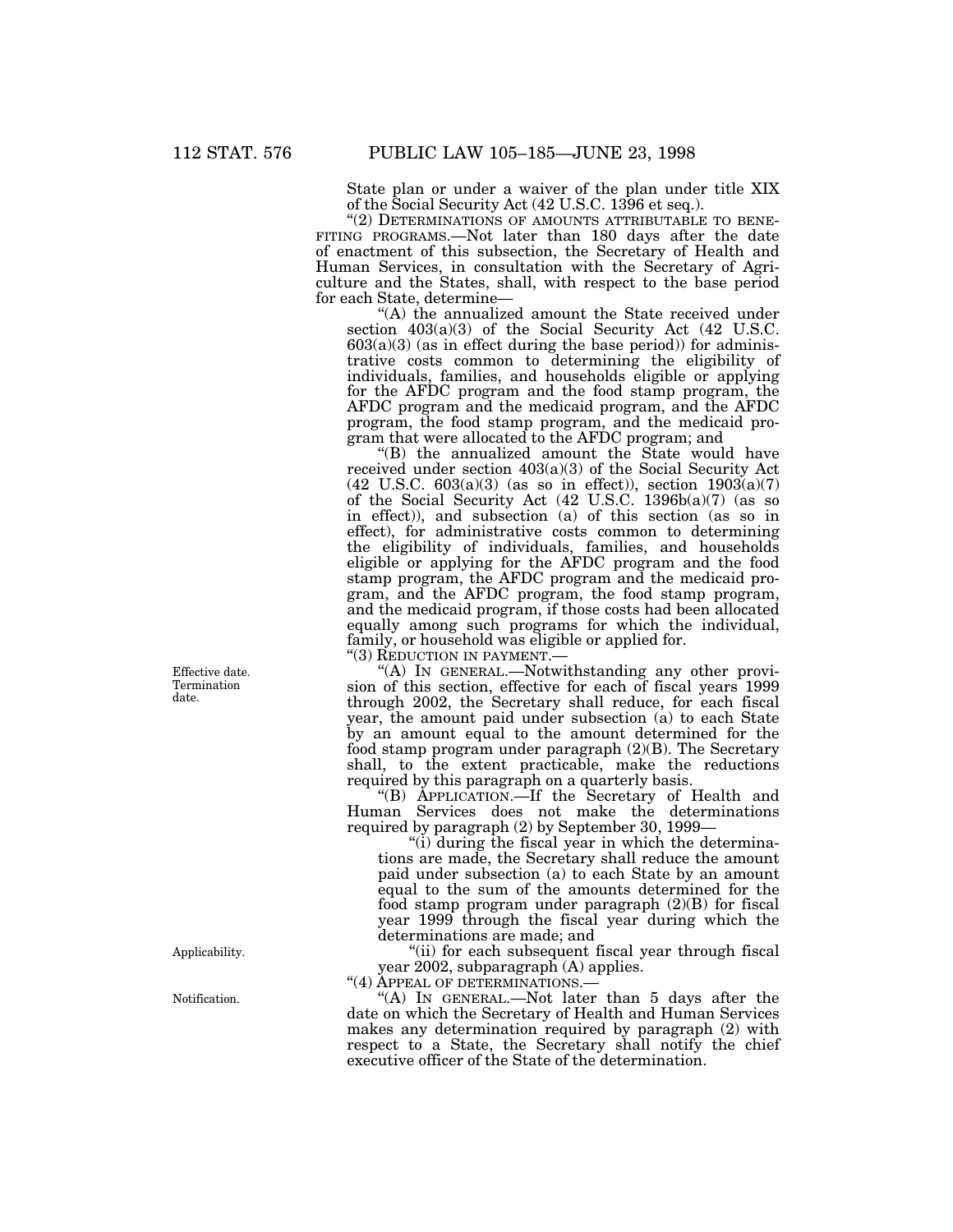''(B) REVIEW BY ADMINISTRATIVE LAW JUDGE.— ''(i) IN GENERAL.—Not later than 60 days after Deadline.

the date on which a State receives notice under subparagraph (A) of a determination, the State may appeal the determination, in whole or in part, to an administrative law judge of the Department of Health and Human Services by filing an appeal with the administrative law judge.

''(ii) DOCUMENTATION.—The administrative law judge shall consider an appeal filed by a State under clause (i) on the basis of such documentation as the State may submit and as the administrative law judge may require to support the final decision of the administrative law judge.

''(iii) REVIEW.—In deciding whether to uphold a determination, in whole or in part, the administrative law judge shall conduct a thorough review of the issues and take into account all relevant evidence.

"(iv) DEADLINE.—Not later than 60 days after the date on which the record is closed, the administrative law judge shall—

''(I) make a final decision with respect to an appeal filed under clause (i); and

"(II) notify the chief executive officer of the Notification. State of the decision.

''(C) REVIEW BY DEPARTMENTAL APPEALS BOARD.—

"(i) IN GENERAL.—Not later than 30 days after Deadline. the date on which a State receives notice under subparagraph (B) of a final decision, the State may appeal the decision, in whole or in part, to the Departmental Appeals Board established in the Department of Health and Human Services (referred to in this paragraph as the 'Board') by filing an appeal with the Board.

''(ii) REVIEW.—The Board shall review the decision on the record.

''(iii) DEADLINE.—Not later than 60 days after the date on which the appeal is filed, the Board shall—

''(I) make a final decision with respect to an appeal filed under clause (i); and

''(II) notify the chief executive officer of the State of the decision.

''(D) JUDICIAL REVIEW.—The determinations of the Secretary of Health and Human Services under paragraph (2), and a final decision of the administrative law judge or Board under subparagraphs (B) and (C), respectively, shall not be subject to judicial review.

"(E) REDUCED PAYMENTS PENDING APPEAL.—The pendency of an appeal under this paragraph shall not affect the requirement that the Secretary reduce payments in accordance with paragraph (3).

''(5) ALLOCATION OF ADMINISTRATIVE COSTS.—

''(A) IN GENERAL.—No funds or expenditures described in subparagraph (B) may be used to pay for costs—

''(i) eligible for reimbursement under subsection (a) (or costs that would have been eligible for reimbursement but for this subsection); and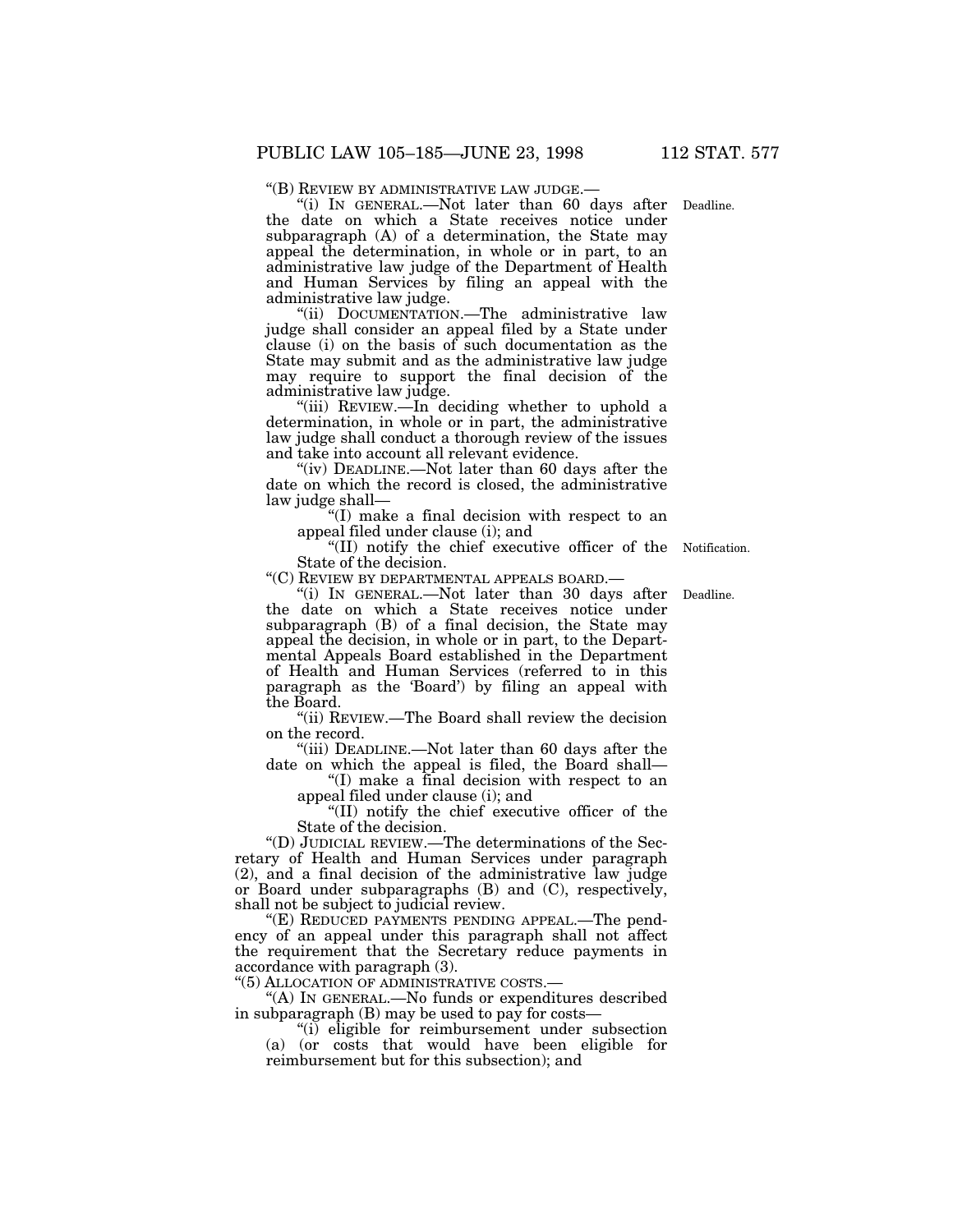''(ii) allocated for reimbursement to the food stamp program under a plan submitted by a State to the Secretary of Health and Human Services to allocate administrative costs for public assistance programs. ''(B) FUNDS AND EXPENDITURES.—Subparagraph (A) applies to—

"(i) funds made available to carry out part A of title IV, or title XX, of the Social Security Act (42 U.S.C. 601 et seq., 1397 et seq.);<br>"(ii) expenditures made as qualified State expendi-

tures (as defined in section  $409(a)(7)(B)$  of that Act (42 U.S.C. 609(a)(7)(B)));

''(iii) any other Federal funds (except funds pro- vided under subsection (a)); and

''(iv) any other State funds that are—

''(I) expended as a condition of receiving Fed- eral funds; or

''(II) used to match Federal funds under a Federal program other than the food stamp program.".<br>(b) REVIEW OF METHODOLOGY USED TO MAKE CERTAIN DETER-

Deadline. (b) REVIEW OF METHODOLOGY USED TO MAKE CERTAIN DETER-<br>7 USC 2025 note. MINATIONS.—Not later than 1 year after the date of enactment, the Comptroller General of the United States shall—

(1) review the adequacy of the methodology used in making the determinations required under section  $\widetilde{16}(k)(2)(B)$  of the Food Stamp Act of 1977 (as added by subsection  $(a)(2)$ ); and

Reports. (2) submit a written report on the results of the review to the Committee on Agriculture of the House of Representa- tives and the Committee on Agriculture, Nutrition, and Forestry of the Senate.

### **SEC. 503. EXTENSION OF ELIGIBILITY PERIOD FOR REFUGEES AND CERTAIN OTHER QUALIFIED ALIENS FROM 5 TO 7 YEARS.**

Section 402(a)(2)(A) of the Personal Responsibility and Work Opportunity Reconciliation Act of 1996 (8 U.S.C. 1612(a)(2)(A)) is amended—

 $(1)$  by striking clause (ii);

(2) by striking ''ASYLEES.—'' and all that follows through "paragraph  $(3)(A)$ " and inserting "ASYLEES.—With respect to the specified Federal programs described in paragraph (3)''; and

(3) by redesignating subclauses (I) through (V) as clauses (i) through (v) and indenting appropriately.

SEC. 504. FOOD STAMP ELIGIBILITY FOR CERTAIN DISABLED ALIENS.

Section  $402(a)(2)(F)$  of the Personal Responsibility and Work Opportunity Reconciliation Act of 1996 (8 U.S.C.  $1612(a)(2)(F)$ ) is amended—<br>(1) by striking "program defined in paragraph (3)(A) (relat-

ing to the supplemental security income program)" and insert-<br>ing "specified Federal programs described in paragraph (3)"; and

 $(2)$  in clause  $(ii)$ —

(A) by inserting ''(I) in the case of the specified Federal program described in paragraph  $(3)(A)$ ," after " $(ii)$ ";

(B) by striking the period at the end and inserting ''; and''; and

 $(C)$  by adding at the end the following: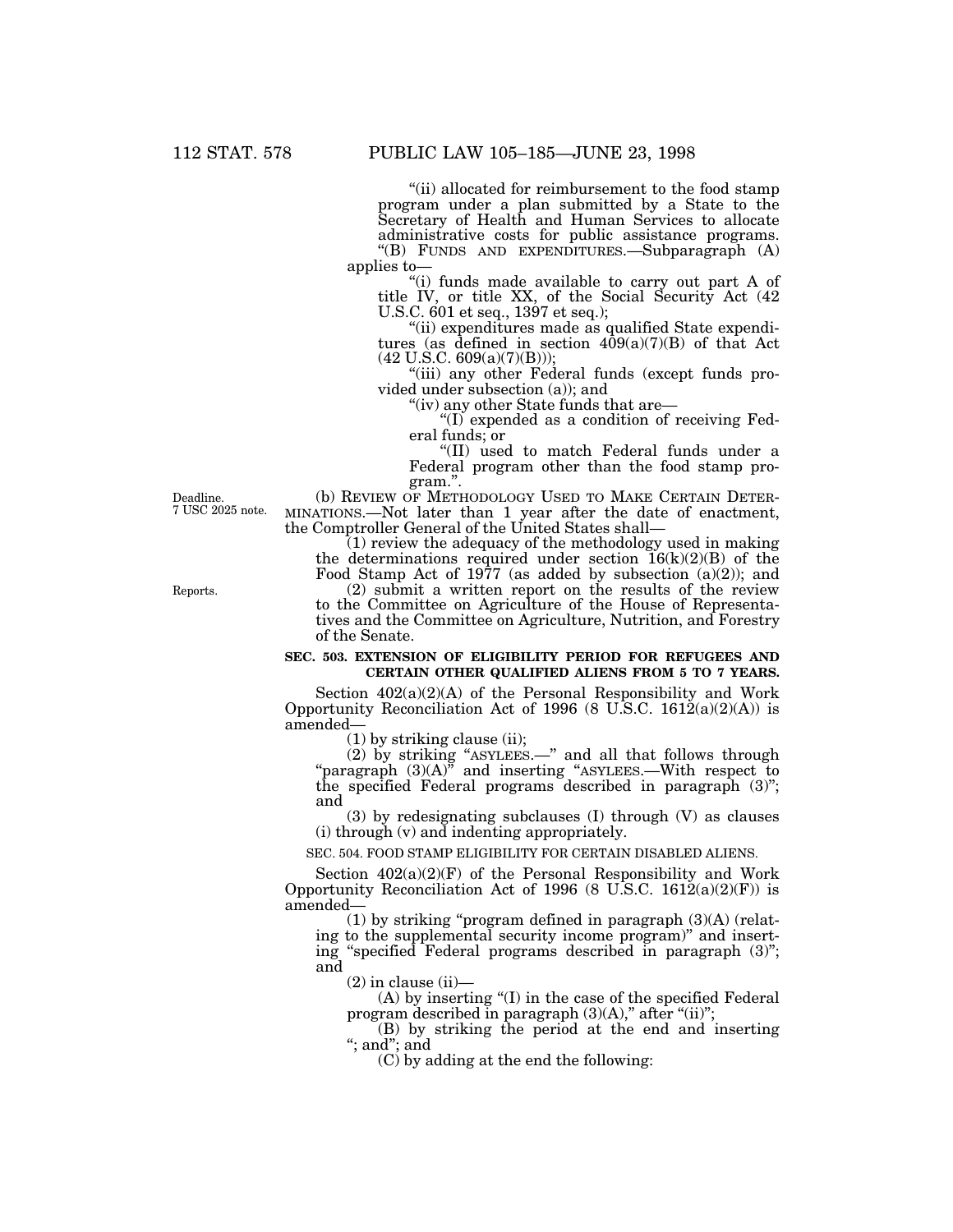''(II) in the case of the specified Federal program described in paragraph  $(3)(B)$ , is receiving benefits or assistance for blindness or disability (within the mean- ing of section 3(r) of the Food Stamp Act of 1977 (7 U.S.C. 2012(r))).''.

### SEC. 505. FOOD STAMP ELIGIBILITY FOR CERTAIN INDIANS.

Section  $402(a)(2)(G)$  of the Personal Responsibility and Work Opportunity Reconciliation Act of 1996 (8 U.S.C. 1612(a)(2)(G)) is amended—

(1) in the subparagraph heading, by striking ''SSI EXCEP-TION'' and inserting ''EXCEPTION''; and

(2) by striking ''program defined in paragraph (3)(A) (relating to the supplemental security income program)'' and inserting ''specified Federal programs described in paragraph (3)''.

### **SEC. 506. FOOD STAMP ELIGIBILITY FOR CERTAIN ELDERLY INDIVID-UALS.**

Section 402(a)(2) of the Personal Responsibility and Work Opportunity Reconciliation Act of 1996  $(8$  U.S.C. 1612 $(a)(2)$  is amended by adding at the end the following:

> ''(I) FOOD STAMP EXCEPTION FOR CERTAIN ELDERLY INDIVIDUALS.—With respect to eligibility for benefits for the specified Federal program described in paragraph  $(3)(B)$ , paragraph  $(1)$  shall not apply to any individual who on August 22, 1996—

"(i) was lawfully residing in the United States; and

"(ii) was 65 years of age or older.".

SEC. 507. FOOD STAMP ELIGIBILITY FOR CERTAIN CHILDREN.

Section 402(a)(2) of the Personal Responsibility and Work Opportunity Reconciliation Act of 1996  $(8 \text{ U.S.C. } 1612(a)(2))$   $(as$ amended by section 506) is amended by adding at the end the following:

''(J) FOOD STAMP EXCEPTION FOR CERTAIN CHILDREN.— With respect to eligibility for benefits for the specified Federal program described in paragraph (3)(B), paragraph (1) shall not apply to any individual who—

''(i) was lawfully residing in the United States on August 22, 1996; and

 $\lq$ <sup>"(ii)</sup> is under 18 years of age.".

### **SEC. 508. FOOD STAMP ELIGIBILITY FOR CERTAIN HMONG AND HIGH-LAND LAOTIANS.**

Section  $402(a)(2)$  of the Personal Responsibility and Work Opportunity Reconciliation Act of 1996 (8 U.S.C. 1612(a)(2)) (as amended by section 507) is amended by adding at the end the following:

> "(K) FOOD STAMP EXCEPTION FOR CERTAIN HMONG AND HIGHLAND LAOTIANS.—With respect to eligibility for benefits for the specified Federal program described in paragraph (3)(B), paragraph (1) shall not apply to—

''(i) any individual who—

"(I) is lawfully residing in the United States; and

''(II) was a member of a Hmong or Highland Laotian tribe at the time that the tribe rendered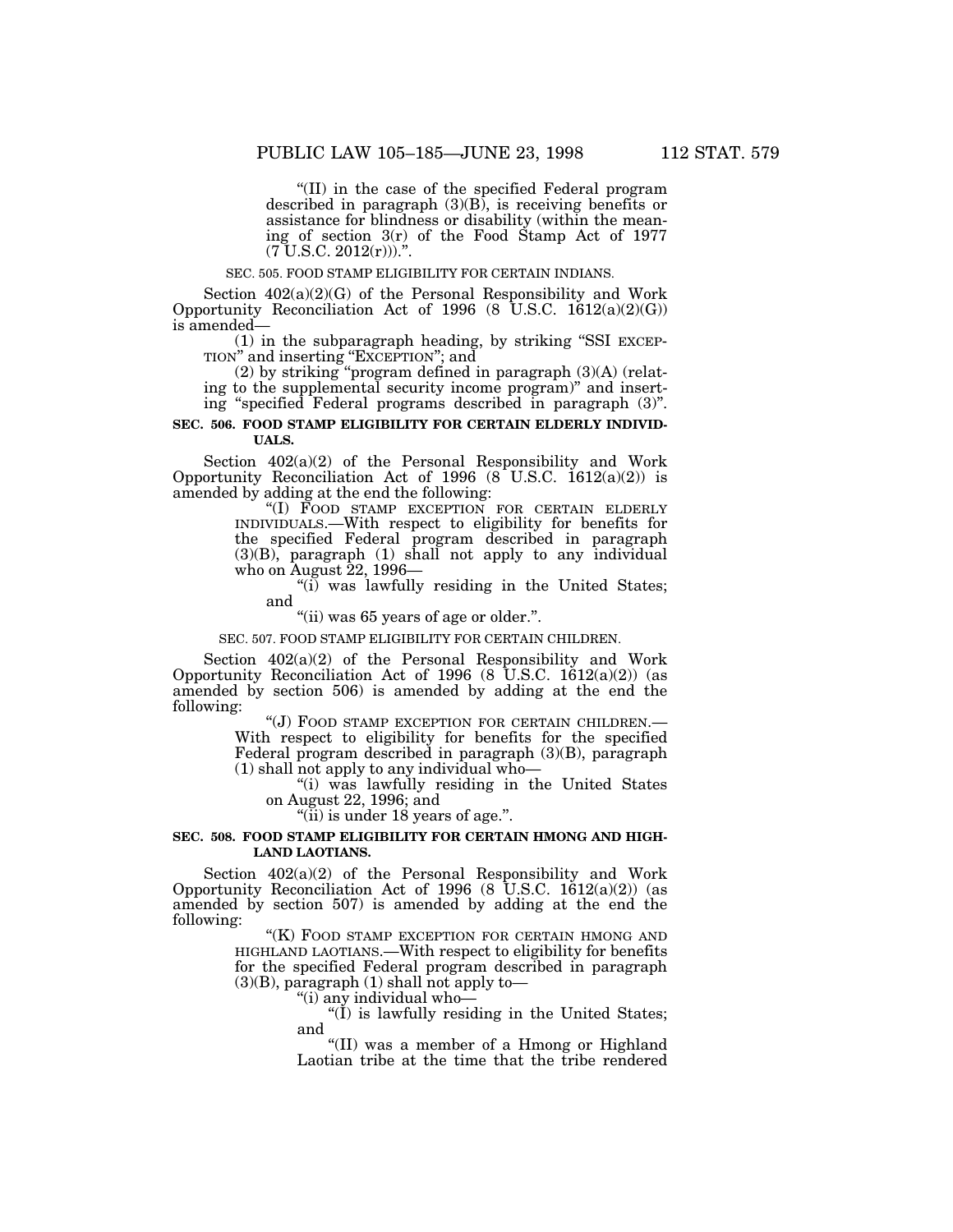assistance to United States personnel by taking part in a military or rescue operation during the Vietnam era (as defined in section 101 of title 38, United States Code);

"(ii) the spouse, or an unmarried dependent child, of such an individual; or

"(iii) the unremarried surviving spouse of such an individual who is deceased.''.

#### SEC. 509. CONFORMING AMENDMENTS.

Section 403(d) of the Personal Responsibility and Work Opportunity Reconciliation Act of 1996 (8 U.S.C. 1613(d)) is amended—

(1) in the subsection heading, by striking ''SSI'' and all that follows through ''INDIANS'' and inserting ''BENEFITS FOR CERTAIN GROUPS'';

(2) by striking ''not apply to an individual'' and inserting ''not apply to—

" $(1)$  an individual";

(3) by striking " $(a)(3)(A)$ " and inserting " $(a)(3)$ "; and

(4) by striking the period at the end and inserting "; or"; and

(5) by adding at the end the following:

''(2) an individual, spouse, or dependent described in section  $402(a)(2)(K)$ , but only with respect to the specified Federal program described in section  $402(a)(3)(B)$ .".

### SEC. 510. EFFECTIVE DATES.

7 USC 2025 note. (a) REDUCTIONS.—The amendments made by sections 501 and 502 take effect on the date of enactment of this Act.

8 USC 1612 note. (b) FOOD STAMP ELIGIBILITY.—The amendments made by sections 503 through 509 take effect on November 1, 1998.

## **Subtitle B—Information Technology Funding**

### SEC. 521. INFORMATION TECHNOLOGY FUNDING.

(a) IN GENERAL.—Section 4(g) of the Commodity Credit Corporation Charter Act (15 U.S.C. 714b(g)) is amended in the first sentence by striking "\$275,000,000" and inserting "\$193,000,000". 15 USC 714b (b) EFFECTIVE DATE.—The amendment made by subsection (a) note. takes effect on October 1, 1997.

### **Subtitle C—Crop Insurance**

### SEC. 531. FUNDING.

Section 516 of the Federal Crop Insurance Act (7 U.S.C. 1516) is amended—

 $(1)$  in subsection  $(a)$ —

(A) by striking paragraph (1) and inserting the following:

" $(1)$  DISCRETIONARY EXPENSES.—There are authorized to be appropriated for fiscal year 1999 and each subsequent fiscal year such sums as are necessary to cover the salaries and expenses of the Corporation.''; and

 $(B)$  in paragraph  $(2)$ —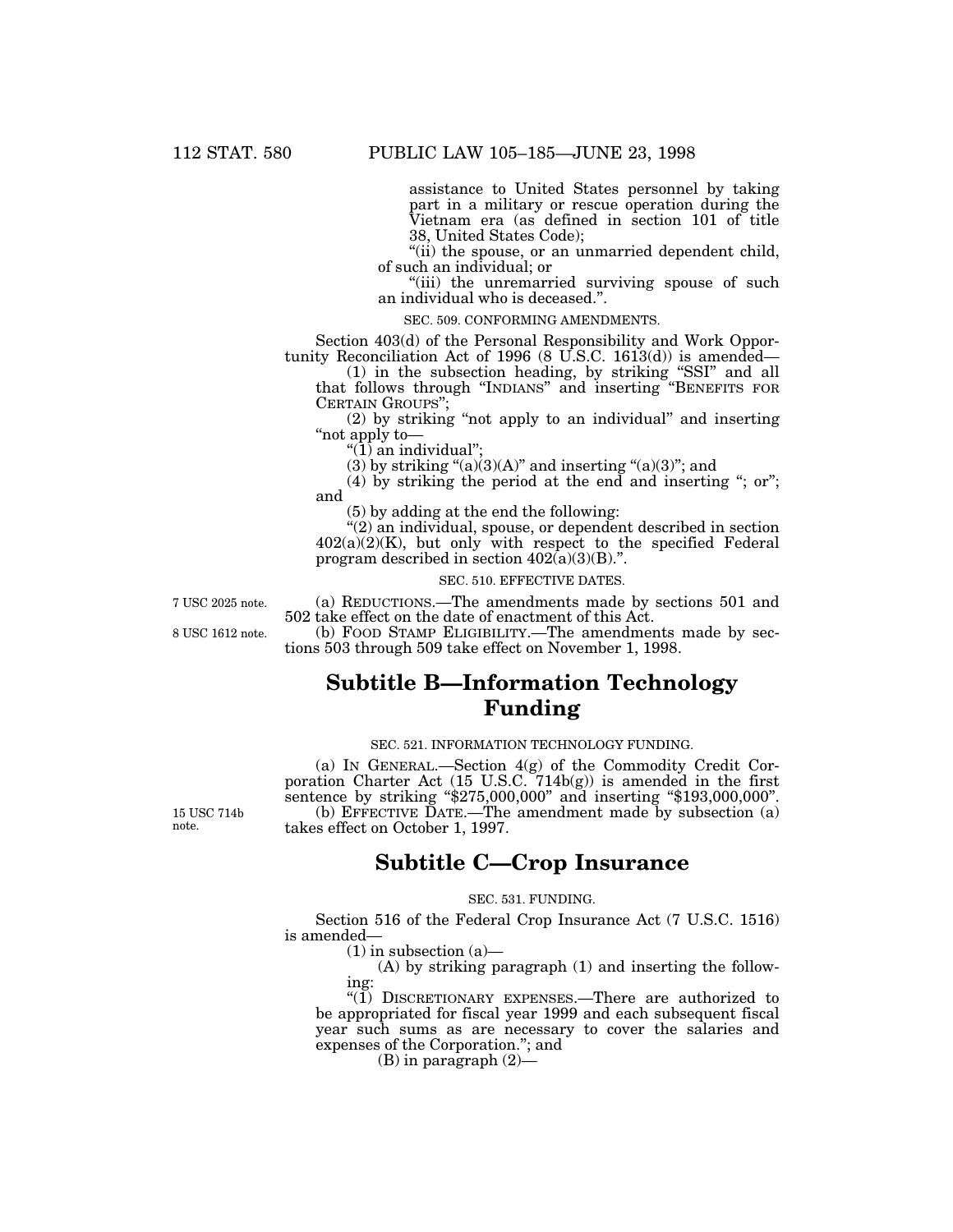(i) by inserting after "are necessary to cover" the following: ''for each of the 1999 and subsequent reinsur- ance years''; and

(ii) by striking subparagraph (A) and inserting the following:

''(A) the administrative and operating expenses of the Corporation for the sales commissions of agents; and''; and

(2) by striking subsection (b) and inserting the following: ''(b) PAYMENT OF CORPORATION EXPENSES FROM INSURANCE FUND.—

''(1) EXPENSES GENERALLY.—For each of the 1999 and subsequent reinsurance years, the Corporation may pay from the insurance fund established under subsection (c) all expenses of the Corporation (other than expenses covered by subsection  $(a)(1)$  and expenses covered by paragraph  $(2)(A)$ , including—

''(A) premium subsidies and indemnities;

''(B) administrative and operating expenses of the Corporation necessary to pay the sales commissions of agents; and  $C$ <sup>"</sup>(C)

all administrative and operating expense reimbursements due under a reinsurance agreement with an approved insurance provider.

"(2) RESEARCH AND DEVELOPMENT EXPENSES.-

''(A) IN GENERAL.—For each of the 1999 and subsequent reinsurance years, the Corporation may pay from the insurance fund established under subsection (c) research and development expenses of the Corporation, but not to exceed \$3,500,000 for each fiscal year.

''(B) DAIRY OPTIONS PILOT PROGRAM.—Amounts necessary to carry out the dairy options pilot program shall not be counted toward the limitation on research and development expenses specified in subparagraph (A).''.

#### SEC. 532. BUDGETARY OFFSETS.

(a) ADMINISTRATIVE FEE FOR CATASTROPHIC RISK PROTEC-TION.—Section 508(b) of the Federal Crop Insurance Act (7 U.S.C. 1508(b)) is amended by striking paragraph (5) and inserting the following:

''(5) ADMINISTRATIVE FEE.—

"(A) BASIC FEE.—Each producer shall pay an administrative fee for catastrophic risk protection in an amount equal to 10 percent of the premium for the catastrophic risk protection or \$50 per crop per county, whichever is greater, as determined by the Corporation.

''(B) ADDITIONAL FEE.—In addition to the amount required under subparagraph (A), the producer shall pay a \$10 fee for each amount determined under subparagraph (A).

''(C) TIME FOR PAYMENT.—The amounts required under subparagraphs (A) and (B) shall be paid by the producer on the date that premium for a policy of additional coverage would be paid by the producer.

''(D) USE OF FEES.—

''(i) IN GENERAL.—The amounts paid under this paragraph shall be deposited in the crop insurance fund established under section 516(c), to be available for the programs and activities of the Corporation.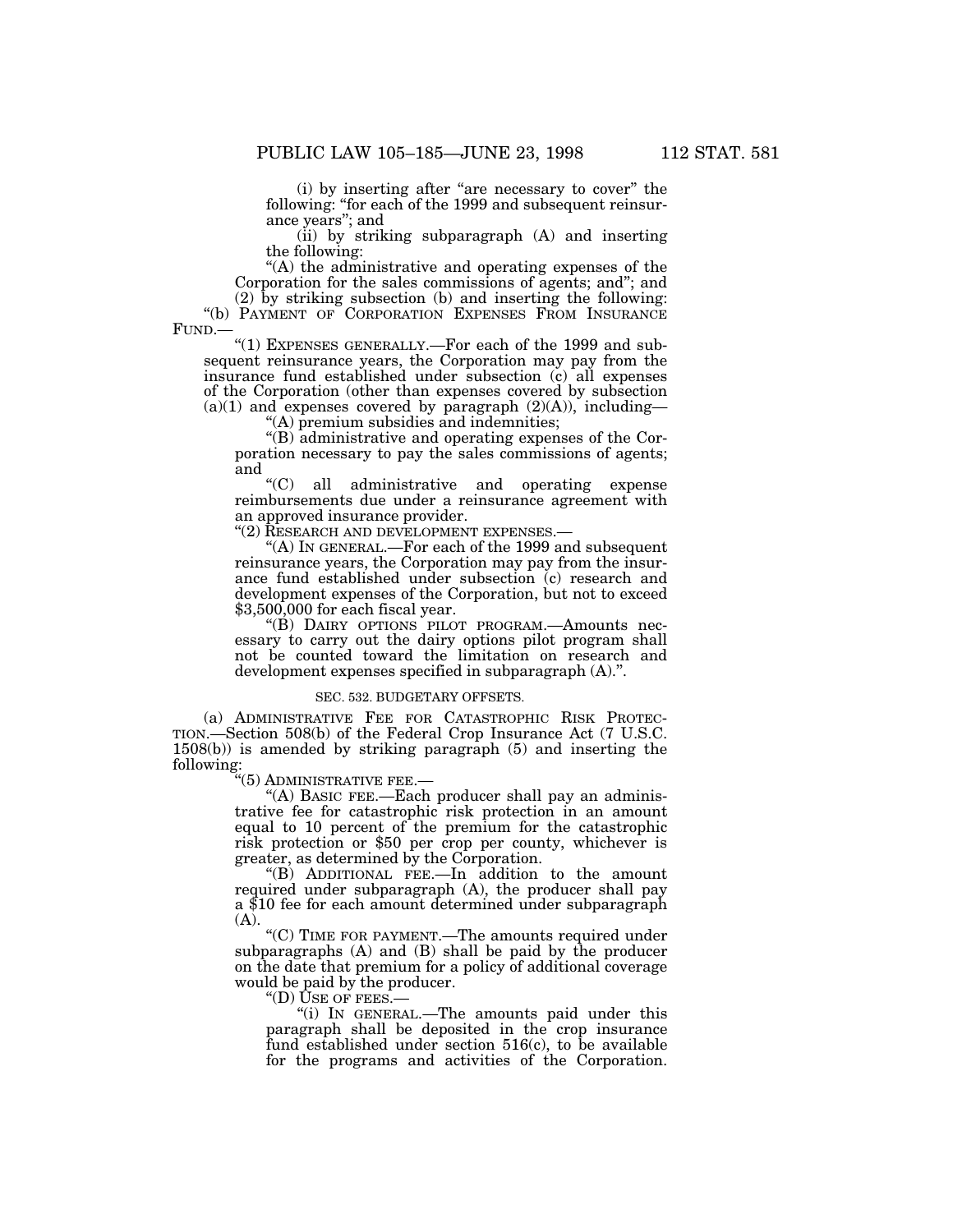''(ii) LIMITATION.—No funds deposited in the crop insurance fund under this subparagraph may be used to compensate an approved insurance provider or agent for the delivery of services under this subsection.

"(E) WAIVER OF FEE.—The Corporation shall waive the amounts required under this paragraph for limited resource farmers, as defined by the Corporation.''.

(b) ADMINISTRATIVE FEE FOR ADDITIONAL COVERAGE.—Section  $508(c)(10)$  of the Federal Crop Insurance Act (7 U.S.C.  $1508(c)(10)$ ) is amended—

(1) by striking subparagraph (A) and inserting the following:

''(A) FEE REQUIRED.—Except as otherwise provided in this paragraph, if a producer elects to purchase additional coverage for a crop at a level that is less than 65 percent of the recorded or appraised average yield indemnified at 100 percent of the expected market price, or an equivalent coverage, the producer shall pay an administrative fee for the additional coverage. The administrative fee for the producer shall be \$50 per crop per county, but not to exceed \$200 per producer per county, up to a maximum of \$600 per producer for all counties in which a producer has insured crops. Subparagraphs (D) and (E) of subsection (b)(5) shall apply with respect to the use of administrative fees under this subparagraph.''; and

(2) in subparagraph  $(\check{C})$ , by striking "\$10" and inserting  $"\$20"$ .

(c) REIMBURSEMENT FOR ADMINISTRATIVE AND OPERATING COSTS.—Section 508(k) of the Federal Crop Insurance Act (7 U.S.C.  $1508(k)$ ) is amended by striking paragraph  $(4)$  and inserting the following:

''(4) RATE.—

''(A) IN GENERAL.—Except as provided in subparagraph (B), the rate established by the Board to reimburse approved insurance providers and agents for the administrative and operating costs of the providers and agents shall not exceed—

"(i) for the 1998 reinsurance year, 27 percent of the premium used to define loss ratio; and

''(ii) for each of the 1999 and subsequent reinsurance years, 24.5 percent of the premium used to define loss ratio.

''(B) PROPORTIONAL REDUCTIONS.—A policy of additional coverage that received a rate of reimbursement for administrative and operating costs for the 1998 reinsurance year that is lower than the rate specified in subparagraph (A)(i) shall receive a reduction in the rate of reimbursement that is proportional to the reduction in the rate of reimbursement between clauses (i) and (ii) of subparagraph  $(A).$ ".

(d) LOSS ADJUSTMENT EXPENSES FOR CATASTROPHIC RISK PROTECTION.—Section 508(b) of the Federal Crop Insurance Act (7 U.S.C. 1508(b)) is amended by adding at the end the following:

" $(11)$  LOSS ADJUSTMENT.—The rate for reimbursing an approved insurance provider or agent for expenses incurred by the approved insurance provider or agent for loss adjustment in connection with a policy of catastrophic risk protection shall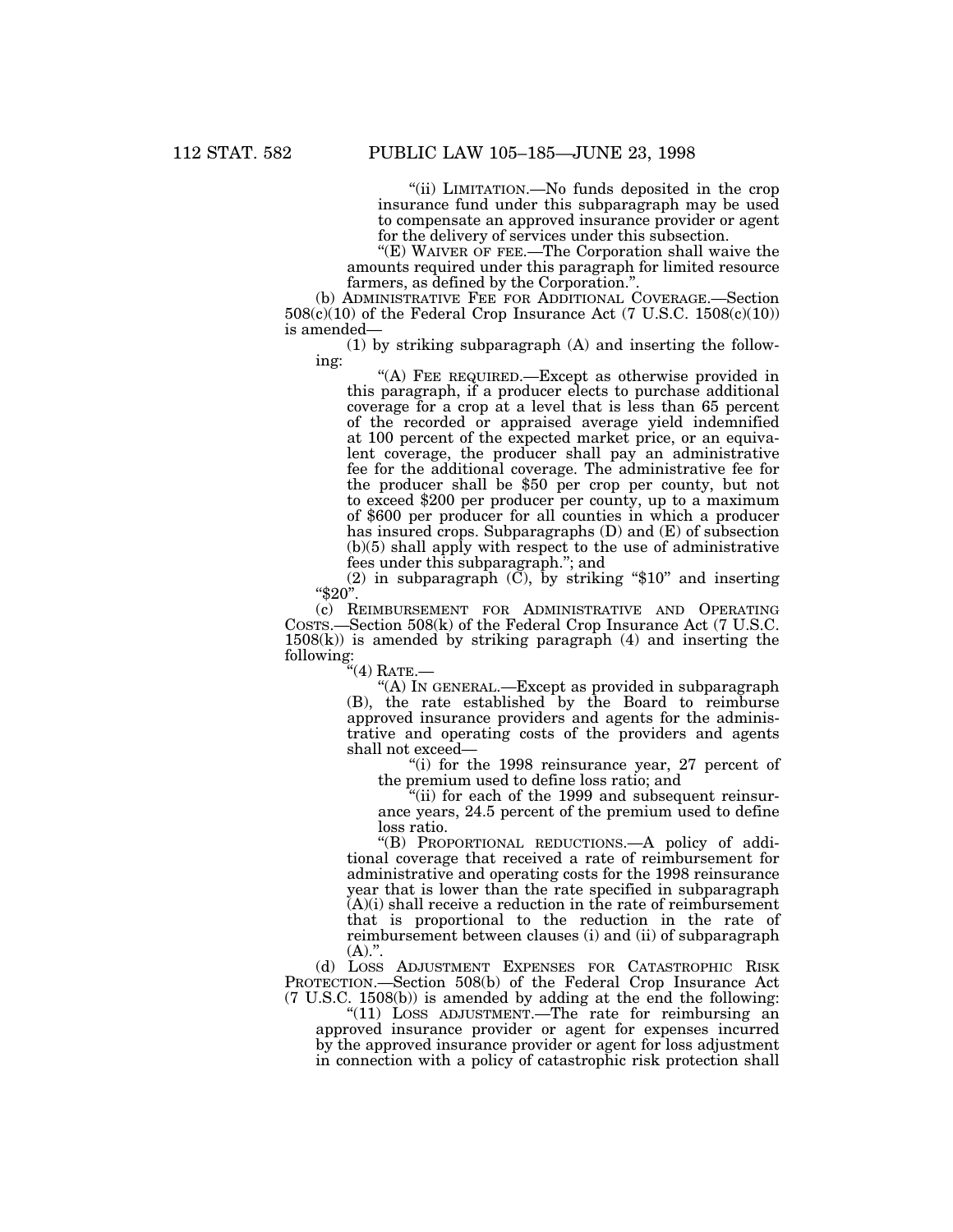not exceed 11 percent of the premium for catastrophic risk protection that is used to define loss ratio.''.

SEC. 533. PROCEDURES FOR RESPONDING TO CERTAIN INQUIRIES.

Section 506 of the Federal Crop Insurance Act (7 U.S.C. 1506) is amended by adding at the end the following:<br>"(s) PROCEDURES FOR RESPONDING TO CERTAIN INQUIRIES.—

"(1) PROCEDURES REQUIRED.—The Corporation shall estab-<br>lish procedures under which the Corporation will provide a final agency determination in response to an inquiry regarding

the interpretation by the Corporation of this title or any regula- tion issued under this title.

''(2) IMPLEMENTATION.—Not later than 180 days after the date of enactment of this subsection, the Corporation shall issue regulations to implement this subsection. At a minimum, the regulations shall establish—<br>"(A) the manner in which inquiries described in para-

Deadline. Regulations.

graph (1) are required to be submitted to the Corporation; and

''(B) a reasonable maximum number of days within which the Corporation will respond to all inquiries.

"(3) EFFECT OF FAILURE TO TIMELY RESPOND.—If the Corporation fails to respond to an inquiry in accordance with the procedures established pursuant to this subsection, the person requesting the interpretation of this title or regulation may assume the interpretation is correct for the applicable reinsurance year.''.

### **SEC. 534. TIME PERIOD FOR RESPONDING TO SUBMISSION OF NEW POLICIES.**

Section 508(h) of the Federal Crop Insurance Act (7 U.S.C. 1508(h)) is amended by adding at the end the following:

"(10) TIME LIMITS FOR RESPONSE TO SUBMISSION OF NEW

POLICIES.—<br>"(A) IN GENERAL.—The Board shall establish a reason-''(A) IN GENERAL.—The Board shall establish a reason- able time period within which the Board shall approve or disapprove a proposal from a person regarding a new policy submitted in accordance with this subsection.

 $E(E)$  EFFECT OF FAILURE TO MEET TIME LIMITS.—Except as provided in subparagraph (C), if the Board fails to provide a response to a proposal described in subparagraph  $(A)$  in accordance with subparagraph  $(A)$ , the new policy shall be deemed to be approved by the Board for purposes of this subsection for the initial reinsurance year designated for the new policy in the request.

''(C) EXCEPTIONS.—Subparagraph (B) shall not apply to a proposal submitted under this subsection if the Board and the person submitting the request agree to an extension of the time period.''.

### SEC. 535. CROP INSURANCE STUDY.

Contracts.

(a) IN GENERAL.—Not later than 90 days after the date of Deadline. enactment of this Act, the Secretary of Agriculture shall enter into a contract, with 1 or more entities outside the Federal Government with expertise in the establishment and delivery of crop and revenue insurance to agricultural producers, under which the contractor shall conduct a study of crop insurance issues specified in the contract, including—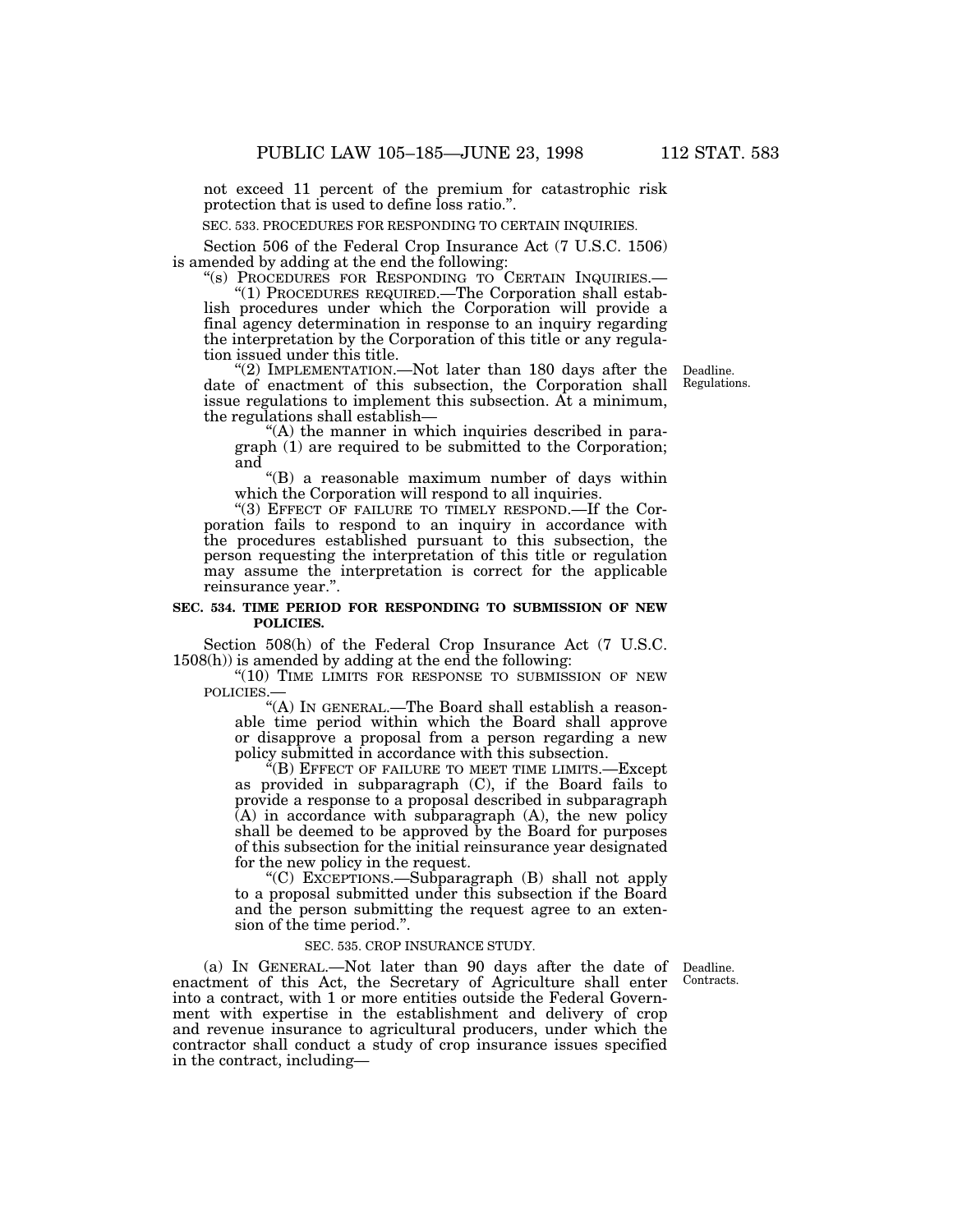(1) improvement of crop insurance service to agricultural producers;

(2) options for transforming the role of the Federal Government from a crop insurance provider to solely that of a crop insurance regulator; and

(3) privatization of crop insurance coverage.

(b) CONTRACTOR.—Not later than 180 days after the date the contract is entered into, the contractor shall complete the study and submit a report on the study, including appropriate recommendations, to the Secretary.

(c) REPORT.—Not later than 30 days after the date the Secretary receives the report, the Secretary shall submit the report, and any comments on the report, to the Committee on Agriculture of the House of Representatives and the Committee on Agriculture, Nutrition, and Forestry of the Senate.

### **SEC. 536. REQUIRED TERMS AND CONDITIONS OF STANDARD REINSURANCE AGREEMENTS.**

(a) DEFINITIONS.—In this section, the terms ''approved insurance provider'' and ''Corporation'' have the meanings given the terms in section 502(b) of the Federal Crop Insurance Act (7 U.S.C.  $1502(b)$ ).

(b) TERMS AND CONDITIONS.—

(1) INCORPORATION OF AMENDMENTS.—For each of the 1999 and subsequent reinsurance years, the Corporation shall ensure that each Standard Reinsurance Agreement between an approved insurance provider and the Corporation reflects the amendments to the Federal Crop Insurance Act (7 U.S.C. 1501 et seq.) that are made by this subtitle to the extent the amendments are applicable to approved insurance providers.

(2) RETENTION OF EXISTING PROVISIONS.—Except to the extent necessary to implement the amendments made by this subtitle, each Standard Reinsurance Agreement described in paragraph (1) shall contain the following provisions of the Standard Reinsurance Agreement for the 1998 reinsurance year:

(A) Section II, concerning the terms of reinsurance and underwriting gain and loss for an approved insurance provider.

(B) Section III, concerning the terms for subsidies and administrative fees for an approved insurance provider.

(C) Section IV, concerning the terms for loss adjustment for an approved insurance provider under catastrophic risk protection.

(D) Section V.C., concerning interest payments between the Corporation and an approved insurance provider.

(E) Section V.I.5., concerning liquidated damages.

 $(c)$  IMPLEMENTATION.—To implement this subtitle and the amendments made by this subtitle, the Corporation is not required to amend provisions of the Standard Reinsurance Agreement not specifically affected by this subtitle or an amendment made by this subtitle.

7 USC 1506 note.

### SEC. 537. EFFECTIVE DATE.

Except as provided in section 535, this subtitle and the amendments made by this subtitle take effect on July 1, 1998.

Deadline. Reports.

Deadline.

7 USC 1506 note.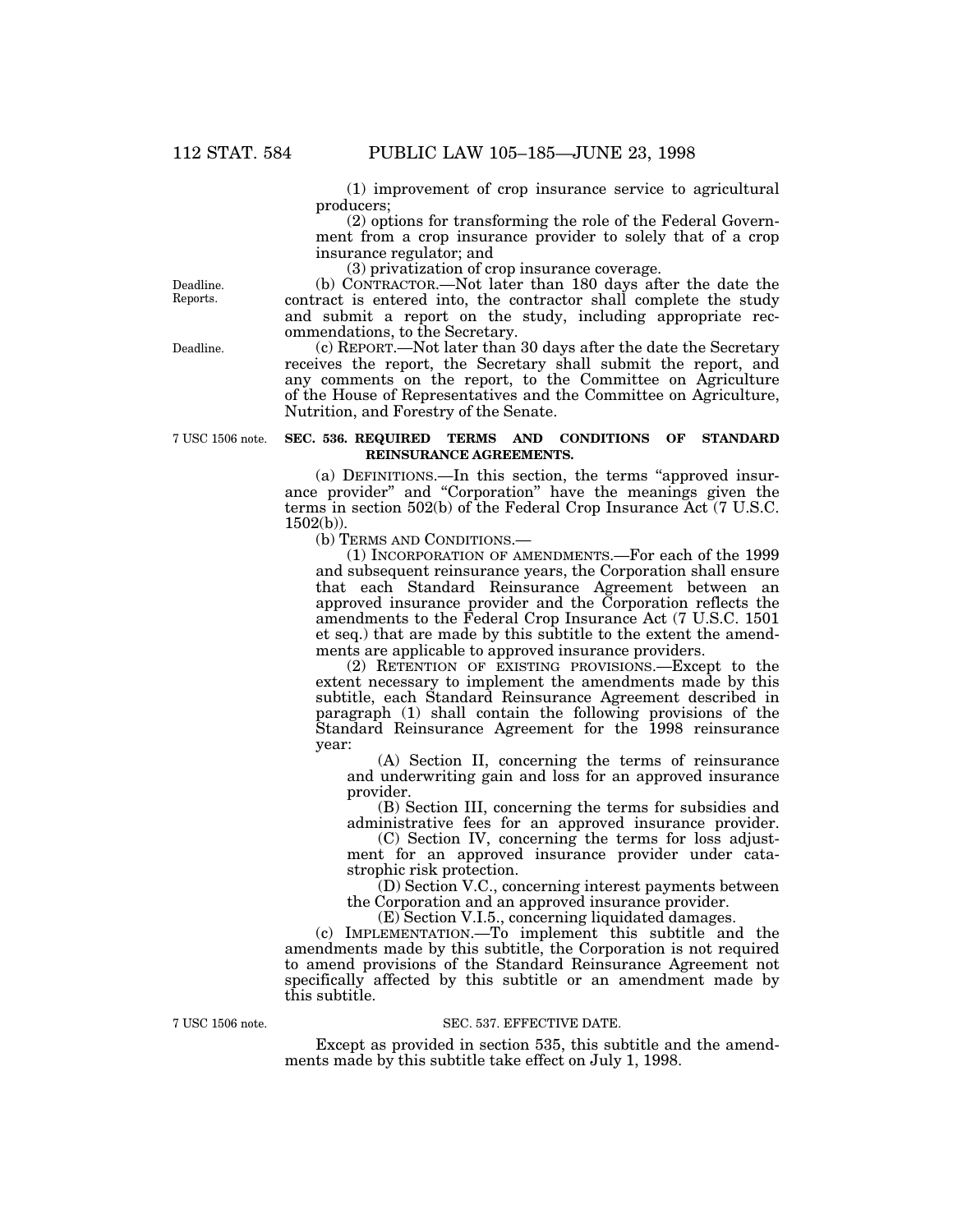### **TITLE VI—MISCELLANEOUS PROVISIONS**

### **Subtitle A—Existing Authorities**

### SEC. 601. RETENTION AND USE OF FEES.

(a) ORGANIC CERTIFICATION.—Section 2107 of the Organic Foods Production Act of 1990 (7 U.S.C. 6506) is amended by adding at the end the following:

"(d) AVAILABILITY OF FEES.—

"(1)  $\text{ACCOUNT.}$ -Fees collected under subsection (a)(10) (including late payment penalties and interest earned from investment of the fees) shall be credited to the account that incurs the cost of the services provided under this title.

"(2) USE.—The collected fees shall be available to the Secretary, without further appropriation or fiscal-year limitation, to pay the expenses of the Secretary incurred in providing accreditation services under this title.''.

(b) NATIONAL ARBORETUM.—Section 6(b) of the Act of March 4, 1927 (20 U.S.C. 196(b)), is amended by striking ''Treasury'' and inserting ''Treasury. Amounts in the special fund shall be available to the Secretary of Agriculture, without further appropriation,''.

(c) PATENT CULTURE COLLECTION FEES.— 7 USC 7641.

(1) RETENTION.—All funds collected by the Agricultural Research Service of the Department of Agriculture in connection with the acceptance of microorganisms for deposit in, or the distribution of microorganisms from, the Patent Culture Collection maintained and operated by the Agricultural Research Service shall be credited to the appropriation supporting the maintenance and operation of the Patent Culture Collection.

(2) USE.—The collected funds shall be available to the Agricultural Research Service, without further appropriation or fiscal-year limitation, to carry out its responsibilities under law (including international treaties) with respect to the Patent Culture Collection.

### SEC. 602. OFFICE OF ENERGY POLICY AND NEW USES.

The Department of Agriculture Reorganization Act of 1994 is amended by inserting after section 219 (7 U.S.C. 6919) the following:

# ''SEC. 220. OFFICE OF ENERGY POLICY AND NEW USES. Establishment.

"The Secretary shall establish for the Department, in the Office of the Secretary, an Office of Energy Policy and New Uses.''.

### **SEC. 603. KIWIFRUIT RESEARCH, PROMOTION, AND CONSUMER INFORMATION PROGRAM.**

(a) AMENDMENTS TO ORDERS.—Section 554(c) of the National Kiwifruit Research, Promotion, and Consumer Information Act (7 U.S.C. 7463(c)) is amended in the second sentence by inserting before the period at the end the following: '', except that an amendment to an order shall not require a referendum to become effective''.

(b) NATIONAL KIWIFRUIT BOARD.—Section 555 of the National Kiwifruit Research, Promotion, and Consumer Information Act (7 U.S.C. 7464) is amended—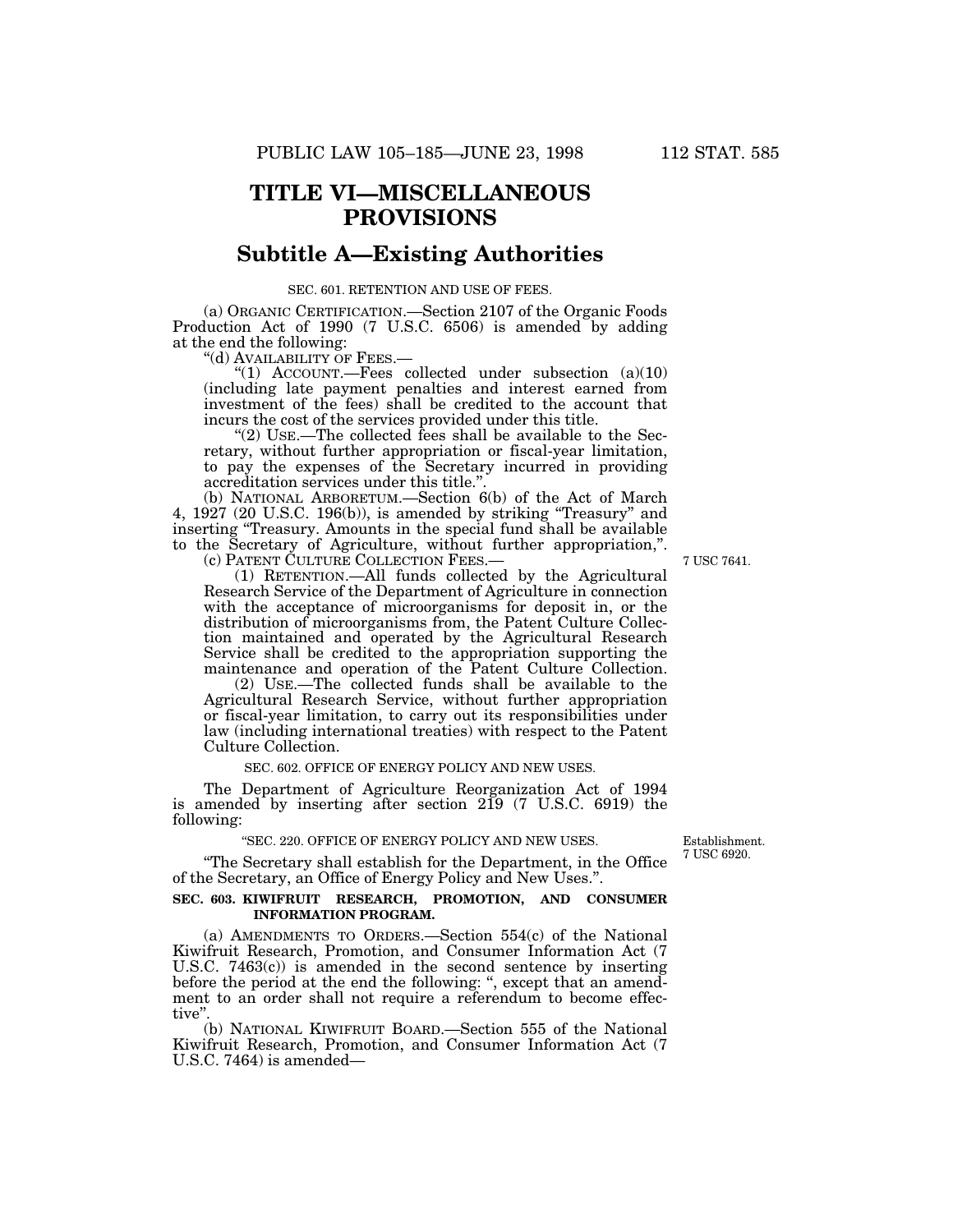(1) in subsection (a), by striking paragraphs (1) through (3) and inserting the following:

 $(1)$  10 members who are producers, exporters, or importers (or their representatives), based on a proportional representation of the level of domestic production and imports of kiwifruit (as determined by the Secretary).

" $(2)$  1 member appointed from the general public.";

 $(2)$  in subsection  $(b)$ —

(A) by striking ''MEMBERSHIP.—'' and all that follows through ''paragraph (2), the'' and inserting ''MEMBERSHIP.— Subject to the 11-member limit, the"; and

(B) by striking paragraph (2); and

 $(3)$  in subsection  $(c)$ —

(A) in paragraph (2), by inserting ''who are producers'' after "members";

(B) in paragraph (3)—

(i) by inserting ''who are importers or exporters'' after ''members''; and

(ii) by striking " $(a)(2)$ " and inserting " $(a)(1)$ "; and

 $(C)$  in the second sentence of paragraph  $(5)$ , by inserting "and alternate" after "member".

### 7 USC 7642. SEC. 604. FOOD ANIMAL RESIDUE AVOIDANCE DATABASE PROGRAM.

(a) CONTINUATION OF PROGRAM.—The Secretary of Agriculture shall continue operation of the Food Animal Residue Avoidance Database program (referred to in this section as the "FARAD program'') through contracts, grants, or cooperative agreements with appropriate colleges or universities.

(b) ACTIVITIES.—In carrying out the FARAD program, the Secretary shall—

(1) provide livestock producers, extension specialists, scientists, and veterinarians with information to prevent drug, pesticide, and environmental contaminant residues in food animal products;

Records. (2) maintain up-to-date information concerning—

(A) withdrawal times on FDA-approved food animal drugs and appropriate withdrawal intervals for drugs used in food animals in the United States, as established under section 512(a) of the Federal Food, Drug, and Cosmetic Act (21 U.S.C. 360b(a));

(B) official tolerances for drugs and pesticides in tissues, eggs, and milk;

(C) descriptions and sensitivities of rapid screening tests for detecting residues in tissues, eggs, and milk; and

(D) data on the distribution and fate of chemicals in food animals;

Publication. (3) publish periodically a compilation of food animal drugs approved by the Food and Drug Administration;

Public (4) make information on food animal drugs available to<br>information. The public through handbooks and other literature computer the public through handbooks and other literature, computer software, a telephone hotline, and the Internet;

> (5) furnish producer quality-assurance programs with upto-date data on approved drugs;

Records. (6) maintain a comprehensive and up-to-date, residue avoidance database;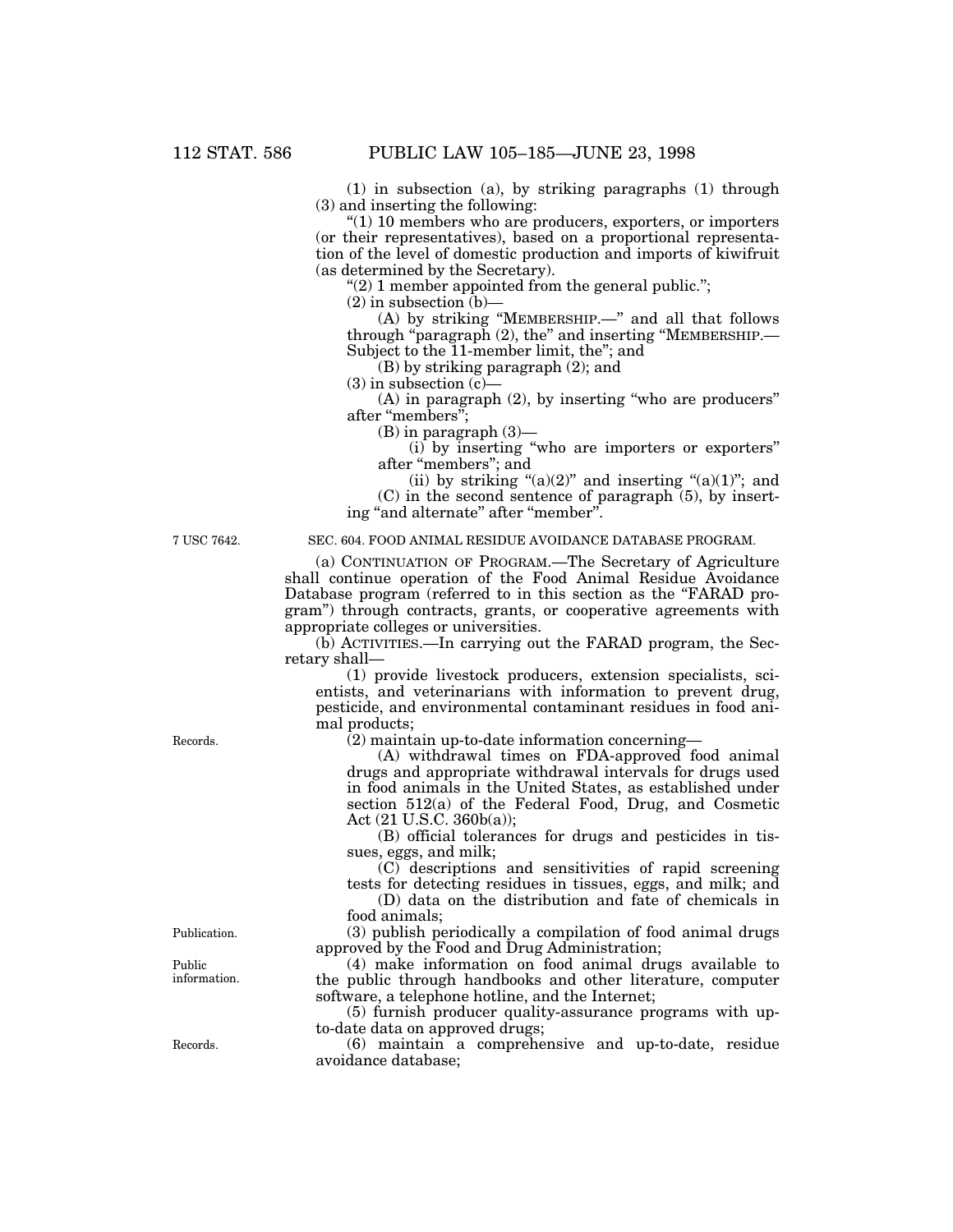(7) provide professional advice for determining the with- drawal times necessary for food safety in the use of drugs in food animals; and

(8) engage in other activities designed to promote food safety.

(c) CONTRACT, GRANTS, AND COOPERATIVE AGREEMENTS.—The Secretary shall offer to enter into a contract, grant, or cooperative agreement with 1 or more appropriate colleges and universities to operate the FARAD program. The term of the contract, grant, or cooperative agreement shall be 3 years, with options to extend the term of the contract triennially.

(d) INDIRECT COSTS.—Federal funds provided by the Secretary under a contract, grant, or cooperative agreement under this section shall be subject to reduction for indirect costs of the recipient of the funds in an amount not to exceed 19 percent of the total Federal funds provided under the contract, grant, or cooperative agreement.

### **SEC. 605. HONEY RESEARCH, PROMOTION, AND CONSUMER INFORMA-TION.**

(a) FINDINGS AND PURPOSES.—Section 2 of the Honey Research, Promotion, and Consumer Information Act (7 U.S.C. 4601) is amended—

(1) by striking the section heading and all that follows through "The Congress finds that:" and inserting the following:

### ''SEC. 2. FINDINGS AND PURPOSES.

''(a) FINDINGS.—Congress makes the following findings:'';

(2) in subsection (a) (as so designated)—<br>(A) in paragraphs (6) and (7), by striking "and consumer education" each place it appears and inserting "con-<br>sumer education, and industry information"; and

(B) by inserting after paragraph (7) the following:

''(8) The ability to develop and maintain purity standards for honey and honey products is critical to maintaining the consumer confidence, safety, and trust that are essential components of any undertaking to maintain and develop markets for honey and honey products.

''(9) Research directed at improving the cost effectiveness and efficiency of beekeeping, as well as developing better means of dealing with pest and disease problems, is essential to keepof dealing with pest and disease problems, is essential to keep- ing honey and honey product prices competitive and facilitating market growth as well as maintaining the financial well-being of the honey industry.

"(10) Research involving the quality, safety, and image of honey and honey products and how that quality, safety, and image may be affected during the extraction, processing, packaging, marketing, and other stages of the honey and honey product production and distribution process, is highly important to building and maintaining markets for honey and honey products.''; and

(3) by striking subsection (b) and inserting the following: ''(b) PURPOSES.—The purposes of this Act are—

 $(1)$  to authorize the establishment of an orderly procedure for the development and financing, through an adequate assess- ment, of an effective, continuous, and nationally coordinated program of promotion, research, consumer education, and industry information designed to—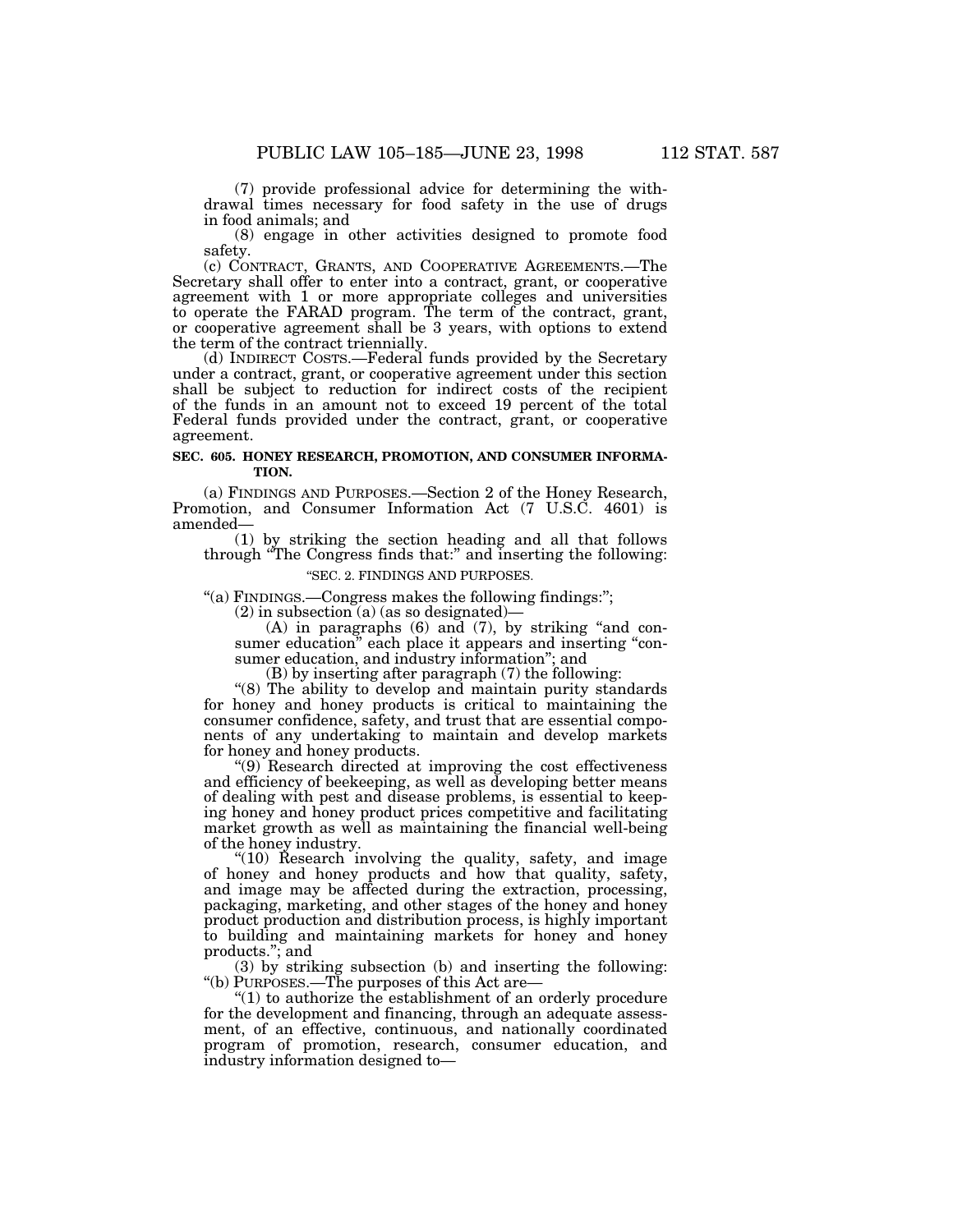''(A) strengthen the position of the honey industry in the marketplace;

''(B) maintain, develop, and expand domestic and foreign markets and uses for honey and honey products;

''(C) maintain and improve the competitiveness and efficiency of the honey industry; and

''(D) sponsor research to develop better means of dealing with pest and disease problems;

" $(2)$  to maintain and expand the markets for all honey and honey products in a manner that—

 $(A)$  is not designed to maintain or expand any individual producer's, importer's, or handler's share of the market; and

''(B) does not compete with or replace individual advertising or promotion efforts designed to promote individual brand name or trade name honey or honey products; and

 $"(3)$  to authorize and fund programs that result in government speech promoting government objectives.

''(c) ADMINISTRATION.—Nothing in this Act—

''(1) prohibits the sale of various grades of honey;

"(2) provides for control of honey production;

''(3) limits the right of the individual honey producer to produce honey; or

"(4) creates a trade barrier to honey or honey products" produced in a foreign country.''.

(b) DEFINITIONS.—Section 3 of the Honey Research, Promotion, and Consumer Information Act (7 U.S.C. 4602) is amended—

(1) by striking paragraph (7) and inserting the following:  $\mathrm{``(7)}$  Handle. $-$ 

"(A) In GENERAL.—The term 'handle' means to process, package, sell, transport, purchase, or in any other way place or cause to be placed in commerce, honey or a honey product.

''(B) INCLUSION.—The term 'handle' includes selling unprocessed honey that will be consumed or used without further processing or packaging.

''(C) EXCLUSIONS.—The term 'handle' does not include—

"(i) the transportation of unprocessed honey by a producer to a handler;

"(ii) the transportation by a commercial carrier of honey, whether processed or unprocessed, for a handler or producer; or

''(iii) the purchase of honey or a honey product by a consumer or other end-user of the honey or honey product.'';

(2) by adding at the end the following:

 $*(19)$  DEPARTMENT.—The term 'Department' means the Department of Agriculture.

"(20) HONEY PRODUCTION.—The term 'honey production' means all beekeeping operations related to—

> ''(A) managing honey bee colonies to produce honey; ''(B) harvesting honey from the colonies;

''(C) extracting honey from the honeycombs; and

''(D) preparing honey for sale for further processing.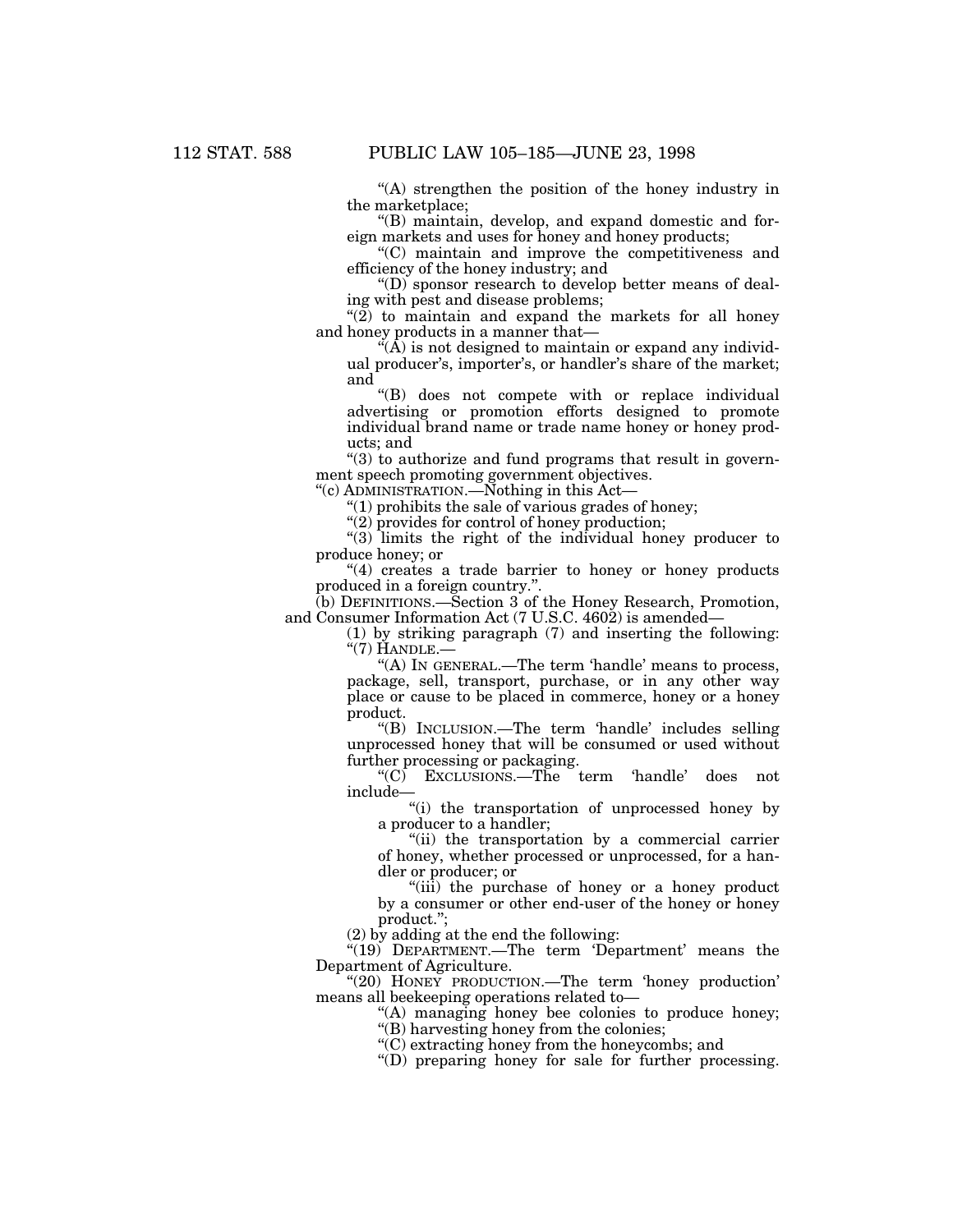"(21) INDUSTRY INFORMATION.—The term 'industry information' means information or a program that will lead to the development of new markets, new marketing strategies, or increased efficiency for the honey industry, or an activity to

enhance the image of honey and honey products and of the honey industry. "(22) NATIONAL HONEY MARKETING COOPERATIVE.—The

term 'national honey marketing cooperative' means a cooperative that markets its products in at least 2 of the following 4 regions of the United States, as determined by the Secretary:

"(A) The Atlantic Coast, including the District of Columbia and the Commonwealth of Puerto Rico.

''(B) The Mideast.

''(C) The Midwest.

''(D) The Pacific, including the States of Alaska and Hawaii.

"(23) QUALIFIED NATIONAL ORGANIZATION REPRESENTING HANDLER INTERESTS.—The term 'qualified national organization representing handler interests' means an organization that the Secretary certifies as being eligible to recommend nominations for the Committee handler, handler-importer, alternate handler, and alternate handler-importer members of the Honey Board under section 7(b).

"(24) QUALIFIED NATIONAL ORGANIZATION REPRESENTING IMPORTER INTERESTS.—The term 'qualified national organization representing importer interests' means an organization that the Secretary certifies as being eligible to recommend nominations for the Committee importer, handler-importer, alternate importer, and alternate handler-importer members of the Honey Board under section 7(b).''; and

(3) by reordering the paragraphs so that they are in alphabetical order by term defined and redesignating the paragraphs accordingly.

(c) HONEY RESEARCH, PROMOTION, AND CONSUMER INFORMA-TION ORDER.—Section 4 of the Honey Research, Promotion, and Consumer Information Act (7 U.S.C. 4603) is amended by inserting "and regulations" after "orders".

(d) NOTICE AND HEARING.—Section 5 of the Honey Research, Promotion, and Consumer Information Act (7 U.S.C. 4604) is amended to read as follows:

### ''SEC. 5. NOTICE AND HEARING.

"(a) NOTICE AND COMMENT.—In issuing an order under this Act, an amendment to an order, or a regulation to carry out this Act, the Secretary shall comply with section 553 of title 5, United States Code.

''(b) FORMAL AGENCY ACTION.—Sections 556 and 557 of that title shall not apply with respect to the issuance of an order, an amendment to an order, or a regulation under this Act.

''(c) PROPOSAL OF AN ORDER.—A proposal for an order may be submitted to the Secretary by any organization or interested person affected by this Act.''.

(e) FINDINGS AND ISSUANCE OF ORDER.—Section 6 of the Honey Research, Promotion, and Consumer Information Act (7 U.S.C. 4605) is amended to read as follows: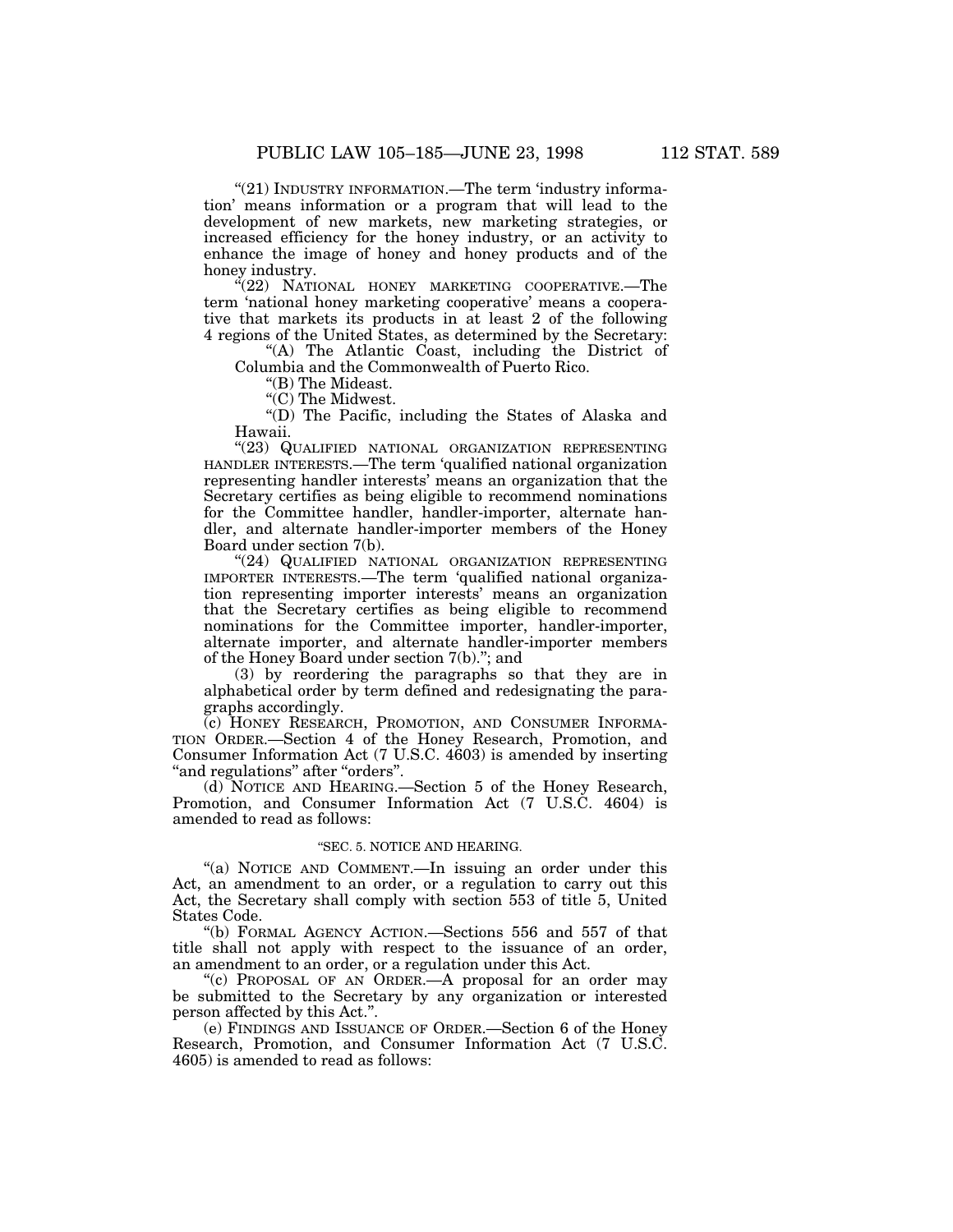### ''SEC. 6. FINDINGS AND ISSUANCE OF ORDER.

''After notice and opportunity for comment has been provided in accordance with section 5(a), the Secretary shall issue an order, an amendment to an order, or a regulation under this Act, if the Secretary finds, and specifies in the order, amendment, or regulation, that the issuance of the order, amendment, or regulation will assist in carrying out the purposes of this Act.".

(f) REQUIRED TERMS OF AN ORDER.—

(1) NATIONAL HONEY NOMINATIONS COMMITTEE.—Section 7(b) of the Honey Research, Promotion, and Consumer Information Act (7 U.S.C. 4606(b)) is amended—

 $(A)$  in paragraph  $(2)$ , by striking "except" and all that follows through ''three-year terms'' and inserting ''except that the term of appointments to the Committee may be staggered periodically, as determined by the Secretary''; and

(B) in paragraph (5)—

(i) in the second sentence, by striking ''after the first annual meeting''; and

(ii) in the third sentence, by striking ''per centum'' and inserting "percent".

(2) HONEY BOARD.—Section 7(c) of the Honey Research, Promotion, and Consumer Information Act (7 U.S.C. 4606(c)) is amended—

(A) by redesignating paragraphs (3) through (6) as paragraphs  $(8)$  through  $(11)$ , respectively;

(B) in paragraph (2)—

 $(i)$  in subparagraph  $(A)$ , by striking "seven" and inserting "7"; and

(ii) by striking subparagraphs  $(B)$  through  $(E)$  and all that follows and inserting the following:

''(B) 2 members who are handlers appointed from nominations submitted by the Committee from recommendations made by qualified national organizations representing handler interests;

''(C) if approved in a referendum conducted under this Act, 2 members who—

''(i) are handlers of honey;

"(ii) during any 3 of the preceding 5 years, were also importers of record of at least 40,000 pounds of honey; and

''(iii) are appointed from nominations submitted by the Committee from recommendations made by—

''(I) qualified national organizations representing handler interests or qualified national organizations representing importer interests; or

''(II) if the Secretary determines that there is not a qualified national organization representing handler interests or a qualified national organization representing importer interests, individual handlers or importers that have paid assessments to the Honey Board on imported honey or honey products;

''(D) 2 members who are importers appointed from nominations submitted by the Committee from recommendations made by—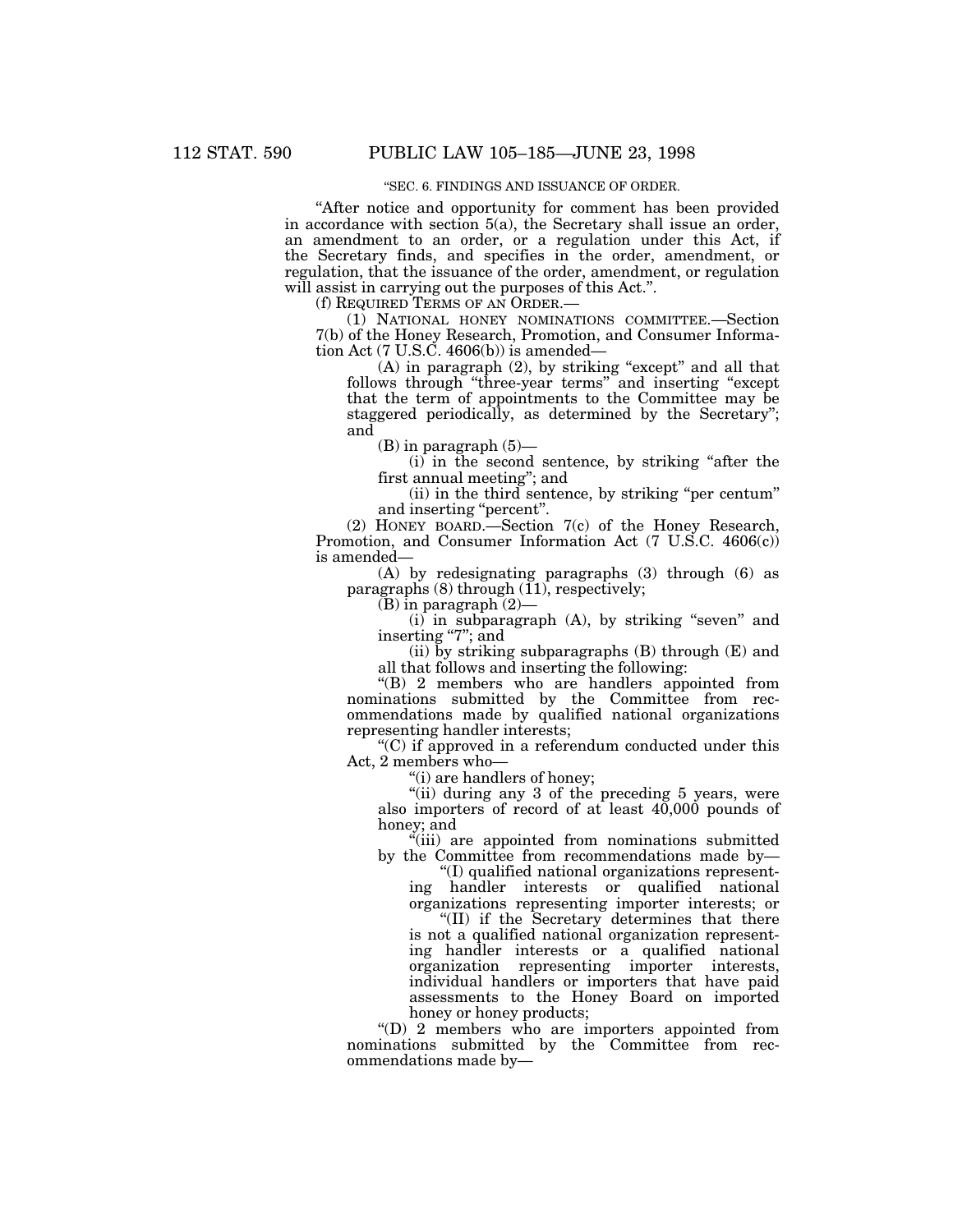''(i) qualified national organizations representing importer interests; or

"(ii) if the Secretary determines that there is not a qualified national organization representing importer interests, individual importers that have paid assessments to the Honey Board on imported honey or honey products; and

" $(E)$  1 member who is an officer, director, or employee of a national honey marketing cooperative appointed from nominations submitted by the Committee from recommendations made by qualified national honey marketing cooperatives.'';

(C) by inserting after paragraph (2) the following:

''(3) ALTERNATES.—The Committee shall submit nominations for an alternate for each member of the Honey Board described in paragraph (2). An alternate shall be appointed in the same manner as a member and shall serve when the member is absent from a meeting or is disqualified.

''(4) RECONSTITUTION.—

"(A) REVIEW.—If approved in a referendum conducted Regulations. under this Act and in accordance with rules issued by the Secretary, the Honey Board shall review, at times determined under subparagraph (E)—

''(i) the geographic distribution of the quantities of domestically produced honey assessed under the order; and

''(ii) changes in the annual average percentage of assessments owed by importers under the order relative to assessments owed by producers and handlers of domestic honey, including—

''(I) whether any changes in assessments owed on imported quantities are owed by importers described in paragraph (5)(B); or

"(II) whether such importers are handlerimporters described in paragraph (2)(C).

''(B) RECOMMENDATIONS.—If warranted and in accordance with this subsection, the Honey Board shall recommend to the Secretary—

''(i) changes in the regional representation of honey producers established by the Secretary;

"(ii) if necessary to reflect any changes in the proportion of domestic and imported honey assessed under the order or the source of assessments on imported honey or honey products, the reallocation of—

''(I) handler-importer member positions under paragraph (2)(C) as handler member positions under paragraph (2)(B);

''(II) importer member positions under para $graph (2)(D)$  as handler-importer member positions under paragraph (2)(C); or

''(III) handler-importer member positions under paragraph  $(2)(C)$  as importer member positions under paragraph (2)(D); or

"(iii) if necessary to reflect any changes in the proportion of domestic and imported honey or honey products assessed under the order, the addition of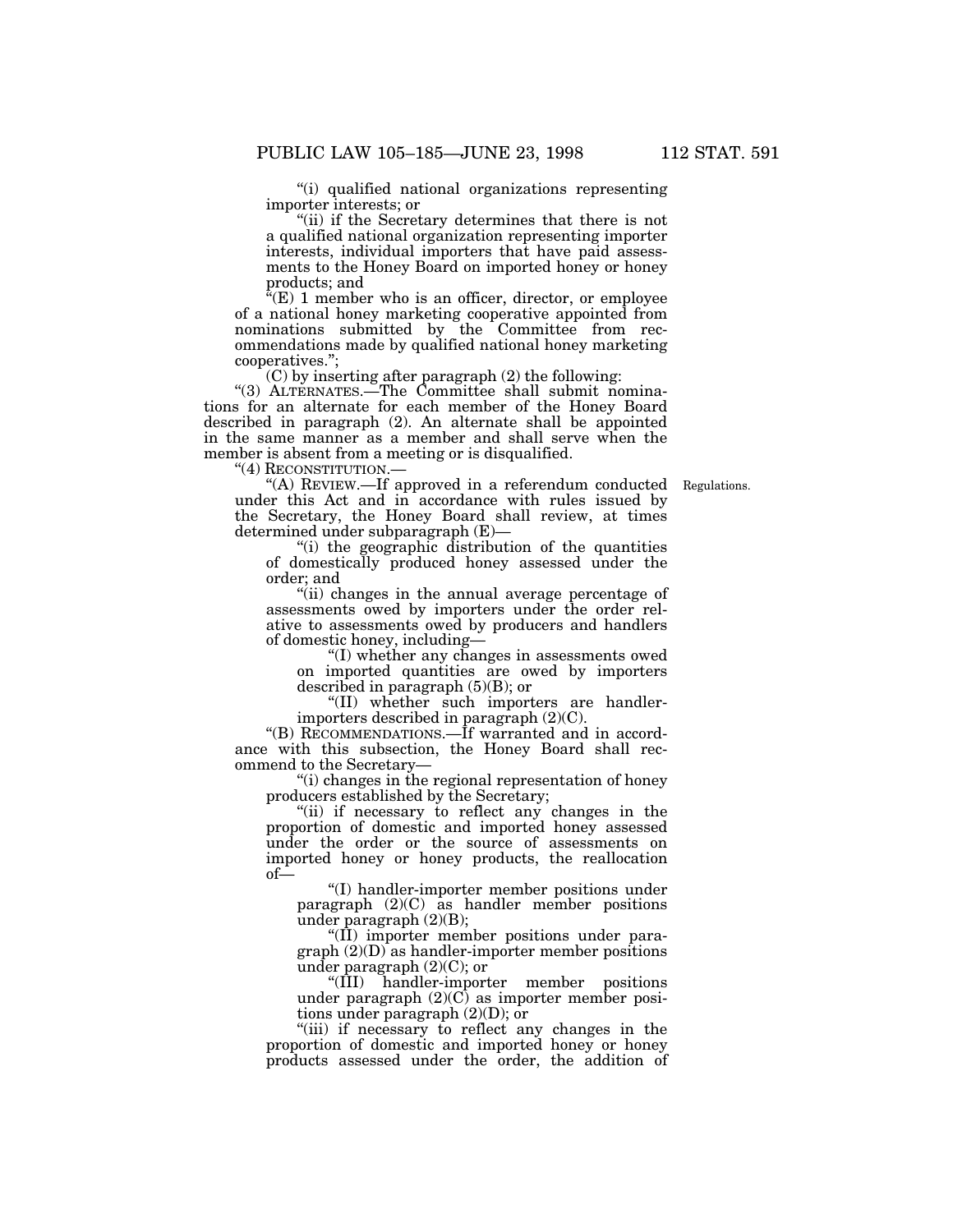members to the Honey Board under subparagraph (A),  $(B)$ ,  $(C)$ , or  $(D)$  of paragraph  $(2)$ .

 $\cdot(C)$  SCOPE OF REVIEW.—The review required under subparagraph (A) shall be based on data from the 5-year period preceding the year in which the review is conducted. ''(D) BASIS FOR RECOMMENDATIONS.—

''(i) IN GENERAL.—Except as provided in subparagraph (F), recommendations made under subparagraph (B) shall be based on—

''(I) the 5-year average annual assessments, excluding the 2 years containing the highest and lowest disparity between the proportion of assessments owed from imported and domestic honey or honey products, determined pursuant to the review that is conducted under subparagraph (A); and

''(II) whether any change in the average annual assessments is from the assessments owed by importers described in paragraph (5)(B) or from the assessments owed by handler-importers described in paragraph (2)(C).

"(ii) PROPORTIONS.—The Honey Board shall recommend a reallocation or addition of members pursuant to clause (ii) or (iii) of subparagraph (B) only if 1 or more of the following proportions change by more than 6 percent from the base period proportion determined in accordance with subparagraph (F):

''(I) The proportion of assessments owed by handler-importers described in paragraph (2)(C) compared with the proportion of assessments owed by importers described in paragraph (2)(D).

''(II) The proportion of assessments owed by importers compared with the proportion of assessments owed on domestic honey by producers and handlers.

''(E) TIMING OF REVIEW.—

''(i) IN GENERAL.—The Honey Board shall conduct the reviews required under this paragraph not more than once during each 5-year period.

''(ii) INITIAL REVIEW.—The Honey Board shall conduct the initial review required under this paragraph prior to the initial continuation referendum conducted under section 13(c) following the referendum conducted under section 14.

''(F) BASE PERIOD PROPORTIONS.—

''(i) IN GENERAL.—The base period proportions for determining the magnitude of change under subparagraph (D) shall be the proportions determined during the prior review conducted under this paragraph.

''(ii) INITIAL REVIEW.—In the case of the initial review required under subparagraph (E)(ii), the base period proportions shall be the proportions determined by the Honey Board for fiscal year 1996.

"(5) RESTRICTIONS ON NOMINATION AND APPOINTMENT.

''(A) PRODUCER-PACKERS AS PRODUCERS.—No producerpacker that, during any 3 of the preceding 5 years, purchased for resale more honey than the producer-packer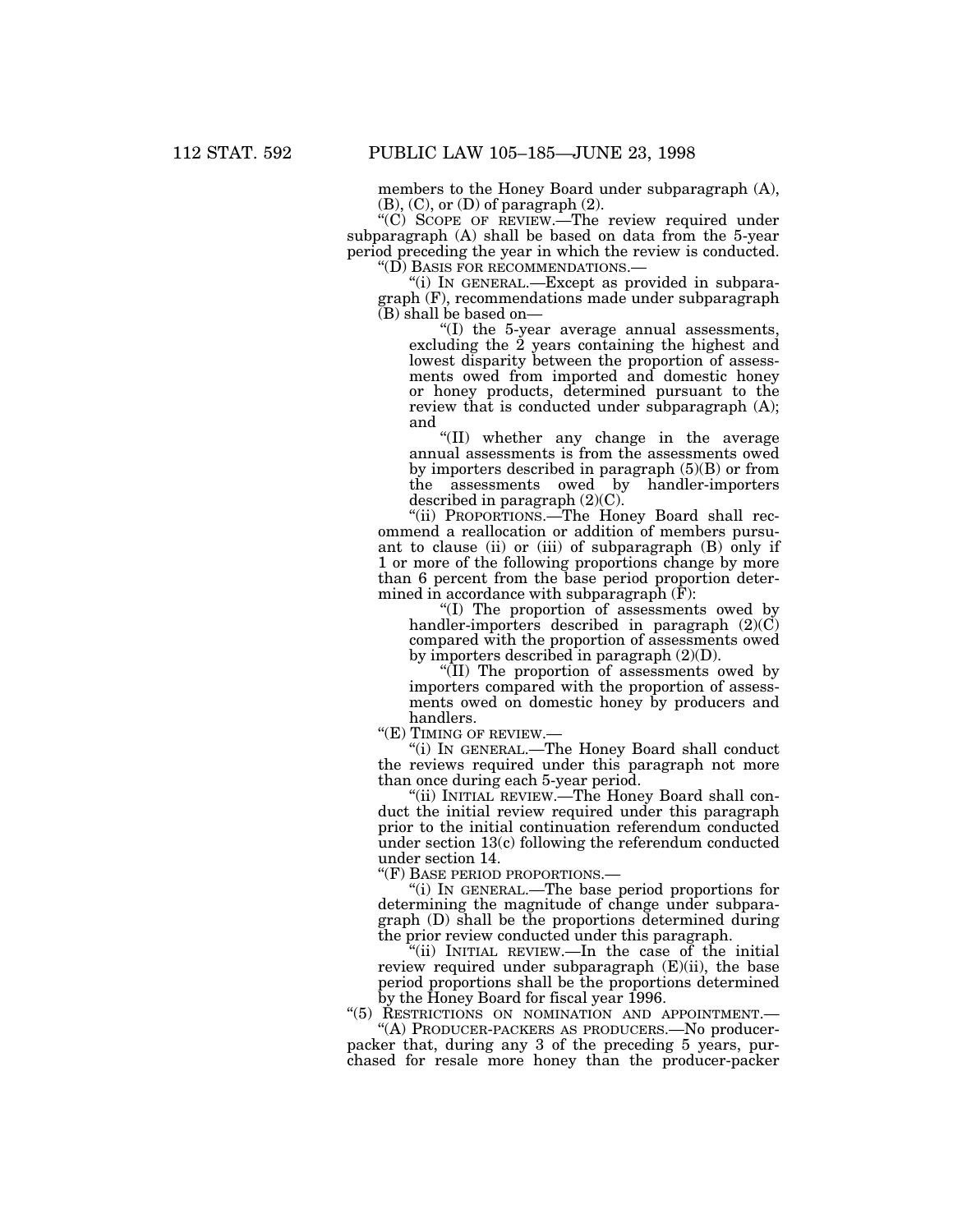produced shall be eligible for nomination or appointment to the Honey Board as a producer described in paragraph (2)(A) or as an alternate to such a producer.

''(B) IMPORTERS.—No importer that, during any 3 of the preceding 5 years, did not receive at least 75 percent of the gross income generated by the sale of honey and honey products from the sale of imported honey and honey products shall be eligible for nomination or appointment to the Honey Board as an importer described in paragraph (2)(D) or an alternate to such an importer.

''(6) CERTIFICATION OF ORGANIZATIONS.—

''(A) IN GENERAL.—The eligibility of an organization to participate in the making of recommendations to the Committee for nomination to the Honey Board to represent handlers or importers under this section shall be certified by the Secretary.

''(B) ELIGIBILITY CRITERIA.—Subject to the other provisions of this paragraph, the Secretary shall certify an organization that the Secretary determines meets the eligibility criteria established by the Secretary under this paragraph.

''(C) FINALITY.—An eligibility determination of the Secretary under this paragraph shall be final.

''(D) BASIS FOR CERTIFICATION.—Certification of an Reports. organization under this paragraph shall be based on, in addition to other available information, a factual report submitted by the organization that contains information considered relevant by the Secretary, including—

"(i) the geographic territory covered by the active membership of the organization;

"(ii) the nature and size of the active membership of the organization, including the proportion of the total number of active handlers or importers represented by the organization;

"(iii) evidence of the stability and permanency of the organization;

"(iv) sources from which the operating funds of the organization are derived;

 $\sqrt{\rm v}$  the functions of the organization; and

"(vi) the ability and willingness of the organization to further the purposes of this Act.

"(E) PRIMARY CONSIDERATIONS.—A primary consideration in determining the eligibility of an organization under this paragraph shall be whether—

''(i) the membership of the organization consists primarily of handlers or importers that derive a substantial quantity of their income from sales of honey and honey products; and

"(ii) the organization has an interest in the marketing of honey and honey products.

 $\sqrt[\infty]{F}$  NONMEMBERS.—As a condition of certification under this paragraph, an organization shall agree—

 $(ii)$  to notify nonmembers of the organization of Notification. Honey Board nomination opportunities for which the organization is certified to make recommendations to the Committee; and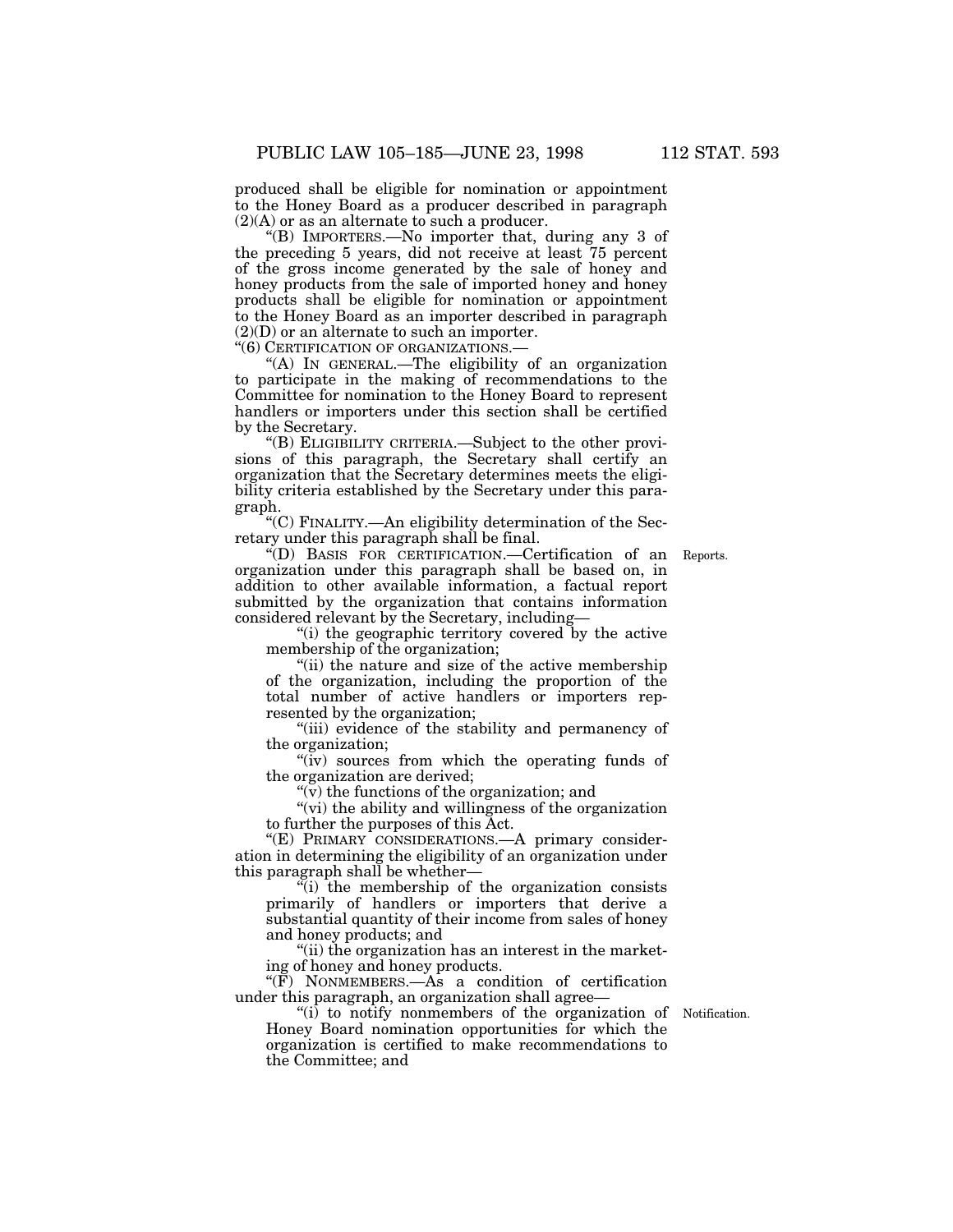''(ii) to consider the nomination of nonmembers when making the nominations of the organization to the Committee, if nonmembers indicate an interest in serving on the Honey Board.

"(7) MINIMUM PERCENTAGE OF HONEY PRODUCERS.- Notwithstanding any other provision of this subsection, at least 50 percent of the members of the Honey Board shall be honey producers.''; and

(D) in paragraph (8) (as so redesignated), by striking "except" and all that follows through "three-year terms" and inserting ''except that appointments to the Honey Board may be staggered periodically, as determined by the Secretary, to maintain continuity of the Honey Board with respect to all members and with respect to members representing particular groups.''.

 $(3)$  ASSESSMENTS.—Section  $7(e)$  of the Honey Research, Promotion, and Consumer Information Act (7 U.S.C. 4606(e)) is amended—

(A) by redesignating paragraphs (2) and (3) as paragraphs (4) and (5), respectively;

(B) by striking paragraph (1) and inserting the following:

" $(1)$  In GENERAL.—The Honey Board shall administer collection of the assessment provided for in this subsection, and may accept voluntary contributions from other sources, to finance the expenses described in subsections (d) and (f).

"(2) RATE.—Except as provided in paragraph  $(3)$ , the assessment rate shall be \$0.0075 per pound (payable in the manner described in section 9), with—

''(A) in the case of honey produced in the United States, \$0.0075 per pound payable by honey producers; and

''(B) in the case of honey or honey products imported into the United States, \$0.0075 per pound payable by honey importers.

''(3) ALTERNATIVE RATE APPROVED IN REFERENDUM.—If approved in a referendum conducted under this Act, the assessment rate shall be \$0.015 per pound (payable in the manner described in section 9)—

''(A) in the case of honey produced in the United States—

''(i) \$0.0075 per pound payable by—

''(I) honey producers; and

''(II) producer-packers on all honey produced by the producer-packers; and

''(ii) \$0.0075 per pound payable by—

''(I) handlers; and

''(II) producer-packers on all honey and honey products handled by the producer-packers, including honey produced by the producer-packers); and

''(B) in the case of honey and honey products imported into the United States, \$0.015 per pound payable by honey importers, of which \$0.0075 per pound represents the assessment due from the handler to be paid by the importer on behalf of the handler.'';

(C) in paragraph (4) (as so redesignated), by striking subparagraph  $(\overline{B})$  and inserting the following:

''(B) SMALL QUANTITIES.—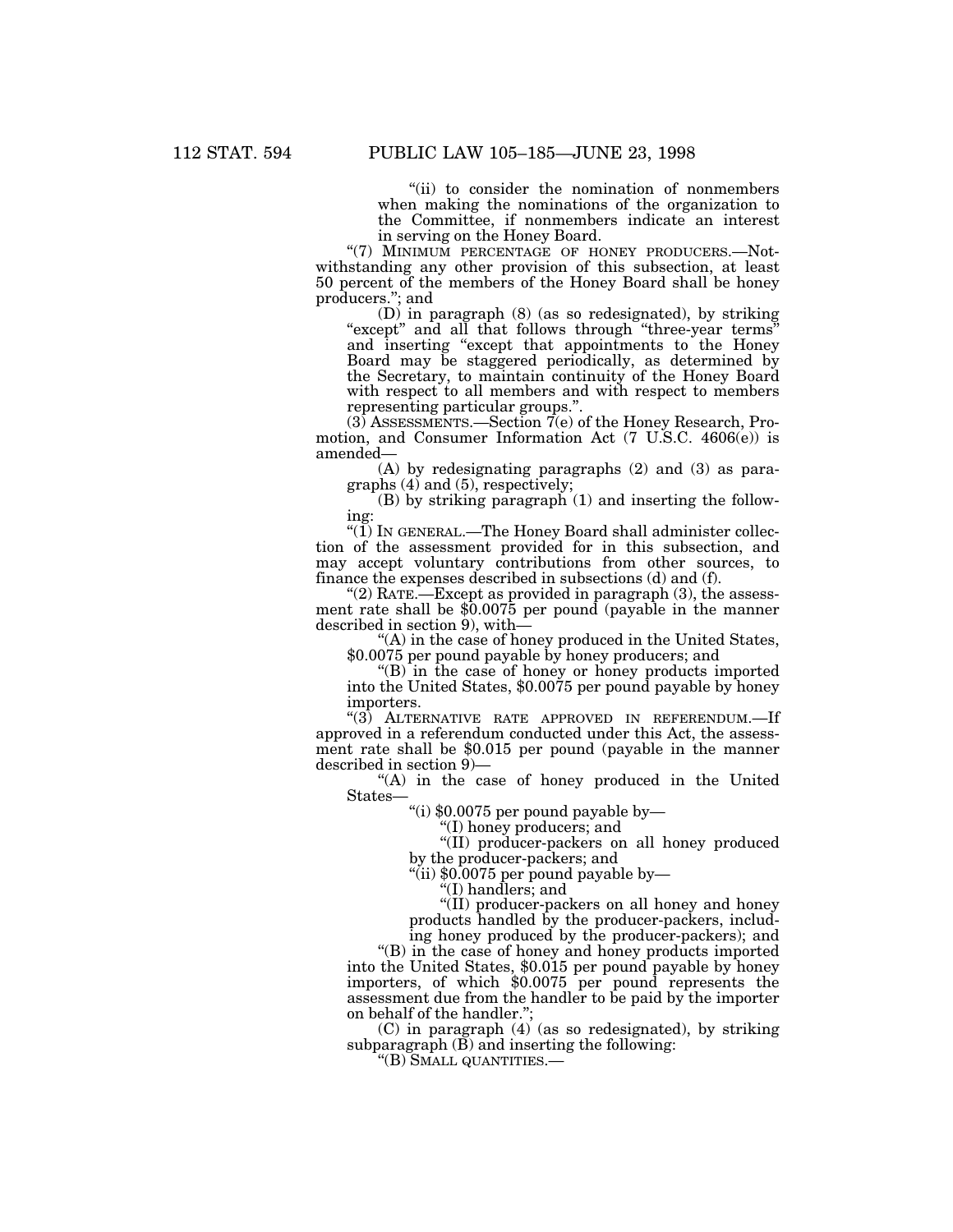''(i) IN GENERAL.—A producer, producer-packer, handler, or importer that produces, imports, or handles during a year less than 6,000 pounds of honey or honey products shall be exempt in that year from payment of an assessment on honey or honey products that the person distributes directly through local retail outlets, as determined by the Secretary, during that year.

''(ii) INAPPLICABILITY.—If a person no longer meets the requirements of clause (i) for an exemption, the person shall—

''(I) file a report with the Honey Board in Reports. the form and manner prescribed by the Honey Board; and

''(II) pay an assessment on or before March 15 of the subsequent year on all honey or honey products produced, imported, or handled by the person during the year in which the person no longer meets the requirements of clause (i) for an exemption.''; and

(D) in paragraph (5) (as so redesignated)—

(i) by inserting "handler," after "producer-packer" each place it appears;

 $(iii)$  by striking "paragraph  $(2)$ " and inserting "paragraph  $(4)$ "; and

(iii) by inserting ", handler," after "producer" the last place it appears.

(4) USE OF FUNDS.—Section 7(f) of the Honey Research, Promotion, and Consumer Information Act (7 U.S.C. 4606(f)) is amended—

(A) by striking ''(f) Funds collected by the Honey Board from the assessments'' and inserting the following: ''(f) FUNDS.—

''(1) USE.—Funds collected by the Honey Board'';

(B) by striking ''The Secretary shall'' and inserting the following:

''(3) REIMBURSEMENT.—The Secretary shall''; and

(C) by inserting after paragraph (1) (as designated by subparagraph  $(A)$ ) the following:

"(2) RESEARCH PROJECTS.-

"(A) IN GENERAL.—If approved in a referendum conducted under this Act, the Honey Board shall reserve at least 8 percent of all assessments collected during a year for expenditure on approved research projects designed to advance the cost effectiveness, competitiveness, efficiency, pest and disease control, and other management aspects of beekeeping, honey production, and honey bees.

''(B) CARRYOVER.—If all funds reserved under subparagraph (A) are not allocated to approved research projects in a year, any reserved funds remaining unallocated shall be carried forward for allocation and expenditure under subparagraph (A) in subsequent years.''.

(5) FALSE OR UNWARRANTED CLAIMS OR STATEMENTS.—Section 7(g) of the Honey Research, Promotion, and Consumer Information Act  $(7 \text{ U.S.C. } 4606(g))$  is amended by striking "with assessments collected'' and inserting ''by the Honey Board''.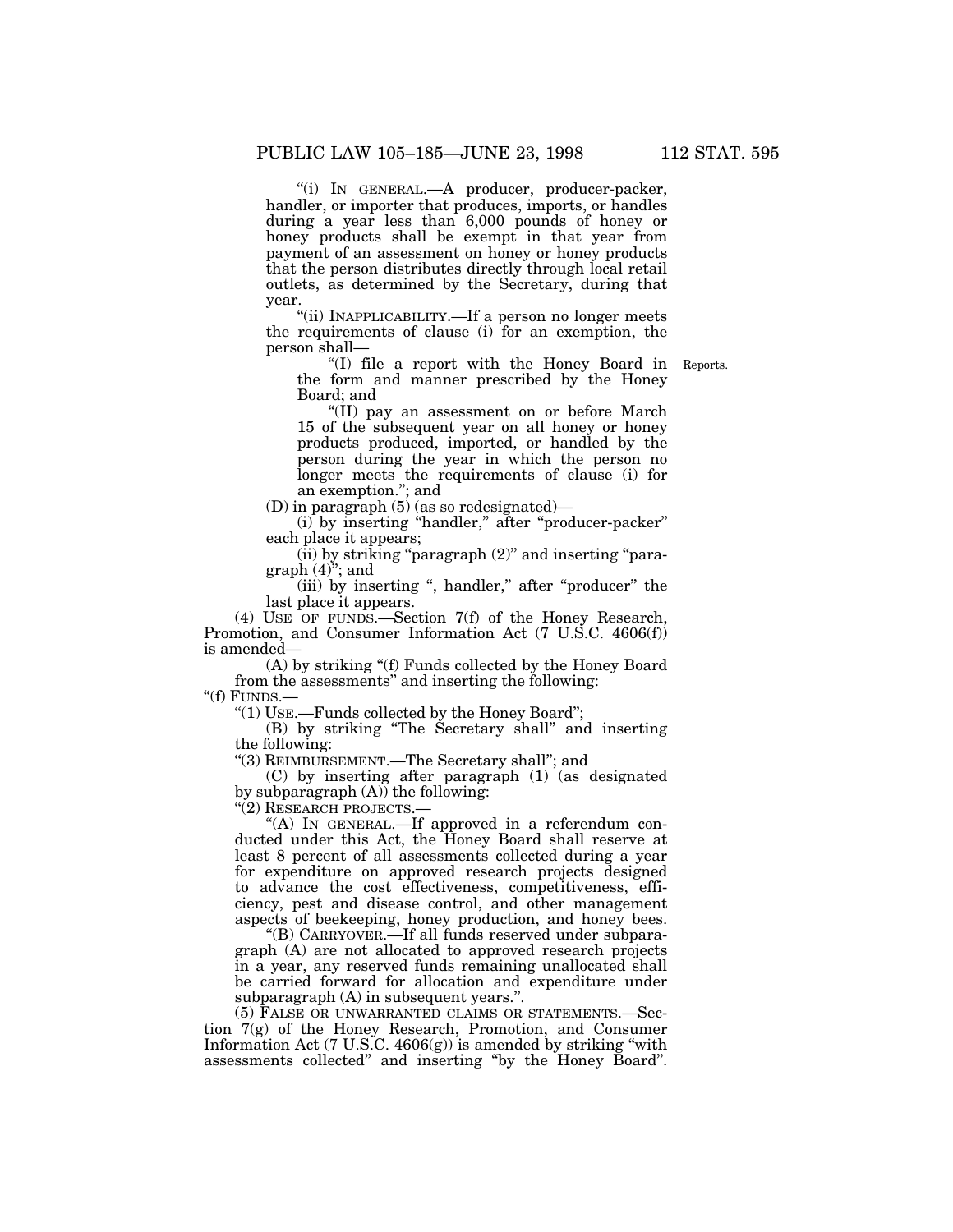(6) INFLUENCING GOVERNMENTAL POLICY OR ACTION.—Sec- tion 7(h) of the Honey Research, Promotion, and Consumer Information Act (7 U.S.C. 4606(h)) is amended by striking "through assessments authorized by" and inserting "by the Honey Board under''.

(g) PERMISSIVE TERMS AND PROVISIONS.—Section 8 of the Honey Research, Promotion, and Consumer Information Act (7 U.S.C. 4607) is amended—

(1) by inserting "(a) In GENERAL.—" before "On"; and

(2) by adding at the end the following:

''(8) If approved in a referendum conducted under this Act, providing authority for the development of programs and related rules and regulations that will, with the approval of the Secretary, establish minimum purity standards for honey and honey products that are designed to maintain a positive and wholesome marketing image for honey and honey products. ''(b) INSPECTION AND MONITORING SYSTEM.—

''(1) INSPECTION.—Any program, rule, or regulation under subsection (a)(8) may provide for the inspection, by the Secretary, of honey and honey products being sold for domestic consumption in, or for export from, the United States.

"(2) MONITORING SYSTEM.—The Honey Board may develop and recommend to the Secretary a system for monitoring the purity of honey and honey products being sold for domestic consumption in, or for export from, the United States, including a system for identifying adulterated honey.

"(3) COORDINATION WITH OTHER FEDERAL AGENCIES.—The Secretary may coordinate, to the maximum extent practicable, with the head of any other Federal agency that has authority to ensure compliance with labeling or other requirements relating to the purity of honey and honey products concerning an enforcement action against any person that does not comply with a rule or regulation issued by any other Federal agency concerning the labeling or purity requirements of honey and honey products.

"(4) AUTHORITY TO ISSUE REGULATIONS.—The Secretary may issue such rules and regulations as are necessary to carry out this subsection.

''(c) VOLUNTARY QUALITY ASSURANCE PROGRAM.—

"(1) IN GENERAL.—In addition to or independent of any program, rule, or regulation under subsection (b), the Honey Board, with the approval of the Secretary, may establish and carry out a voluntary quality assurance program concerning purity standards for honey and honey products.

''(2) COMPONENTS.—The program may include—

"(A) the establishment of an official Honey Board seal of approval to be displayed on honey and honey products of producers, handlers, and importers that participate in the voluntary program and are found to meet such standards of purity as are established under the program;

''(B) actions to encourage producers, handlers, and importers to participate in the program;

''(C) actions to encourage consumers to purchase honey and honey products bearing the official seal of approval; and

''(D) periodic inspections by the Secretary, or other parties approved by the Secretary, of honey and honey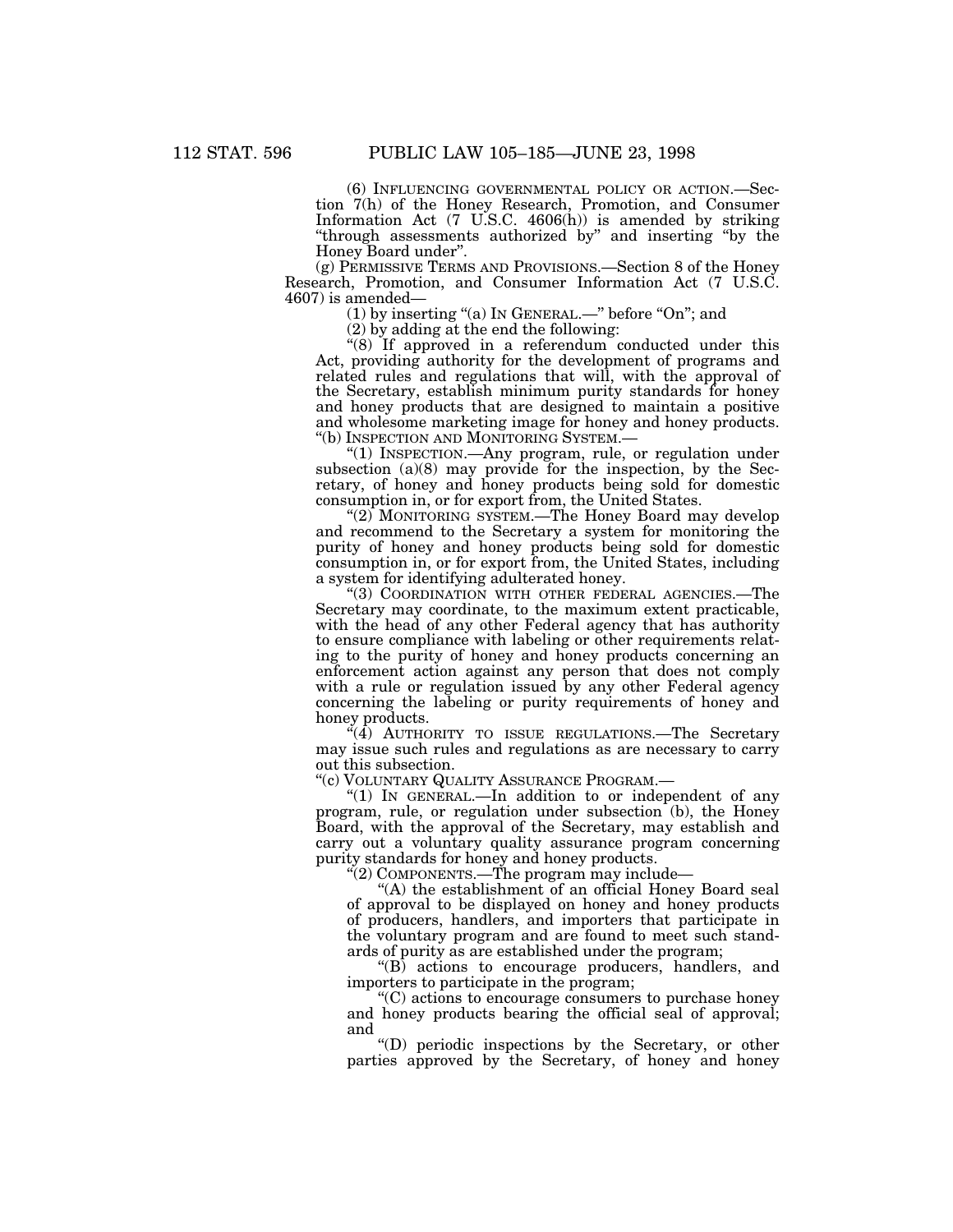products of producers, handlers, and importers that partici-<br>pate in the voluntary program.<br>"(3) DISPLAY OF SEAL OF APPROVAL.—To be eligible to dis-

play the official seal of approval established under paragraph (2)(A) on a honey or honey product, a producer, handler, or importer shall participate in the voluntary program under this subsection.

''(d) AUTHORITY OF THE SECRETARY.—Notwithstanding any other provision of this Act, the Secretary shall have the authority to approve or disapprove the establishment of minimum purity standards, the inspection and monitoring system under subsection (b), and the voluntary quality assurance program under subsection  $(c).$ 

(h) COLLECTION OF ASSESSMENTS.—

(1) NEW ASSESSMENT.—Section 9 of the Honey Research, Promotion, and Consumer Information Act (7 U.S.C. 4608) is amended—

(A) by striking subsection (a) and inserting the following:

''(a) HANDLERS.—Except as otherwise provided in this section, a first handler of honey shall be responsible, at the time of first purchase—

''(1) for the collection, and payment to the Honey Board, of the assessment payable by a producer under section  $\tilde{7}(e)(2)(A)$ or, if approved in a referendum conducted under this Act, under section  $7(e)(3)(A)(i)$ ; and

" $(2)$  if approved in a referendum conducted under this Act, for the payment to the Honey Board of an additional assessment payable by the handler under section 7(e)(3)(A)(ii).'';

(B) by striking subsection (c) and inserting the following:

''(c) IMPORTERS.—Except as otherwise provided in this section, at the time of entry of honey and honey products into the United States, an importer shall remit to the Honey Board through the United States Customs Service—

''(1) the assessment on the imported honey and honey products required under section  $7(e)(2)$ (B); or

" $(2)$  if approved in a referendum conducted under this Act, the assessment on the imported honey and honey products required under section  $7(e)(3)(B)$ , of which the amount payable under section  $7(e)(3)(A)(ii)$  represents the assessment due from the handler to be paid by the importer on behalf of the handler.''; and

(C) by striking subsection (e) and inserting the following:

''(e) PRODUCER-PACKERS.—Except as otherwise provided in this section, a producer-packer shall be responsible for the collection, and payment to the Honey Board, of—

" $(1)$  the assessment payable by the producer-packer under section  $7(e)(2)(A)$  or, if approved in a referendum conducted under this Act, under section 7(e)(3)(A)(i) on honey produced by the producer-packer;

" $(2)$  at the time of first purchase, the assessment payable by a producer under section  $7(e)(2)(A)$  or, if approved in a referendum conducted under this Act, under section  $7(e)(3)(A)(i)$ on honey purchased by the producer-packer as a first handler; and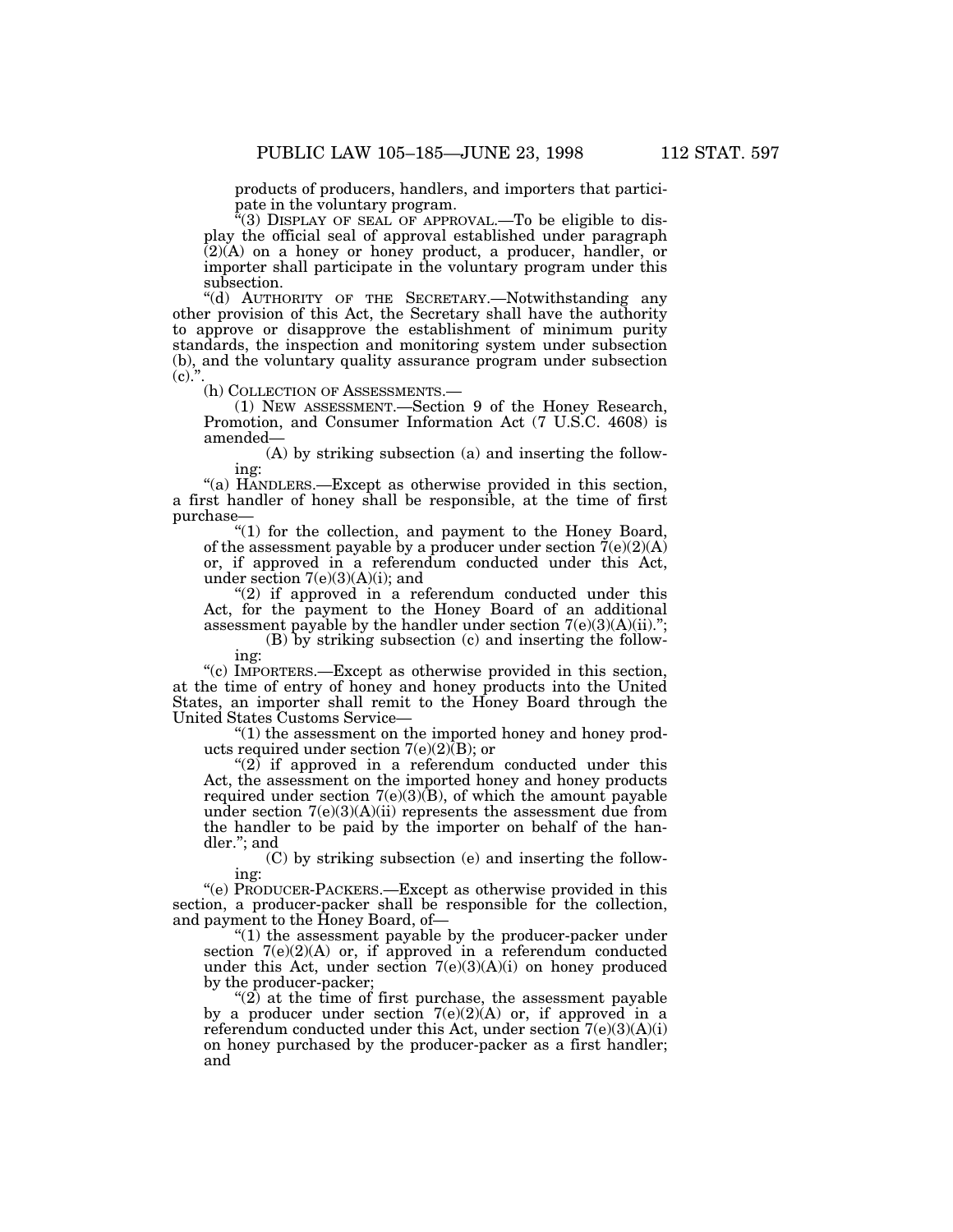"(3) if approved in a referendum conducted under this Act, an additional assessment payable by the producer-packer under section  $7(e)(3)(A)(ii)$ .".

(2) INSPECTION; BOOKS AND RECORDS.—Section 9 of the Honey Research, Promotion, and Consumer Information Act (7 U.S.C. 4608) is amended by striking subsection (f) and inserting the following:

''(f) INSPECTION; BOOKS AND RECORDS.—

''(1) IN GENERAL.—To make available to the Secretary and the Honey Board such information and data as are necessary to carry out this Act (including an order or regulation issued under this Act), a handler, importer, producer, or producerpacker responsible for payment of an assessment under this Act, and a person receiving an exemption from an assessment under section 7(e)(4), shall—

''(A) maintain and make available for inspection by the Secretary and the Honey Board such books and records as are required by the order and regulations issued under this Act; and

Reports.  $^{(1)}$   $(1)$  file reports at the times, in the manner, and having the content prescribed by the order and regulations, which reports shall include the total number of bee colonies maintained, the quantity of honey produced, and the quantity of honey and honey products handled or imported.

" $(2)$  EMPLOYEE OR AGENT. To conduct an inspection or review a report of a handler, importer, producer, or producerpacker under paragraph (1), an individual shall be an employee or agent of the Department or the Honey Board, and shall not be a member or alternate member of the Honey Board.

''(3) CONFIDENTIALITY.—An employee or agent described in paragraph (2) shall be subject to the confidentiality requirements of subsection  $(g)$ .".

(3) CONFIDENTIALITY OF INFORMATION; DISCLOSURE.—Section 9 of the Honey Research, Promotion, and Consumer Information Act (7 U.S.C. 4608) is amended by striking subsection (g) and inserting the following:

"(g) CONFIDENTIALITY OF INFORMATION; DISCLOSURE.

''(1) IN GENERAL.—All information obtained under subsection (f) shall be kept confidential by all officers, employees, and agents of the Department or of the Honey Board.

"(2) DISCLOSURE.—Information subject to paragraph  $(1)$ may be disclosed—

''(A) only in a suit or administrative hearing brought at the request of the Secretary, or to which the Secretary or any officer of the United States is a party, that involves the order with respect to which the information was furnished or acquired; and

''(B) only if the Secretary determines that the information is relevant to the suit or administrative hearing.

"(3) EXCEPTIONS.—Nothing in this subsection prohibits-''(A) the issuance of general statements based on the reports of a number of handlers subject to an order, if the statements do not identify the information furnished by any person; or

''(B) the publication, by direction of the Secretary, of the name of any person that violates any order issued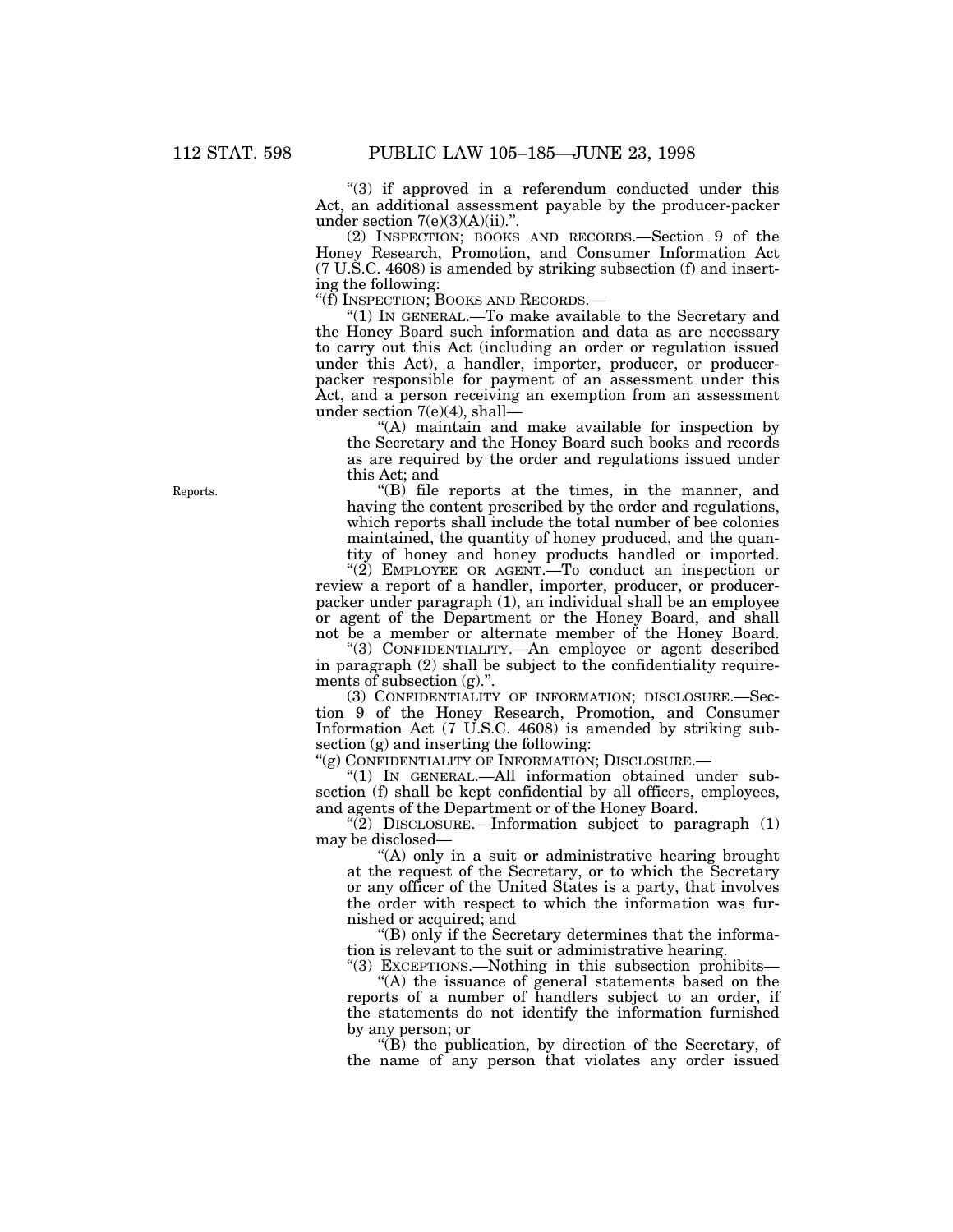under this Act, together with a statement of the particular provisions of the order violated by the person.

 $\sqrt{4}$ (4) VIOLATION.—Any person that knowingly violates this subsection, on conviction—

"(A) shall be fined not more than  $$1,000$ , imprisoned not more than 1 year, or both; and

''(B) if the person is an officer or employee of the Honey Board or the Department, shall be removed from office.''.

(4) REFUNDS.—Section 9 of the Honey Research, Promotion, and Consumer Information Act (7 U.S.C. 4608) is amended by striking subsection (h).

(5) ADMINISTRATION AND REMITTANCE.—Section 9 of the Honey Research, Promotion, and Consumer Information Act (7 U.S.C. 4608) (as amended by paragraph (4)) is amended by inserting after subsection (g) the following:

''(h) ADMINISTRATION AND REMITTANCE.—Administration and remittance of the assessments under this Act shall be conducted—

 $''(1)$  in the manner prescribed in the order and regulations issued under this Act; and

"(2) if approved in a referendum conducted under this Act, in a manner that ensures that all honey and honey products are assessed a total of, but not more than, \$0.015 per pound, including any producer or importer assessment.''.

(6) LIABILITY FOR ASSESSMENTS.—Section 9(i) of the Honey Research, Promotion, and Consumer Information Act (7 U.S.C.  $4608(i)$  is amended—

(A) by striking "(i) If" and inserting the following: ''(i) LIABILITY FOR ASSESSMENTS.—

"(1) PRODUCERS.—If"; and

(B) by adding at the end the following:

''(2) IMPORTERS.—If the United States Customs Service fails to collect an assessment from an importer or an importer fails to pay an assessment at the time of entry of honey and honey products into the United States under this section, the importer shall be responsible for the remission of the assessment to the Honey Board.''.

(i) PETITION AND REVIEW.—Section 10 of the Honey Research, Promotion, and Consumer Information Act (7 U.S.C. 4609) is amended by striking subsection (a) and inserting the following: ''(a) FILING OF PETITION; HEARING.—

"(1) In GENERAL.—Subject to paragraph (4), a person subject to an order may file a written petition with the Secretary—

''(A) that states that the order, any provision of the order, or any obligation imposed in connection with the order is not in accordance with law; and

''(B) that requests—

''(i) a modification of the order, provision, or obligation; or

''(ii) to be exempted from the order, provision, or obligation.

Regulations.

"(2) HEARING.—In accordance with regulations issued by the Secretary, the petitioner shall be given an opportunity for a hearing on the petition.

''(3) RULING.—After the hearing, the Secretary shall make a ruling on the petition that shall be final, if in accordance with law.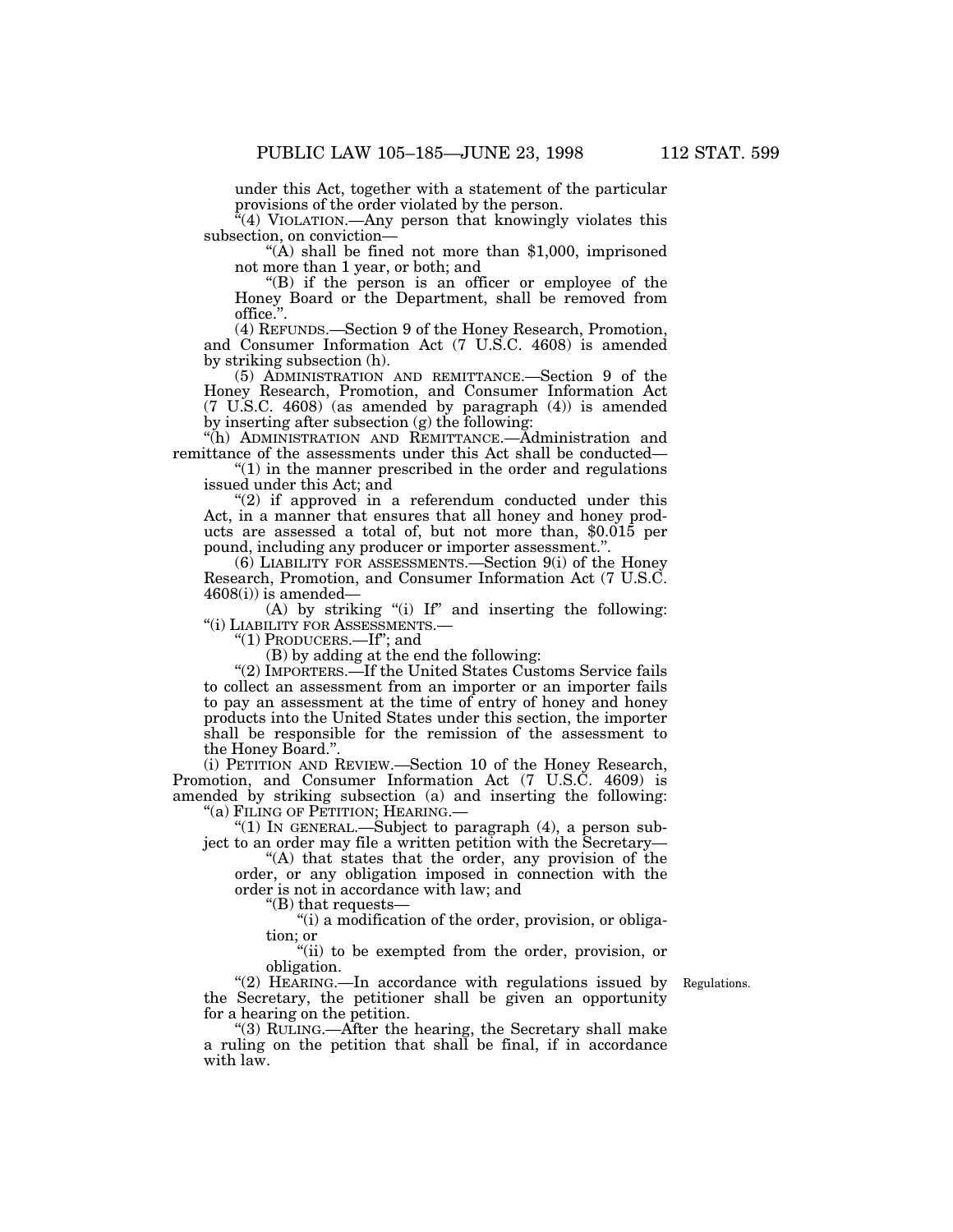"(4) STATUTE OF LIMITATIONS.—A petition filed under this subsection that challenges an order, any provision of the order, or any obligation imposed in connection with the order, shall be filed not later than 2 years after the later of—

''(A) the effective date of the order, provision, or obligation challenged in the petition; or

''(B) the date on which the petitioner became subject to the order, provision, or obligation challenged in the petition.''.

(j) ENFORCEMENT.—Subsections (a) and (b) of section 11 of the Honey Research, Promotion, and Consumer Information Act (7 U.S.C. 4610) are amended by striking ''plan'' each place it appears and inserting "order".

(k) REQUIREMENTS OF REFERENDUM.—Section 12 of the Honey Research, Promotion, and Consumer Information Act (7 U.S.C. 4611) is amended to read as follows:

# ''SEC. 12. REQUIREMENTS OF REFERENDUM.

"(a) In GENERAL.—For the purpose of ascertaining whether issuance of an order is approved by producers, importers, and in the case of an order assessing handlers, handlers, the Secretary shall conduct a referendum among producers, importers, and, in the case of an order assessing handlers, handlers, not exempt under section 7(e)(4), that, during a representative period determined by the Secretary, have been engaged in the production, importation, or handling of honey or honey products.

''(b) EFFECTIVENESS OF ORDER.—

"(1) IN GENERAL.—No order issued under this Act shall be effective unless the Secretary determines that—

"(A) the order is approved by a majority of the producers, importers, and if covered by the order, handlers, voting in the referendum; and

''(B) the producers, importers, and handlers comprising the majority produced, imported, and handled not less than 50 percent of the quantity of the honey and honey products produced, imported, and handled during the representative period by the persons voting in the referendum.

 $E^2(2)$  AMENDMENTS TO ORDERS.—The Secretary may amend an order in accordance with the administrative procedures specified in sections 5 and 6, except that the Secretary may not amend a provision of an order that implements a provision of this Act that specifically provides for approval in a referendum without the approval provided for in this section.

''(c) PRODUCER-PACKERS AND IMPORTERS.—

''(1) IN GENERAL.—Each producer-packer and each importer shall have 1 vote as a handler as well as 1 vote as a producer or importer (unless exempt under section  $7(e)(4)$ ) in all referenda concerning orders assessing handlers to the extent that the individual producer-packer or importer owes assessments as a handler.

" $(2)$  ATTRIBUTION OF QUANTITY OF HONEY.—For the purpose of subsection  $(b)(1)(B)$ —

''(A) the quantity of honey or honey products on which the qualifying producer-packer or importer owes assessments as a handler shall be attributed to the person's vote as a handler under paragraph (1); and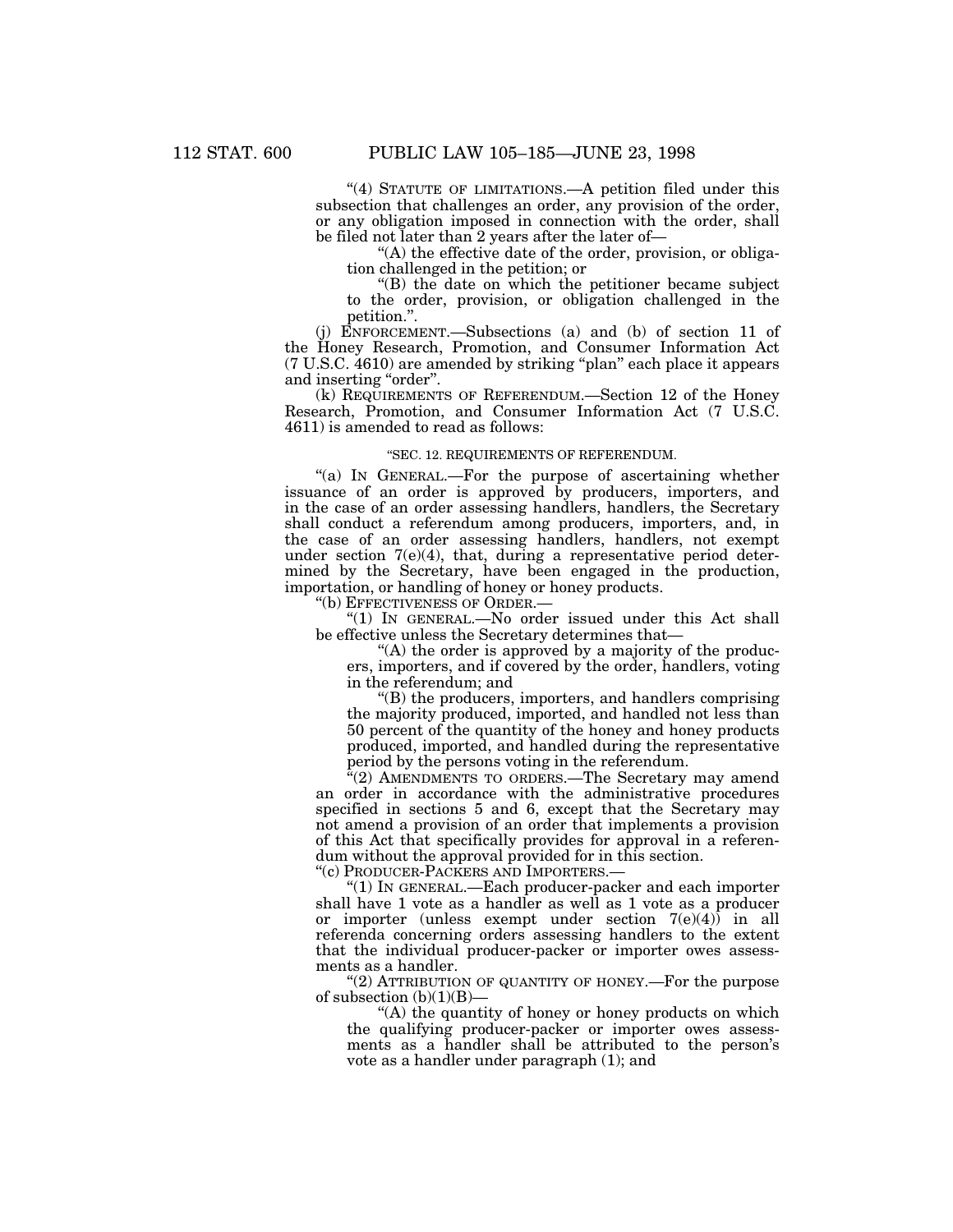''(B) the quantity of honey or honey products on which the producer-packer or importer owes an assessment as a producer or importer shall be attributed to the person's vote as a producer or importer.

''(d) CONFIDENTIALITY.—The ballots and other information or reports that reveal, or tend to reveal, the identity or vote of any producer, importer, or handler of honey or honey products shall be held strictly confidential and shall not be disclosed.".

(l) TERMINATION OR SUSPENSION.—Section 13 of the Honey Research, Promotion, and Consumer Information Act (7 U.S.C. 4612) is amended to read as follows:

# ''SEC. 13. TERMINATION OR SUSPENSION.

"(a) DEFINITION OF PERSON.—In this section, the term 'person' means a producer, importer, or handler.

''(b) AUTHORITY OF SECRETARY.—If the Secretary finds that an order issued under this Act, or any provision of the order, obstructs or does not tend to effectuate the purposes of this Act, the Secretary shall terminate or suspend the operation of the order or provision.

''(c) PERIODIC REFERENDA.—Except as provided in subsection  $(d)(3)$  and section 14(g), on the date that is 5 years after the date on which the Secretary issues an order authorizing the collection of assessments on honey or honey products under this Act, and every 5 years thereafter, the Secretary shall conduct a referendum to determine if the persons subject to assessment under the order approve continuation of the order in accordance with section 12.

''(d) REFERENDA ON REQUEST.—

''(1) IN GENERAL.—On the request of the Honey Board or the petition of at least 10 percent of the total number of persons subject to assessment under the order, the Secretary shall conduct a referendum to determine if the persons subject to assessment under the order approve continuation of the order in accordance with section 12.

''(2) LIMITATION.—Referenda conducted under paragraph (1) may not be held more than once every 2 years.

"(3) EFFECT ON PERIODIC REFERENDA.—If a referendum is conducted under this subsection and the Secretary determines that continuation of the order is approved under section 12, any referendum otherwise required to be conducted under subsection (c) shall not be held before the date that is 5 years after the date of the referendum conducted under this subsection.

''(e) TIMING AND REQUIREMENTS FOR TERMINATION OR SUSPEN-SION.—

"(1) In GENERAL.—The Secretary shall terminate or suspend an order at the end of the marketing year during which a referendum is conducted under subsection (c) or  $(d)$  if the Secretary determines that continuation of an order is not approved under section 12.

''(2) SUBSEQUENT REFERENDUM.—If the Secretary termi- Deadline. nates or suspends an order that assesses the handling of honey and honey products under paragraph (1), the Secretary shall, not later than 90 days after submission of a proposed order by an interested party—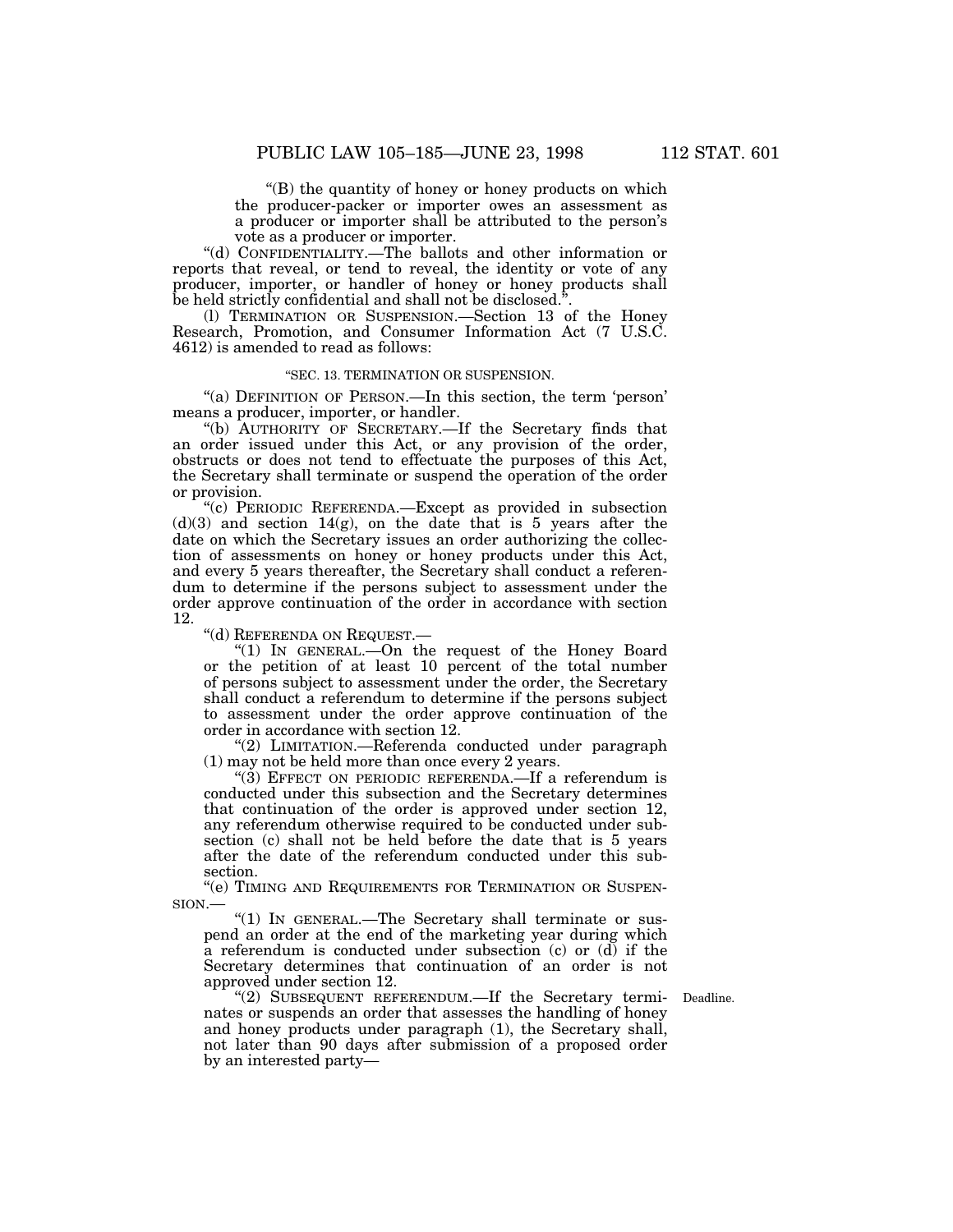''(A) propose another order to establish a research, promotion, and consumer information program; and

''(B) conduct a referendum on the order among persons that would be subject to assessment under the order.

''(3) EFFECTIVENESS OF ORDER.—Section 12 shall apply in determining the effectiveness of the subsequent amended order under paragraph (2).''.

(m) IMPLEMENTATION OF AMENDMENTS.—The Honey Research, Promotion, and Consumer Information Act is amended by inserting after section 13 (7 U.S.C. 4612) the following:

7 USC 4613.

Applicability.

# **''SEC. 14. IMPLEMENTATION OF AMENDMENTS MADE BY AGRICUL-TURAL RESEARCH, EXTENSION, AND EDUCATION REFORM ACT OF 1998.**

"(a) ISSUANCE OF AMENDED ORDER.—To implement the amendments made to this Act by section 605 of the Agricultural Research, Extension, and Education Reform Act of 1998 (other than subsection (m) of that section), the Secretary shall issue an amended order under section 4 that reflects those amendments.

''(b) PROPOSAL OF AMENDED ORDER.—Not later than 90 days after the date of enactment of this section, the Secretary shall publish a proposed order under section 4 that reflects the amendments made by section 605 of the Agricultural Research, Extension, and Education Reform Act of 1998. The Secretary shall provide notice and an opportunity for public comment on the proposed order in accordance with section 5.

''(c) ISSUANCE OF AMENDED ORDER.—Not later than 240 days after publication of the proposed order, the Secretary shall issue an order under section 6, taking into consideration the comments received and including in the order such provisions as are necessary to ensure that the order conforms with the amendments made by section 605 of the Agricultural Research, Extension, and Education Reform Act of 1998.

''(d) REFERENDUM ON AMENDED ORDER.—

''(1) REQUIREMENT.—

''(A) IN GENERAL.—On issuance of an order under section 6 reflecting the amendments made by section 605 of the Agricultural Research, Extension, and Education Reform Act of 1998, the Secretary shall conduct a referendum under this section for the sole purpose of determining whether the order as amended shall become effective.

''(B) INDIVIDUAL PROVISIONS.—No individual provision of the amended order shall be subject to a separate vote under the referendum.

"(2) ELIGIBLE VOTERS.—The Secretary shall conduct the referendum among persons subject to assessment under the order that have been producers, producer-packers, importers, or handlers during the 2-calendar-year period that precedes the referendum, which period shall be considered to be the representative period.

''(3) DETERMINATION OF QUANTITY.—

''(A) IN GENERAL.—Producer-packers, importers, and handlers shall be allowed to vote as if—

''(i) the amended order had been in place during the representative period described in paragraph  $(2)$ ; and

Deadline. Publication.

Notice.

Deadline.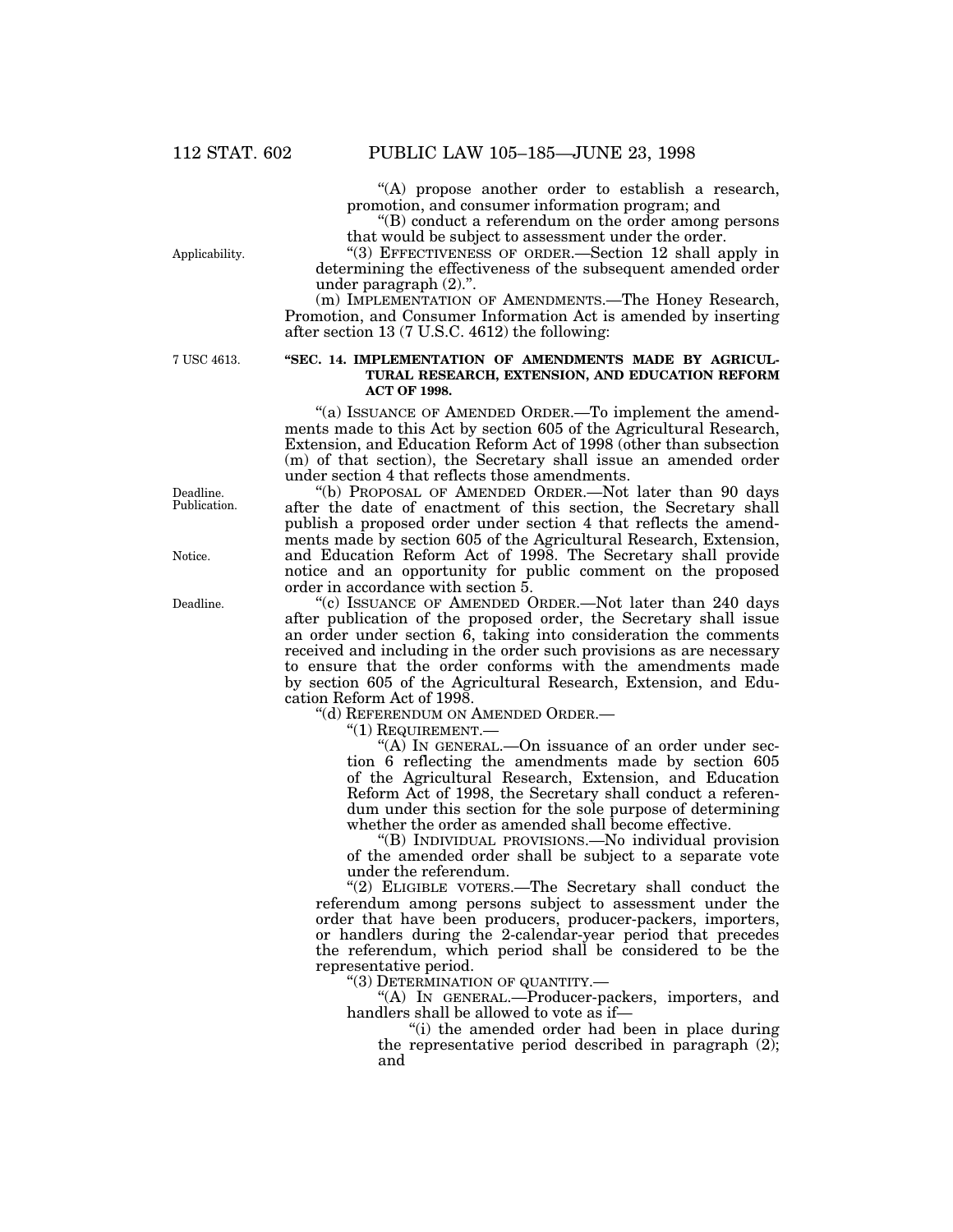''(ii) they had owed the increased assessments provided by the amended order.

"(B) VOTES AND ATTRIBUTED QUANTITY FOR PRODUCER-PACKERS AND IMPORTERS.—The votes and the quantity of honey and honey products attributed to the votes of producer-packers and importers shall be determined in accordance with section 12.

''(C) ATTRIBUTED QUANTITY FOR HANDLERS.—The quantity of honey and honey products attributed to the vote of a handler shall be the quantity handled in the representative period described in paragraph (2) for which the handler would have owed assessments had the amended order been in effect.

"(4) EFFECTIVENESS OF ORDER.—The amended order shall become effective only if the Secretary determines that the amended order is effective in accordance with section 12.

''(e) CONTINUATION OF EXISTING ORDER IF AMENDED ORDER IS REJECTED.—If adoption of the amended order is not approved—

''(1) the order issued under section 4 that is in effect on the date of enactment of this section shall continue in full force and effect; and

" $(2)$  the Secretary may amend the order to ensure the conformity of the order with this Act (as in effect on the day before the date of enactment of this section).

''(f) EFFECT OF REJECTION ON SUBSEQUENT ORDERS.—

"(1) IN GENERAL.—Subject to paragraph (2), if adoption of the amended order is not approved in the referendum required under subsection (d), the Secretary may issue an amended order that implements some or all of the amendments made to this Act by section 605 of the Agricultural Research, Extension, and Education Reform Act of 1998, or makes other changes to an existing order, in accordance with the administrative procedures specified in sections 5 and 6.

 $f(2)$  APPROVAL.—An amendment to an order that implements a provision that is subject to a referendum shall be approved in accordance with section 12 before becoming effective.

"(g) EFFECT ON PERIODIC REFERENDA. If the amended order becomes effective, any referendum otherwise required to be conducted under section 13(c) shall not be held before the date that is 5 years after the date of the referendum conducted under this section.''.

#### SEC. 606. TECHNICAL CORRECTIONS.

Effective date. 7 USC 3319d.

(a) SUPPLEMENTAL AND ALTERNATIVE CROPS RESEARCH.—Effective as of April 6, 1996, section 819(b)(5) of the Federal Agriculture Improvement and Reform Act of 1996 (Public Law 104–127; 110 Stat. 1167) is amended by striking "paragraph  $(3)$ " and inserting "subsection  $(c)(3)$ ".

(b) JOINT COUNCIL ON FOOD AND AGRICULTURAL SCIENCES.— Section 1413(b) of the National Agricultural Research, Extension, and Teaching Policy Act of 1977 (7 U.S.C. 3128(b)) is amended by striking ''Joint Council, the Advisory Board,'' and inserting ''Advisory Board''.

(c) ADVISORY BOARD.—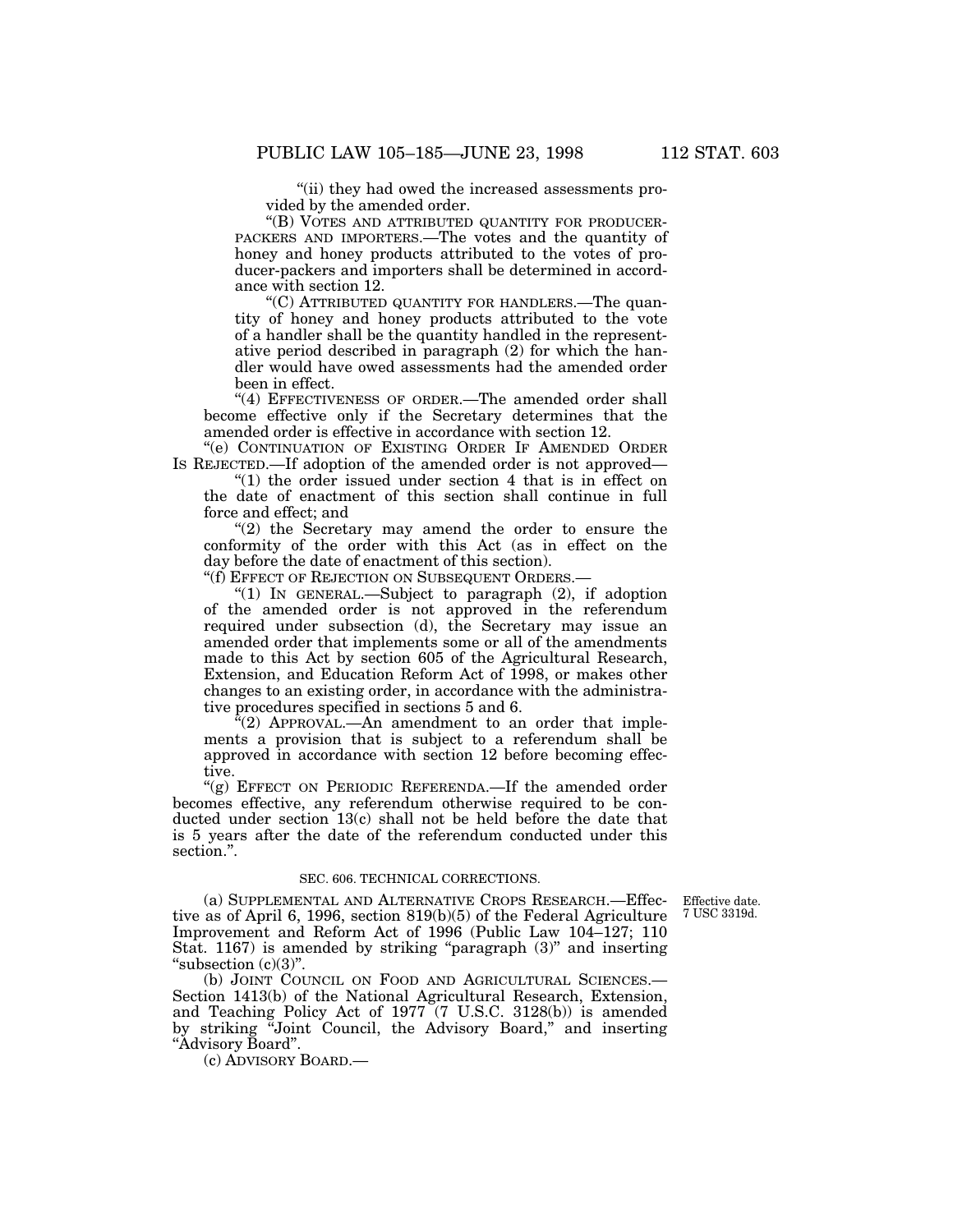(1) SUPPORT FOR ADVISORY BOARD.—Section 1412 of the National Agricultural Research, Extension, and Teaching Policy Act of 1977 (7 U.S.C. 3127) is amended—

(A) in subsections (a) and (b), by striking ''their duties'' each place it appears and inserting ''its duties''; and

(B) in subsection (c), by striking ''their recommendations'' and inserting ''its recommendations''.

(2) GENERAL PROVISIONS.—Section 1413(a) of the National Agricultural Research, Extension, and Teaching Policy Act of 1977 (7 U.S.C. 3128(a)) is amended by striking ''their powers'' and inserting "its duties".

(d) ANIMAL HEALTH AND DISEASE RESEARCH.—The National Agricultural Research, Extension, and Teaching Policy Act of 1977 is amended—

(1) in section 1430 (7 U.S.C. 3192)—

 $(A)$  in paragraph  $(3)$ , by adding "and" at the end; (B) by striking paragraph (4); and

(C) by redesignating paragraph (5) as paragraph (4); (2) in section 1433(b)(3) (7 U.S.C. 3195(b)(3)), by striking "with the advice, when available, of the Board";

(3) in section 1434(c) (7 U.S.C. 3196(c))—

(A) in the second sentence, by striking "and the Board"; and

(B) in the fourth sentence, by striking '', the Advisory Board, and the Board" and inserting "and the Advisory Board''; and

(4) in the first sentence of section 1437 (7 U.S.C. 3199), by striking ''with the advice, when available, of the Board''.

(e) RANGELAND RESEARCH.—The second sentence of section 1483(b) of the National Agricultural Research, Extension, and Teaching Policy Act of 1977 (7 U.S.C. 3336(b)) is amended by striking the last sentence.

(f) PLANT AND ANIMAL PEST AND DISEASE CONTROL PROGRAM.— Section 1629(g) of the Food, Agriculture, Conservation, and Trade Act of 1990  $(7 \text{ U.S.C. } 5832(g))$  is amended by striking "section  $1650,$ "

Effective date. (g) GRANTS TO UPGRADE 1890 INSTITUTIONS EXTENSION FACILI-TIES.—Effective as of April 6, 1996, section 873 of the Federal Agriculture Improvement and Reform Act of 1996 (Public Law 7 USC 3224. 104–127; 110 Stat. 1175) is amended by striking ''1981'' and inserting "1985".

(h) COMPETITIVE AND SPECIAL GRANTS.—The Competitive, Special, and Facilities Research Grant Act (7 U.S.C. 450i) is amended—

(1) in subsection (b)(1), by striking ''Joint Council on Food and Agricultural Sciences and the National Agricultural Research and Extension Users Advisory Board'' and inserting ''National Agricultural Research, Extension, Education, and Economics Advisory Board (as established under section 1408 of the National Agricultural Research, Extension, and Teaching Policy Act of 1977 (7 U.S.C. 3123))"; and

(2) by striking subsection (l).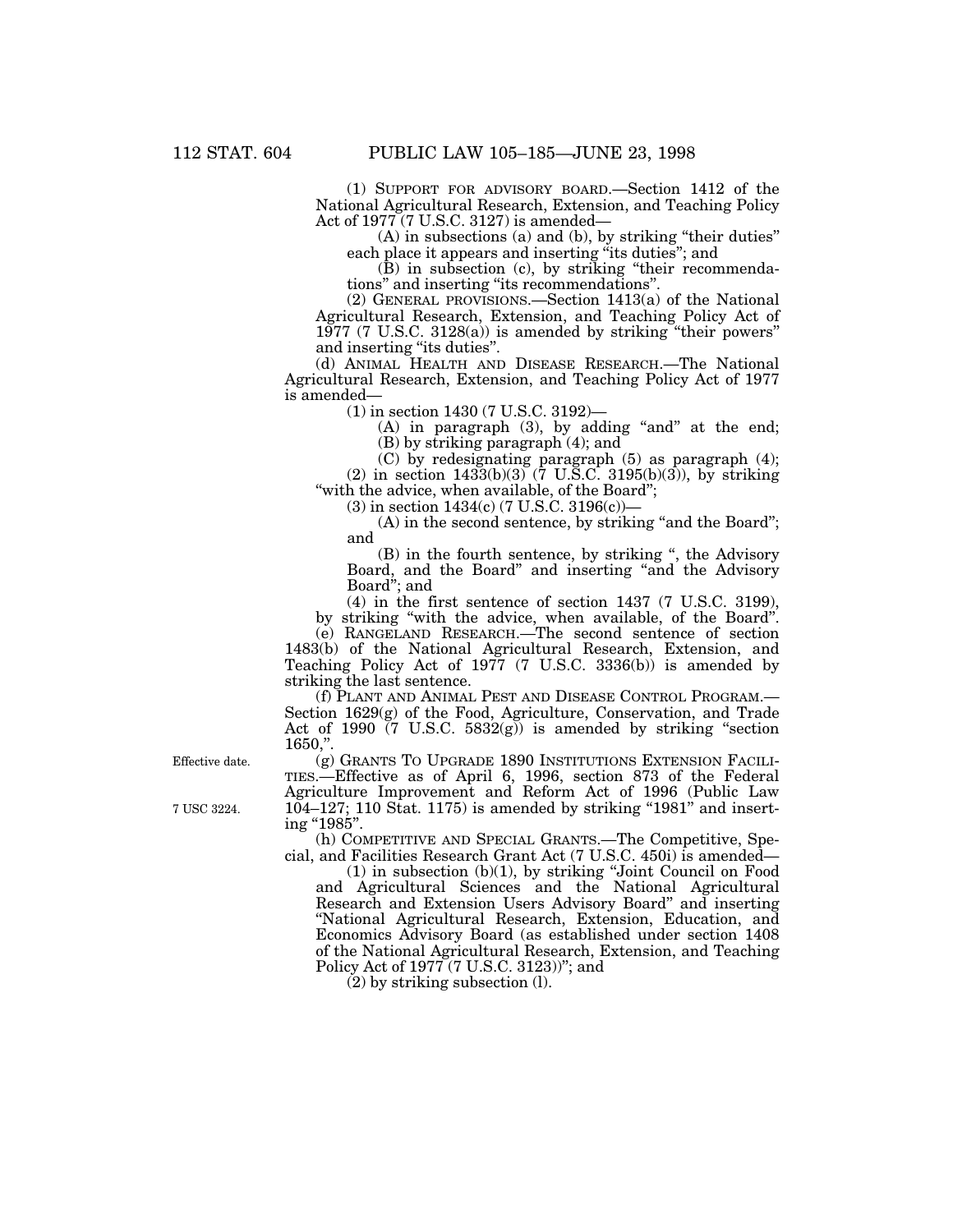# **Subtitle B—New Authorities**

#### SEC. 611. NUTRIENT COMPOSITION DATA. 7 USC 7651.

(a) IN GENERAL.—The Secretary of Agriculture shall update, on a periodic basis, nutrient composition data.

(b) REPORT.—Not later than 180 days after the date of enact- Deadline. ment of this Act, the Secretary shall submit to the Committee on Agriculture of the House of Representatives and the Committee on Agriculture, Nutrition, and Forestry of the Senate a report that describes—

(1) the method the Secretary will use to update nutrient composition data, including the quality assurance criteria that will be used and the method for generating the data; and

(2) the timing for updating the data.

#### SEC. 612. NATIONAL SWINE RESEARCH CENTER.

Subject to the availability of appropriations to carry out this section, or through a reprogramming of funds provided for swine research to carry out this section pursuant to established procedures, during the period beginning on the date of enactment of this Act and ending December 31, 1998, the Secretary of Agriculture, acting through the Agricultural Research Service, may accept as a gift, and administer, the National Swine Research Center located in Ames, Iowa.

#### **SEC. 613. ROLE OF SECRETARY REGARDING FOOD AND AGRICUL-** 7 USC 7652. **TURAL SCIENCES RESEARCH AND EXTENSION.**

The Secretary of Agriculture shall be the principal official in the executive branch responsible for coordinating all Federal research and extension activities related to food and agricultural sciences.

#### SEC. 614. OFFICE OF PEST MANAGEMENT POLICY. 7 USC 7653.

(a) PURPOSE.—The purpose of this section is to establish an Office of Pest Management Policy to provide for the effective coordination of agricultural policies and activities within the Department of Agriculture related to pesticides and of the development and use of pest management tools, while taking into account the effects of regulatory actions of other government agencies.

(b) ESTABLISHMENT OF OFFICE; PRINCIPAL RESPONSIBILITIES.— The Secretary of Agriculture shall establish in the Department an Office of Pest Management Policy, which shall be responsible for—

(1) the development and coordination of Department policy on pest management and pesticides;

(2) the coordination of activities and services of the Department, including research, extension, and education activities, regarding the development, availability, and use of economically and environmentally sound pest management tools and practices

(3) assisting other agencies of the Department in fulfilling their responsibilities related to pest management or pesticides under the Food Quality Protection Act of 1996 (Public Law 104–170; 110 Stat. 1489), the Federal Insecticide, Fungicide, and Rodenticide Act (7 U.S.C. 136 et seq.), the Federal Food, Drug, and Cosmetic Act (21 U.S.C. 301 et seq.), and other applicable laws; and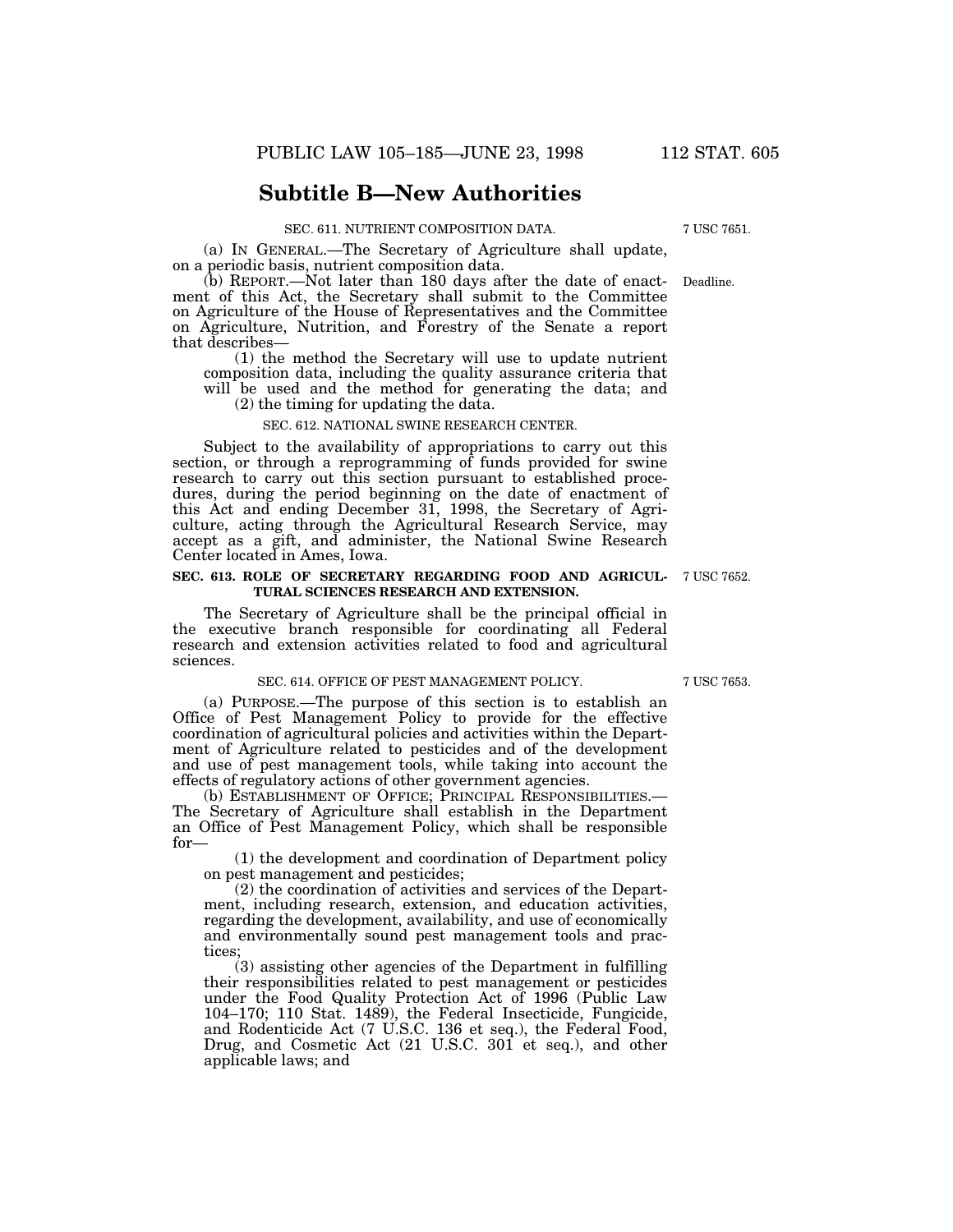(4) performing such other functions as may be required by law or prescribed by the Secretary.<br>(c) INTERAGENCY COORDINATION.—In support of its responsibil-

ities under subsection (b), the Office of Pest Management Policy shall provide leadership to ensure coordination of interagency activities with the Environmental Protection Agency, the Food and Drug Administration, and other Federal and State agencies.

(d) OUTREACH.—The Office of Pest Management Policy shall consult with agricultural producers that may be affected by pest ment or other agencies as necessary in carrying out the Office's responsibilities under this section.

(e) DIRECTOR.—The Office of Pest Management Policy shall be under the direction of a Director appointed by the Secretary, who shall report directly to the Secretary or a designee of the Secretary.

(f) AUTHORIZATION OF APPROPRIATIONS.—There are authorized to be appropriated such sums as are necessary to carry out this section for each of fiscal years 1999 through 2002.

7 USC 7654.

# **SEC. 615. FOOD SAFETY RESEARCH INFORMATION OFFICE AND NATIONAL CONFERENCE.**

(a) FOOD SAFETY RESEARCH INFORMATION OFFICE.— (1) ESTABLISHMENT.—The Secretary of Agriculture shall establish a Food Safety Research Information Office at the National Agricultural Library.

(2) PURPOSE.—The Office shall provide to the research community and the general public information on publicly funded, and to the maximum extent practicable, privately funded food safety research initiatives for the purpose of—

(A) preventing unintended duplication of food safety research; and

(B) assisting the executive and legislative branches of the Federal Government and private research entities to assess food safety research needs and priorities.<br>(3) COOPERATION.—The Office shall carry out this sub-

section in cooperation with the National Institutes of Health, the Food and Drug Administration, the Centers for Disease Control and Prevention, public institutions, and, on a voluntary basis, private research entities.

(b) NATIONAL CONFERENCE; ANNUAL WORKSHOPS.—Not later than 120 days after the date of enactment of this Act, the Secretary shall sponsor a conference to be known as the ''National Conference on Food Safety Research'', for the purpose of beginning the task of prioritization of food safety research. The Secretary shall sponsor annual workshops in each of the subsequent 4 years after the conference so that priorities can be updated or adjusted to reflect changing food safety concerns.

 $(c)$  FOOD SAFETY REPORT.—With regard to the study and report to be prepared by the National Academy of Sciences on the scientific and organizational needs for an effective food safety system, the study shall include recommendations to ensure that the food safety inspection system, within the resources traditionally available to existing food safety agencies, protects the public health.

# **SEC. 616. SAFE FOOD HANDLING EDUCATION.**

The Secretary of Agriculture shall continue to develop a national program of safe food handling education for adults and

Deadline.

7 USC 7655.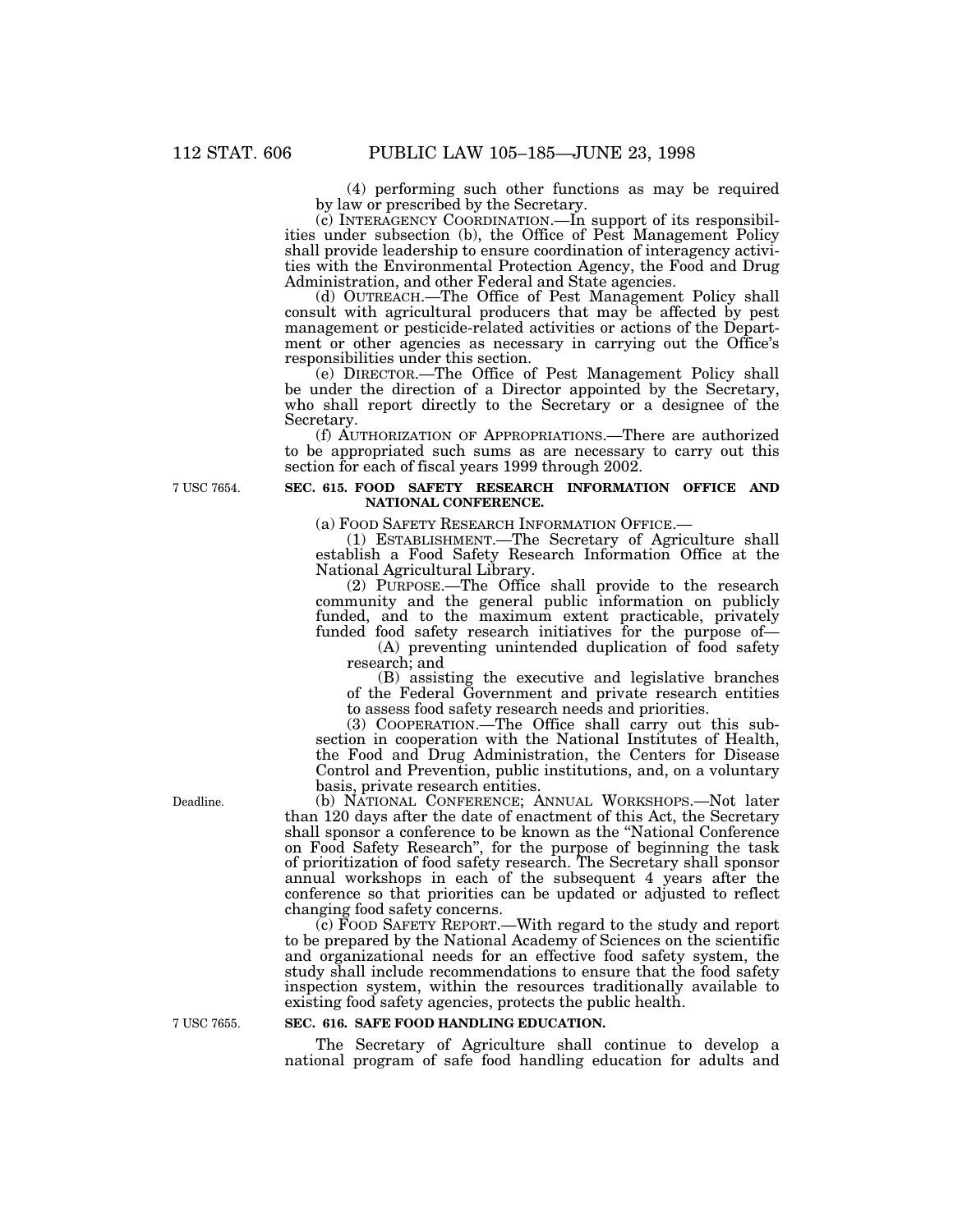young people to reduce the risk of food-borne illness. The national program shall be suitable for adoption and implementation through State cooperative extension services and school-based education programs.

#### **SEC. 617. REIMBURSEMENT OF EXPENSES INCURRED UNDER SHEEP PROMOTION, RESEARCH, AND INFORMATION ACT OF 1994.**

Using funds available to the Agricultural Marketing Service, the Service may reimburse the American Sheep Industry Association for expenses incurred by the American Sheep Industry Association between February 6, 1996, and May 17, 1996, in preparation for the implementation of a sheep and wool promotion, research, education, and information order under the Sheep Promotion, Research, and Information Act of 1994 (7 U.S.C. 7101 et seq.).

## **SEC. 618. DESIGNATION OF CRISIS MANAGEMENT TEAM WITHIN** 7 USC 7656. **DEPARTMENT.**

(a) DESIGNATION OF CRISIS MANAGEMENT TEAM.—The Secretary of Agriculture shall designate a Crisis Management Team within the Department of Agriculture, which shall be—

(1) composed of senior departmental personnel with strong subject matter expertise selected from each relevant agency of the Department; and

(2) headed by a team leader with management and commu- nications skills.

(b) DUTIES OF CRISIS MANAGEMENT TEAM.—The Crisis Manage- ment Team shall be responsible for the following:

(1) Developing a Department-wide crisis management plan, ment agencies and other large organizations, and developing written procedures for the implementation of the crisis manage- ment plan.

(2) Conducting periodic reviews and revisions of the crisis management plan and procedures developed under paragraph (1).

(3) Ensuring compliance with crisis management proce- dures by personnel of the Department and ensuring that appro- priate Department personnel are familiar with the crisis management plan and procedures and are encouraged to bring information regarding crises or potential crises to the attention of members of the Crisis Management Team.

(4) Coordinating the Department's information gathering and dissemination activities concerning issues managed by the Crisis Management Team.

(5) Ensuring that Department spokespersons convey accurate, timely, and scientifically sound information regarding crises or potential crises that can be easily understood by the general public.

(6) Cooperating with, and coordinating among, other Federal agencies, States, local governments, industry, and public interest groups, Department activities regarding a crisis.

(c) ROLE IN PRIORITIZING CERTAIN RESEARCH.—The Crisis Management Team shall cooperate with the Advisory Board in the prioritization of agricultural research conducted or funded by the Department regarding animal health, natural disasters, food safety, and other agricultural issues.

(d) COOPERATIVE AGREEMENTS.—The Secretary shall seek to enter into cooperative agreements with other Federal departments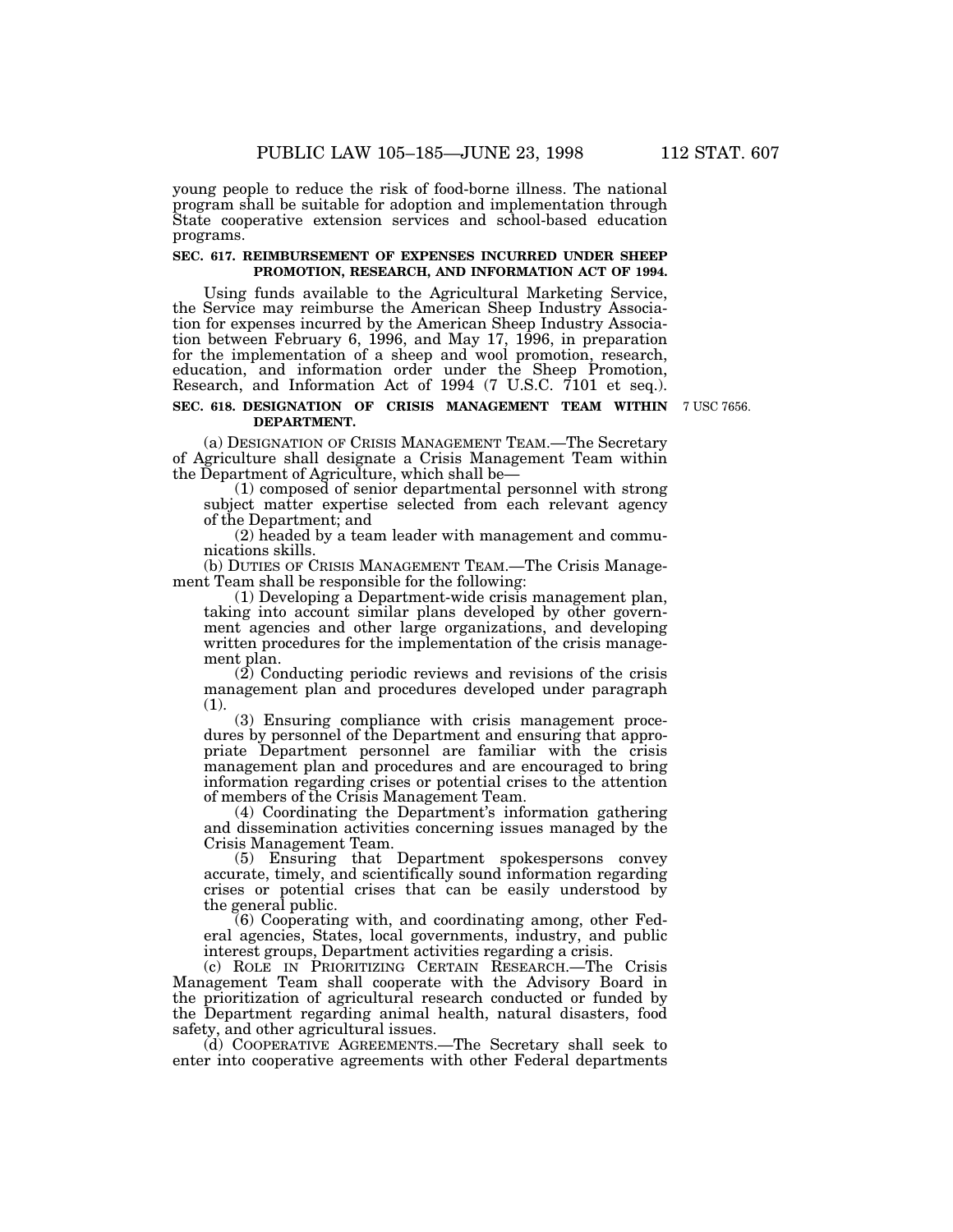and agencies that have related programs or activities to help ensure consistent, accurate, and coordinated dissemination of information throughout the executive branch in the event of a crisis, such as, in the case of a threat to human health from food-borne pathogens, developing a rapid and coordinated response among the Department, the Centers for Disease Control, and the Food and Drug Administration.

#### **SEC. 619. DESIGNATION OF KIKA DE LA GARZA SUBTROPICAL AGRI-CULTURAL RESEARCH CENTER, WESLACO, TEXAS.**

(a) DESIGNATION.—The Federal facilities located at 2413 East Highway 83, and 2301 South International Boulevard, in Weslaco, Texas, and known as the ''Subtropical Agricultural Research Center'', shall be known and designated as the ''Kika de la Garza Subtropical Agricultural Research Center''.

(b) REFERENCES.—Any reference in a law, map, regulation, document, paper, or other record of the United States to the Federal facilities referred to in subsection (a) shall be deemed to be a reference to the ''Kika de la Garza Subtropical Agricultural Research Center''.

# **Subtitle C—Studies**

# 7 USC 7671. **SEC. 631. EVALUATION AND ASSESSMENT OF AGRICULTURAL RESEARCH, EXTENSION, AND EDUCATION PROGRAMS.**

(a) EVALUATION.—The Secretary of Agriculture shall conduct a performance evaluation to determine whether federally funded agricultural research, extension, and education programs result in public goods that have national or multistate significance.

(b) CONTRACT.—The Secretary shall enter into a contract with 1 or more entities with expertise in research assessment and performance evaluation to provide input and recommendations to the Secretary with respect to federally funded agricultural research, extension, and education programs.

(c) GUIDELINES FOR PERFORMANCE MEASUREMENT.—The contractor selected under subsection (b) shall develop and propose to the Secretary practical guidelines for measuring performance of federally funded agricultural research, extension, and education programs. The guidelines shall be consistent with the Government Performance and Results Act of 1993 (Public Law 103–62) and amendments made by that Act.

# 7 USC 7672. **SEC. 632. STUDY OF FEDERALLY FUNDED AGRICULTURAL RESEARCH, EXTENSION, AND EDUCATION.**

Deadline. (a) STUDY.—Not later than January 1, 1999, the Secretary of Agriculture shall request the National Academy of Sciences to conduct a study of the role and mission of federally funded agricultural research, extension, and education.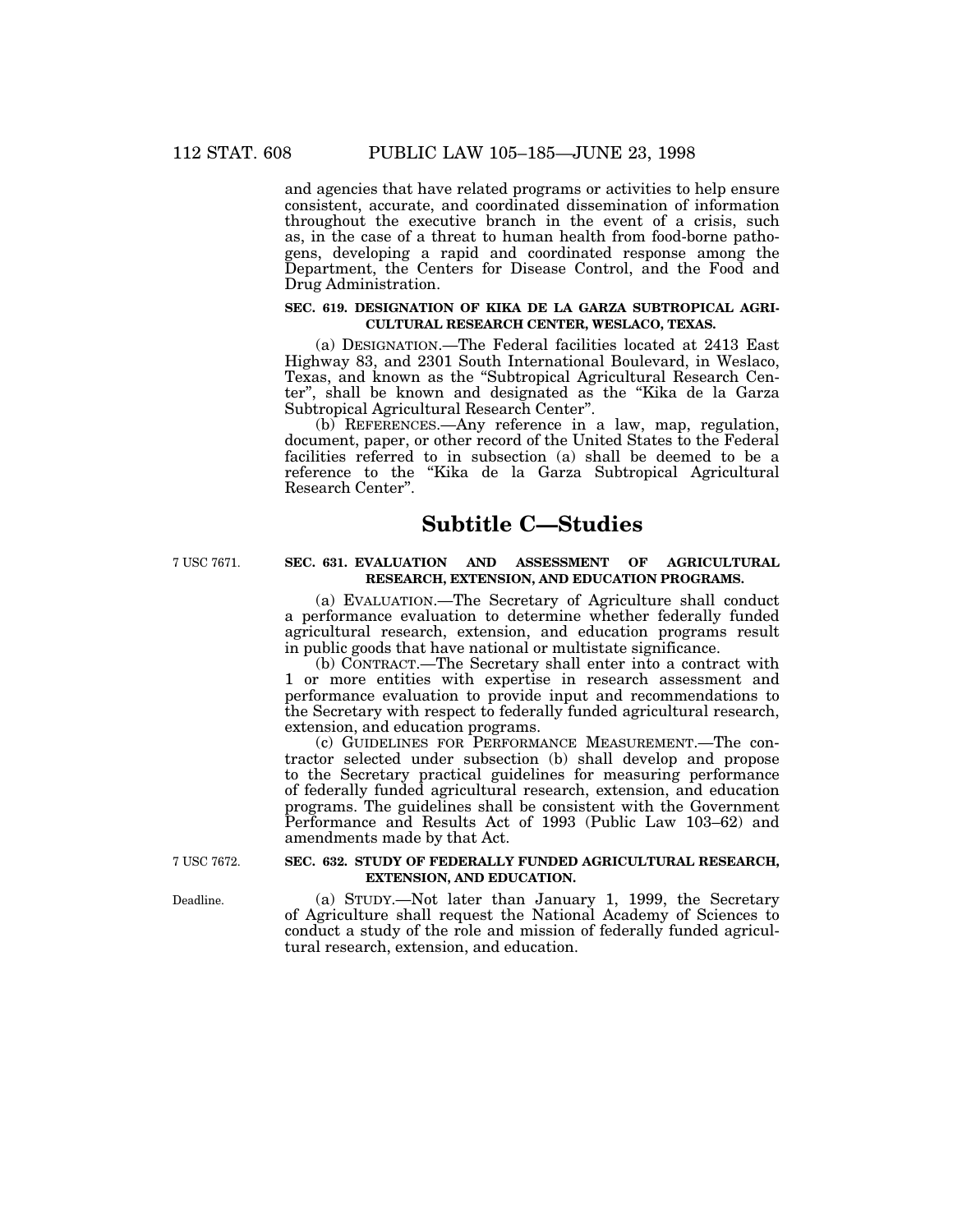(b) REQUIREMENTS.—The study shall—

(1) evaluate the strength of science conducted by the Agricultural Research Service and the relevance of the science to national priorities;

(2) examine how the work of the Agricultural Research Service relates to the capacity of the agricultural research, extension, and education system of the United States;

(3) examine the appropriateness of the formulas for the allocation of funds under the Smith-Lever Act (7 U.S.C. 341 et seq.) and the Hatch Act of 1887 (7 U.S.C. 361a et seq.) with respect to current conditions of the agricultural economy and other factors of the various regions and States of the United States and develop recommendations to revise the formulas to more accurately reflect the current conditions; and

(4) examine the system of competitive grants for agricultural research, extension, and education.

(c) REPORTS.—The Secretary shall prepare and submit to the Deadlines. Committee on Agriculture of the House of Representatives and the Committee on Agriculture, Nutrition, and Forestry of the Senate—

(1) not later than 18 months after the commencement of the study, a report that describes the results of the study as it relates to paragraphs (1) and (2) of subsection (b), including any appropriate recommendations; and

(2) not later than 3 years after the commencement of the study, a report that describes the results of the study as it relates to paragraphs (3) and (4) of subsection (b), including the recommendations developed under paragraph (3) of subsection (b) and other appropriate recommendations.

# **Subtitle D—Senses of Congress**

#### **SEC. 641. SENSE OF CONGRESS REGARDING AGRICULTURAL RESEARCH SERVICE EMPHASIS ON FIELD RESEARCH REGARDING METHYL BROMIDE ALTERNATIVES.**

It is the sense of Congress that, of the Agricultural Research Service funds made available for a fiscal year for research regarding the development for agricultural use of alternatives to methyl bromide, the Secretary of Agriculture should use a substantial portion of the funds for research to be conducted in real field conditions, especially pre-planting and post-harvest conditions, so as to expedite the development and commercial use of methyl bromide alternatives.